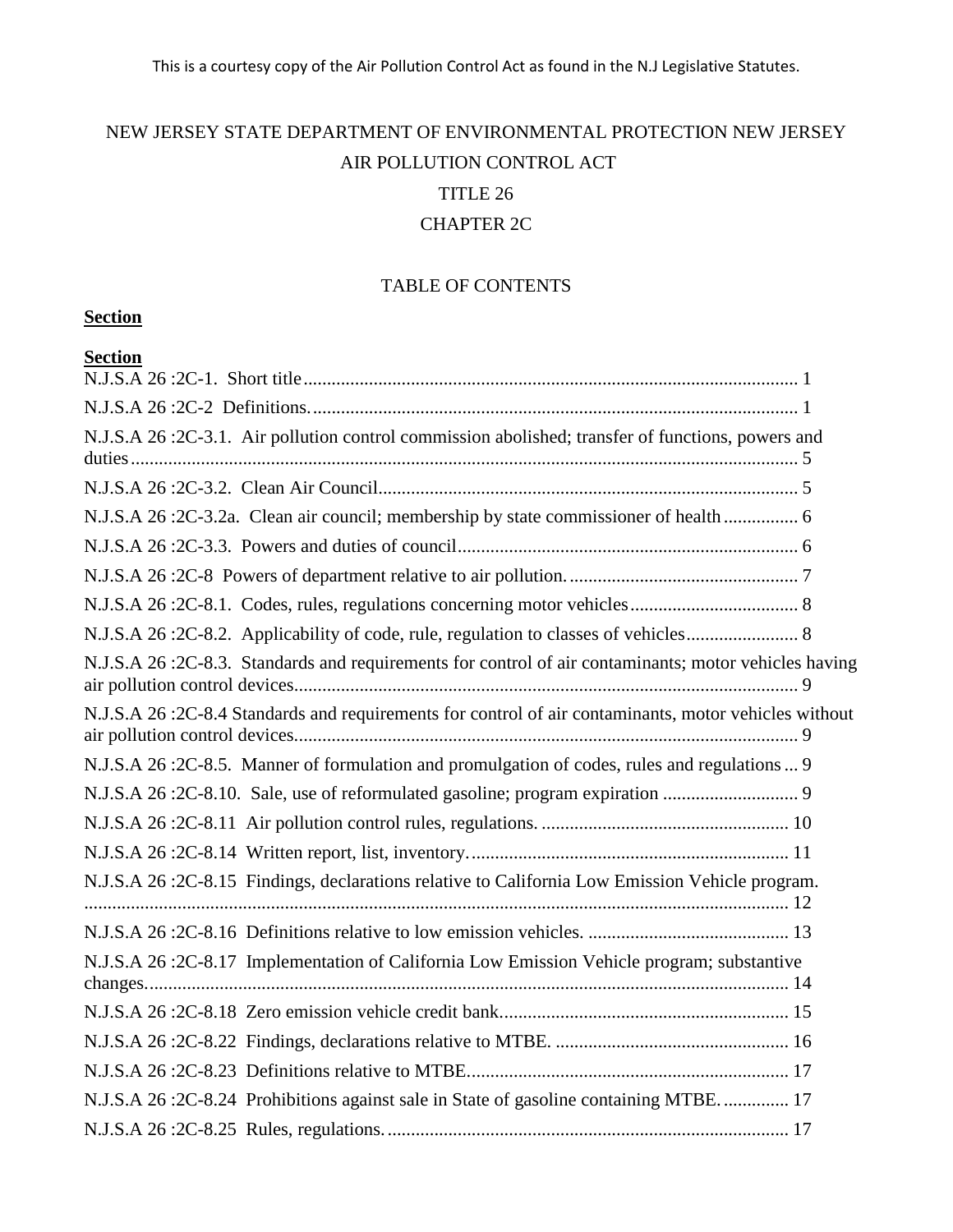N.J.S.A 26 :2C-8.26 [Findings, declarations relative to regulation of fine particle emissions from diesel](#page-21-0)  engines. [.........................................................................................................................................](#page-21-0) 18 N.J.S.A 26 :2C-8.27 [Definitions relative to regulation of fine particle emissions from diesel engines.](#page-22-0) [.......................................................................................................................................................](#page-22-0) 19 N.J.S.A 26 :2C-8.28 [DEP rules, regulations................................................................................](#page-26-0) 23 N.J.S.A 26 :2C-8.29 [DEP to consult when developing rules, regulations concerning diesel commercial](#page-29-0)  [buses..............................................................................................................................................](#page-29-0) 26 N.J.S.A 26 :2C-8.30 [Public outreach program to owners of affected vehicles, equipment.](#page-30-0) ....... 27 N.J.S.A 26 :2C-8.31 [Closed crankcase technology for regulated school buses.](#page-30-1) ......................... 27 N.J.S.A 26 :2C-8.32 [Study to identify, quantify sources of fine particles in cabin of regulated school](#page-32-0)  [buses..............................................................................................................................................](#page-32-0) 29 [N.J.S.A 26 :2C-8.33 Rules and regulations relative to idling school buses, consistency with "Air](#page-35-0)  [Pollution Control Act \(1954\)."......................................................................................................](#page-35-0) 32 N.J.S.A 26 :2C-8.34 [Submissions to DEP by owner of regulated vehicle, equipment.](#page-36-0) .............. 33 N.J.S.A 26 :2C-8.35 [Approval of fleet retrofit plans...................................................................](#page-39-0) 36 N.J.S.A 26 :2C-8.36 [Anniversary date of plans, submissions required from owner.](#page-41-0) .................. 38 N.J.S.A 26 :2C-8.37 [Inapplicability relative to vehicles, equipment meeting federal standard..](#page-43-0) 40 N.J.S.A 26 :2C-8.38 [Voluntary repowering, replacing, or rebuilding of equipment...................](#page-44-0) 41 N.J.S.A 26 :2C-8.39 [Record listing for each regulated vehicle, piece of equipment.](#page-44-1) ................. 41 N.J.S.A 26 :2C-8.40 Labeling of retrofit devices. [.......................................................................](#page-45-0) 42 N.J.S.A 26 :2C-8.41 [Compliance forms for regulated equipment...............................................](#page-45-1) 42 N.J.S.A 26 :2C-8.42 [Issuance of one-page compliance forms.](#page-46-0) ................................................... 43 N.J.S.A 26 :2C-8.43 [Retaining form on vehicle, piece of equipment; record copies..................](#page-47-0) 44 N.J.S.A 26 :2C-8.44 [MVC rules, regulations relative to one-time confirmation of compliance with](#page-48-0)  plans. [.............................................................................................................................................](#page-48-0) 45 N.J.S.A 26 :2C-8.45 [Alternative approach for reimbursement of cost for retrofit devices.](#page-49-0) ........ 46 N.J.S.A 26 :2C-8.46 [Joint rules, regulations relative to training.](#page-51-0) ................................................ 48 N.J.S.A 26 :2C-8.47 [Consultation when adopting rules, regulations.](#page-51-1) ......................................... 48 N.J.S.A 26 :2C-8.48 [Coordination of programs by DEP with MVC and DLPS.........................](#page-51-2) 48 N.J.S.A 26 :2C-8.49 [Coordination of programs by DLPS with DEP and MVC.........................](#page-52-0) 49 N.J.S.A 26 :2C-8.50 [Percentage of ultra-low sulfur diesel fuel required on-road.......................](#page-52-1) 49 N.J.S.A 26 :2C-8.51 [Inapplicability relative to farm vehicles, equipment..................................](#page-53-0) 50 N.J.S.A 26 :2C-8.52 [Violations, penalties...................................................................................](#page-53-1) 50 N.J.S.A 26 :2C-8.53 ["Diesel Risk Mitigation Fund"; money credited, use.................................](#page-54-0) 51 N.J.S.A 26 :2C-8.54 [Allocation of moneys in fund, application for reimbursement.](#page-56-0) ................. 53 N.J.S.A 26 :2C-8.55 [Rules, regulations relative to filing requirements for reimbursement........](#page-56-1) 53 N.J.S.A 26 :2C-8.56 [Denial of application for reimbursement.](#page-57-0) .................................................. 54 N.J.S.A 26 :2C-8.57 [Prohibitions relative to certain retrofitting of diesel-powered vehicles.](#page-58-0) .... 55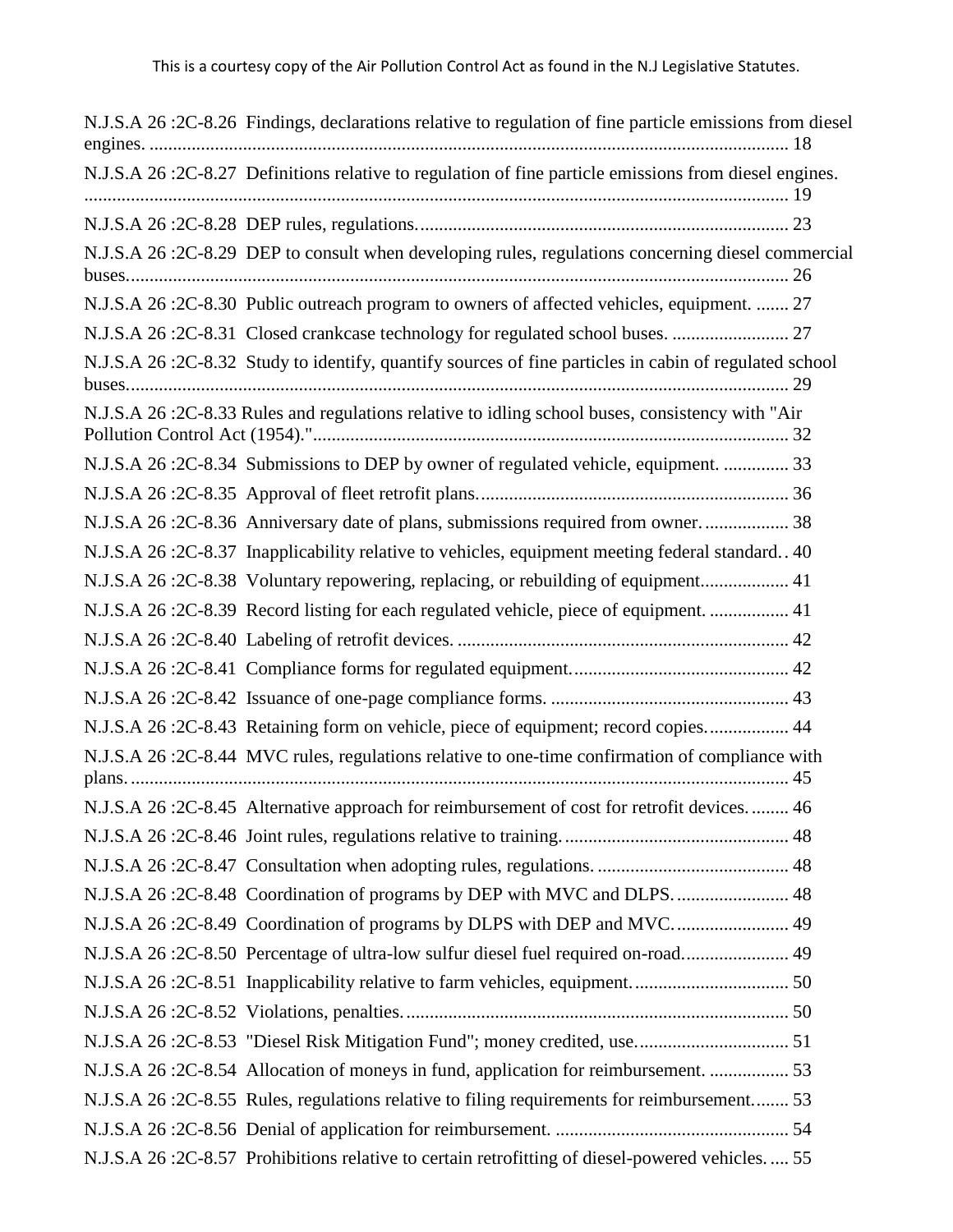| N.J.S.A 26:2C-9.1. Interference with performance of duties; entrance to premises  57                                                                                                              |  |
|---------------------------------------------------------------------------------------------------------------------------------------------------------------------------------------------------|--|
|                                                                                                                                                                                                   |  |
|                                                                                                                                                                                                   |  |
| N.J.S.A 26:2C-9.4. Construction, etc., of air pollution control equipment during pendency of permit                                                                                               |  |
|                                                                                                                                                                                                   |  |
|                                                                                                                                                                                                   |  |
|                                                                                                                                                                                                   |  |
|                                                                                                                                                                                                   |  |
|                                                                                                                                                                                                   |  |
|                                                                                                                                                                                                   |  |
|                                                                                                                                                                                                   |  |
|                                                                                                                                                                                                   |  |
| N.J.S.A 26:2C-19. Actions to prohibit and prevent violations; civil administrative penalty; civil<br>penalty; notice of release of air contaminants; penalties; alternative dispute resolution 70 |  |
|                                                                                                                                                                                                   |  |
|                                                                                                                                                                                                   |  |
|                                                                                                                                                                                                   |  |
|                                                                                                                                                                                                   |  |
|                                                                                                                                                                                                   |  |
|                                                                                                                                                                                                   |  |
|                                                                                                                                                                                                   |  |
|                                                                                                                                                                                                   |  |
|                                                                                                                                                                                                   |  |
|                                                                                                                                                                                                   |  |
|                                                                                                                                                                                                   |  |
|                                                                                                                                                                                                   |  |
|                                                                                                                                                                                                   |  |
|                                                                                                                                                                                                   |  |
|                                                                                                                                                                                                   |  |
|                                                                                                                                                                                                   |  |
|                                                                                                                                                                                                   |  |
|                                                                                                                                                                                                   |  |
|                                                                                                                                                                                                   |  |
|                                                                                                                                                                                                   |  |
|                                                                                                                                                                                                   |  |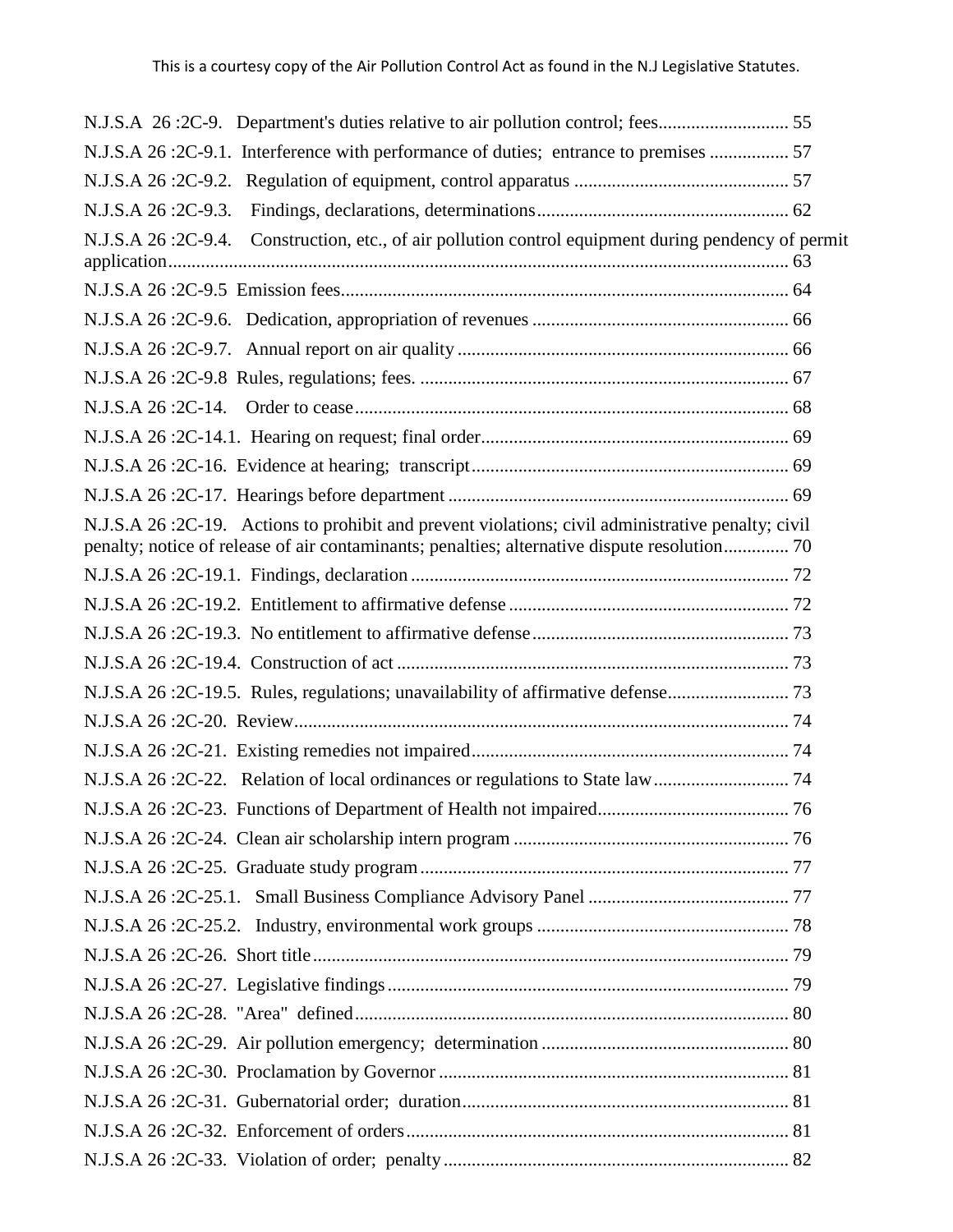| N.J.S.A 26:2C-38 Findings, declarations relative to greenhouse gas emissions.  83                     |  |
|-------------------------------------------------------------------------------------------------------|--|
|                                                                                                       |  |
| N.J.S.A 26:2C-40 Limit on Statewide greenhouse gas emissions mandated for 2020, 2050 85               |  |
|                                                                                                       |  |
| N.J.S.A 26:2C-42 Evaluation of policies, measures for achievement of 2020 limit, 2050 limit; reports. |  |
| N.J.S.A 26:2C-43 Transmission of biennial report on greenhouse gas emission statistics; 2015          |  |
| N.J.S.A 26:2C-44 Designation of independent research panel to review agency reports.  88              |  |
| N.J.S.A 26:2C-45 Findings, declarations relative to reduction of greenhouse gas emissions 88          |  |
|                                                                                                       |  |
| N.J.S.A 26:2C-47 Actions of department relative to allowances; report to Governor, Legislature.       |  |
| N.J.S.A 26:2C-48 Certified dispatch agreement facility eligible to purchase allowances, price.92      |  |
| N.J.S.A 26:2C-49 Certification that dispatch agreement facility qualifies for purchase of allowances. |  |
|                                                                                                       |  |
|                                                                                                       |  |
| N.J.S.A 26:2C-52 Guidelines, priority ranking system for allocation of funds 97                       |  |
|                                                                                                       |  |
| N.J.S.A 26:2C-54 Interim decision as to comparability of national program; rules, regulations; final  |  |
|                                                                                                       |  |
|                                                                                                       |  |
|                                                                                                       |  |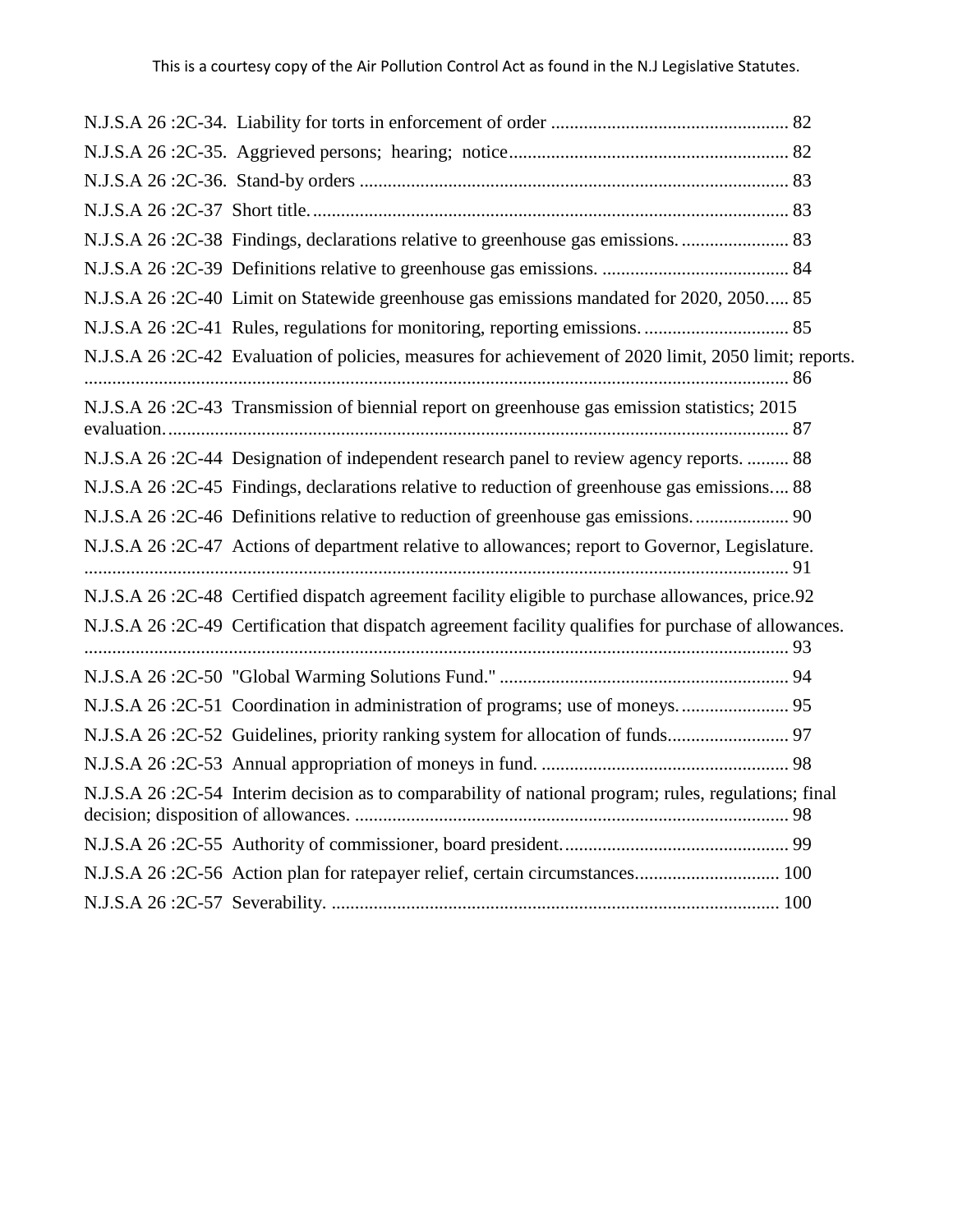#### <span id="page-4-0"></span>**N.J.S.A 26 :2C-1. Short title**

This act shall be known and may be cited as the "Air Pollution Control Act (1954)."

L.1954, c. 212, p. 780, s. 1.

<span id="page-4-1"></span>**N.J.S.A 26 :2C-2 Definitions.**

2. As used in this act:

 **"Air contaminant"** means any substance, other than water or distillates of air, present in the atmosphere as solid particles, liquid particles, vapors, or gases;

 **"Air pollution"** means the presence in the outdoor atmosphere of one or more air contaminants in such quantities and duration as are, or tend to be, injurious to human health or welfare, animal or plant life, or property, or would unreasonably interfere with the enjoyment of life or property throughout the State and in those areas of the State as shall be affected thereby, and excludes all aspects of an employer-employee relationship as to health and safety hazards;

 **"Antimicrobial pesticide"** means a product that destroys or repels, or prevents or mitigates the growth of, any bacteria, fungus, virus or other micro-organism that is defined as a pest pursuant to 7 U.S.C. s.136w (c)(1), and includes any product required to be registered as an antimicrobial pesticide pursuant to the "Federal Insecticide, Fungicide and Rodenticide Act," 7 U.S.C. s.136 et seq.;

 **"Commissioner"** means the Commissioner of Environmental Protection;

 **"Construct"** or **"construction"** means to fabricate or erect equipment or control apparatus at a facility where it is intended to be used, but shall not include the dismantling of existing equipment or control apparatus, site preparation, or the ordering, receiving, temporary storage, or installation of equipment or control apparatus. Unless otherwise prohibited by federal law, "construct" or "construction" shall also not include the pouring of footings or placement of a foundation where equipment or control apparatus is intended to be used;

 **"Consumer Price Index"** or **"CPI"** means the annual Consumer Price Index for a calendar year as determined year to year using the decimal increase in the September through August, 12-month average for the previous year of the Consumer Price Index for All Urban Consumers (CPI-U), as published by the United States Department of Labor;

 **"Control apparatus"** means any device that prevents or controls the emission of any air contaminant;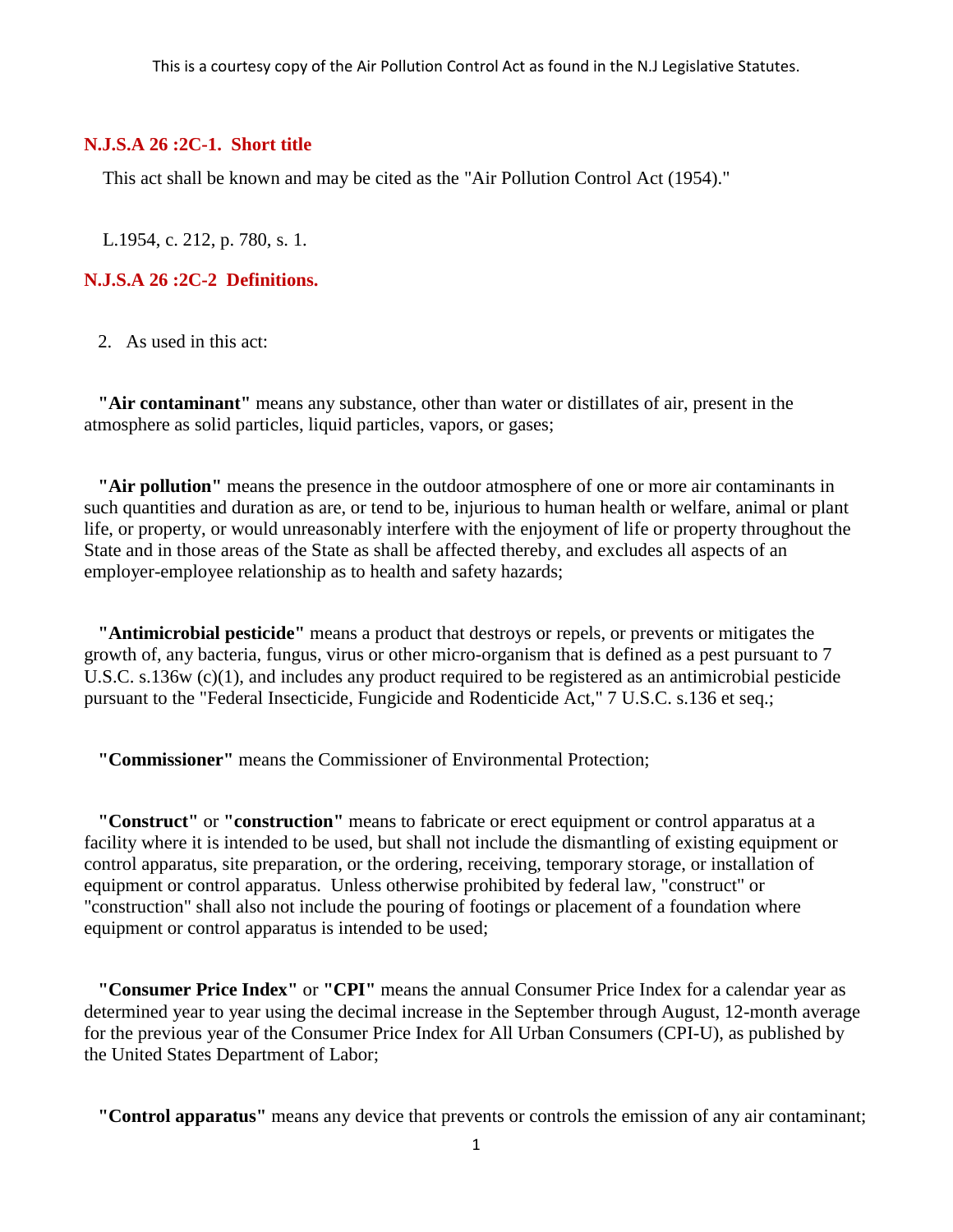**"Council"** means the Clean Air Council created pursuant to section 3 of P.L.1967, c.106 (C.26:2C- $3.2$ ;

**"Department"** means the Department of Environmental Protection;

 **"Emission fee"** means an annual fee that is based on the emission of any regulated air contaminant;

 **"Emission statement"** means an annual reporting of actual emissions of air contaminants as prescribed by rules and regulations therefor that shall be adopted by the department pursuant to the "Administrative Procedure Act, " P.L.1968, c.410 (C.52:14B-1 et seq.);

 **"EPA"** means the United States Environmental Protection Agency;

 **"Equipment"** means any device capable of causing the emission of an air contaminant either directly or indirectly into the outdoor atmosphere, and any stack, chimney, conduit, flue, duct, vent, or similar device connected or attached to, or serving, the equipment, and shall include, but need not be limited to, any equipment in which the preponderance of the air contaminants emitted is caused by a manufacturing process;

 **"Facility"** means the combination of all structures, buildings, equipment, control apparatus, storage tanks, source operations, and other operations that are located on a single site or on contiguous or adjacent sites and that are under common control of the same person or persons. Research and development facilities that are located with other facilities shall be considered separate and independent entities for the purposes of complying with the operating permit requirements of P.L.1954, c.212 (C.26:2C-1 et seq.) or any codes, rules, or regulations adopted pursuant thereto;

 **"Federal Clean Air Act"** means the federal "Clean Air Act" (42 U.S.C.s.7401 et seq.) and any subsequent amendments or supplements to that act;

 **"Grandfathered"** means construction, reconstruction, or modification of equipment or control apparatus prior to the date of enactment of section 13 of P.L.1967, c.106 (C.26:2C-9.2) on June 15, 1967, or prior to the subsequent applicable revisions to rules and regulations codified at N.J.A.C.7:27- 8.1 et seq. that occurred March 5, 1973, June 1, 1976, April 5, 1985, and October 31, 1994;

 **"HAP"** or "**hazardous air pollutant"** means any air pollutant listed in or pursuant to subsection (b) of section 112 of the federal Clean Air Act (42 U.S.C. s.7412);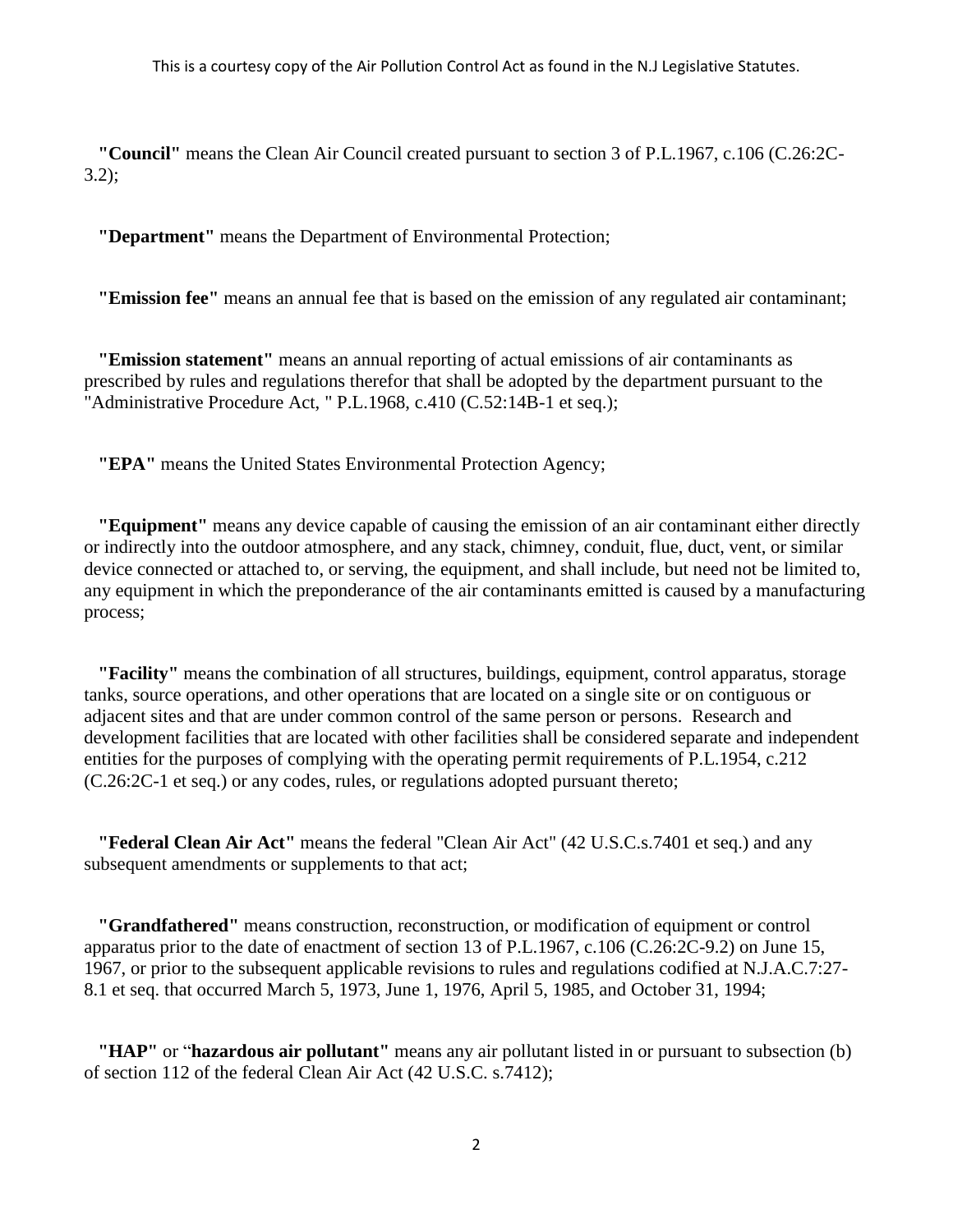**"Hospital or medical disinfectant"** means an antimicrobial product registered with the United States Environmental Protection Agency that qualifies to bear the name or claim to be a "hospital or medical environment disinfectant" pursuant to United States Environmental Protection Agency guidelines published pursuant to 7 U.S.C. s.136a (c)(2)(A), and shall include, but shall not be limited to, antimicrobial pesticides used in hospitals, doctor and dentist offices, and other medical environments;

 **"Install"** or **"installation"** means to carry out final setup activities necessary to provide equipment or control apparatus with the capacity for use or service, and shall include, but need not be limited to, connection of equipment or control apparatus, associated utilities, piping, duct work, or conveyor systems, but shall not include construction or reconfiguration of equipment or control apparatus to an alternate configuration specified in a permit application and approved by the department;

 **"Major facility"** means a major source, as that term is defined by the EPA in rules and regulations adopted pursuant to the federal Clean Air Act at 40 CFR 70.2 or any subsequent amendments thereto, that has the potential to emit any of the air contaminants listed below in an amount that is equal to or exceeds the applicable major facility threshold levels as follows:

| Air Contaminant              | Threshold level    |
|------------------------------|--------------------|
| Carbon monoxide              | 100 tons per year  |
| Particulate matter (PM-10)   | 100 tons per year  |
| Total suspended particulates | 100 tons per year  |
| Sulfur dioxide               | 100 tons per year  |
| Oxides of nitrogen           | 25 tons per year   |
| <b>VOC</b>                   | 25 tons per year   |
| Lead                         | 10 tons per year   |
| Any HAP                      | 10 tons per year   |
| All HAPs collectively        | 25 tons per year   |
| Any other air contaminant    | 100 tons per year; |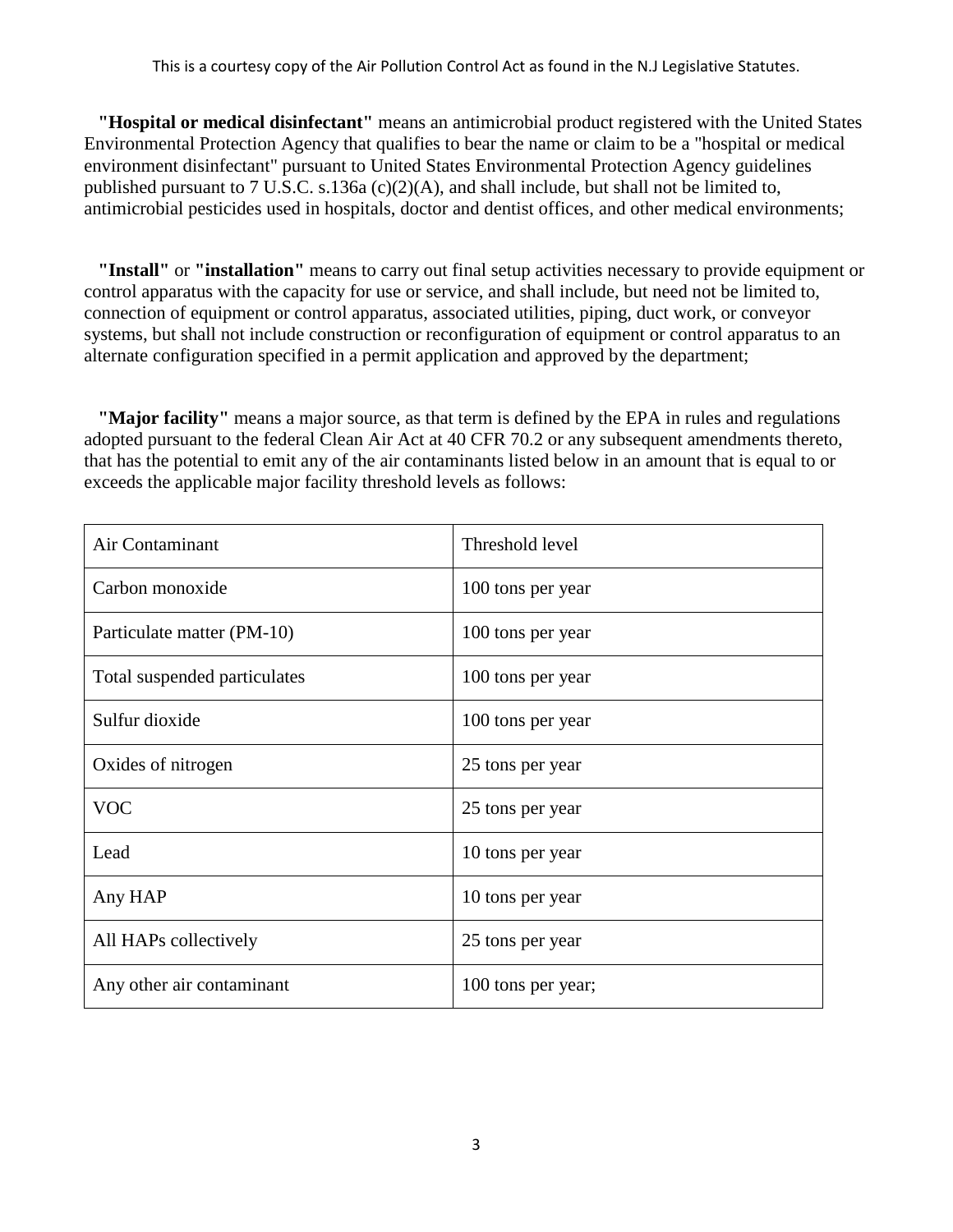**"Modify"** or **"modification"** means any physical change in, or change in the method of operation of, existing equipment or control apparatus that increases the amount of any air contaminant emitted by that equipment or control apparatus or that results in the emission of any air contaminant not previously emitted, but shall not include normal repair and maintenance;

 **"Operating permit"** means the permit described in Title V of the federal Clean Air Act (42 U.S.C. s.7661 et seq.);

 **"Person"** means an individual, public or private corporation, company, partnership, firm, association, society, joint stock company, international entity, institution, county, municipality, state, interstate body, the United States of America, or any agency, board, commission, employee, agent, officer, or political subdivision of a state, an interstate body, or the United States of America;

 **"Potential to emit"** means the same as that term is defined by the EPA in rules and regulations adopted pursuant to the federal Clean Air Act at 40 CFR 70.2 or any subsequent amendments thereto;

 **"Process unit"** means equipment assembled to produce intermediate or final products. A process unit can operate independently if supplied with sufficient feed or raw materials and sufficient storage facilities for the product. The storage and transfer of product or raw materials to and from the process unit shall be considered separate from the process unit for the purposes of making reconstruction determinations. Product recovery equipment shall be considered to be part of the process unit, not part of the control apparatus;

 **"Reconstruct"** or **"reconstruction"** means the replacement of parts of equipment included in a process unit, or the replacement of control apparatus, if the fixed capital cost of replacing the parts exceeds both of the following amounts: (1) Fifty percent of the fixed capital cost that would be required to construct a comparable new process unit or control apparatus; and (2) \$80,000 (in 1995 dollars) adjusted by the Consumer Price Index;

 **"Regulated air contaminant"** means the same as the term "regulated air pollutant" as defined by the EPA in rules and regulations adopted pursuant to the federal Clean Air Act at 40 CFR 70.2 or any subsequent amendments thereto;

 **"Research and development facility"** means any facility the primary purpose of which is to conduct research and development into new processes and products, including academic and technological research and development, provided that such a facility is operated under the close supervision of technically trained personnel and is not engaged in the manufacture of products for commercial sale, except in a de minimis manner; and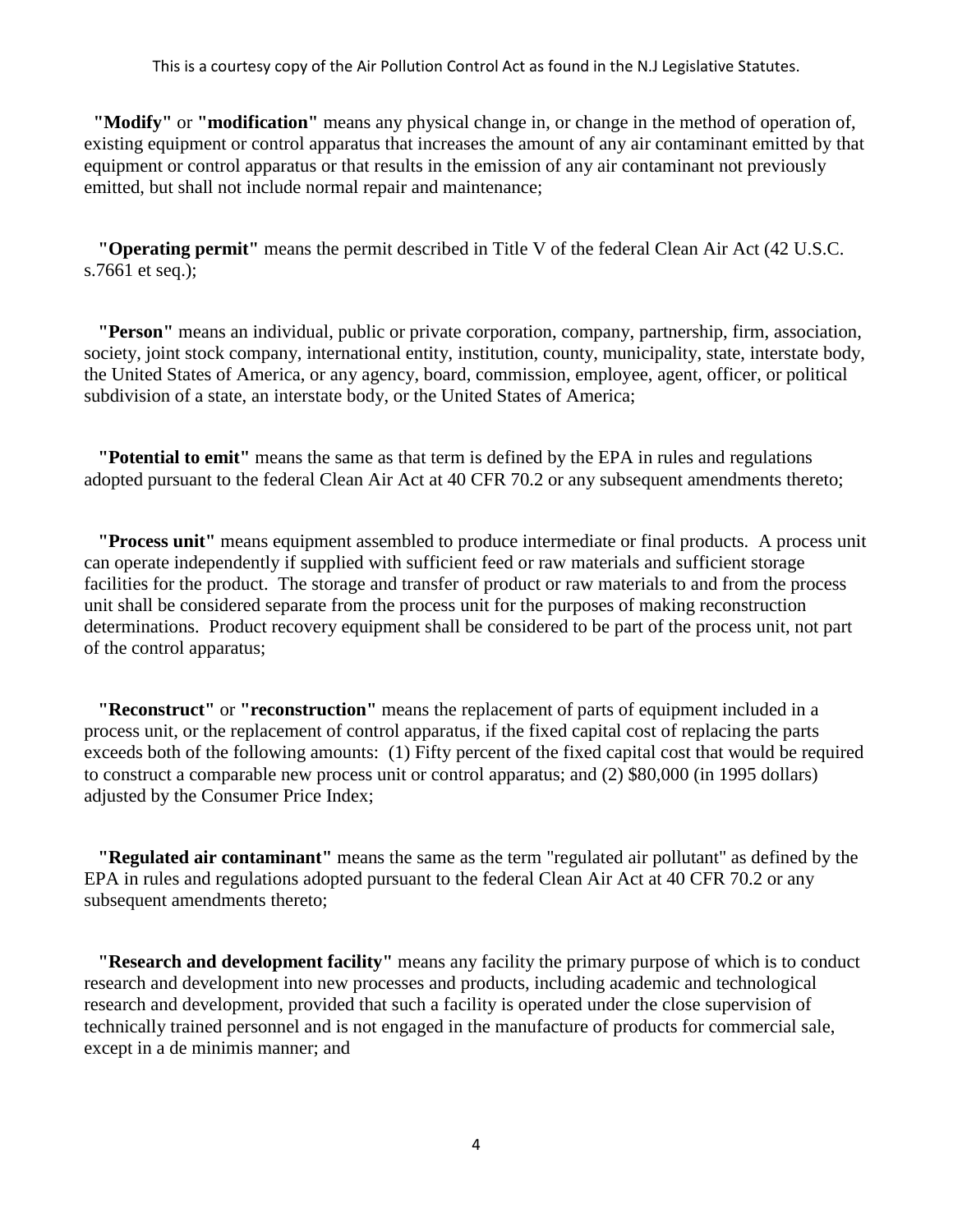**"VOC"** or **"volatile organic compound"** means the same as that term is defined by the EPA in rules and regulations adopted pursuant to the federal Clean Air Act at 40 CFR 51.100 or any subsequent amendments thereto.

L.1954,c.212,s.2; amended 1967, c.106, s.5; 1995, c.188, s.2; 1999, c.100, s.1.

# <span id="page-8-0"></span>**N.J.S.A 26 :2C-3.1. Air pollution control commission abolished; transfer of functions, powers and duties**

The Air Pollution Control Commission is hereby abolished. All of the functions, powers and duties of the Air Pollution Control Commission in the Department of Health are hereby transferred to the Department of Health.

L.1967, c. 106, s. 2, eff. June 15, 1967.

#### <span id="page-8-1"></span>**N.J.S.A 26 :2C-3.2. Clean Air Council**

(a) There is hereby created in the State Department of Health a Clean Air Council, which shall consist of 17 members, 3 of whom shall be the Commissioner of Commerce and Economic Development or a member of the Department of Commerce and Economic Development designated by him, the Commissioner of Community Affairs or a member of the Department of Community Affairs designated by him, and the Secretary of Agriculture or a member of the Department of Agriculture designated by him, who shall serve ex officio; six citizens of the State, representing the general public at least one of whom shall be a medical doctor licensed to practice in this State; and eight members to be appointed from persons to be nominated by the organizations hereinafter enumerated, by the Governor.

(b) Within 30 days following the effective date hereof and thereafter as required, at least one month prior to the expiration of the term of the member chosen from nominees of each organization hereinafter enumerated, each such organization shall submit to the Governor a list of three recommended nominees for membership on the council, from which list the Governor shall appoint one.

If any organization does not submit a list of recommended nominees at any time required by this act, the Governor may appoint a member of his choice.

The organizations which shall be entitled to submit recommended nominees are: New Jersey Health Officers Association, New Jersey State Chamber of Commerce, New Jersey Society of Professional Engineers, Inc., New Jersey Manufacturers Association, New Jersey Section of the American Industrial Hygiene Association, New Jersey State League of Municipalities, the New Jersey Freeholders' Association and the New Jersey State AFL-CIO.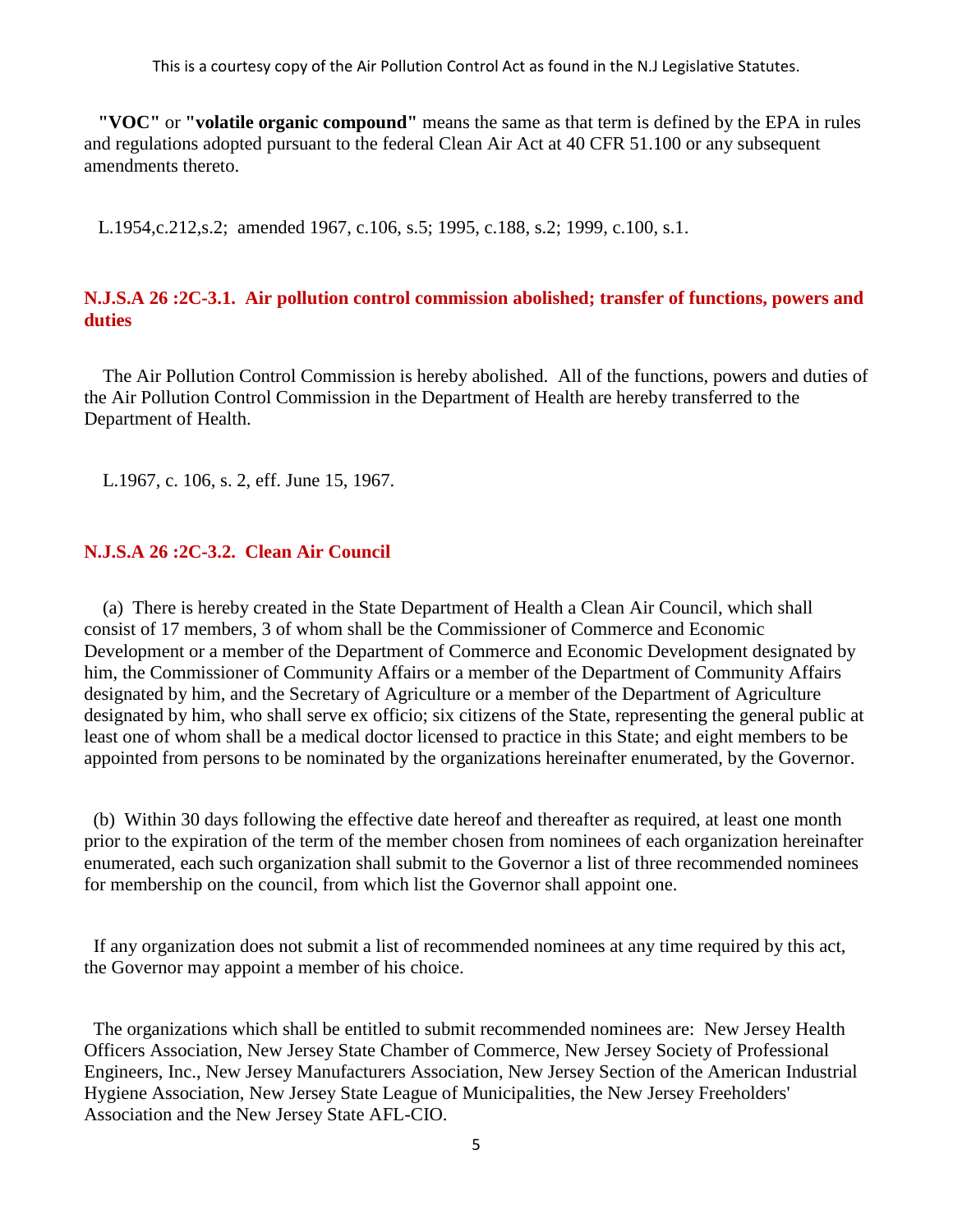(c) Of the 14 members first to be appointed, four shall be appointed for terms of one year, four for terms of two years, three for terms of three years and three for terms of four years. Thereafter, all appointments shall be made for terms of four years. All appointed members shall serve after the expiration of their terms until their respective successors are appointed and shall qualify, and any vacancy occurring in the appointed membership of the council, by expiration of term or otherwise, shall be filled in the same manner as the original appointment, for the unexpired term only, notwithstanding that the previous incumbent may have held over and continued in office as aforesaid. The Governor may remove any appointed member of the council for cause after a public hearing.

(d) Members of the council shall serve without compensation but shall be reimbursed for expenses actually incurred in attending meetings of the council and in the performance of their duties as members thereof.

(e) The council shall elect annually a chairman and vice-chairman from its own membership.

L. 1967, c. 106, s. 3, eff. June 15, 1967. Amended by L. 1967, c. 286, s. 5, eff. Jan. 23, 1967; L. 1985, c. 430, s. 2, eff. Jan. 13, 1986.

# <span id="page-9-0"></span>**N.J.S.A 26 :2C-3.2a. Clean air council; membership by state commissioner of health**

In addition to the membership of the Clean Air Council prescribed by P.L.1967, c. 106, s. 3 (C. 26 :2C-3.2), the State Commissioner of Health or a member of his staff designated by him shall be a member of the council.

L.1973, c. 102, s. 1, eff. May 2, 1973.

# <span id="page-9-1"></span>**N.J.S.A 26 :2C-3.3. Powers and duties of council**

The Clean Air Council shall:

(a) Request from the commissioner information concerning the Air Pollution Control Program;

(b) Consider any matter relating to the preservation and improvement of the Air Pollution Control Program and advise the commissioner thereof;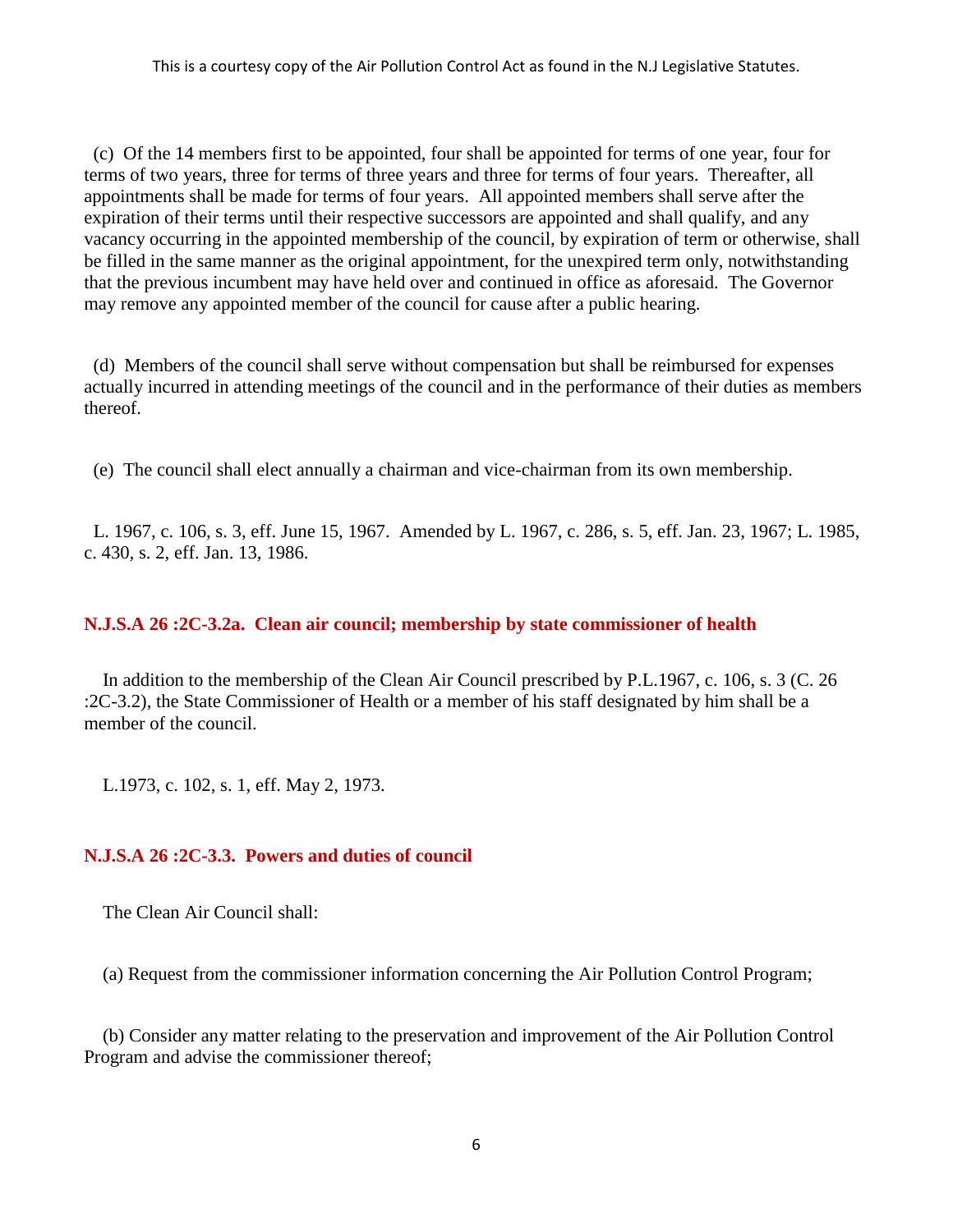(c) From time to time submit to the commissioner any recommendations which it deems necessary for the proper conduct and improvement of the Air Pollution Control Program;

(d) Study the Air Pollution Control Program and make its recommendations thereon to the commissioner;

(e) Study the codes, rules and regulations promulgated by the department in regard to air pollution control and make its recommendations for their improvement to the commissioner;

(f) Study and investigate the state of the art and the technical capabilities and limitations of air pollution control and report their findings and recommendations thereon to the commissioner;

(g) Study and investigate the need for programs for the long-range technical support of the Air Pollution Control Program and report their findings and recommendations thereon to the commissioner; and

(h) Hold public hearings at least once a year in regard to existing air pollution control, statutes, codes, rules and regulations and upon the state of the art and technical capabilities and limitations in air pollution control and report its recommendations thereon to the commissioner.

L.1967, c. 106, s. 4, eff. June 15, 1967.

### <span id="page-10-0"></span>**N.J.S.A 26 :2C-8 Powers of department relative to air pollution.**

 8. a. The department shall have power to formulate and promulgate, amend and repeal codes and rules and regulations preventing, controlling and prohibiting air pollution throughout the State or in such territories of the State as shall be affected thereby, except as provided in subsection b. of this section; provided, however, that no such code, rule or regulation and no such amendment or repeal shall be adopted except after public hearing to be held after 30 days' prior notice thereof by public advertisement of the date, time and place of such hearing, at which opportunity to be heard by the department with respect thereto shall be given to the public; and provided, further, that no such code, rule or regulation and no such amendment or repeal shall be or become effective until 60 days after the adoption thereof as aforesaid. Any person heard at such public hearing shall be given written notice of the determination of the department.

 All codes, rules and regulations heretofore adopted by the Air Pollution Control Commission shall continue in full force and effect subject to the power of the department to amend and repeal such codes, rules and regulations as provided by this act.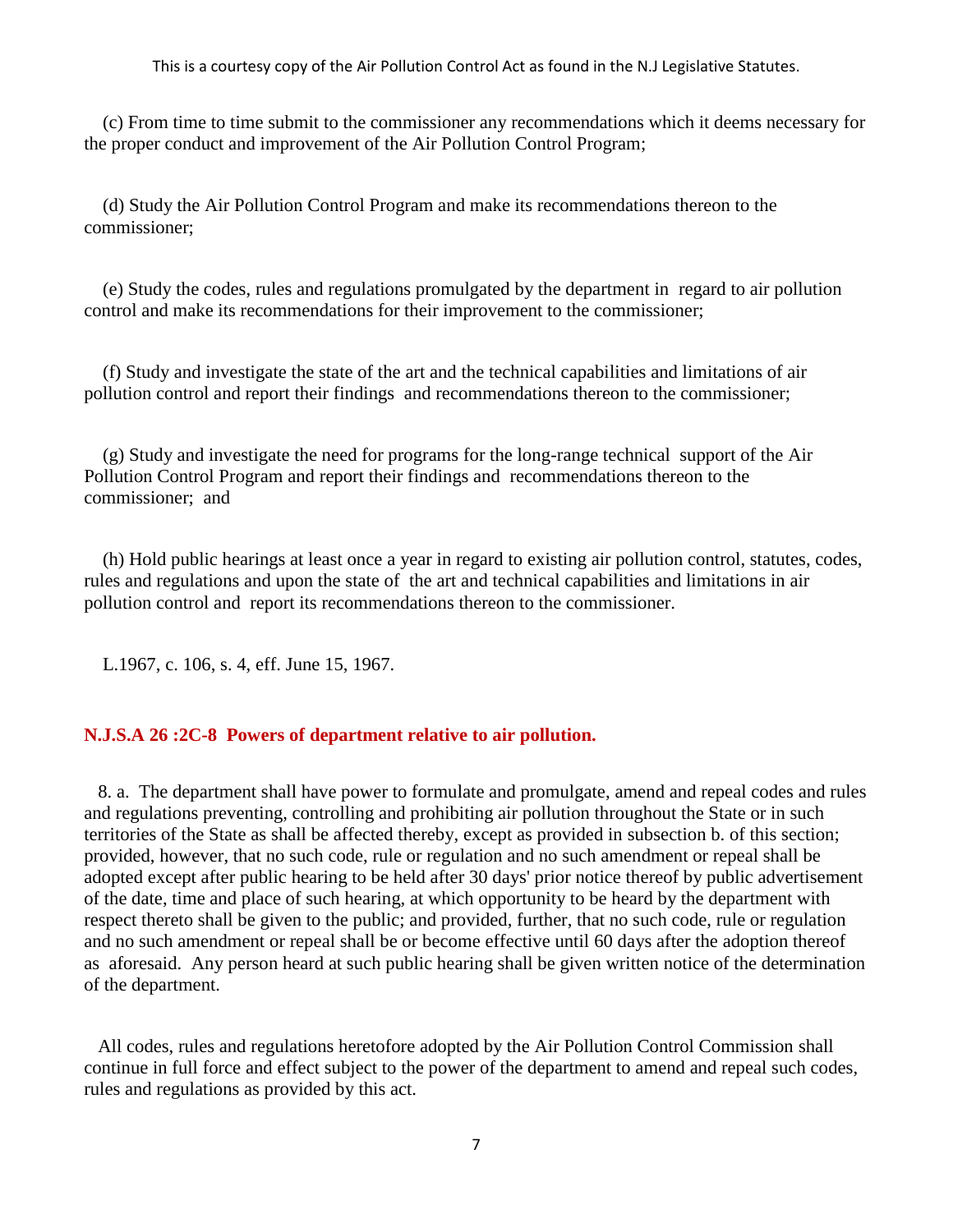b. Unless otherwise required by federal law, rule or regulation, no code, regulation, rule or standard may be adopted by the department that diminishes the efficacy of a hospital or medical disinfectant in killing or inactivating agents of infectious diseases, including, but not limited to, restrictions on the volatile organic compound content or emissions caused by the use of such products. No federal requirement to reduce volatile organic compound content or emissions in general may be construed to permit the department to regulate the volatile organic compounds found in, or released in the use of, a hospital or medical disinfectant, unless the federal law, rule or regulation establishing the federal requirement specifically requires the reduction of volatile organic compounds found in, or released in the use of, hospital or medical disinfectants.

L.1954,c.212,s.8; amended 1962, c.215, s.2; 1967, c.106, s.6; 1999, c.100, s.2.

# <span id="page-11-0"></span>**N.J.S.A 26 :2C-8.1. Codes, rules, regulations concerning motor vehicles**

1. a. The department, after consultation with the Director of the Division of Motor Vehicles, shall have the power to formulate and promulgate, amend and repeal codes, rules and regulations establishing standards and requirements for the control of air contaminants from motor vehicles.

b. The department, after consultation with the Director of the Division of Motor Vehicles, shall adopt rules and regulations, consistent with the federal Clean Air Act, establishing exhaust emission standards and test methods and standards for emission control apparatus and related items. The department shall not require the "I/M 240" test, but shall adopt an alternative test that is acceptable to the United States Environmental Protection Agency. The department may provide that the standards and test methods vary according to the model year, type, or other vehicle characteristic that the department deems necessary to facilitate inspections or to comply with the federal Clean Air Act. The emission standards and test methods adopted pursuant to this subsection shall not set any quota for emission test failures and shall not require the failure of motor vehicles at any predetermined rate. This subsection shall not preclude the use of the "I/M 240" test in sampling for performance evaluation only or the use of the test at the option of a private inspection facility.

L.1966,c.16,s.1; amended 1967,c.106,s.11; 1995,c.112,s.37; 1995,c.157,s.32.

# <span id="page-11-1"></span>**N.J.S.A 26 :2C-8.2. Applicability of code, rule, regulation to classes of vehicles**

2. Any code, rule or regulation establishing standards and requirements for the control of air contaminants from motor vehicles shall be applicable to such classification of motor vehicles as the department shall determine to be necessary to carry out the purpose of P.L.1966, c.16 (C.26:2C-8.1 et seq.).

L.1966,c.16,s.2; amended 1967,c.106,s.12; 1995,c.112,s.38.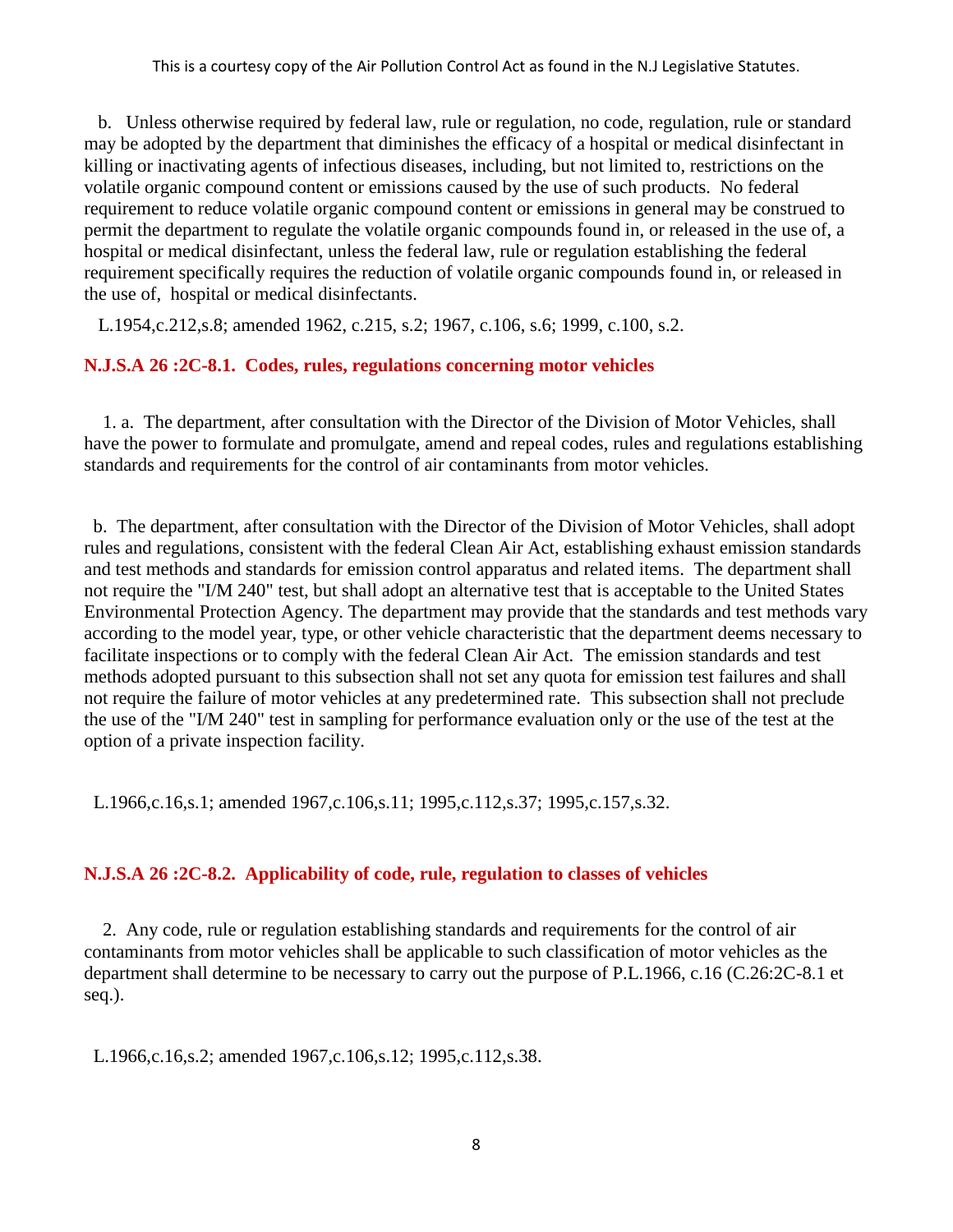### <span id="page-12-0"></span>**N.J.S.A 26 :2C-8.3. Standards and requirements for control of air contaminants; motor vehicles having air pollution control devices**

Such codes, rules and regulations shall establish standards and requirements for the control of air contaminants from motor vehicles manufactured with air pollution control devices, systems or engine modifications consistent with the requirements of the "Motor Vehicle Air Pollution Control Act" (77 Stat. 392, 42 U.S.C. 1857) and any amendments and supplements thereto.

L.1966, c. 16, s. 3.

### <span id="page-12-1"></span>**N.J.S.A 26 :2C-8.4 Standards and requirements for control of air contaminants, motor vehicles without air pollution control devices.**

 4. Except as otherwise required pursuant to P.L.2005, c.219 (C.26:2C-8.26 et al.) or other laws, codes, rules, and regulations concerning motor vehicles registered in the State, the codes, rules and regulations shall establish standards and requirements for control of air contaminants which can reasonably be attained by properly functioning motor vehicles without the addition of any air pollution control devices, systems, or engine modifications provided such vehicles were not manufactured with pollution control devices, systems or engine modifications in accordance with the "Motor Vehicle Air Pollution Control Act" (77 Stat. 392, 42 U.S.C. s.1857), the federal "Clean Air Act," 42 U.S.C. s.7401 et seq., and any subsequent federal laws controlling air contaminants from motor vehicles.

L.1966,c.16,s.4; amended 2005, c.219, s.32.

#### <span id="page-12-2"></span>**N.J.S.A 26 :2C-8.5. Manner of formulation and promulgation of codes, rules and regulations**

All codes, rules and regulations shall be formulated and promulgated in the manner provided for in section 8 of the act to which this act is a supplement.

L.1966, c. 16, s. 5.

#### <span id="page-12-3"></span>**N.J.S.A 26 :2C-8.10. Sale, use of reformulated gasoline; program expiration**

 5. The department shall not adopt rules and regulations requiring, for gasoline-fueled motor vehicles, the sale and use of reformulated gasoline other than that certified therefor by the United States Environmental Protection Agency pursuant to subsection (k) of 42 U.S.C. s.7545 for sale and use in states other than the State of California. If the sale and use of reformulated gasoline other than that so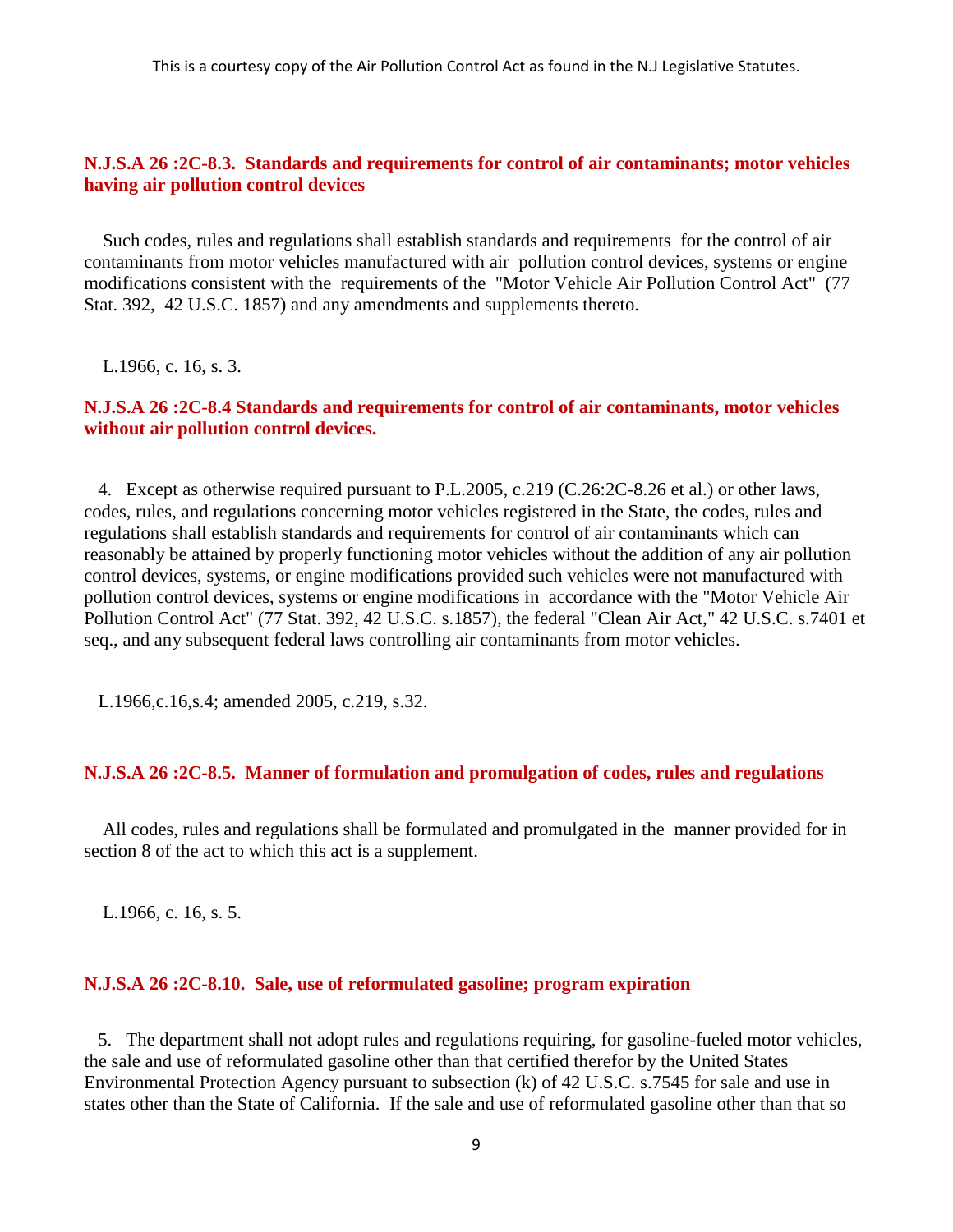certified is required by federal law, rule, regulation, agency ruling, order, opinion, or other action or court order to be sold for use, and used, in gasoline-fueled motor vehicles in New Jersey because the State has implemented the California Low Emission Vehicle program pursuant to subsection a. of section 3 of P.L.2003, c.266 (C.26:2C-8.17), the California Low Emission Vehicle program implemented in New Jersey pursuant to P.L.2003, c.266 (C.26:2C-8.15 et al.) shall expire 180 days from the date of enactment of the federal law, adoption of the federal rule or regulation, issuance of the agency ruling, order, opinion, or other action, or issuance of the court order, as the case may be.

L.1993,c.69,s.5; amended 2003, c.266, s.8.

# <span id="page-13-0"></span>**N.J.S.A 26 :2C-8.11 Air pollution control rules, regulations.**

 6. a. The department shall adopt, pursuant to the "Administrative Procedure Act," P.L.1968, c.410 (C.52:14B-1 et seq.), rules and regulations implementing the following mandated air pollution control measures identified in the federal Clean Air Act and consistent with any rules, regulations, or guidelines that may be promulgated therefor by the United States Environmental Protection Agency:

- (1) Enhanced vehicle inspection and maintenance program;
- (2) Correction of reasonably available control technology rules for volatile organic compounds;
- (3) Reasonably available control technology rules for volatile organic compounds;
- (4) Reasonably available control technology rules for oxides of nitrogen;

 (5) New source review regulations for volatile organic compounds, oxides of nitrogen, and carbon monoxide;

 (6) Criteria and procedures for determining conformity between the State implementation plan and transportation plans; and

 (7) Use in ozone nonattainment areas of federal reformulated gasoline that meets the requirements of subsection (k) of 42 U.S.C. s.7545 for sale and use in states other than the State of California.

b. As used in this section: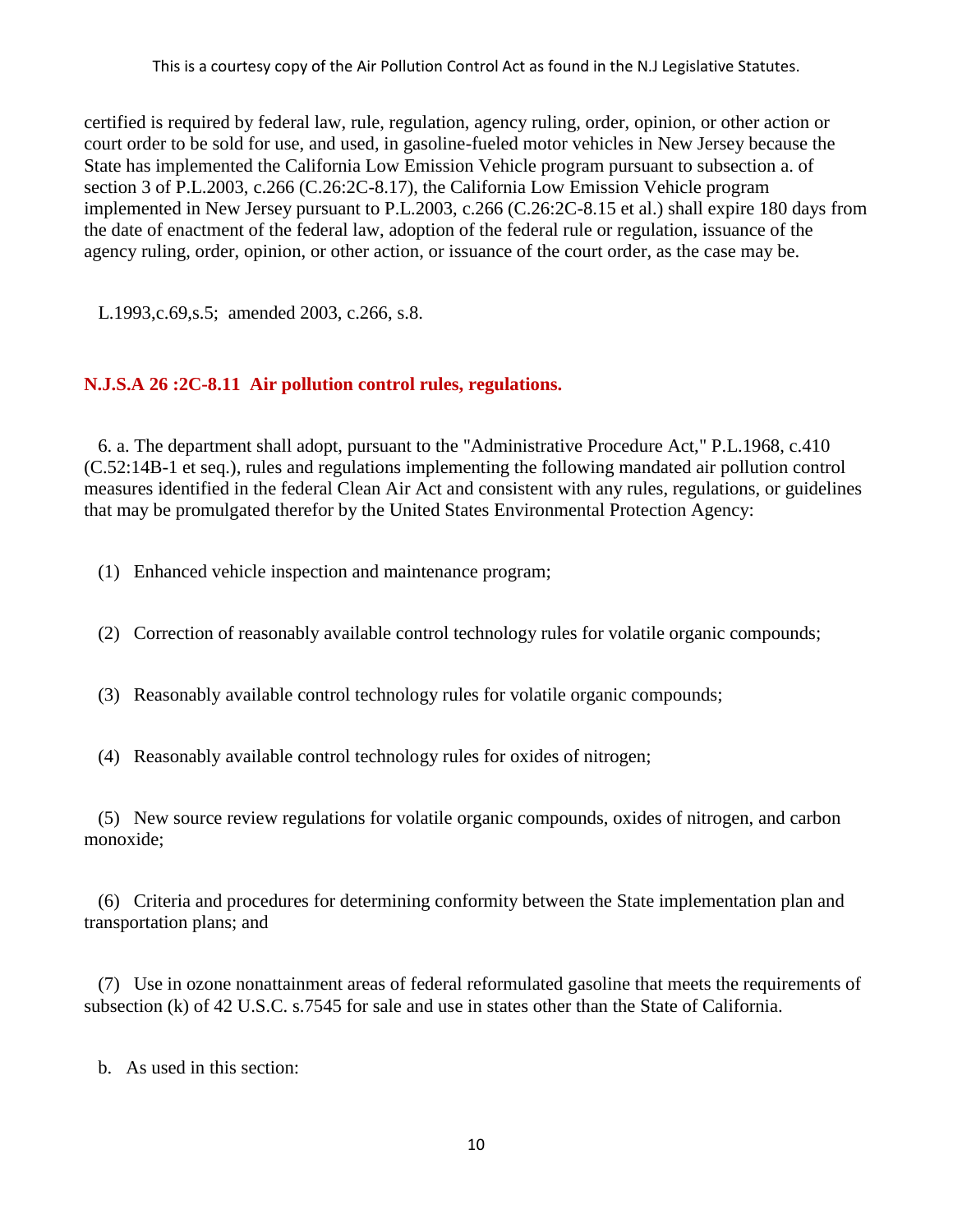"Department" means the Department of Environmental Protection;

 "Federal Clean Air Act" means the federal "Clean Air Act," 42 U.S.C. s.7401 et seq., and any subsequent amendments or supplements to that act; and

 "State implementation plan" means the State implementation plan for national ambient air quality standards adopted for New Jersey pursuant to the federal Clean Air Act.

L.1993,c.69,s.6; amended 2003, c.266, s.9.

# <span id="page-14-0"></span>**N.J.S.A 26 :2C-8.14 Written report, list, inventory.**

 10. a. The Department of Environmental Protection, in consultation with the Commissioner of Transportation and the Chief Administrator of the New Jersey Motor Vehicle Commission, shall prepare and submit on a semi-annual basis to the Senate Environment Committee and the Assembly Environment and Solid Waste Committee, or their successors as designated respectively by the President of the Senate and the Speaker of the General Assembly, a written report that shall:

 (1) summarize the State implementation plan and any amendments, alterations, or supplements to that plan that have been made or proposed since the last semi-annual report was issued; and

 (2) analyze the progress and effectiveness of the State implementation plan with respect to ensuring that the State shall be, and shall remain, in compliance with all applicable requirements, standards, and deadlines set forth in the federal Clean Air Act.

 As used in this subsection: "federal Clean Air Act" means the federal "Clean Air Act," 42 U.S.C. s.7401 et seq., and any subsequent amendments or supplements to that act; and "State implementation plan" means the State implementation plan for national ambient air quality standards adopted for New Jersey pursuant to the federal Clean Air Act.

b. (Deleted by amendment, P.L.2003, c.266).

c. (Deleted by amendment, P.L.2003, c.266).

L.1993,c.69,s.10; amended 2003, c.266, s.10.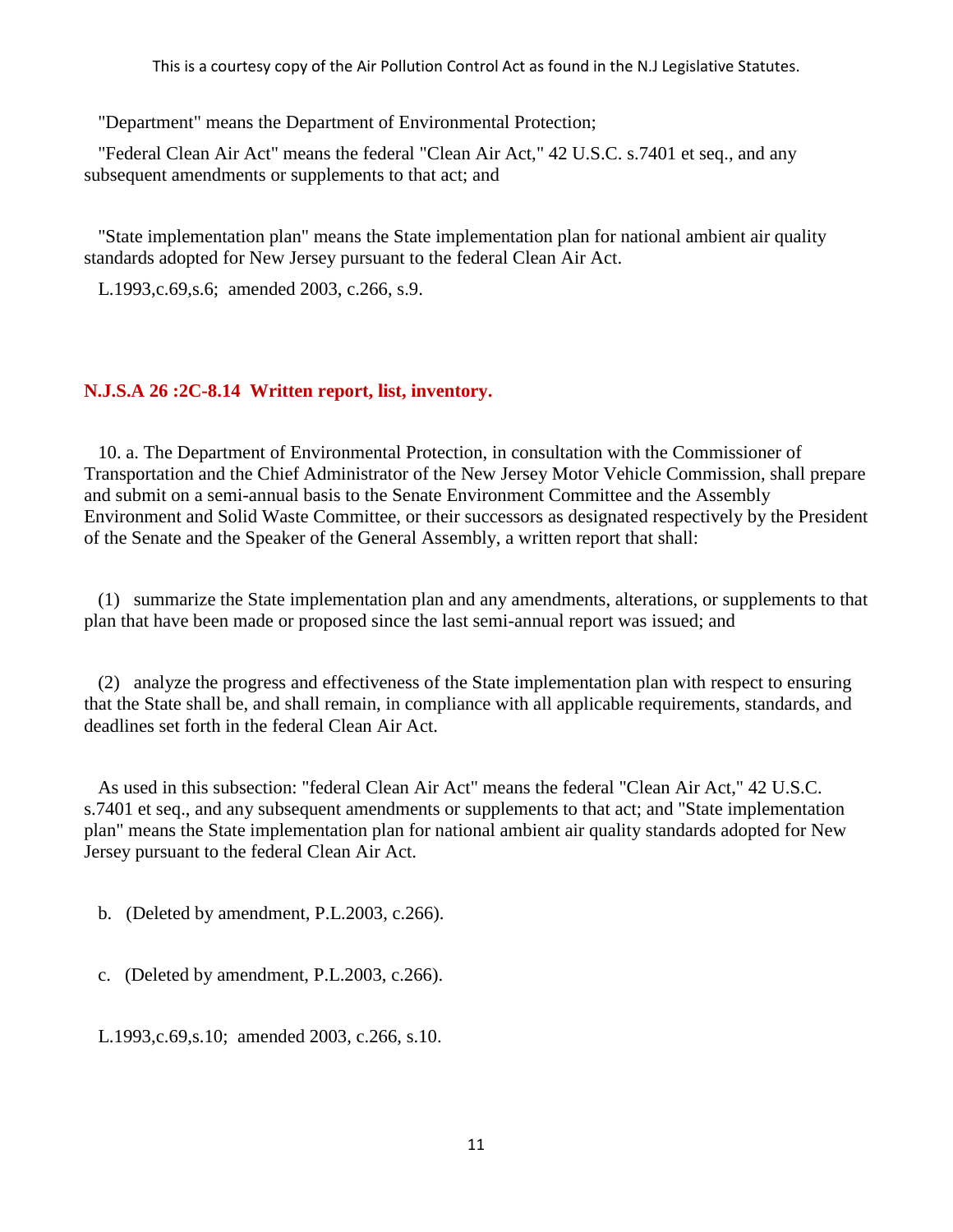### <span id="page-15-0"></span>**N.J.S.A 26 :2C-8.15 Findings, declarations relative to California Low Emission Vehicle program.**

 1. The Legislature finds and declares that the implementation of the National Low Emission Vehicle program is a key component of the State's efforts to achieve on-time emissions reductions and to attain compliance with the national ambient air quality standards, as required pursuant to the federal "Clean Air Act Amendments of 1990," 42 U.S.C. s.7403 et seq.; that the State's attainment of the national ambient air quality standards will require further, more stringent reductions in emissions of pollutants; that the California Low Emission Vehicle program provides for greater reductions in pollutants than the National Low Emission Vehicle program; and that the State has committed to implementing the National Low Emission Vehicle program until 2006 but can implement the California Low Emission Vehicle program after that year.

 The Legislature further finds and declares that in the summer of 2002, New Jersey had the highest number of smog violations per monitoring station in the nation; that in December 2003, the United States Environmental Protection Agency announced its intention to designate the entire State as out-ofcompliance with the agency's health-based standard for ozone; and that this designation by the United States Environmental Protection Agency would require the State to adopt a stronger, more comprehensive clean air plan for the State.

 The Legislature further finds and declares that a significant percentage of particulate emissions, smogforming emissions, and airborne cancer risk comes from vehicle emissions; that pollution from automobiles is expected to increase with the projected population increase estimate of an additional 1,200,000 people in the State in the next decade; and that mobile sources of emissions have received less regulatory attention than industrial facilities and area sources of pollution.

 The Legislature further finds and declares that ground-level ozone, or smog, is formed when automobile, industrial and other pollutants chemically react with bright sunshine and high temperatures; that ground-level ozone irritates the respiratory system and can cause coughing, wheezing, chest pain and headaches; that ozone especially aggravates chronic respiratory diseases such as asthma and bronchitis; that ground-level ozone and other air toxics have a substantial negative impact on the health and quality of life of residents of the State; and that reducing ground-level ozone pollution will help reduce these negative health effects.

 The Legislature therefore determines that it is in the public interest to: implement the California Low Emission Vehicle program beginning January 1, 2009; establish a zero emission vehicle credit bank for manufacturers; establish a Low Emission Vehicle Review Commission charged with reviewing the implementation of the program, the availability and success of the incentive, and the technology of zero emission vehicles; and provide an incentive for the purchase or lease of zero emission vehicles.

L.2003,c.266,s.1.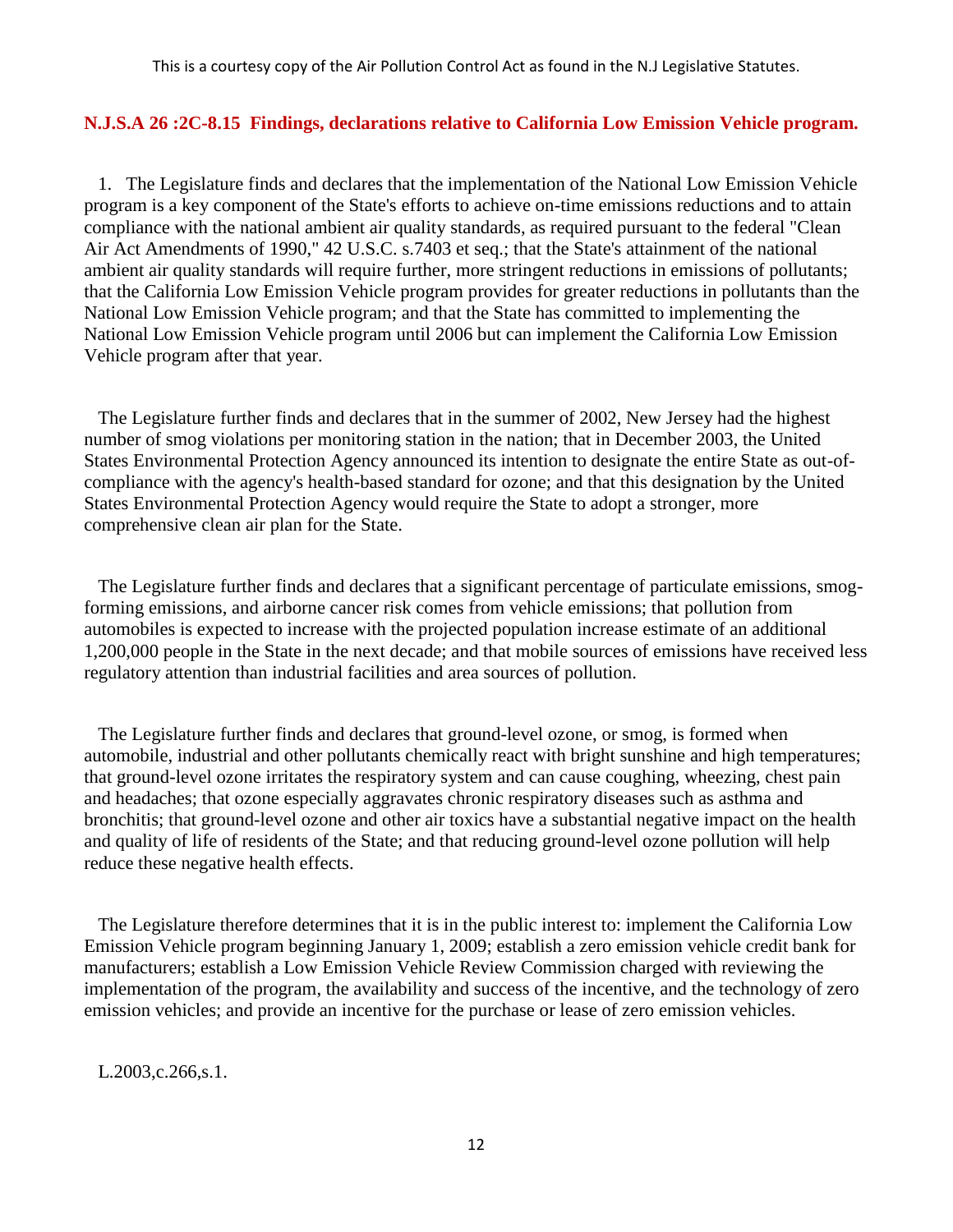#### <span id="page-16-0"></span>**N.J.S.A 26 :2C-8.16 Definitions relative to low emission vehicles.**

2. As used in sections 1 through 7 of P.L.2003, c.266 (C.2C:2C-8.15 et seq.):

 **"Advanced technology partial zero emission vehicle"** means a vehicle certified as an advanced technology partial zero emission vehicle pursuant to the California Air Resources Board vehicle standards for the applicable model year;

 **"California Low Emission Vehicle program"** means the second phase of the low emission vehicle program being implemented in the State of California, pursuant to the provisions of the Federal Clean Air Act and the California Code of Regulations;

**"Commissioner"** means the Commissioner of Environmental Protection;

 **"Department"** means the Department of Environmental Protection;

 **"Federal Clean Air Act"** means the federal "Clean Air Act," 42 U.S.C. s.7401 et seq., and any subsequent amendments or supplements to that act;

 **"Low Emission Vehicle Review Commission"** means the commission established by subsection a. of section 5 of P.L.2003, c.266 (C.26:2C-8.19);

 **"Partial zero emission vehicle"** means a vehicle certified as a partial zero emission vehicle pursuant to the California Air Resources Board vehicle standards for the applicable model year;

 **"State implementation plan"** means the State implementation plan for national ambient air quality standards adopted for New Jersey pursuant to the federal Clean Air Act;

 **"Zero emission vehicle"** means a vehicle certified as a zero emission vehicle pursuant to the California Air Resources Board zero emission vehicle standards for the applicable model year, but shall not include an advanced technology partial zero emission vehicle or a partial zero emission vehicle; and

 **"Zero emission vehicle requirement"** means the percentage or number of those vehicles certified as zero emission vehicles pursuant to the California Air Resources Board vehicle standards and required to be delivered by a manufacturer for sale or lease for the applicable model year, and any additional percentages or numbers of advanced technology partial zero emission vehicles or partial zero emission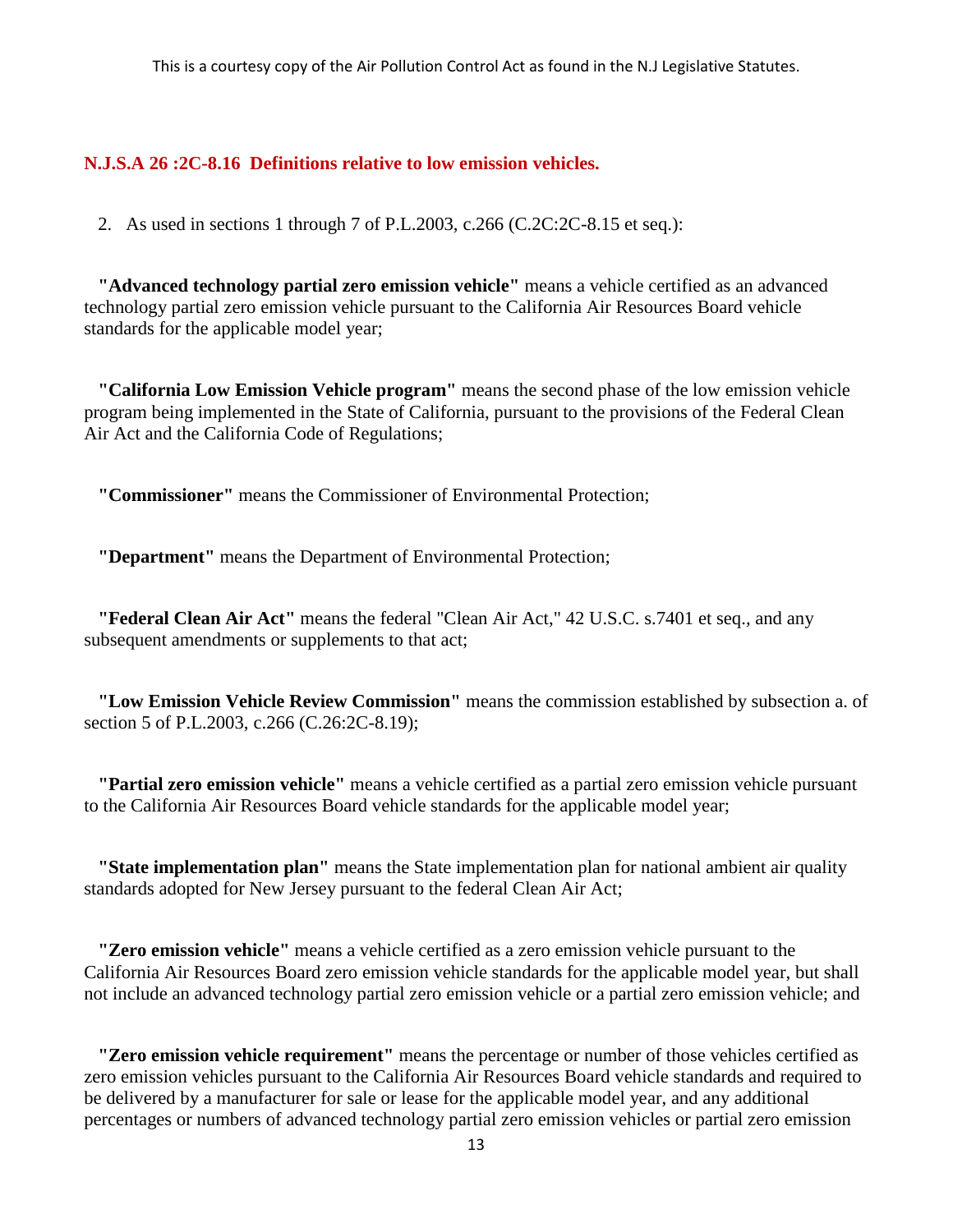vehicles that may be delivered by a manufacturer for sale or lease to satisfy the zero emission vehicle requirement established by the California Air Resources Board in lieu of vehicles that meet the pure zero emission vehicle standard.

L.2003,c.266,s.2.

# <span id="page-17-0"></span>**N.J.S.A 26 :2C-8.17 Implementation of California Low Emission Vehicle program; substantive changes.**

 3. a. Notwithstanding any provision of a State implementation plan submitted by the Department of Environmental Protection to the United States Environmental Protection Agency pursuant to the requirements of the federal "Clean Air Act Amendments of 1990," 42 U.S.C. s.7403 et seq., to the contrary, the department shall implement the California Low Emission Vehicle program in the State beginning on January 1, 2009, except as provided pursuant to sections 6 and 7 of P.L.2003, c.266 (C.26:2C-8.20 and C.26:2C-8.21).

 b. The Commissioner of Environmental Protection, within 30 days after a proposed major substantive change to the California Low Emission Vehicle program that, if adopted, would necessitate a corresponding substantive change to the program in New Jersey adopted pursuant to subsection a. of this section, shall provide written notice and a summary of the proposed substantive change to the Senate Environment Committee and the Assembly Environment and Solid Waste Committee, or their successors as designated respectively by the President of the Senate and the Speaker of the General Assembly.

 c. The commissioner shall adopt, pursuant to the "Administrative Procedure Act," P.L.1968, c.410 (C.52:14B-1 et seq.), any rules and regulations necessary to implement the California Low Emission Vehicle program in the State beginning on January 1, 2009.

L.2003,c.266,s.3.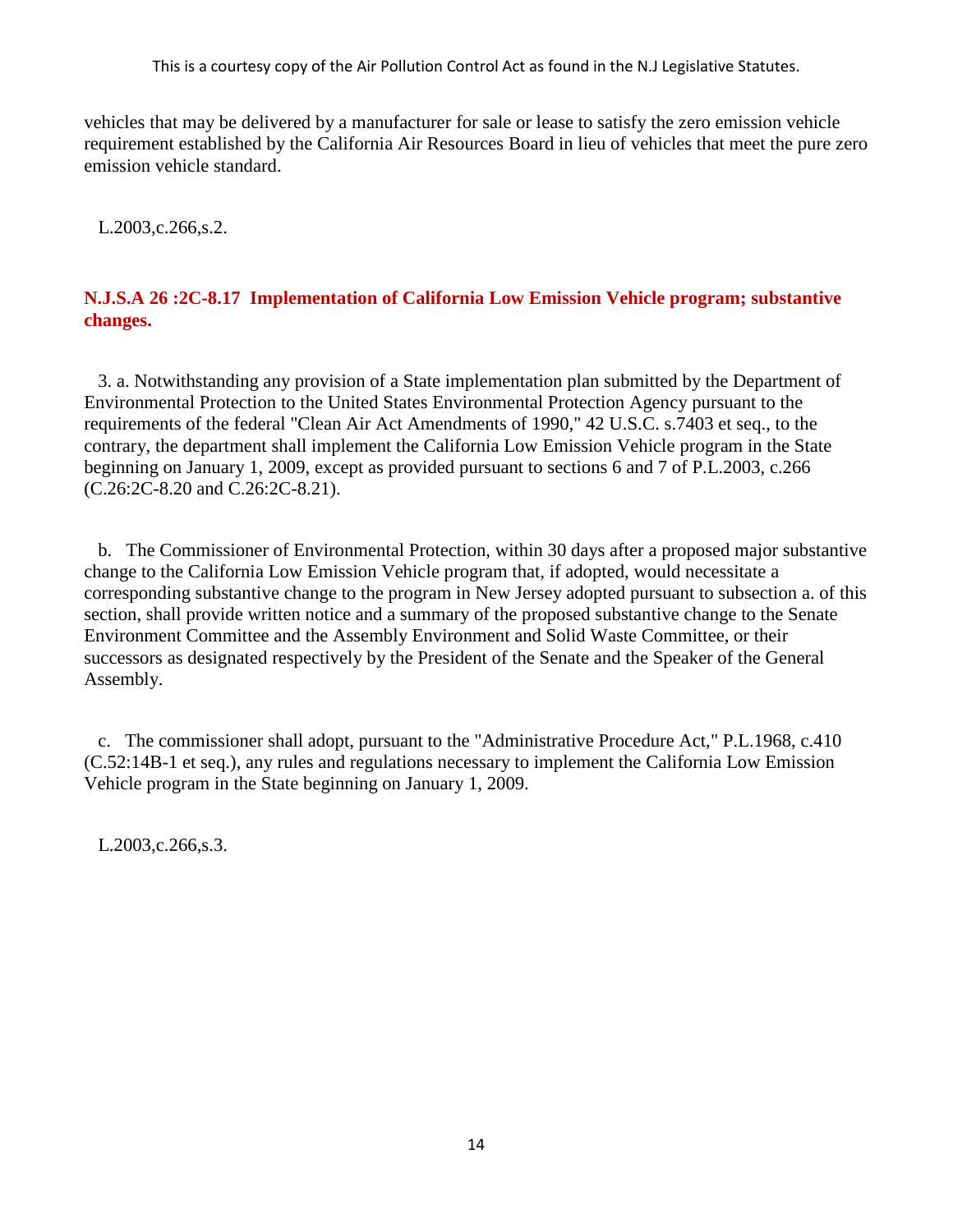# <span id="page-18-0"></span>**N.J.S.A 26 :2C-8.18 Zero emission vehicle credit bank.**

 4. a. The Commissioner of Environmental Protection shall establish a zero emission vehicle credit bank to allow manufacturers to earn and bank vehicle equivalent credits for any advanced technology partial zero emission vehicle or partial zero emission vehicle produced and delivered for sale or lease in the State on or after January 1, 1999 and through December 31, 2008.

 (1) In establishing the credit bank required by this section, the commissioner shall use the highest multiplier used by the California Air Resources Board for determining the allowable vehicle equivalent credits for each advanced technology partial zero emission vehicle or partial zero emission vehicle delivered for sale or lease in the State by a manufacturer on or after January 1, 1999 until the effective date of P.L.2003, c.266 (C.26:2C-8.15 et al.).

 (2) Beginning on the effective date of P.L.2003, c.266 (C.26:2C-8.15 et al.), the commissioner shall use the multiplier used by the California Air Resources Board for the applicable model year for each advanced technology partial zero emission vehicle or partial zero emission vehicle delivered for sale or lease in the State by a manufacturer on or after the effective date of P.L.2003, c.266 (C.26:2C-8.15 et al.) and through December 31, 2008.

 b. (1) Within 180 days after the effective date of P.L.2003, c.266 (C.26:2C-8.15 et al.), the commissioner shall publish a list in the New Jersey Register of the make and model of those motor vehicles that qualify as advanced technology partial zero emission vehicles or partial zero emission vehicles for the 1999 through 2003 model years.

 (2) Annually thereafter, the commissioner shall publish a list in the New Jersey Register of the make and model of those motor vehicles that qualify as advanced technology partial zero emission vehicles or partial zero emission vehicles for that respective model year.

 (3) The commissioner may revise any list published pursuant to this subsection as necessary to comply with the California Air Resources Board vehicle standards for the applicable model year.

 c. Notwithstanding the provisions of the "Administrative Procedure Act," P.L.1968, c.410 (C.52:14B-1 et seq.) to the contrary, the commissioner shall, immediately upon filing the proper notice with the Office of Administrative Law, adopt such temporary rules and regulations as necessary to establish a zero emission vehicle credit bank pursuant to subsection a. of this section. These rules and regulations may include, but need not be limited to, the documentation to be submitted by a manufacturer to determine eligibility and participation in the credit bank established pursuant to subsection a. of this section, and fees for administrative services provided to implement the zero emission vehicle credit bank to be assessed to those manufacturers seeking to earn and bank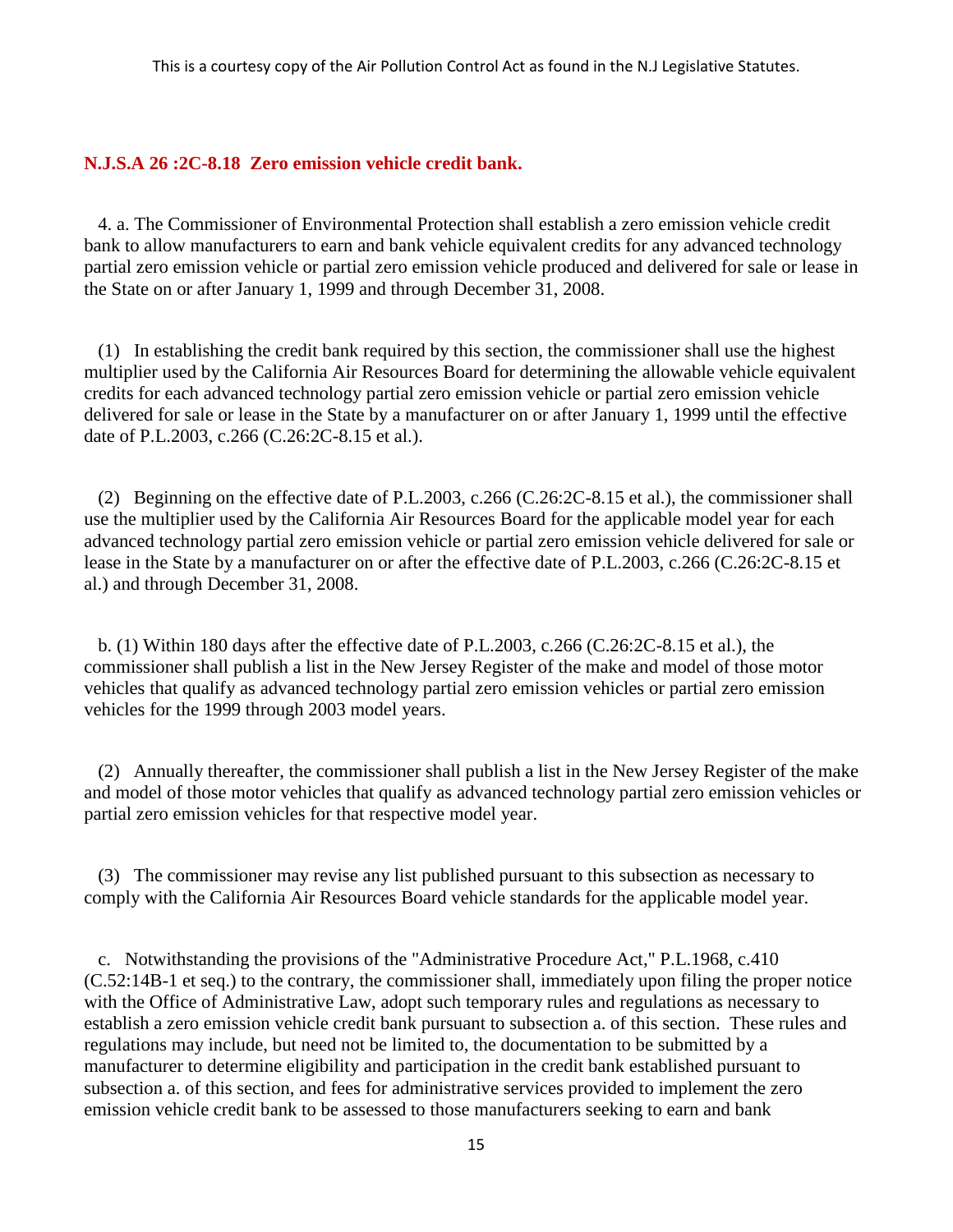credits. The temporary rules and regulations shall be in effect for a period not to exceed 270 days after the date of the filing, except that in no case shall the temporary rules and regulations be in effect one year after the effective date of P.L.2003, c.266 (C.26:2C-8.15 et al.). The temporary rules and regulations shall thereafter be amended, adopted or readopted by the commissioner as the commissioner determines is necessary in accordance with the requirements of the "Administrative Procedure Act."

 d. The provisions of this section shall expire upon the passage of a concurrent resolution by the Legislature directing the department to implement the National Low Emission Vehicle program pursuant to subsection a. of section 6 of P.L.2003, c.266 (C.26:2C-8.20).

L.2003,c.266,s.4.

# <span id="page-19-0"></span>**N.J.S.A 26 :2C-8.22 Findings, declarations relative to MTBE.**

 1. The Legislature finds and declares that methyl tertiary butyl ether, more commonly referred to as MTBE, may threaten drinking water supplies in the State and nationwide due to the properties of MTBE that make it highly soluble and rapidly transported into groundwater; that, although MTBE has become the most commonly used additive to fulfill the State's requirements pursuant to the federal "Clean Air Act Amendments of 1990," 42 U.S.C.s.7403 et seq., it is not the only additive available to meet the federal requirements; that the Department of Environmental Protection began detecting trace amounts of MTBE in drinking water around the State in 1990 and, in 1996, the Department of Environmental Protection began requiring the testing of levels of MTBE in drinking water, even though it was not a federal requirement; and that, after serious study, in July 1999, the United States Environmental Protection Agency proposed that Congress authorize the reduction or elimination of the use of MTBE as a component of gasoline because it is found as a contaminant in drinking water supplies nationwide.

 The Legislature therefore determines that in addition to the water testing currently conducted in the State and the investigation of remediation methods for existing contamination, it is of vital importance that contamination of drinking water from MTBE not occur in the State, and that the sale of gasoline containing MTBE must be prohibited in the State.

L.2005,c.192,s.1.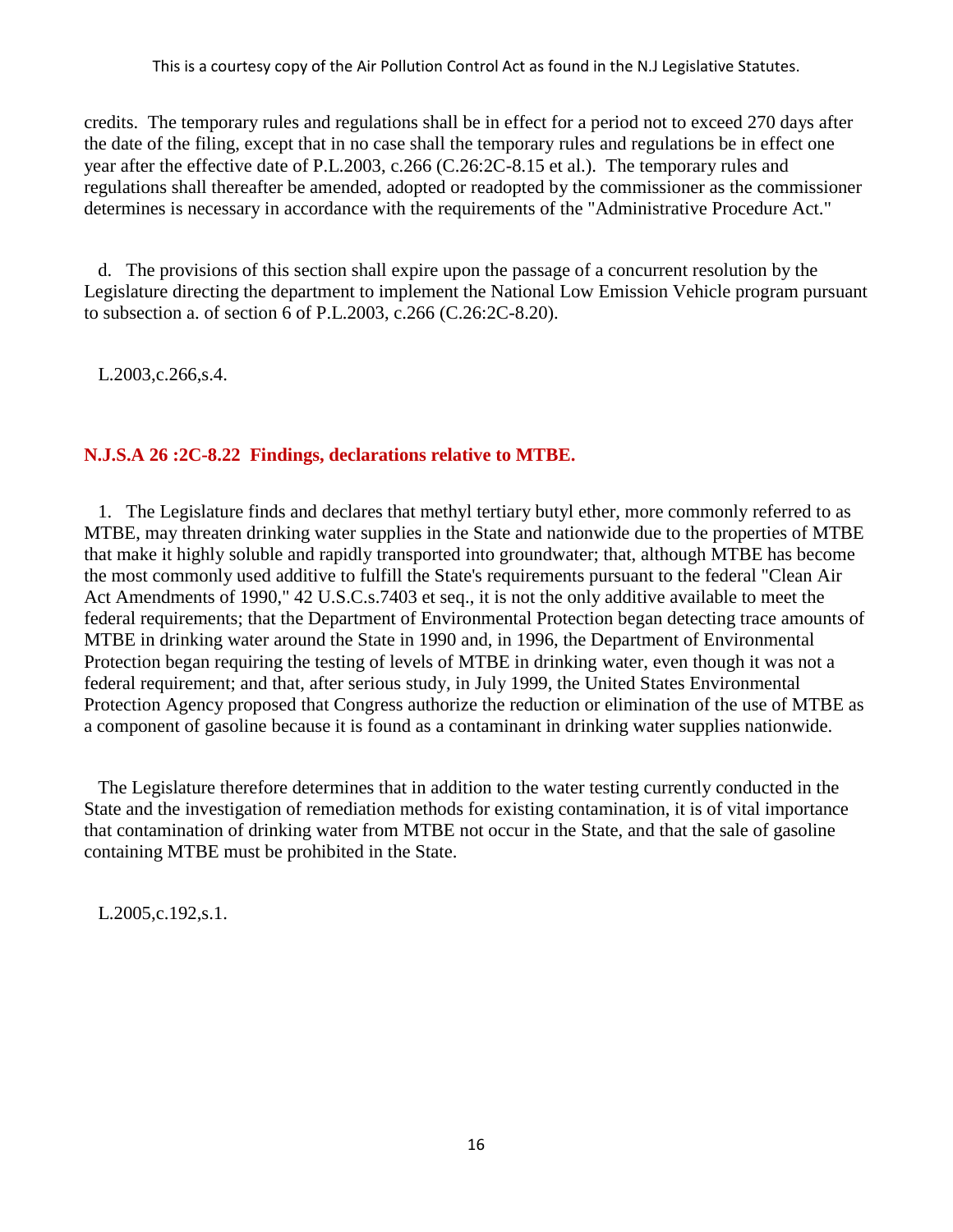# <span id="page-20-0"></span>**N.J.S.A 26 :2C-8.23 Definitions relative to MTBE.**

2. As used in this act:

 **"Department"** means the Department of Environmental Protection;

**"MTBE"** means methyl tertiary butyl ether.

L.2005,c.192,s.2.

# <span id="page-20-1"></span>**N.J.S.A 26 :2C-8.24 Prohibitions against sale in State of gasoline containing MTBE.**

 3. a. No person shall distribute in commerce for sale in the State, gasoline which contains more than 0.5% MTBE by volume.

 b. Any person who violates this act, or any rule or regulation adopted pursuant thereto, shall be subject to the provisions of section 10 of P.L.1977, c.74 (C.58:10A-10).

 c. Nothing in this act shall prohibit the manufacture, processing, or importation within the State of gasoline that contains more than 0.5% MTBE by volume for distribution in commerce outside the State.

L.2005,c.192,s.3.

# <span id="page-20-2"></span>**N.J.S.A 26 :2C-8.25 Rules, regulations.**

 4. The department shall adopt, pursuant to the "Administrative Procedure Act," P.L.1968, c.410 (C.52:14B-1 et seq.), rules and regulations necessary to implement the provisions of this act.

L.2005,c.192,s.4.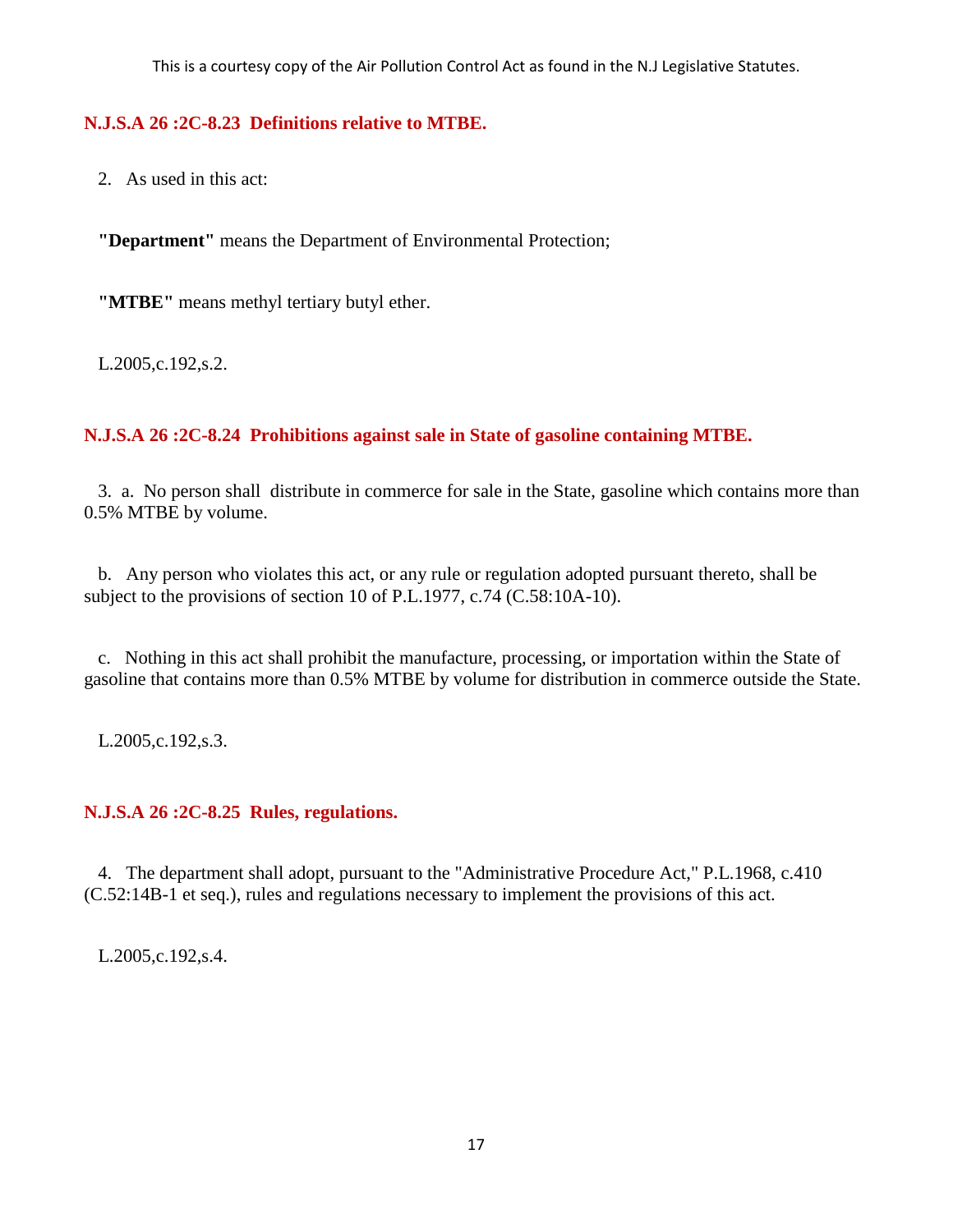# <span id="page-21-0"></span>**N.J.S.A 26 :2C-8.26 Findings, declarations relative to regulation of fine particle emissions from diesel engines.**

 1. The Legislature finds and declares that the emissions of fine particles into the air pose an extraordinary health risk to the people of the State; that the Department of Environmental Protection has determined that 1,000 deaths and 68,000 cases of asthma in the State each year are attributed to the exceedance of the federal 2.5 micron fine particle standard in the State; that exhaust emissions from diesel-powered vehicles and equipment contribute substantially to the fine particle problem, and pose both cardiovascular and cancer risks; that the United States Environmental Protection Agency has classified diesel exhaust as likely to be carcinogenic to humans by inhalation at environmental exposures; that the United States Environmental Protection Agency has also identified diesel particle matter and diesel exhaust organic gases as a mobile source air toxic; that studies repeatedly have found links between exposure to fine particles and health effects, including premature death and increased incidents of asthma, allergies, and other breathing disorders; and that these studies include the examination of the health impacts of the exposure to diesel emissions for school children riding dieselpowered school buses.

 The Legislature further finds and declares that, although some new diesel-powered vehicles and equipment operate more cleanly and may contribute less to air quality problems than their predecessors, diesel-powered trucks, buses, and off-road equipment tend to remain in service as long as 20 years or more; that, among these types of vehicles and equipment, diesel commercial buses and diesel solid waste vehicles operate in significant numbers in urban areas of the State where the reduction of fine particle diesel emissions should be prioritized because fine particle diesel emissions are at the highest concentrations in these areas; that the emissions from diesel school buses directly impact the health of school children throughout the State; that unless emissions from some on-road diesel-powered vehicles and off-road diesel-powered equipment currently operating in the State are controlled, all on-road dieselpowered vehicles and off-road diesel-powered equipment will continue to emit high levels of fine particles and contribute to air pollution in the State for many years to come; that filters and other devices and cleaner burning fuels are available to reduce emissions from older diesel vehicles and equipment; that retrofitting certain diesel-powered vehicles and equipment with emissions reducing devices, operating these vehicles and equipment on cleaner burning fuel, or both, could significantly improve air quality; that although such requirements impose costs, the costs are relatively small when compared with the costs of the vehicles or equipment they update or the cost of the impact on the public health from the air pollution that the requirements abate; that by exercising discretion in the types of vehicles and equipment and the matching of technologies to vehicles and equipment, the cost of installing and using pollution-reducing devices and fuels can be minimized and the air pollution reduction and public health benefits can be maximized; and that the Department of Environmental Protection has estimated that targeting reductions of fine particles from these vehicles and equipment could remove 315 tons per year from the ambient air in the State and could prevent more than 150 premature deaths.

 The Legislature therefore determines that it is of vital importance to the health of the people of the State to begin to reduce significantly fine particle emissions and exposure of school children to these emissions; and that this start can be most effectively and economically accomplished by requiring the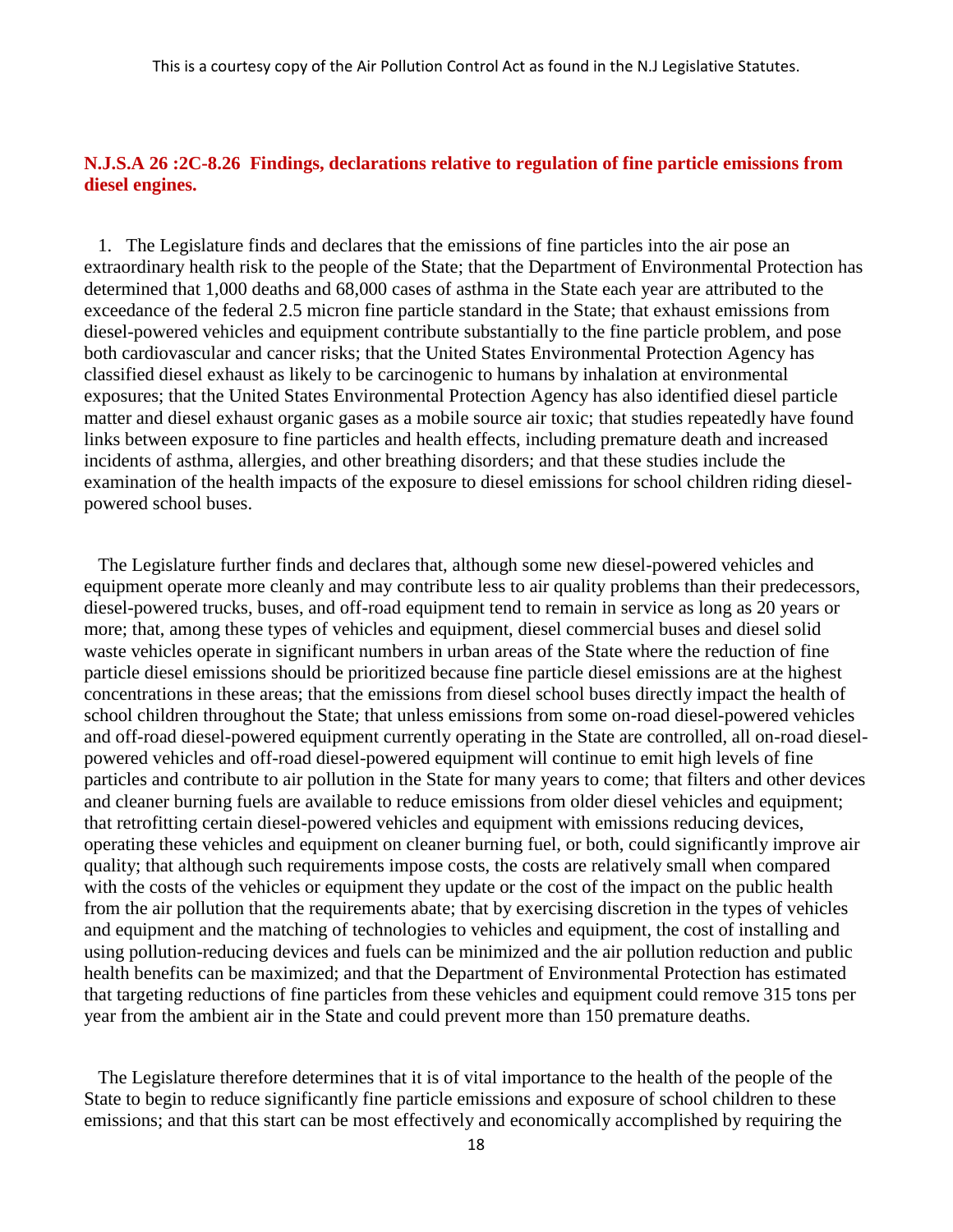use of the best available retrofit technologies for the reduction of fine particle emissions in dieselpowered commercial buses, school buses, solid waste vehicles, and publicly owned on-road vehicles and off-road equipment.

L.2005,c.219,s.1.

### <span id="page-22-0"></span>**N.J.S.A 26 :2C-8.27 Definitions relative to regulation of fine particle emissions from diesel engines.**

2. As used in sections 1 through 31 of P.L.2005, c.219 (C.26:2C-8.26 et seq.):

 "**Best available retrofit technology"** means the equipment, retrofit device, or fuel, or any combination thereof, designated by the United States Environmental Protection Agency as a verified technology for diesel retrofit programs, or by the California Air Resources Board as a verified technology for diesel emissions control, for use on or in specific makes, model years, types, and classes of on-road diesel vehicles or off-road diesel equipment, and that, as determined by the Department of Environmental Protection, may be used on or in regulated vehicles or regulated equipment, at a reasonable cost, to achieve substantial reduction of fine particle diesel emissions. "Best available retrofit technology" may include, but is not limited to, particle filters, diesel oxidation catalysts, flow through filters, and modified diesel fuel, provided that these diesel retrofit devices and diesel emissions control strategies are verified technologies according to the United States Environmental Protection Agency or the California Air Resources Board. "Best available retrofit technology" shall include only those retrofit devices and fuel for which the retrofit device manufacturer or fuel manufacturer agrees, in a manner determined appropriate by the department, that the installation and use of the retrofit device or the use of the special fuel would not jeopardize the original engine warranty in effect at the time of the installation or the commencement of use of the retrofit device or fuel, and for which the retrofit device manufacturer or fuel manufacturer has provided a warranty pursuant to the rules and regulations adopted pursuant to section 3 of P.L.2005, c.219 (C.26:2C-8.28). "Best available retrofit technology" shall not include repowering of any vehicle or piece of equipment, or the use of ultra-low sulfur diesel fuel;

 **"Commission"** means the New Jersey Motor Vehicle Commission;

 **"Compliance form"** means a form used for ascertaining compliance with the provisions of P.L.2005, c.219 (C.26:2C-8.26 et al.) or eligibility for reimbursement of costs associated therewith, and issued pursuant to section 6, section 7, section 16, or section 17 of P.L.2005, c.219 (C.26:2C-8.31, C.26:2C-8.32, C.26:2C-8.41, or C.26:2C-8.42);

 **"Constitutionally dedicated moneys"** mean moneys dedicated pursuant to Article VIII, Section II, paragraph 6, subparagraph (d) of the State Constitution;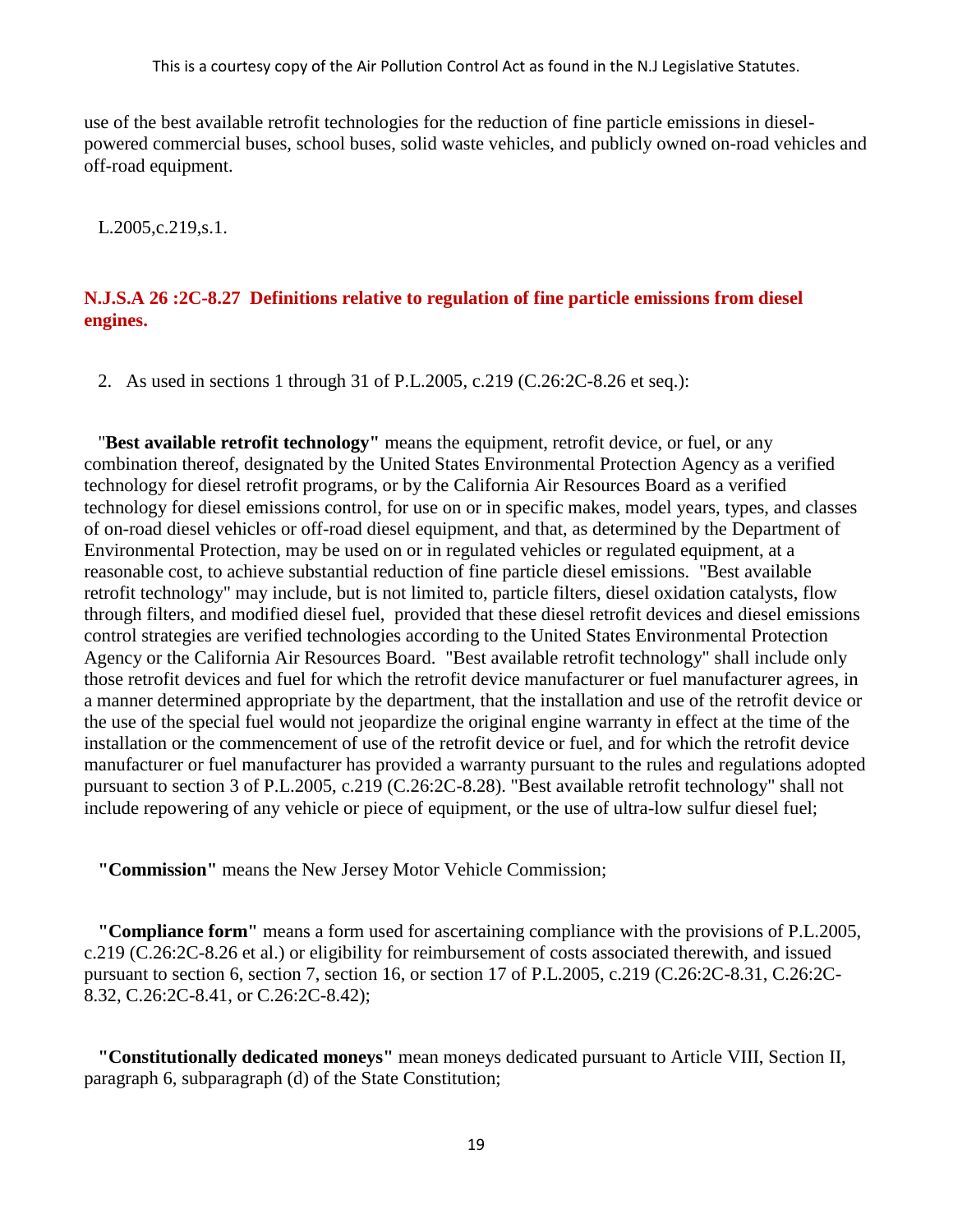**"Department"** means the Department of Environmental Protection;

 **"Diesel commercial bus"** means a diesel bus as defined pursuant to section 2 of P.L. 1995, c.157 (C.39:8-60), except that "diesel commercial bus" shall include only diesel commercial buses with a gross vehicle weight rating in excess of 14,000 pounds, and shall not include school buses;

 **"Diesel engine"** means an internal combustion engine with compression ignition using diesel fuel, including the fuel injection system but excluding the exhaust system;

 **"Diesel Risk Mitigation Fund"** or **"fund"** means the fund established pursuant to section 28 of P.L.2005, c.219 (C.26:2C-8.53);

 **"Diesel solid waste vehicle"** means any on-road diesel vehicle with a gross vehicle weight rating in excess of 14,000 pounds that is used for the purposes of collecting or transporting residential or commercial solid waste, including vehicles powered by a diesel engine used for transporting waste containers, including, but not necessarily limited to, open boxes, dumpsters or compactors, which may be removed from the tractor. "Diesel solid waste vehicle" shall include solid waste cabs and solid waste single-unit vehicles;

 **"Fine particle"** means a particle emitted directly into the atmosphere from exhaust produced by the combustion of diesel fuel and having an aerodynamic diameter of 2.5 micrometers or less;

 **"Fine particle diesel emissions"** means emissions of fine particles from an on-road diesel vehicle or from off-road diesel equipment;

 **"Fleet"** means one or more on-road diesel vehicles or pieces of off-road diesel equipment;

 **"Off-road diesel equipment"** means any equipment or vehicle, other than a diesel construction truck, powered by a diesel engine that is used primarily for construction, loading, and other off-road purposes and, when in use, is not commonly operated on a roadway except when used for roadway construction and repair, including, but not necessarily limited to, rollers, scrapers, excavators, rubber tire loaders, crawler/dozers, and off-highway trucks. "Off-road diesel equipment" shall include equipment and vehicles that are not used primarily for transportation and are considered off-road equipment and vehicles but, for the purposes of moving the equipment and vehicles from place to place on the roadways of the State, are required to have "in-transit" plates issued by the New Jersey Motor Vehicle Commission. "Off-road diesel equipment" shall not include any non-mobile equipment, such as a generator or pump, and shall not include boats or trains;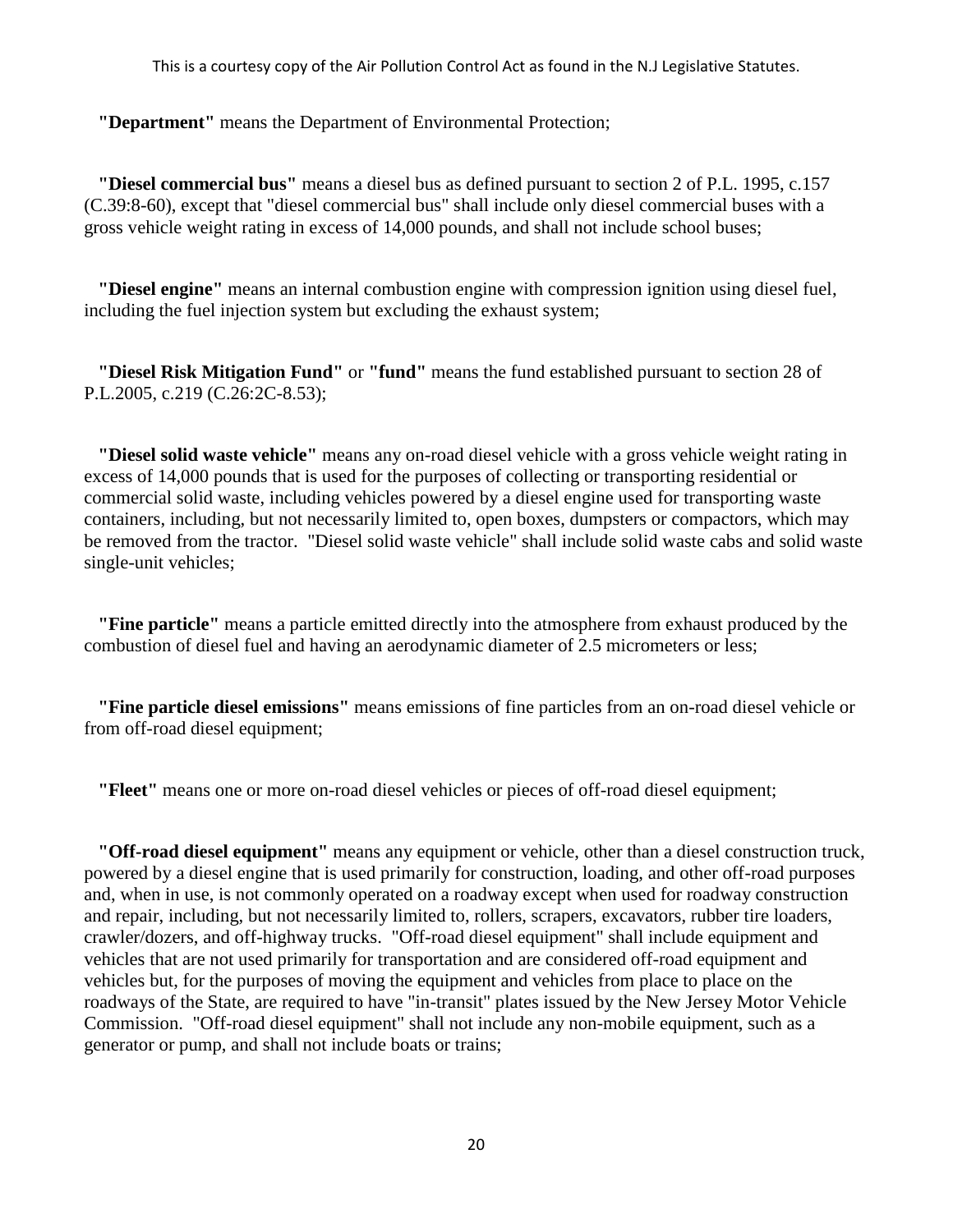**"On-road diesel vehicle"** means any vehicle, other than a private passenger automobile, that is powered by a diesel engine and operated on the roadways of the State, and shall include, but need not be limited to, diesel buses, diesel-powered motor vehicles, and heavy-duty diesel trucks as defined pursuant to section 2 of P.L.1995, c.157 (C.39:8-60);

 **"Owner"** means any person, the State, or any political subdivision thereof, that owns any on-road diesel vehicle or off-road diesel equipment subject to the provisions of P.L.2005, c.219 (C.26:2C-8.26 et al.);

 **"Private regulated commercial bus"** means any diesel commercial bus not owned by the New Jersey Transit Corporation, and any diesel commercial bus owned by the New Jersey Transit Corporation but leased or operated by a provider of diesel commercial bus service other than the New Jersey Transit Corporation;

 **"Public regulated commercial bus"** means any diesel commercial bus owned and operated by the New Jersey Transit Corporation;

 **"Regulated commercial bus"** means any diesel commercial bus registered and operating in the State;

 **"Regulated equipment"** means any regulated off-road diesel equipment or any piece of off-road diesel equipment that is required to use best available retrofit technology pursuant to an approved fleet averaging plan;

 **"Regulated off-road diesel equipment"** means any off-road diesel equipment operating in the State that is owned by the State or any political subdivision thereof, or a county or municipality, or any political subdivision thereof;

 **"Regulated on-road diesel vehicle"** means any on-road diesel vehicle registered in the State that is owned by the State or any political subdivision thereof, a county or municipality, or any political subdivision thereof;

 **"Regulated school bus"** means a school bus powered by a diesel engine, and owned by a school district, nonpublic school, or school bus contractor who has entered into a contract with a school district or a nonpublic school to transport children to and from a primary or secondary school in the State, that was originally designed to carry 10 or more passengers, and is in service on or after the effective date of P.L.2005, c.219 (C.26:2C-8.26 et al.);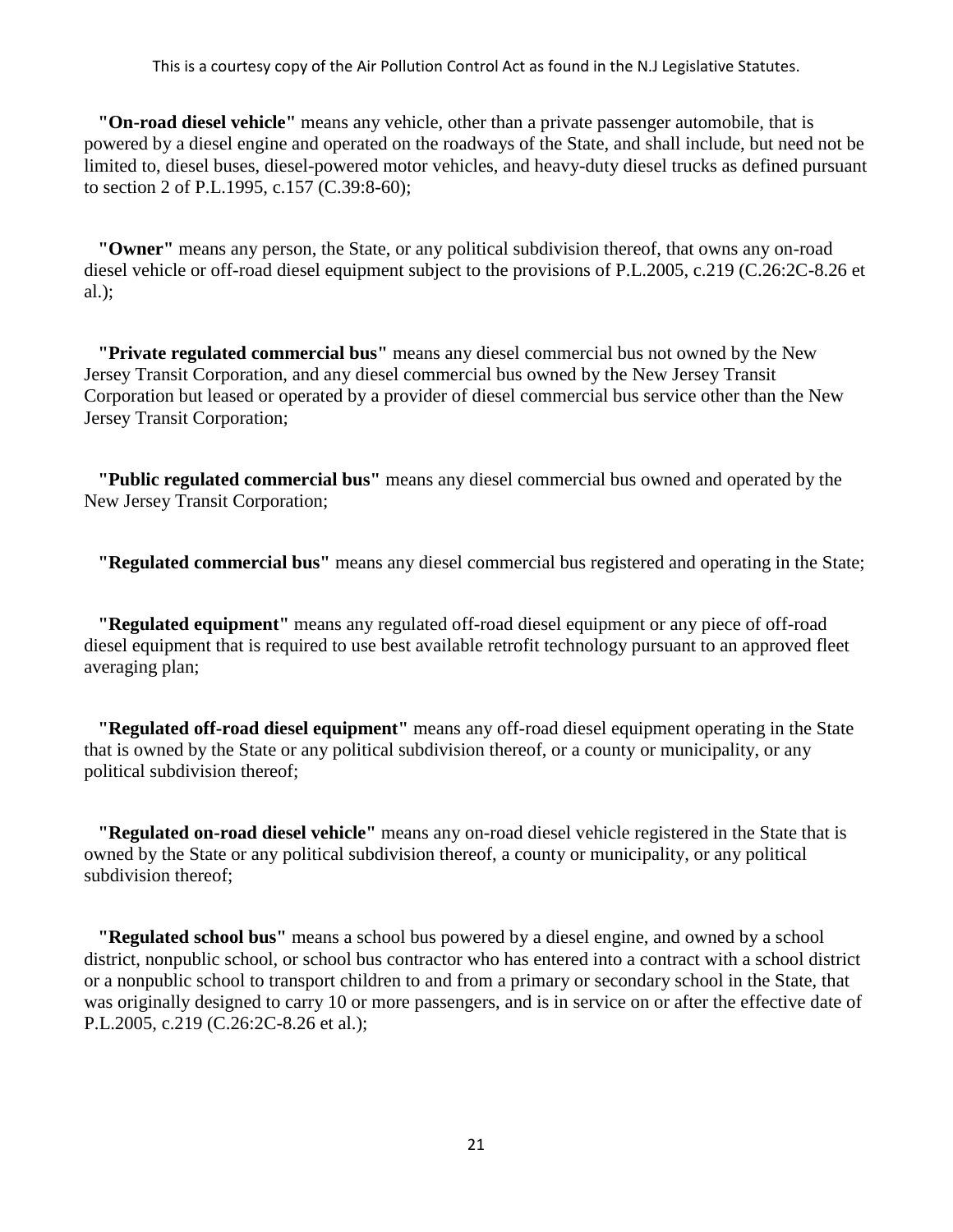**"Regulated solid waste vehicle"** means any diesel solid waste vehicle registered in the State that is owned by the State or any political subdivision thereof, or a county or municipality or any political subdivision thereof, or that is owned by a person who has entered into a contract in effect on or after the effective date of P.L.2005, c.219 (C.26:2C-8.26 et al.), with the State or any political subdivision thereof, or a county or municipality or any political subdivision thereof, to provide solid waste services;

 **"Regulated vehicle"** means any regulated commercial bus, regulated on-road diesel vehicle, regulated solid waste vehicle, or any regulated school bus required to comply with any requirements pursuant to subsection b. of section 7 of P.L.2005, c.219 (C.26:2C-8.32) from model year 2006 or a preceding model year and registered in the State, or any on-road diesel vehicle registered in the State that is required to use best available retrofit technology pursuant to an approved fleet averaging plan;

 **"Retrofit device"** means a best available retrofit technology that is an after-market apparatus installed on an on-road diesel vehicle or on a piece of off-road diesel equipment;

 **"School bus"** means a school bus as defined under R.S.39:1-1;

 **"Technology"** means any equipment, device, or fuel used alone or in combination to achieve the reductions in emissions required for best available retrofit technology; and

 **"Ultra-low sulfur diesel fuel"** means diesel fuel that the United States Environmental Protection Agency designates or defines as ultra-low sulfur diesel fuel.

L.2005,c.219,s.2.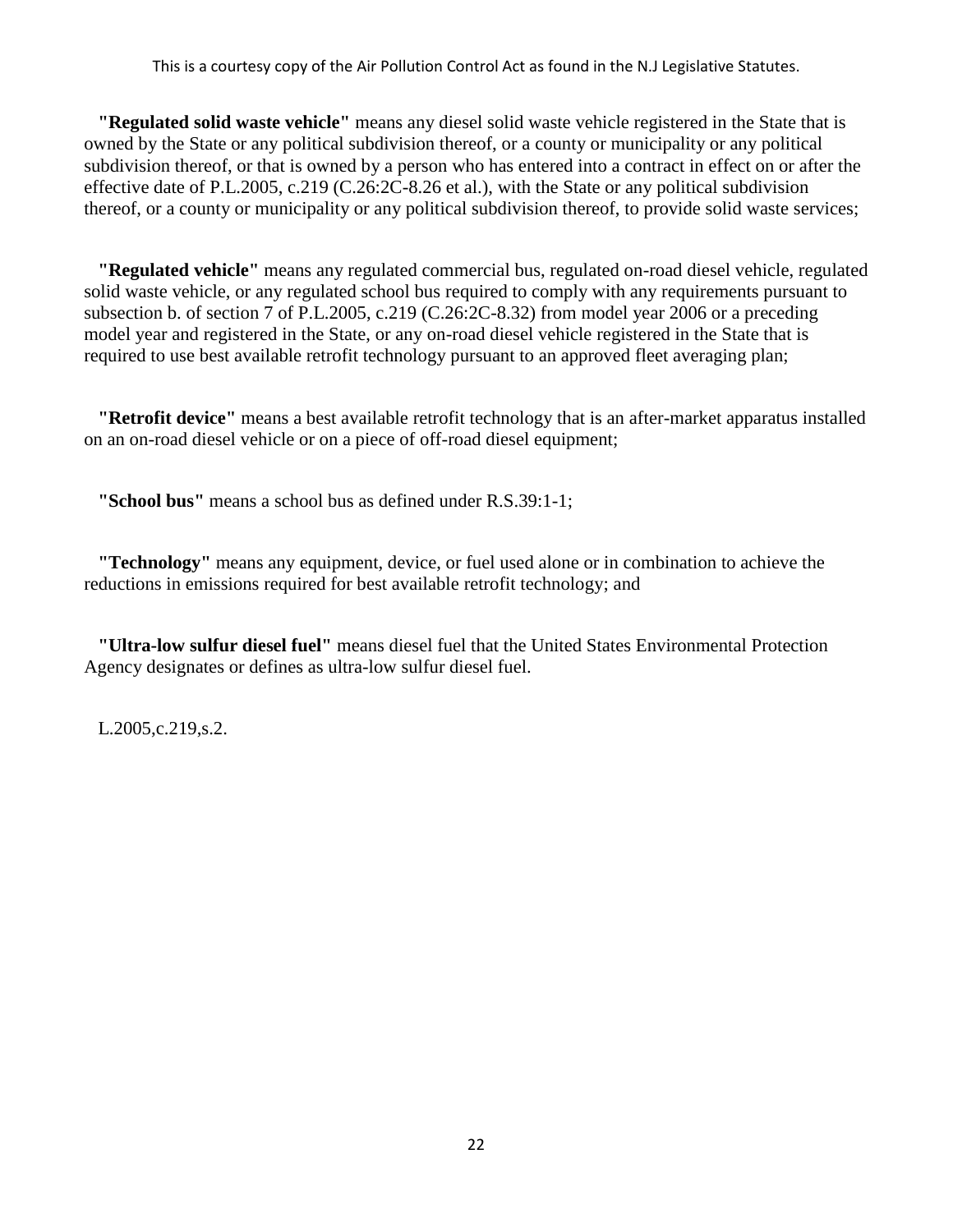### <span id="page-26-0"></span>**N.J.S.A 26 :2C-8.28 DEP rules, regulations.**

 3. a. The Department of Environmental Protection, no later than 270 days after the effective date of this section, shall adopt, pursuant to the "Administrative Procedure Act," P.L.1968, c.410 (C.52:14B-1 et seq.), rules and regulations necessary to implement the provisions of P.L.2005, c.219 (C.26:2C-8.26 et al.).

 b. The rules and regulations adopted pursuant to subsection a. of this section shall include, but not need not be limited to:

 (1) the designation of the required reduction in fine particle diesel emissions and choices of the best available retrofit technologies available to owners of regulated vehicles or regulated equipment to meet the required reduction for each make, model or type of regulated vehicles or regulated equipment, including, but not limited to, the description of the hierarchy and levels of best available retrofit technologies as they correspond to the emissions reductions anticipated from the use of each best available retrofit technology, and the requirements for implementing the use of best available retrofit technologies by any owner of regulated vehicles or regulated equipment who elects not to submit a fleet retrofit plan, combined fleet retrofit plan, or fleet averaging plan pursuant to section 7 or section 9 of P.L.2005, c.219 (C.26:2C-8.32 or C.26:2C-8.34);

 (2) guidelines and requirements for developing fleet retrofit plans, combined fleet retrofit plans, and fleet averaging plans, and any supplements or modifications thereto, including, but not limited to:

(a) a description of the components that, at a minimum, are to be included in a fleet retrofit plan;

 (b) guidelines for use by owners of regulated vehicles or regulated equipment concerning how to develop an inventory of regulated vehicles or regulated equipment, prepare the required fleet retrofit plan, and determine the technology required for each vehicle or piece of equipment;

 (c) the choices of the best available retrofit technologies available to owners of regulated vehicles or regulated equipment for each make, model or type of regulated vehicle or regulated equipment to achieve reductions in fine particle emissions;

 (d) information on how to select the specific best available retrofit technologies and ensure the fleet retrofit plan, combined fleet plan, or fleet averaging plan requirements are met;

 (e) procedures and provisions for the review and approval, and enforcement of fleet retrofit plans, combined fleet retrofit plans, and fleet averaging plans for regulated vehicles or regulated equipment; and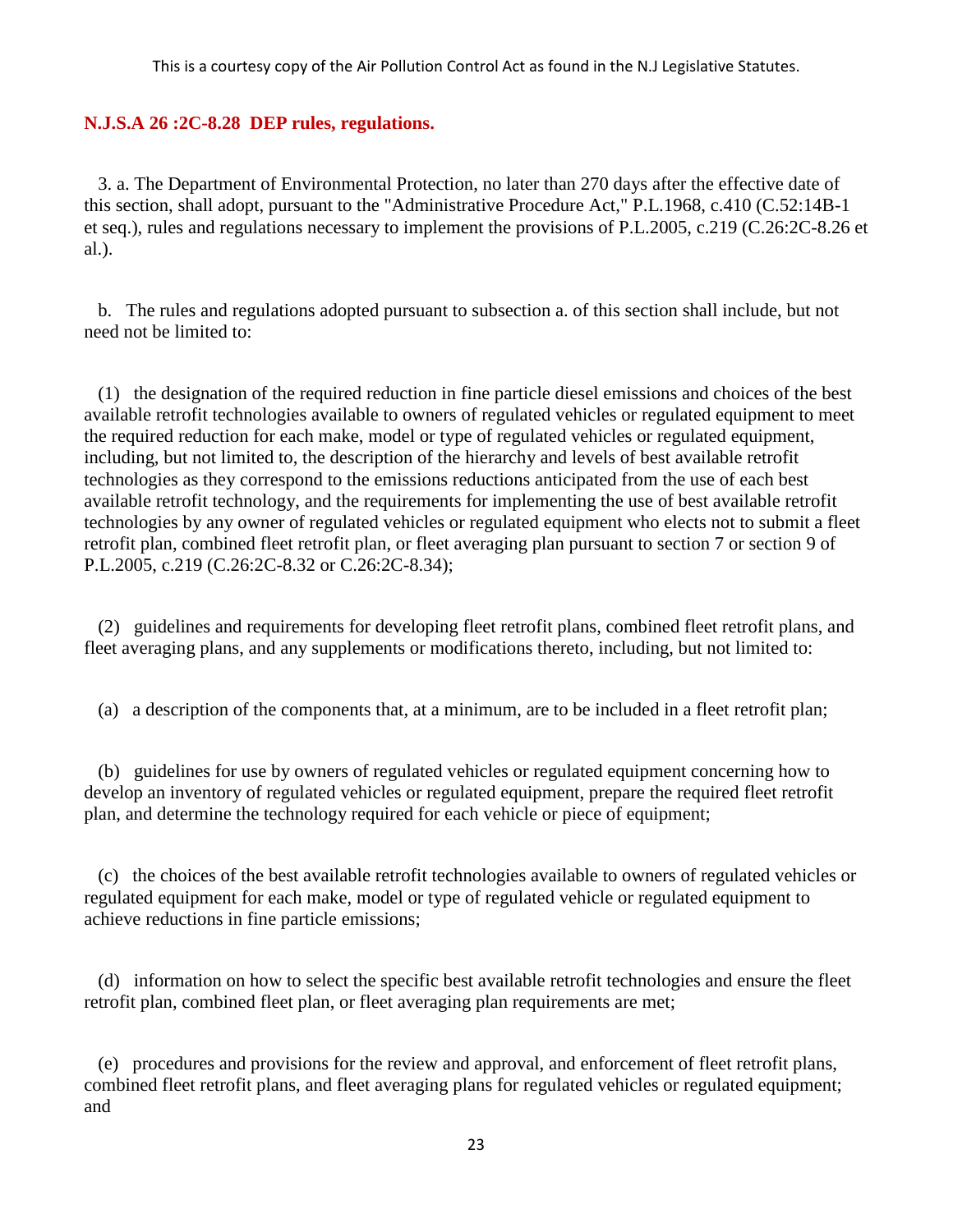(f) provisions ensuring, in the implementation requirements for fleet retrofit plans, combined fleet plans, or fleet averaging plans, due consideration of the efforts of owners of regulated vehicles or regulated equipment who voluntarily retrofit regulated vehicles or regulated equipment prior to the required submittal of a fleet retrofit plan, combined fleet retrofit plan, or fleet averaging plan;

 (3) the procedures for contacting the department with questions about the requirements of, and compliance with, the provisions of P.L.2005, c.219 (C.26:2C-8.26 et al.), and for obtaining any technical guidance needed in preparing the fleet retrofit plans, combined fleet retrofit plans, or fleet averaging plans;

 (4) in consultation with the Department of Education, the Department of Health and Human Services, the New Jersey Motor Vehicle Commission, and the Department of Law and Public Safety, provisions concerning the idling and queuing of school buses and enforcement of violations thereof, in accordance with section 8 of P.L.2005, c.219 (C.26:2C-8.33) and no less stringent than restrictions on idling pursuant to department rules and regulations in effect on the effective date of P.L.2005, c.219 (C.26:2C-8.26 et al.); and

 (5) any requirements or guidelines concerning the installation of closed crankcase technology in regulated school buses or compliance with the provisions of section 6 of P.L.2005, c.219 (C.26:2C-8.31);

 (6) warranty provisions for best available retrofit technologies and their installation and use on regulated vehicles or regulated equipment; and

 (7) any other provisions the department determines necessary for the implementation of P.L.2005, c.219 (C.26:2C-8.26 et al.).

c. No provision of the rules and regulations adopted pursuant to subsection a. of this section may:

 (1) designate any other types, makes, models, or classes of vehicles or equipment as regulated vehicles or regulated equipment other than regulated vehicles and regulated equipment as defined in section 2 of P.L.2005, c.219 (C.26:2C-8.27);

 (2) require the installation and use of a retrofit device on a private regulated commercial bus earlier than 180 days after the owners of public regulated commercial buses have been required to install and have begun to use best available retrofit technologies that are retrofit devices on public regulated commercial buses;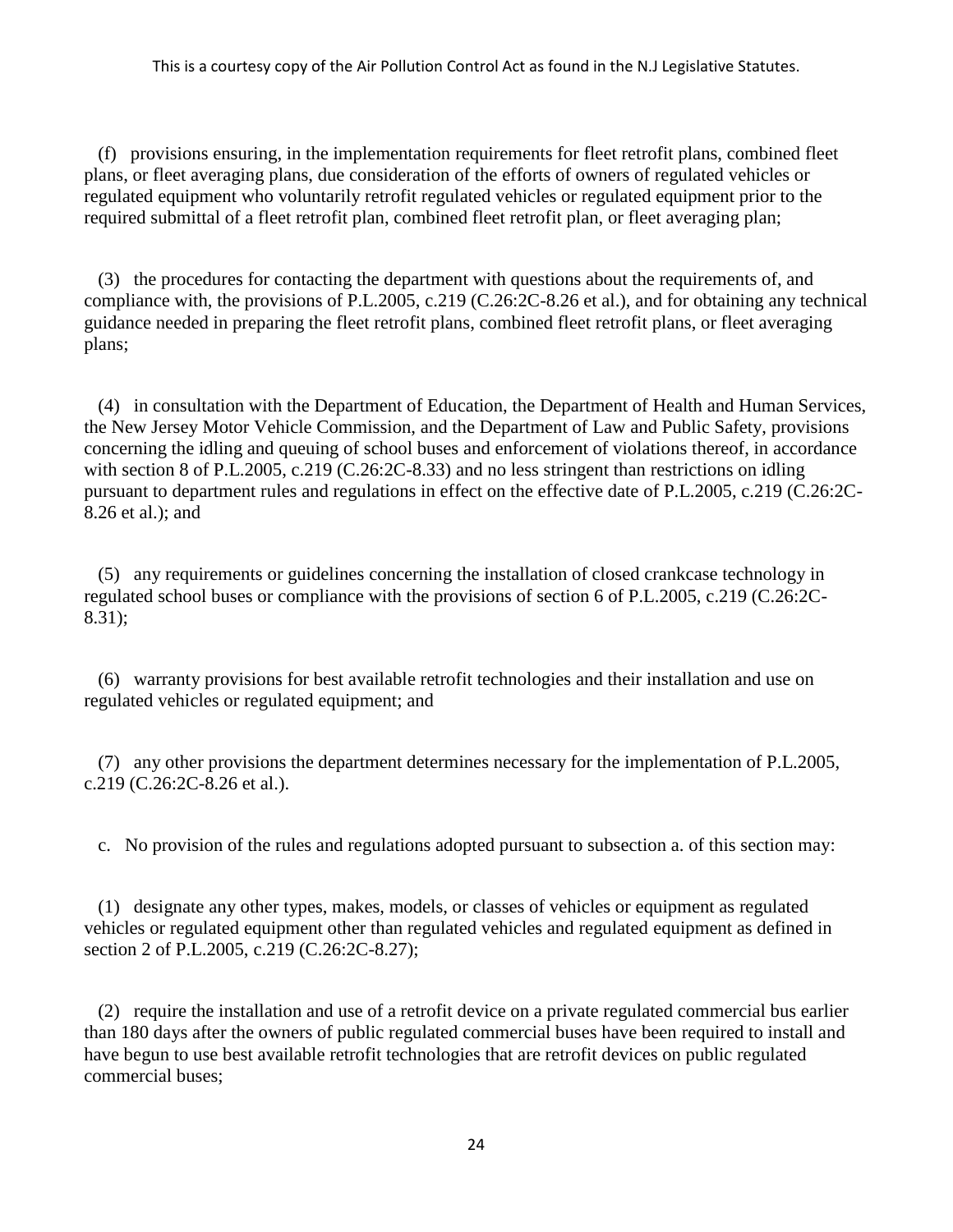(3) require the installation or use of a retrofit device on a regulated vehicle or piece of regulated equipment unless:

 (a) the State Treasurer certifies that the constitutionally dedicated moneys have been deposited in the Diesel Risk Mitigation Fund for that year; and

 (b) the Department of Environmental Protection certifies that sufficient moneys are available in the fund to pay for the cost of purchase and installation of the retrofit device required to be installed or used in that given year, by rule or regulation or by a provision of a plan submitted pursuant to section 7 or section 9 of P.L.2005, c.219 (C.26:2C-8.32 or C.26:2C-8.34).

 Provided that the State Treasurer has issued the certification required under subparagraph (a) of paragraph (3) of this subsection for that year, the department may determine the amount of moneys available in the fund for that year, require the purchase and installation of those retrofit devices in those regulated vehicles or pieces of regulated equipment for which sufficient moneys are available, and certify that sufficient moneys are available for those retrofit devices in those regulated vehicles or pieces of equipment.

 d. The rules and regulations adopted pursuant to paragraph (6) of subsection b. of this section shall at a minimum require that:

 (1) the manufacturer of best available retrofit technology warrant to the owner of any regulated vehicle or piece of regulated equipment the full repair and replacement cost of the best available retrofit technology, including parts and labor, if the best available retrofit technology fails to perform as verified;

 (2) the manufacturer of best available retrofit technology warrant to the owner of any regulated vehicle or piece of regulated equipment, if the installation or use of the best available retrofit technology damages the engine or the engine components of the regulated vehicle or piece of regulated equipment, the repair or replacement of engine components to return the engine components of the regulated vehicle or piece of regulated equipment to the condition they were in prior to damage caused by the best available retrofit technology;

 (3) the manufacturers of best available retrofit technology authorize installers of best available retrofit technology other than fuel as authorized installers of the best available retrofit technology; and

 (4) only authorized installers of best available retrofit technology install best available retrofit technology other than fuel.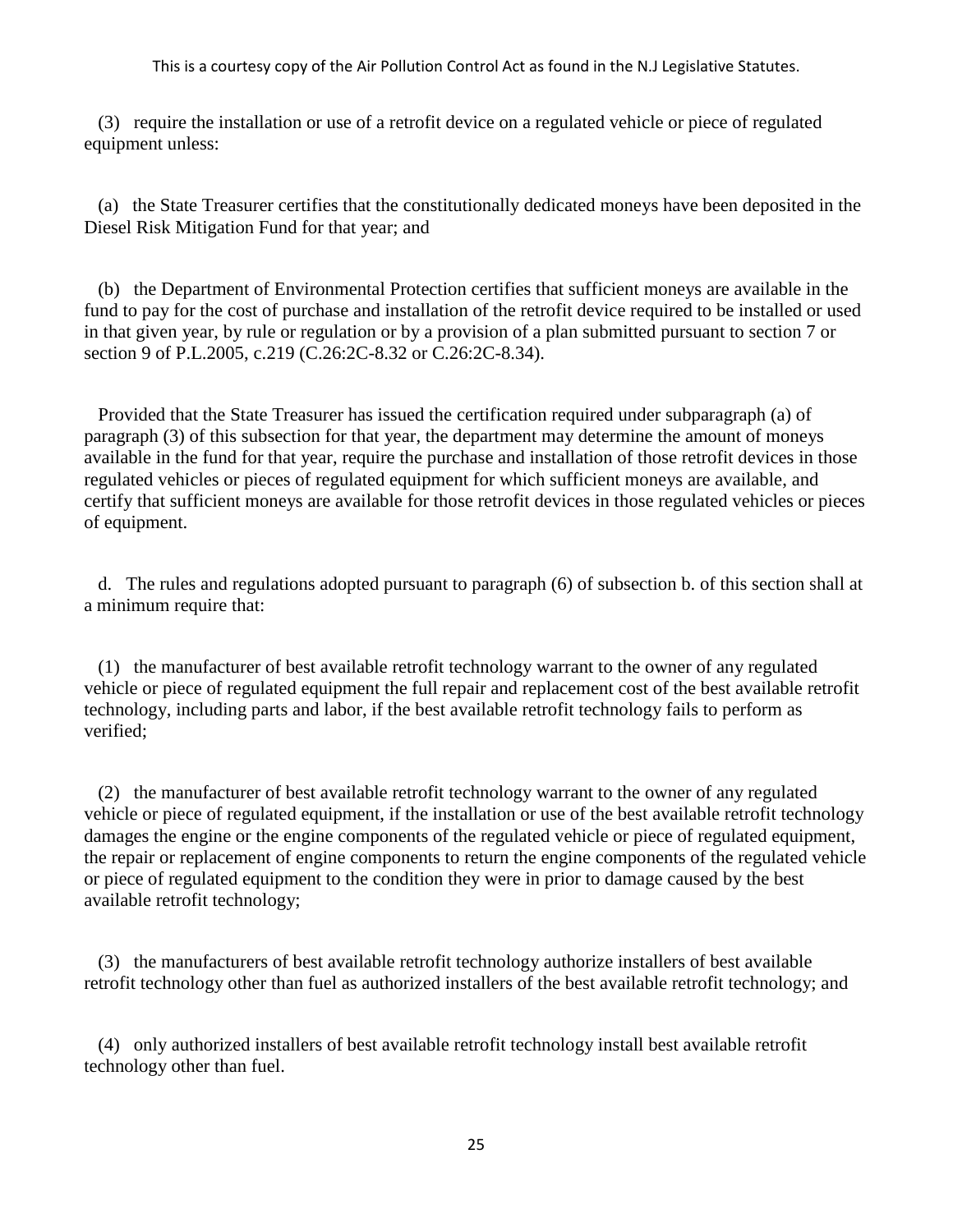The specific provisions of these requirements and the specific provisions of any warranty may be established by the department through rules and regulations adopted pursuant to this section or under separate rules and regulations adopted pursuant to the "Administrative Procedure Act," P.L.1968, c.410 (C.52:14B-1 et seq.), including but not limited to, the period of time during which a warranty would be in effect.

L.2005,c.219,s.3.

# <span id="page-29-0"></span>**N.J.S.A 26 :2C-8.29 DEP to consult when developing rules, regulations concerning diesel commercial buses.**

 4. The Department of Environmental Protection shall consult with the New Jersey Motor Vehicle Commission and the New Jersey Transit Corporation when developing the provisions of the rules and regulations to be adopted pursuant to section 3 of P.L.2005, c.219 (C.26:2C-8.28) concerning diesel commercial buses. No later than 60 days before any proposed rules or regulations are filed for publication in the New Jersey Register, the Department of Environmental Protection shall submit for comment to the New Jersey Transit Corporation any rules or regulations concerning diesel commercial buses proposed for adoption pursuant to section 3, section 19, or section 20 of P.L.2005, c.219 (C.26:2C-8.28, C.26:2C-8.44, or C.26:2C-8.45). The Department of Environmental Protection, wherever possible, shall incorporate into requirements imposed on the New Jersey Transit Corporation the use of improved pollution control or fuels other than conventional diesel fuel used by the New Jersey Transit Corporation pursuant to section 22 of P.L.1984, c.73 (C.27:1B-22), but may require additional controls or fuel use for diesel commercial buses operated by, or under contract to, the New Jersey Transit Corporation. No provision of section 22 of P.L.1984, c.73 (C.27:1B-22) shall be construed to supersede, or exempt the New Jersey Transit Corporation from, any requirements the Department of Environmental Protection may establish pursuant to this section. The Department of Environmental Protection shall give due consideration to the efforts and actions of the New Jersey Transit Corporation for any reduction of fine particle diesel emissions that it has achieved by the installation of retrofit equipment on on-road diesel vehicles in its fleet or the use of special fuels by its fleet to use prior to the submittal of any fleet retrofit plan, combined fleet retrofit plan, or fleet averaging plan required pursuant to P.L.2005, c.219 (C.26:2C-8.26 et al.).

L.2005,c.219,s.4.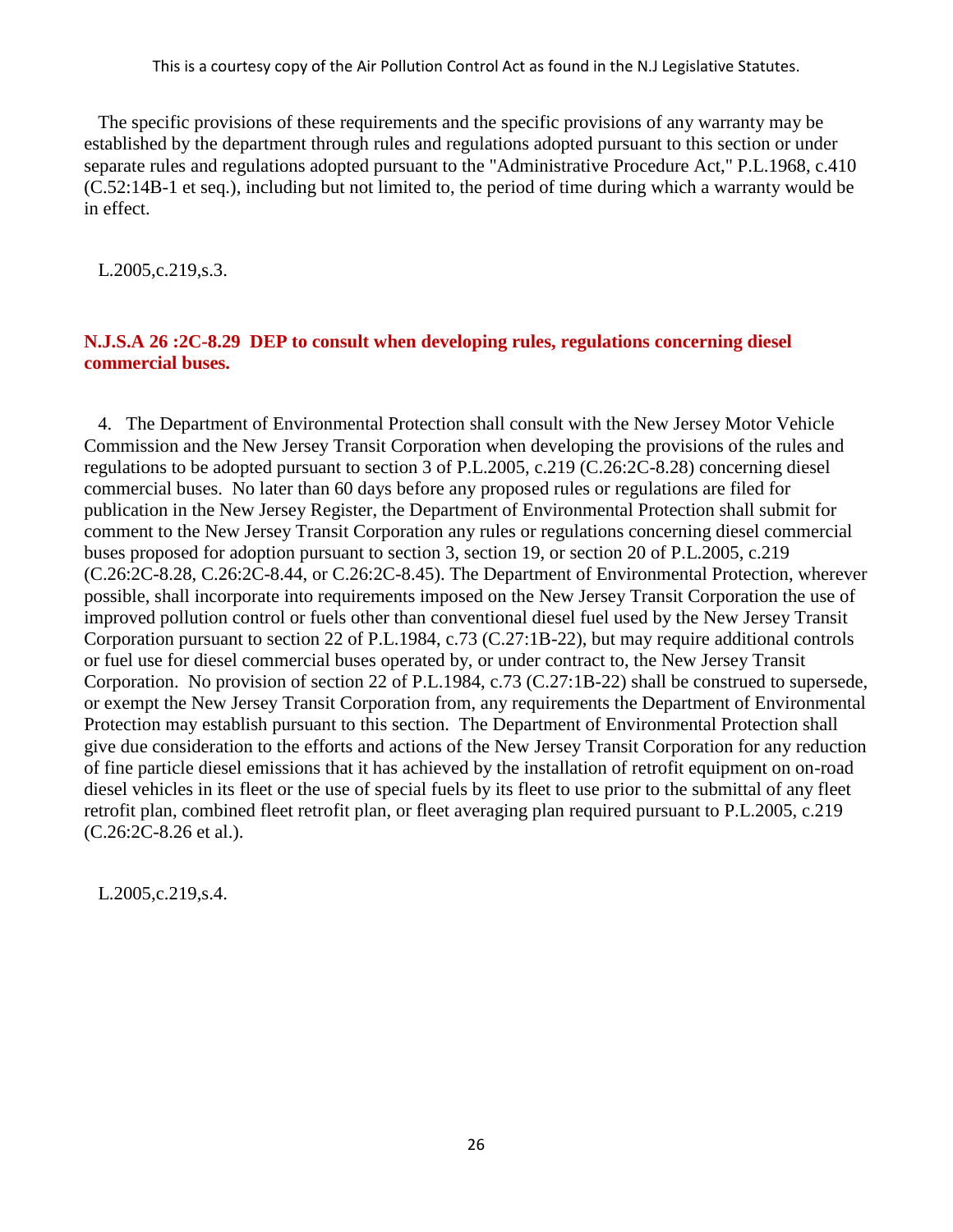### <span id="page-30-0"></span>**N.J.S.A 26 :2C-8.30 Public outreach program to owners of affected vehicles, equipment.**

 5. The Department of Environmental Protection shall develop and implement, in consultation with the New Jersey Motor Vehicle Commission, a public outreach program to notify and inform the owners of regulated vehicles or regulated equipment affected by the provisions of P.L.2005, c.219 (C.26:2C-8.26 et al.) of the provisions of the law. In developing and implementing the public outreach program, the department shall make every effort to reach those owners that can be identified with the information that is available to the department and through other State agencies or departments, but the department shall not be responsible for notifying and informing owners that could not be identified, and not the New Jersey Motor Vehicle Commission nor any other State agency or department shall be required to identify every owner.

L.2005,c.219,s.5.

# <span id="page-30-1"></span>**N.J.S.A 26 :2C-8.31 Closed crankcase technology for regulated school buses.**

 6. a. No later than two years after the effective date of P.L.2005, c.219 (C.26:2C-8.26 et al.), or two years after the date on or by which both certifications required in this subsection have been made, whichever is later, every owner of a regulated school bus shall have installed on the regulated school bus closed crankcase technology as specified by the rules and regulations adopted pursuant to section 3 of P.L.2005, c.219 (C.26:2C-8.28).

 No owner of a regulated school bus shall be required to install closed crankcase technology pursuant to this subsection unless:

 (1) the State Treasurer certifies in each of the two years after the effective date of P.L.2005, c.219 (C.26:2C-8.26 et al.) that the constitutionally dedicated moneys have been deposited in the Diesel Risk Mitigation Fund; and

 (2) the Department of Environmental Protection certifies that sufficient moneys are available in the fund to pay the cost of purchase and installation of the closed crankcase technology required pursuant to this subsection in that two-year period.

 Provided that the State Treasurer has issued the certification required under paragraph (1) of this subsection for that year, the department may determine the amount of moneys available in the fund for that year, require the purchase and installation of those retrofit devices in those regulated vehicles or pieces of regulated equipment for which sufficient moneys are available, and certify that sufficient moneys are available for those retrofit devices in those regulated vehicles or pieces of equipment.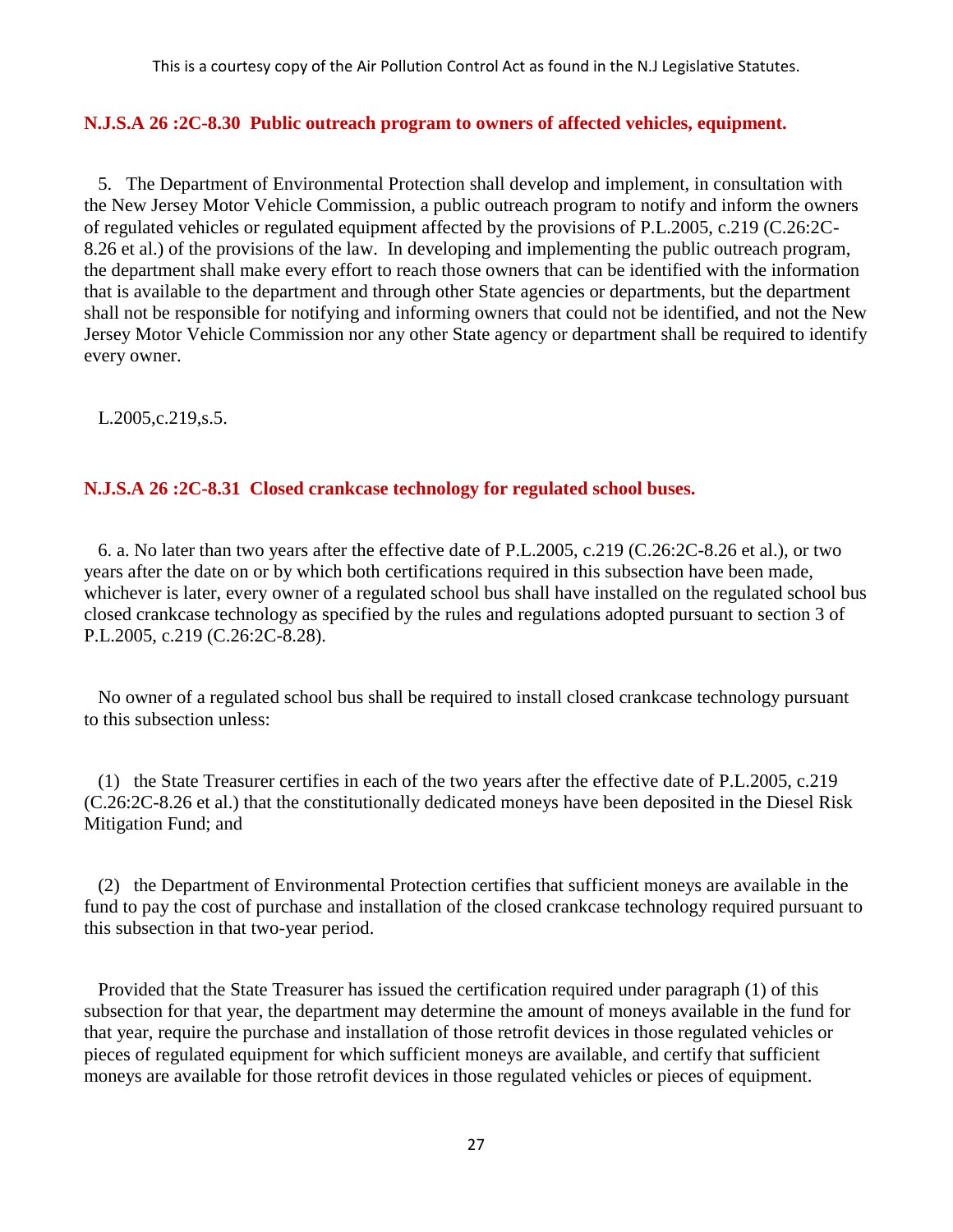b. The Department of Environmental Protection shall provide, and each owner of a regulated school bus shall obtain from the department, a compliance form for each regulated school bus. The owner of the regulated school bus shall submit a cost estimate to the department detailing the cost of any retrofit device to be installed as part of the closed crankcase technology and any cost associated with the installation of the closed crankcase technology prior to its purchase or installation. The department may determine whether the estimated costs are unreasonable, based upon criteria including, but not limited to, prevailing market rates and acquisition by the State of comparable technology. If the department makes such a determination, the department shall enter into negotiations with the owner of the regulated school bus to resolve the discrepancy.

 The owner of the regulated school bus shall complete the compliance form, retain a copy for the owner's records, and return it to the department as soon as practicable after the installation of the closed crankcase technology to verify compliance with the requirements of subsection a. of this section and to seek reimbursement for the cost of the closed crankcase technology. The compliance form shall include the cost of any retrofit device installed as part of the closed crankcase technology and any cost associated with the installation of the closed crankcase technology. After the installation of the closed crankcase technology on a regulated school bus, a copy of the completed compliance form shall be kept on each regulated school bus at all times.

 c. The department shall review the compliance forms submitted pursuant to subsection b. of this section and forward them to the State Treasurer. The State Treasurer shall reimburse each owner of a regulated school bus the cost of any retrofit device installed as part of the closed crankcase technology requirement and any cost associated with the installation of the closed crankcase technology indicated on the compliance form, in accordance with the provisions of sections 28 through 31, inclusive, of P.L.2005, c.219 (C.26:2C-8.53 through C.26:2C-8.56).

 d. The Department of Environmental Protection shall provide any training necessary to implement the provisions of subsection d. of this section for any employees of, or persons contracted or licensed by, the New Jersey Motor Vehicle Commission, as determined necessary by the Chief Administrator of the New Jersey Motor Vehicle Commission.

 e. The Department of Environmental Protection and the New Jersey Motor Vehicle Commission shall adopt jointly, pursuant to the "Administrative Procedure Act," P.L.1968, c.410 (C.52:14B-1 et seq.), rules and regulations concerning the installation of the crankcase technology required pursuant to this section and establishing the inspection requirements and procedures for verification of compliance with the crankcase technology requirement established pursuant to this section, the use of the compliance form in any inspection or as part of the inspection procedures and verification of compliance, any training necessary for any employees of, or persons contracted or licensed by, the New Jersey Motor Vehicle Commission, and the extent of that training to be provided by the Department of Environmental Protection, and in what manner that training shall be provided.

 f. If for any reason, the owner of the regulated school bus is unable to comply with the requirements specified in this section, the owner shall notify the department, as soon as practicable, of the inability to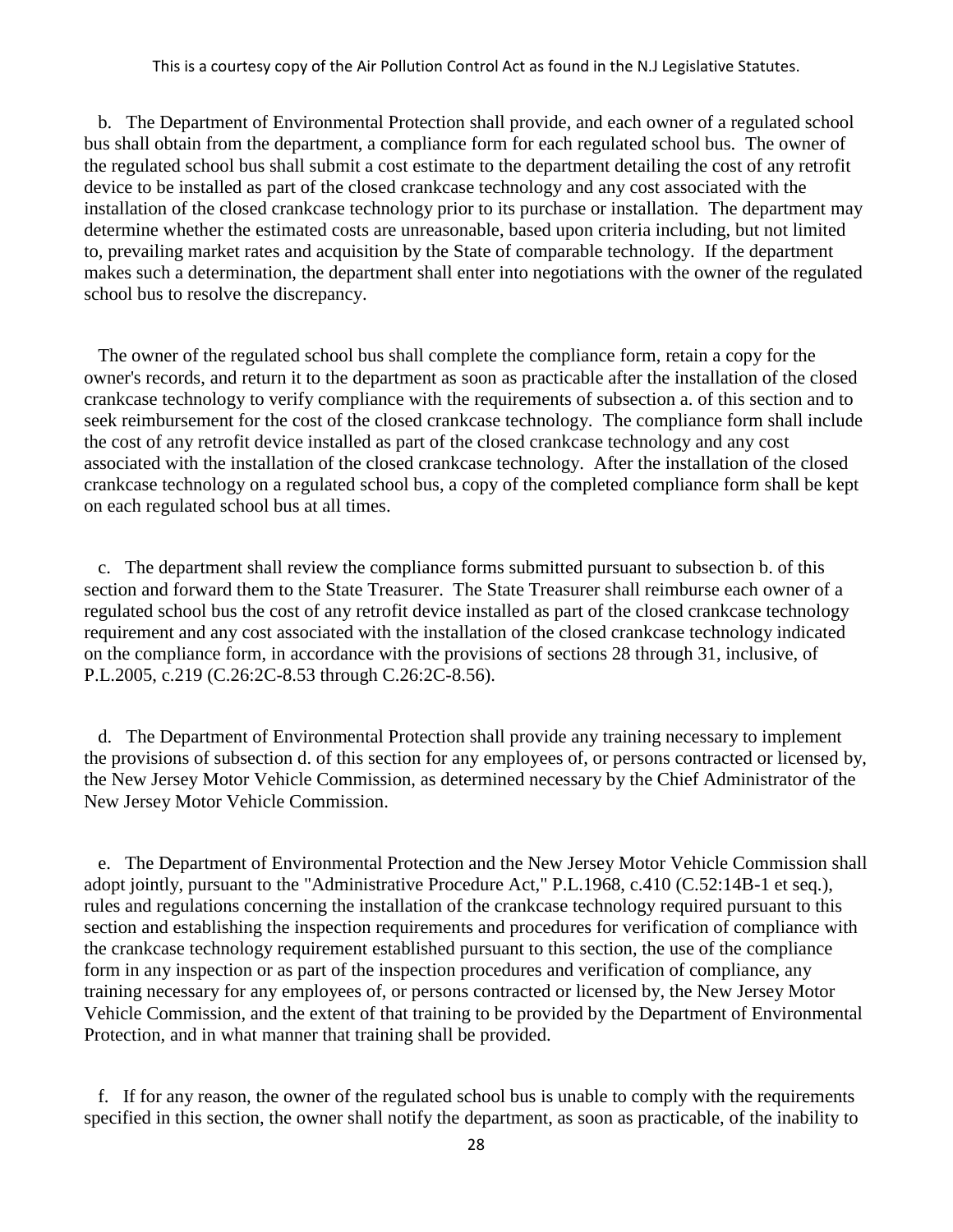comply. The department shall resolve the situation with the owner as soon as practicable, and the department shall issue any necessary documentation and other information to the owner of the regulated school bus.

L.2005,c.219,s.6; amended 2006, c.94, s.1.

# <span id="page-32-0"></span>**N.J.S.A 26 :2C-8.32 Study to identify, quantify sources of fine particles in cabin of regulated school buses.**

 7. a. Within two years after the effective date of P.L.2005, c.219 (C.26:2C-8.26 et al.), the Department of Environmental Protection shall complete a study to identify and quantify the sources of fine particles present in the cabin of a regulated school bus. The study shall:

 (1) evaluate the relative contribution of emissions from both the crankcase and the tailpipe to in-cabin levels of fine particles; and

 (2) evaluate the feasibility of requiring, and the environmental and health benefits of the reduction of fine particle levels from school bus tailpipe emissions through the use of additional retrofit devices.

 b. If the Department of Environmental Protection finds as a result of the study conducted pursuant to subsection a. of this section that technologically feasible reductions in tailpipe emissions would significantly reduce the health risks associated with exposure of children to fine particles in the cabin of a standard school bus, the department may require the use of additional best available retrofit technologies in or on regulated school buses. If the department makes such a finding pursuant to the study, the department shall adopt, pursuant to the "Administrative Procedure Act," P.L.1968, c.410 (C.52:14B-1 et seq.), rules and regulations establishing:

 (1) the best available retrofit technologies that regulated school buses shall be required to use, according to type, class, and other identifying vehicle information as designated by the department in these rules and regulations; and

 (2) the requirements for submitting a fleet retrofit plan, combined fleet retrofit plan, or fleet averaging plan that are consistent with the requirements and provisions of section 9 and section 10 of P.L.2005, c.219 (C.26:2C-8.34 and C.26:2C-8.35) and the requirements for implementing the use of best available retrofit technologies for any owner who elects not to submit such a plan.

 No use of additional best available retrofit technologies in or on regulated school buses may be required pursuant to this subsection for regulated school buses scheduled to be in service for less than two years on or after the date of notification pursuant to subsection d. of this section. No provision of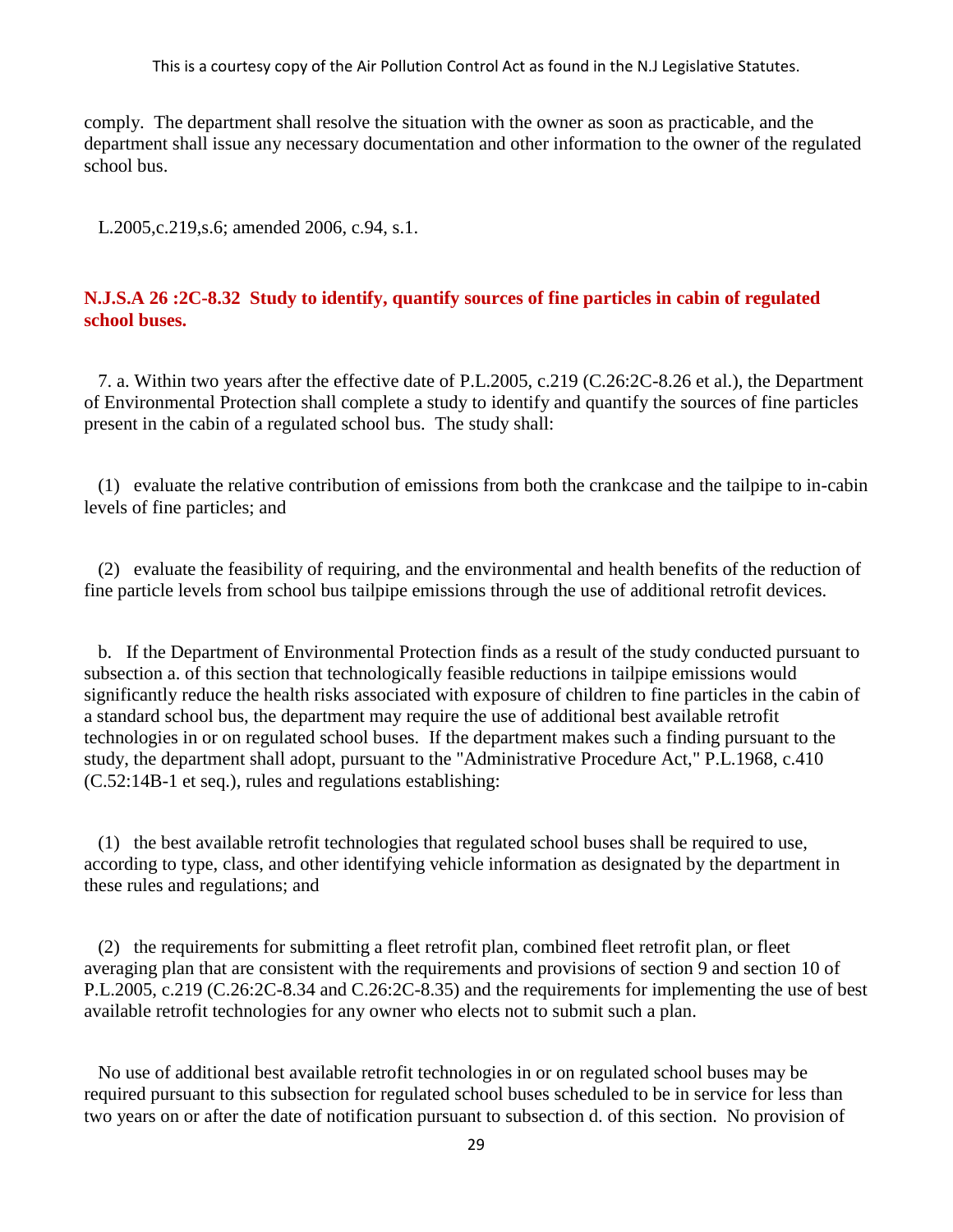the rules and regulations may require an owner of a regulated school bus to make a submittal to the department except as provided by this section.

 c. No owner of a regulated school bus shall be required to install or use a retrofit device on a regulated school bus as required pursuant to the rules and regulations adopted pursuant to subsection b. of this section or pursuant to any part of a plan submitted pursuant to subsection e. of this section unless:

 (1) the State Treasurer certifies that the constitutionally dedicated moneys have been deposited in the Diesel Risk Mitigation Fund for that year; and

 (2) the Department of Environmental Protection certifies that sufficient moneys are available in the fund to pay for the cost of purchase and installation of the retrofit device required to be used by rule or regulation or by a provision of a plan submitted pursuant to subsection e. of this section in that given year.

 Provided that the State Treasurer has issued the certification required under paragraph (1) of this subsection for that year, the department may determine the amount of moneys available in the fund for that year, require the purchase and installation of those retrofit devices in those regulated school buses for which sufficient moneys are available, and certify that sufficient moneys are available for those retrofit devices in those regulated school buses.

 d. The Department of Environmental Protection shall notify each owner of a regulated school bus of the adoption of the rules and regulations pursuant to subsection b. of this section and the provisions of those rules and regulations. In establishing additional requirements pursuant to subsection b. of this section, the department shall require the compliance of regulated school buses before the compliance of other vehicles and equipment required to use best available retrofit technologies pursuant to P.L.2005, c.219 (C.26:2C-8.26 et al.). The State Treasurer shall prioritize the use of dedicated moneys in the Diesel Risk Mitigation Fund to allow for regulated school bus compliance with the provisions of this section, and shall prioritize payments made from the fund for regulated school buses complying with these additional requirements.

 e. If rules and regulations are adopted pursuant to subsection b. of this section, each owner of a regulated school bus shall submit to the Department of Environmental Protection:

(1) an inventory of the diesel-powered school buses that are owned by the owner;

 (2) notice by the owner that the owner shall comply with the requirements of P.L.2005, c.219 (C.26:2C-8.26 et al.) through the use of the best available retrofit technologies as designated and provided for under the rules and regulations adopted pursuant to subsection b. of this section, or that the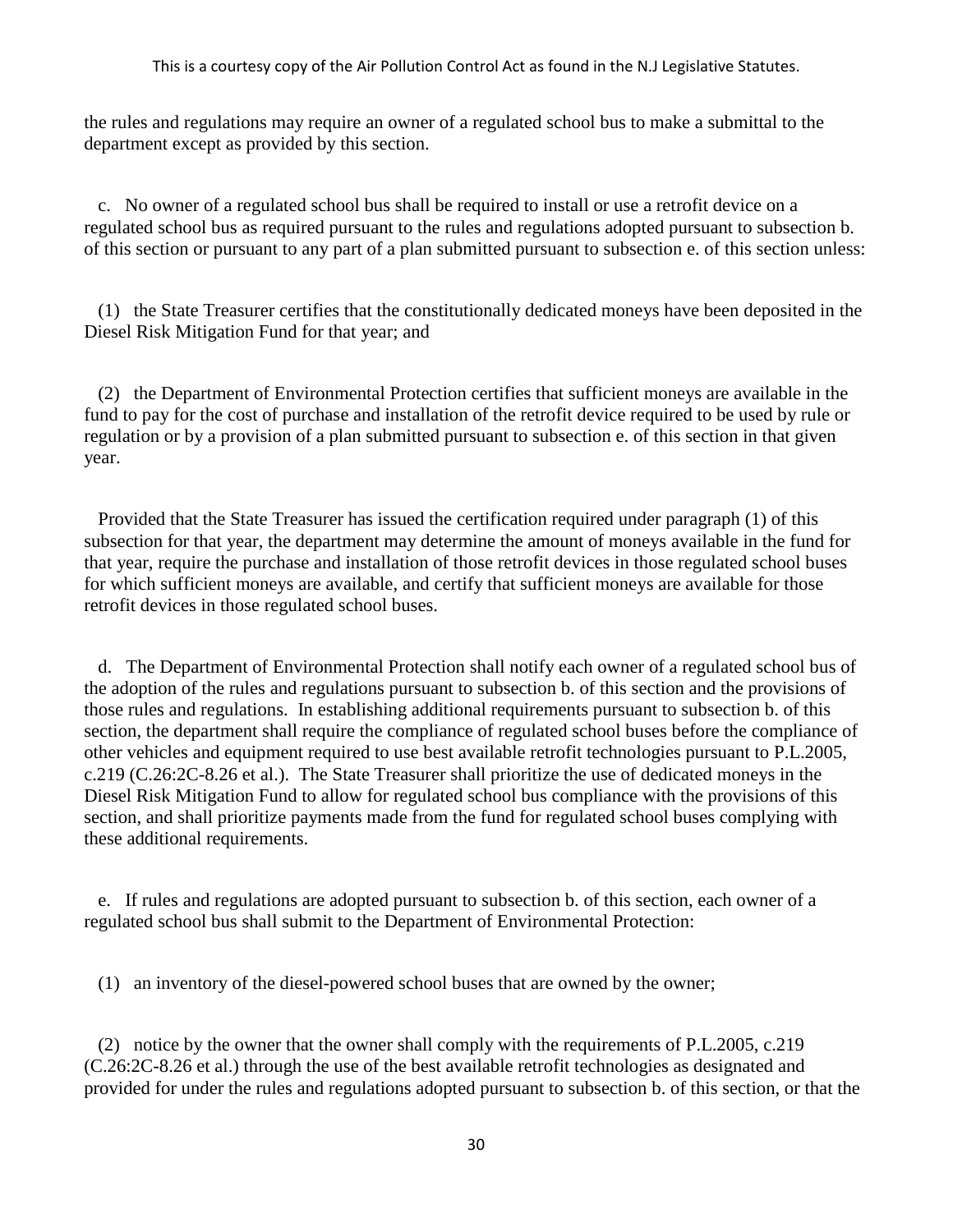owner cannot comply in that manner and is submitting a fleet retrofit plan, combined fleet retrofit plan, or fleet averaging plan; and

 (3) the fleet retrofit plan, combined fleet retrofit plan, or fleet averaging plan being submitted in lieu of complying through the use of the best available retrofit technologies as designated and provided for under the rules and regulations adopted pursuant to P.L.2005, c.219 (C.26:2C-8.26 et al.), if the owner has elected to do so.

 The owner shall make these submittals no later than 180 days after the effective date of the rules and regulations adopted pursuant to subsection b. of this section, or the date on or by which both certifications required pursuant to subsection c. of this section have been made, whichever is later.

 f. No later than 180 days after the date of the submittals and notice pursuant to subsection e. of this section, the Department of Environmental Protection shall review, approve, and resolve any discrepancies concerning any submitted fleet retrofit plan, combined fleet retrofit plan, or fleet averaging plan, and shall issue final approval of the submitted plan. Any supplements or modifications to the fleet retrofit plan, combined fleet retrofit plan, or fleet averaging plan submitted pursuant to this subsection shall be made pursuant to section 10 of P.L.2005, c.219 (C.26:2C-8.35).

 g. The department shall provide a one-page compliance form to each owner of a regulated school bus that submits a notice to comply pursuant to paragraph (2) of subsection e. of this section for each regulated school bus required to use best available retrofit technologies. The compliance form shall be similar to the compliance form issued pursuant to section 17 of P.L.2005, c.219 (C.26:2C-8.42) and shall be consistent with the provisions of subsection b. of that section. The department shall issue with the compliance form a notice of instructions describing the purpose of, and the procedures for completion of the compliance form, and the requirement to keep the compliance form with the regulated vehicle, or other vehicle included in a fleet averaging plan or modification thereto, for the life of the vehicle.

 The owner of the regulated school bus shall complete the compliance form, retain a copy for the owner's records, and return it to the department as soon as practicable after the installation of, or commencement of the use of, the best available retrofit technologies required pursuant to the rules and regulations adopted pursuant to subsection b. of this section. The department shall review the compliance forms submitted and shall forward them to the State Treasurer, who shall reimburse each owner of a regulated school bus the cost of any retrofit device and the costs associated with the installation thereof, in accordance with the provisions of sections 28 through 31, inclusive, of P.L.2005, c.219 (C.26:2C-8.53 through C.26:2C-8.56).

L.2005,c.219,s.7.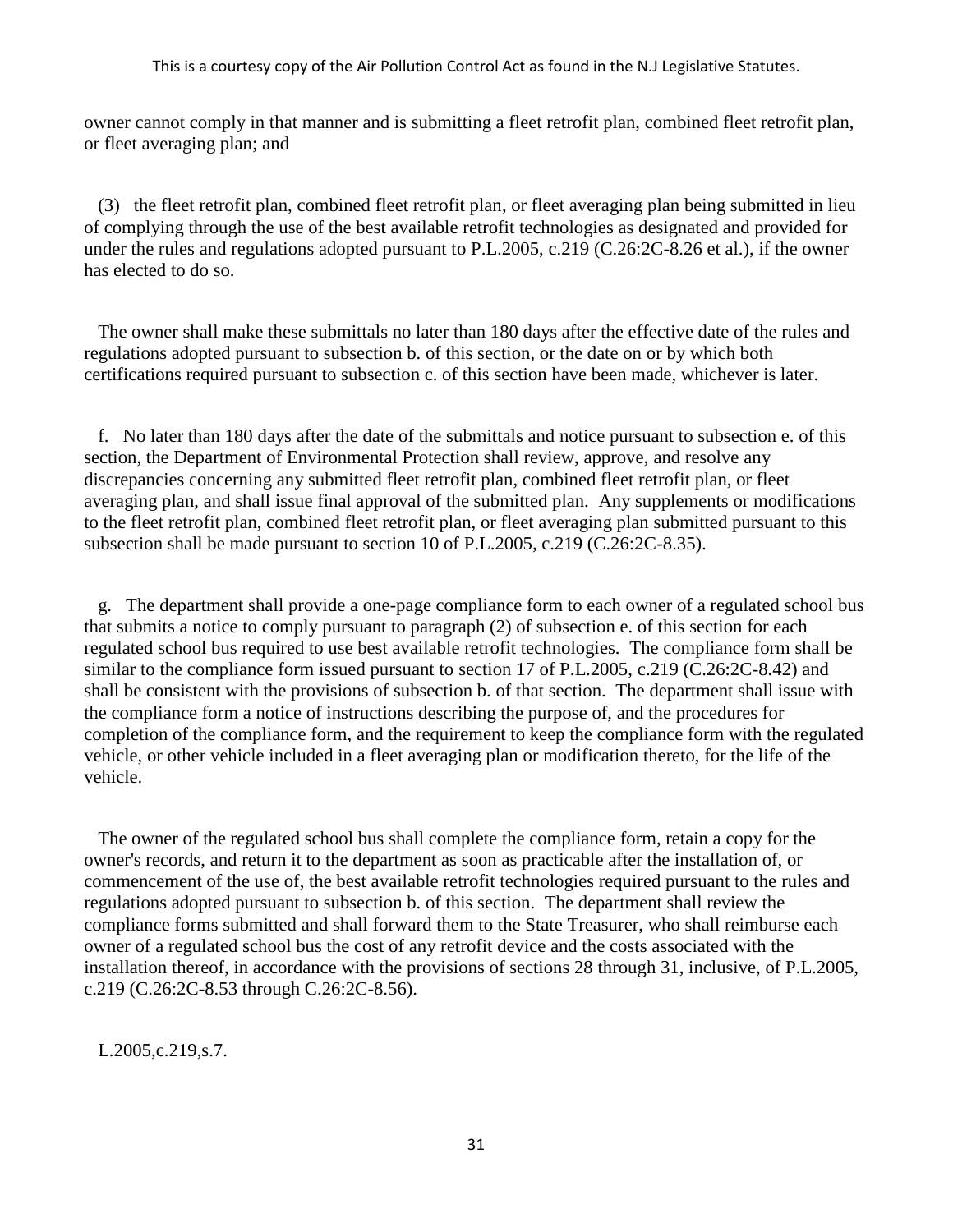### <span id="page-35-0"></span>**N.J.S.A 26 :2C-8.33 Rules and regulations relative to idling school buses, consistency with "Air Pollution Control Act (1954)."**

 8. a. The rules and regulations adopted pursuant to paragraph (4) of subsection b. of section 3 of P.L.2005, c.219 (C.26:2C-8.28), shall be consistent with any rules and regulations adopted pursuant to the "Air Pollution Control Act (1954)," P.L.1954, c.212 (C.26:2C-1 et seq.) concerning the idling of vehicles powered by diesel engines, shall be no less stringent than the restrictions on idling pursuant to department rules and regulations in effect on the date of enactment of P.L.2005, c.219 (C.26:2C-8.26 et al.), and shall provide for the same penalties to be enforced for school bus idling as are enforced for the idling of other motor vehicles pursuant to section 2 of P.L.1966, c.15 (C.39:3-70.2), except that:

 (1) a warning shall be issued to the driver of the school bus operated in violation of these provisions, to the school district if the school district is not the owner of the school bus, and the principal or administrator of the school serviced by the school bus operated in violation of these provisions, for the first violation;

 (2) for a first violation, a notice of violation shall be issued to, and the appropriate penalty imposed on, the owner of the school bus operated in violation of these provisions; and

 (3) subsequent violations shall be enforced against the owner of the school bus operated in violation of these provisions, if other than the school district, and the school district serviced by the school bus operated in violation of these provisions.

 No penalties may be assessed against any driver of any school bus that is operated in violation of the rules and regulations adopted pursuant to P.L.2005, c.219 (C.26:2C-8.26 et al.).

 b. The Department of Environmental Protection shall consult with the Department of Education, individual school districts and school administrators concerning the issue of school bus idling, and develop and assist with the implementation of policies and procedures to achieve compliance with the rules and regulations adopted pursuant to paragraph (4) of subsection b. of section 3 of P.L.2005, c.219 (C.26:2C-8.28).

 c. The Department of Law and Public Safety, in consultation with local law enforcement, the Department of Education, the Department of Environmental Protection, and the New Jersey Motor Vehicle Commission, shall adopt, pursuant to the "Administrative Procedure Act," P.L.1968, c.410 (C.52:14B-1 et seq.), any rules or regulations necessary to facilitate and ensure the enforcement of the rules and regulations adopted pursuant to paragraph (4) of subsection b. of section 3 of P.L.2005, c.219 (C.26:2C-8.28).

L.2005,c.219,s.8.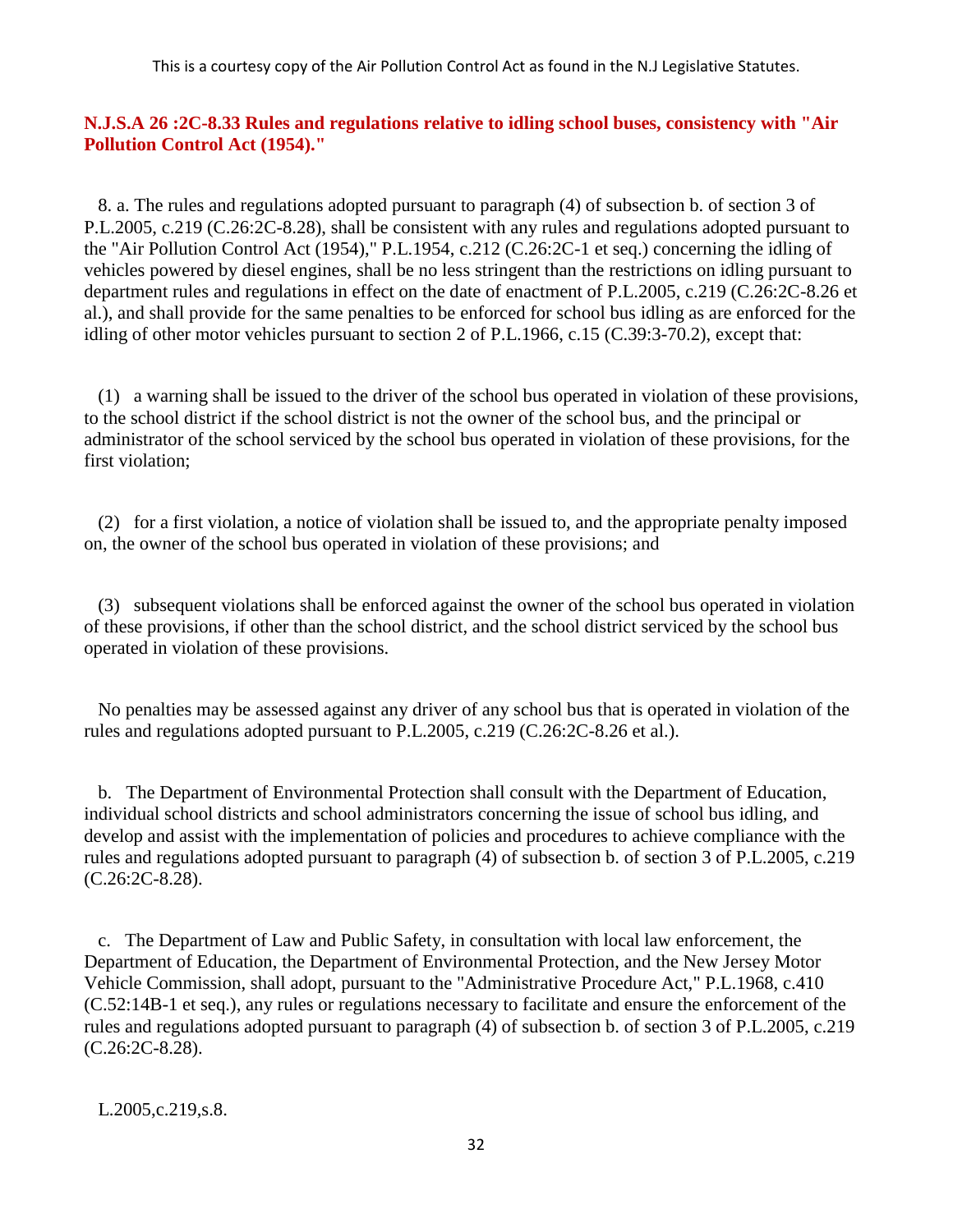## **N.J.S.A 26 :2C-8.34 Submissions to DEP by owner of regulated vehicle, equipment.**

 9. a. Except as otherwise provided for in this section, any owner of a regulated vehicle or regulated equipment shall submit to the Department of Environmental Protection:

 (1) an inventory of all on-road diesel vehicles and off-road diesel equipment owned, operated, or leased by the owner;

 (2) notice by the owner that the owner shall comply with the requirements of P.L.2005, c.219 (C.26:2C-8.26 et al.) through the use of the best available retrofit technologies as designated and provided for under the rules and regulations adopted pursuant to section 3 of P.L.2005, c.219 (C.26:2C-8.28), or that the owner cannot comply in that manner and is submitting a fleet retrofit plan, combined fleet retrofit plan, or fleet averaging plan;

 (3) the fleet retrofit plan, combined fleet retrofit plan, or fleet averaging plan being submitted in lieu of complying through the use of the best available retrofit technologies as designated and provided for under the rules and regulations adopted pursuant to section 3 of P.L.2005, c.219 (C.26:2C-8.28), if the owner has elected to do so; and

 (4) an estimate of the cost of any retrofit device and any cost associated with the installation of that retrofit device, in accordance with the rules and regulations adopted pursuant to section 3 of P.L.2005, c.219 (C.26:2C-8.28).

 The department may disapprove any notice submitted pursuant to paragraph (2) of this subsection by an owner complying with the requirements as designated and provided for under the rules and regulations adopted pursuant to section 3 of P.L.2005, c.219 (C.26:2C-8.28), if the department determines that the costs or cost estimates, submitted pursuant to paragraph (4) of this subsection, for the best available retrofit technology described in the notice, are unreasonable based upon criteria including, but not limited to, prevailing market rates and acquisition by the State of comparable technology. If the department makes such a determination, the department shall enter into negotiations with the owner to resolve the discrepancy. For owners complying by submitting a fleet retrofit plan, combined fleet retrofit plan, or fleet averaging plan pursuant to this subsection, the department shall review any notice, plan, cost, or cost estimate in accordance with the provisions of section 10 of P.L.2005, c.219 (C.26:2C-8.35).

 b. Each owner of a regulated vehicle or regulated equipment shall make the submittals required pursuant to subsection a. in accordance with the following schedule: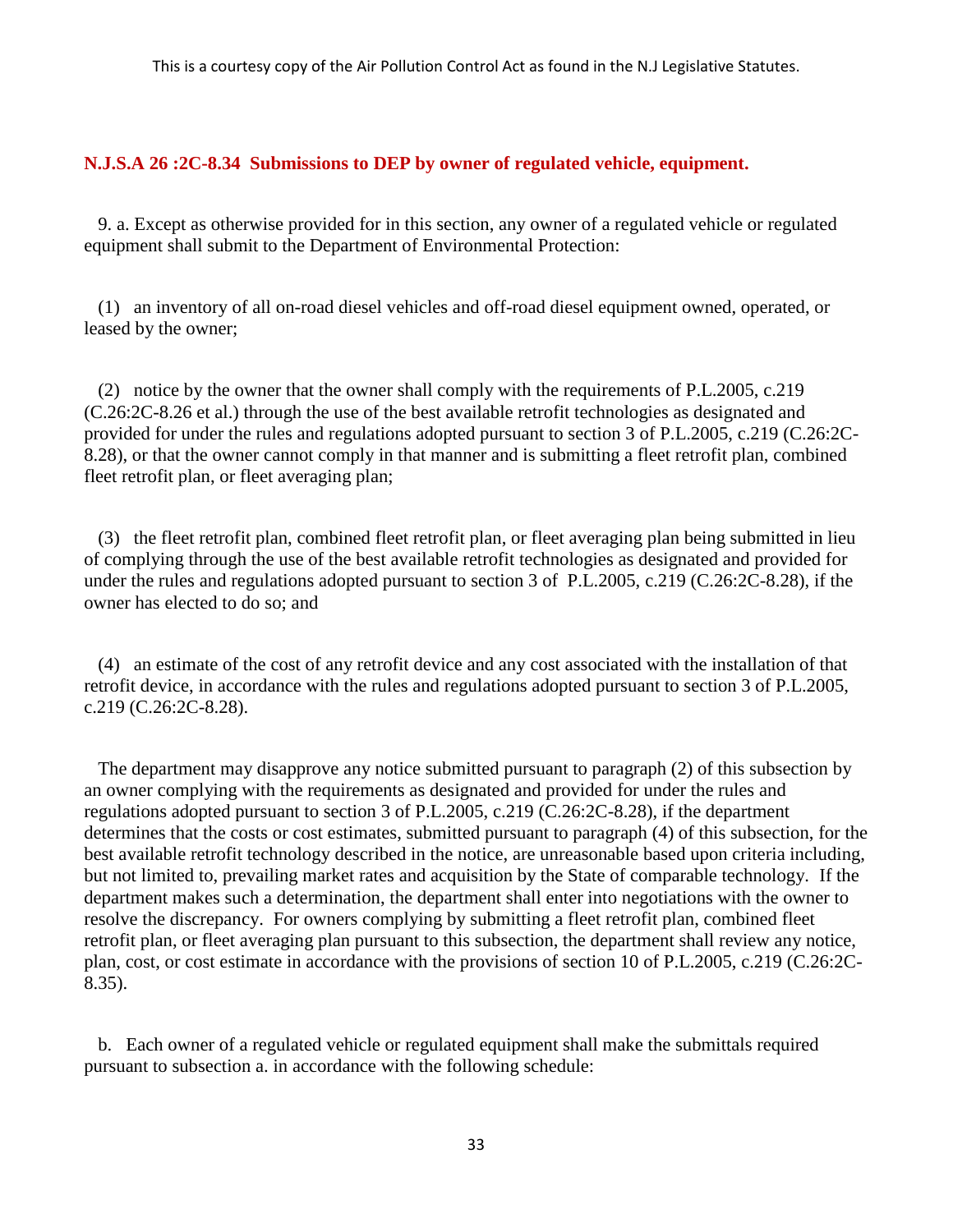(1) for regulated solid waste vehicles, no later than 180 days after the effective date of the rules and regulations adopted pursuant to section 3 of P.L.2005, c.219 (C.26:2C-8.28);

 (2) for public regulated commercial buses, no later than one year after the effective date of the rules and regulations adopted pursuant to section 3 of P.L.2005, c.219 (C.26:2C-8.28);

 (3) for private regulated commercial buses, no later than one year and 180 days after the effective date of the rules and regulations adopted pursuant to section 3 of P.L.2005, c.219 (C.26:2C-8.28); and

 (4) for regulated on-road diesel vehicles and regulated equipment other than regulated solid waste vehicles and regulated commercial buses, no later than four years after the effective date of the rules and regulations adopted pursuant to section 3 of P.L.2005, c.219 (C.26:2C-8.28).

 c. No owner of a private regulated commercial bus shall be required to make any submittal pursuant to subsection b. of this section until the owners of public regulated commercial buses have made their submittals required pursuant to that subsection, and no installation and use of a retrofit device on a private regulated commercial bus may be required earlier than 180 days after the owners of public regulated commercial buses have been required to install and have begun the use of retrofit devices on public regulated commercial buses.

 d. The owner of regulated vehicles or regulated equipment who commences operation of a fleet after the effective date of the rules and regulations adopted pursuant to section 3 of P.L.2005, c.219 (C.26:2C-8.28) shall make the submittals required pursuant to subsection a. of this section within 180 days after the date on which they began operations, or the date provided in subsection b. of this section, whichever is later.

 e. The owner of regulated vehicles or regulated equipment may coordinate or combine the development of a fleet retrofit plan with the development of a fleet retrofit plan of any other owner, or a group of owners, of regulated vehicles or regulated equipment, and with the guidance of the Department of Environmental Protection submit a combined fleet retrofit plan.

 f. The fleet retrofit plan submitted pursuant to subsection a. of this section shall include a description by the owner of the best available retrofit technology and the specific regulated vehicle or piece of regulated equipment on which the specific best available retrofit technology would be used, as determined by the owner pursuant to the rules and regulations adopted pursuant to section 3 of P.L.2005, c.219 (C.26:2C-8.28).

 g. If the owner of regulated vehicles or regulated equipment determines that the best available retrofit technology as required under the rules and regulations adopted pursuant to section 3 of P.L.2005, c.219 (C.26:2C-8.28) is not feasible for a specific regulated vehicle or pieces of regulated equipment, the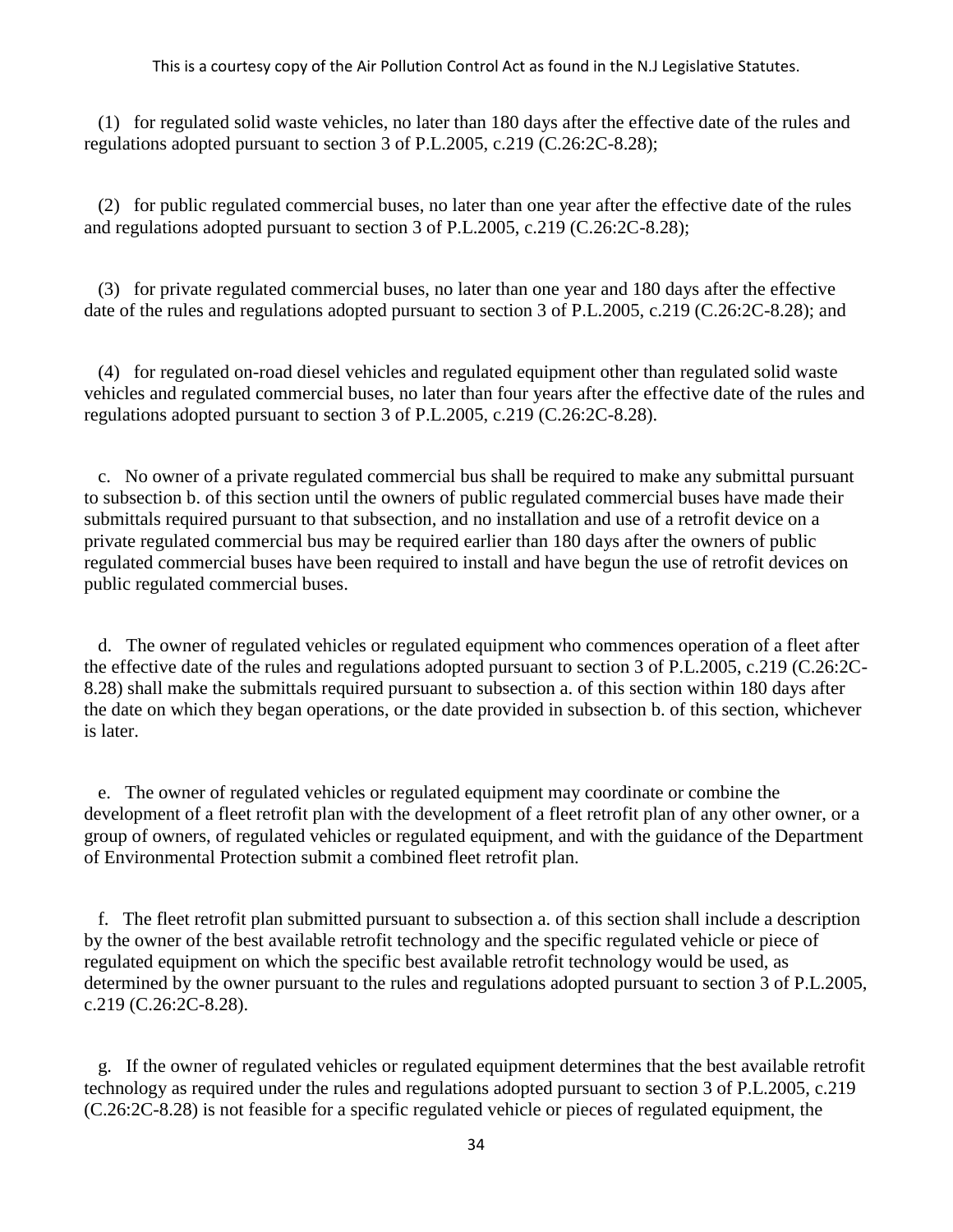owner may document this determination in the fleet retrofit plan and request the use of another level of best available retrofit technology to meet the requirement for that specific regulated vehicle or piece of regulated equipment, or provide documentation as to why the owner cannot use the best available retrofit technology that is required. The owner may also propose and negotiate an enforceable commitment to:

 (1) retire the regulated vehicle or piece of regulated equipment and replace it with a vehicle or piece of equipment certified to fine particle emission levels at or below the emission levels that would have been achieved by the use of the required best available retrofit technology; or

 (2) replace the engine of the vehicle or the equipment with an engine certified to that fine particle emissions level.

 h. The owner of 75 or more regulated vehicles or pieces of regulated equipment, or any group of owners who elect to develop a combined fleet retrofit plan pursuant to subsection e. of this section under which 75 or more regulated vehicles or pieces of regulated equipment would be regulated, may propose to the Department of Environmental Protection a fleet averaging plan, in lieu of a fleet retrofit plan or a combined fleet retrofit plan, for the fleet or fleets affected. The owner or owners may propose a fleet averaging plan provided that the total net percent reductions in fine particle emissions under the proposed fleet averaging plan are equivalent to the estimated reductions in fine particle emissions that would have been achieved by the owner if a fleet retrofit plan were submitted and implemented for the regulated vehicles or regulated equipment, or both, or by the owners if the owners had submitted and implemented a combined fleet retrofit plan for their regulated vehicles or regulated equipment, or both, as calculated pursuant to the provisions of the rules and regulations adopted pursuant to section 3 of P.L.2005, c.219 (C.26:2C-8.28). The owner or group of owners may propose achieving fine particle emissions reductions from any on-road diesel vehicle, off-road diesel equipment, regulated vehicle, or regulated equipment owned by the owner or group of owners, or the retirement of any of those vehicles or equipment, and shall submit the proposed fleet averaging plan to the department as required by the rules and regulations adopted pursuant to section 3 of P.L.2005, c.219 (C.26:2C-8.28).

 i. A fleet averaging plan proposed pursuant to subsection h. of this section that proposes the use of retrofit devices on any on-road diesel vehicle, off-road diesel equipment, regulated vehicle, or regulated equipment shall include: (1) a description by the owner of the best available retrofit technology and the specific vehicle or equipment on which the specific best available retrofit technology would be used, the specific vehicle or equipment to be retired, and how the required fine particle reductions shall be achieved through a combination of the use of best available retrofit technology on the specific vehicles or equipment; and (2) other measures or applications of best available retrofit technology consistent with the provisions of the rules and regulations adopted pursuant to section 3 of P.L.2005, c.219 (C.26:2C-8.28).

 j. The Department of Environmental Protection shall give due consideration in the application of the fleet retrofit plan, combined fleet retrofit plan, or fleet averaging plan requirements to any efforts or actions by owners of regulated vehicles or regulated equipment who voluntarily retrofit, retire, or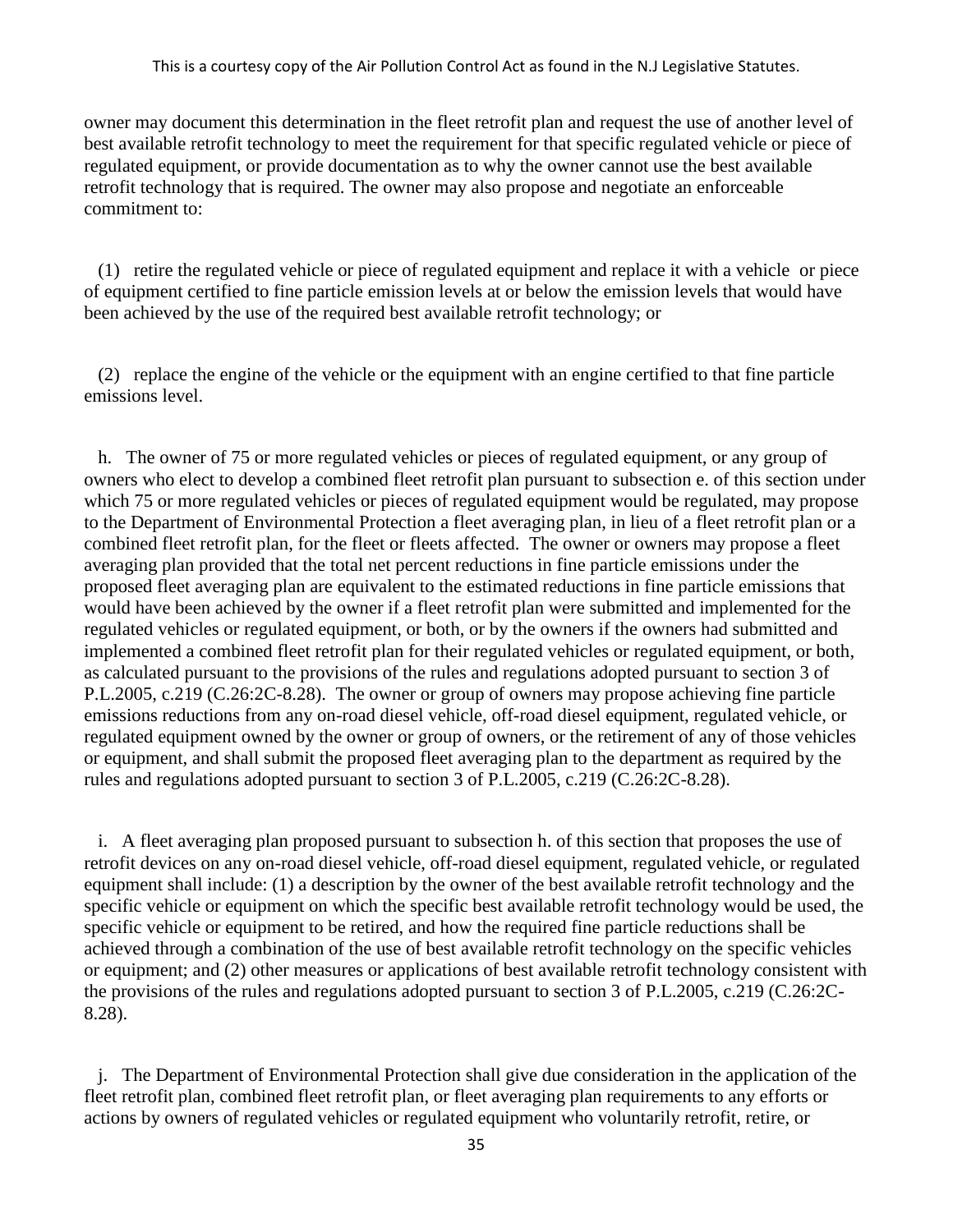repower vehicles or equipment prior to the adoption of rules and regulations pursuant to section 3 of P.L.2005, c.219 (C.26:2C-8.28), and may modify any of the requirements of this section for such an owner in order to provide such due consideration.

 k. The Department of Environmental Protection shall provide any technical guidance needed in preparing the fleet retrofit plans, combined fleet retrofit plans, and fleet averaging plans required pursuant to this section and any revisions, supplements, or modifications thereto required pursuant to P.L.2005, c.219 (C.26:2C-8.26 et al.).

 l. No owner of regulated vehicles or regulated equipment shall be required to install or use a retrofit device on a regulated vehicle or regulated equipment as required pursuant to the rules and regulations adopted pursuant to section 3 of P.L.2005, c.219 (C.26:2C-8.28) or under a plan submitted pursuant to this section in any year unless the State Treasurer certifies for that year that the constitutionally dedicated moneys have been deposited in the Diesel Risk Mitigation Fund and the Department of Environmental Protection certifies that sufficient moneys are available in the fund to pay the cost of purchase and installation of the retrofit devices required to be used by rule and regulation or under an approved fleet retrofit plan, combined fleet retrofit plan, or fleet averaging plan or supplement or modification thereto, as applicable, by an owner in that year.

 Provided that the State Treasurer has issued the certification that the constitutionally dedicated moneys have been deposited in the fund for that year, the department may determine the amount of moneys available in the fund for that year, require the purchase and installation of those retrofit devices in those regulated vehicles or pieces of regulated equipment for which sufficient moneys are available, and certify that sufficient moneys are available for those retrofit devices to be purchased for, and installed in, those regulated vehicles or pieces of regulated equipment.

L.2005,c.219,s.9; amended 2006, c.94, s.2.

## **N.J.S.A 26 :2C-8.35 Approval of fleet retrofit plans.**

 10. a. The department shall review, and approve or disapprove all parts of any fleet retrofit plan, combined fleet retrofit plan, or fleet averaging plan submitted pursuant to section 9 of P.L.2005, c.219 (C.26:2C-8.34). The department may approve or disapprove any fleet retrofit plan, combined fleet retrofit plan, or the fleet averaging plan in part, and:

 (1) may direct the owner to comply with the approved part or parts of the fleet retrofit plan, the combined fleet retrofit plan, or the fleet averaging plan, as applicable, prior to final approval of other parts of the fleet retrofit plan, the combined fleet retrofit plan, or the fleet averaging plan; or

 (2) in the case of a fleet averaging plan, may determine that the owner or the group of owners cannot comply with the requirements of P.L.2005, c.219 (C.26:2C-8.26 et al.) by implementing the proposed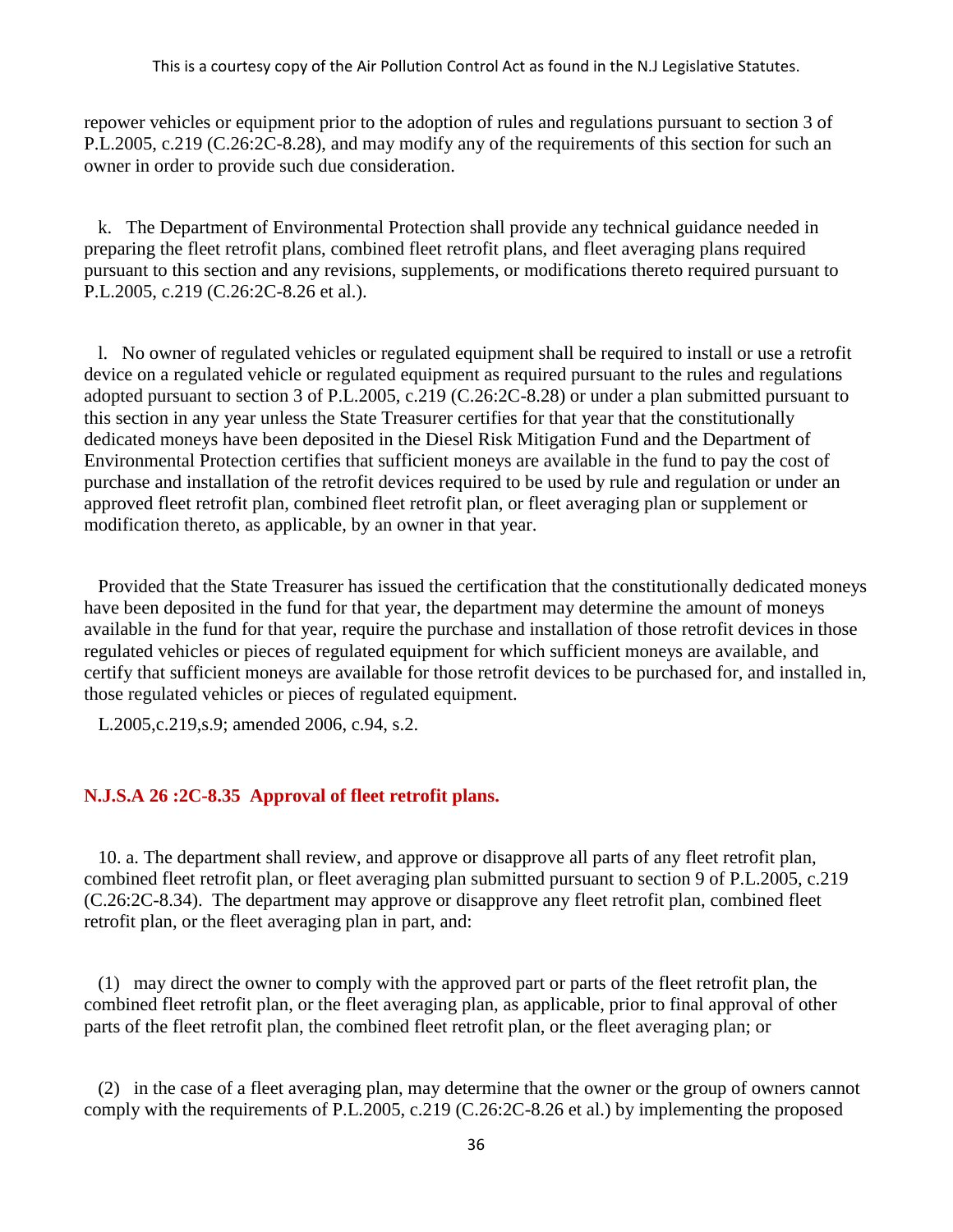fleet averaging plan, and may require the owner to submit a fleet retrofit plan, or the group of owners of the fleets to submit a combined fleet retrofit plan or individual fleet retrofit plans.

 Any determination made, or requirement established, pursuant to paragraph (2) of this subsection shall be made in writing and shall be provided in writing to each owner affected by the determination or requirement.

 The department may disapprove any fleet retrofit plan, combined fleet retrofit plan, or fleet averaging plan, or any part thereof, submitted pursuant to paragraph (3) of subsection a. of section 9 of P.L.2005, c.219 (C.26:2C-8.34), if the department determines that the costs or cost estimates, submitted pursuant to paragraph (4) of subsection a. of section 9 of P.L.2005, c.219 (C.26:2C-8.34) for retrofit devices described in the fleet retrofit plan, combined fleet retrofit plan, or fleet averaging plan, as appropriate, are unreasonable based upon criteria including, but not limited to, prevailing market rates and acquisition by the State of comparable technology. If the department makes such a determination, the department shall enter into negotiations with the owner to resolve the discrepancy.

 b. If the department exercises its authority under paragraph (2) of subsection a. of this section, the department shall issue a modified timetable for submittal of a fleet retrofit plan for the regulated vehicles or regulated equipment, a combined fleet retrofit plan for the group of owners, or individual fleet retrofit plans for the owners in the group. The department may require the submittal of these plans no earlier than 180 days after the date of the determination pursuant to paragraph (2) of subsection a. of this section, or the date on or by which both of the certifications required pursuant to subsection l. of section 9 of P.L.2005, c.219 (C.26:2C-8.34) have been made, whichever is later. The department shall review, approve or disapprove any fleet retrofit plan or combined fleet retrofit plan submitted in accordance with this modified timetable.

 c. Whenever the department disapproves a fleet retrofit plan, combined fleet retrofit plan, or fleet averaging plan, or a part thereof, the department shall provide a detailed explanation to the owner indicating the deficiencies of the disapproved fleet retrofit plan, disapproved combined fleet retrofit plan, or the disapproved fleet averaging plan, or part thereof, and the recommendations of the department to correct the deficiencies.

 d. During the review process or prior to final approval of a fleet retrofit plan, combined fleet retrofit plan, or fleet averaging plan, or the part thereof in question, the department may contact and enter into negotiations with the owner to resolve discrepancies between the rules and regulations adopted pursuant to section 3 of P.L.2005, c.219 (C.26:2C-8.28), the submitted fleet retrofit plan, combined fleet retrofit plan, or fleet averaging plan, and any requests by the owner for alternatives pursuant to subsection g. of section 9 of P.L.2005, c.219 (C.26:2C-8.34).

 e. The owner or a group of owners whose fleet retrofit plan, combined fleet retrofit plan, or fleet averaging plan, or any part thereof, is disapproved by the department shall make the recommended revisions to the disapproved fleet retrofit plan, combined fleet retrofit plan, or fleet averaging plan, or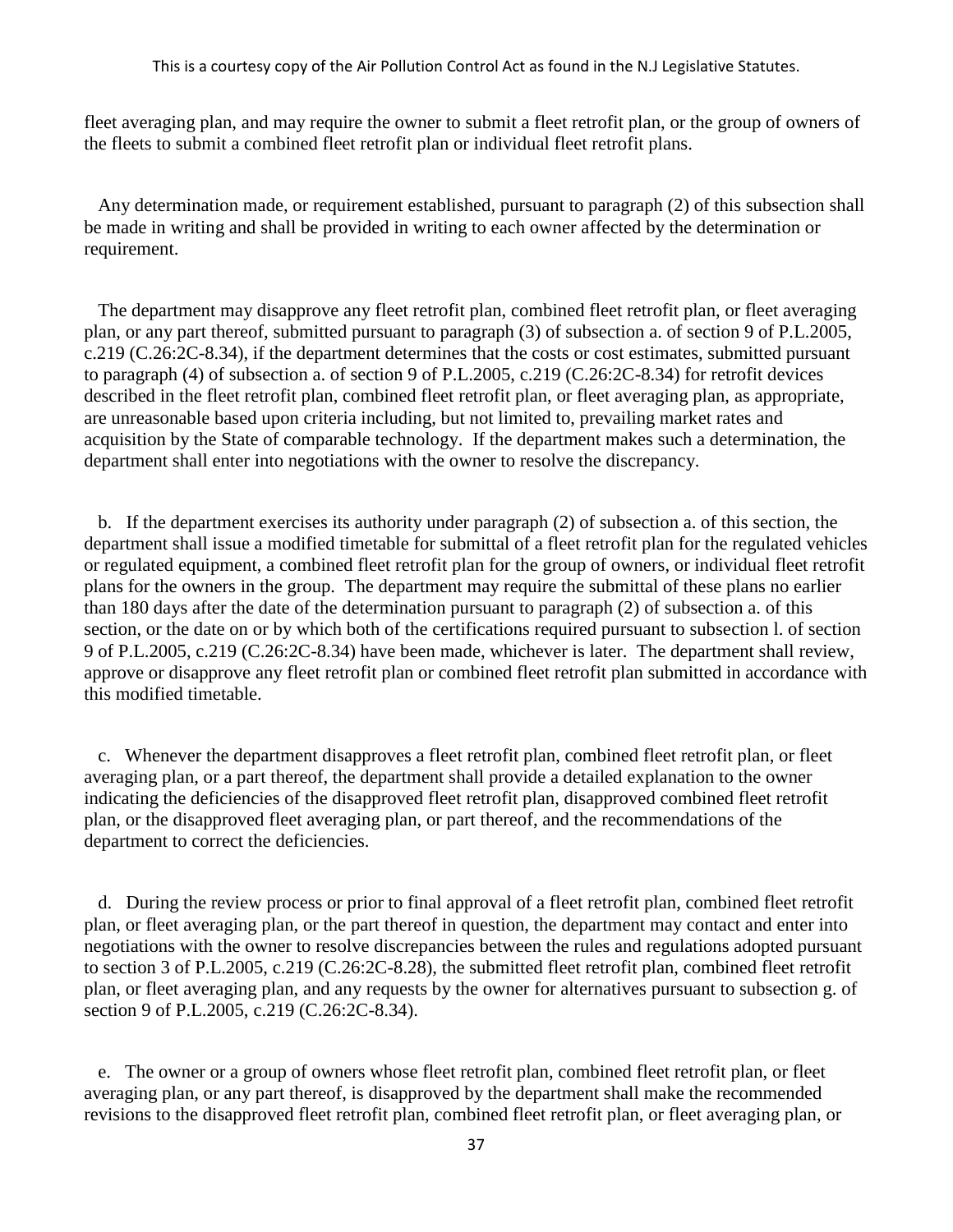the disapproved part thereof, within 60 days after the receipt of the disapproval notification from the department, and shall submit to the department the final revised fleet retrofit plan, final revised combined fleet retrofit plan, or the final revised fleet averaging plan, or the final revised part thereof that had been disapproved and revised. If the department does not take further action within 30 days after receipt of the final revised fleet retrofit plan, final revised combined fleet retrofit plan, the final fleet averaging plan, or the final revised part that had been disapproved, the fleet retrofit plan, combined fleet retrofit plan, or fleet averaging plan, or the part that had been disapproved and revised, shall be considered approved and in effect. If the department finds within 30 days after the receipt of the final revised fleet retrofit plan, final revised combined fleet retrofit plan, or the final revised fleet averaging plan, that the owner has not complied with the recommended revisions, the department may take further action to require compliance with this subsection, but the plan shall be in effect as of the date of the close of the 30-day period following the submittal of the final revised plan, or part thereof.

 f. Upon the date of final approval of the fleet retrofit plan, combined fleet retrofit plan, or fleet averaging plan, or any part thereof, the owner shall be subject to the provisions of the fleet retrofit plan, combined fleet retrofit plan, fleet averaging plan, or that part thereof, and shall be required to comply with these provisions on or after the final approval date or the date on or by which both certifications required pursuant to subsection l. of section 9 of P.L.2005, c.219 (C.26:2C-8.34) have been made, whichever is later.

L.2005,c.219,s.10; amended 2006, c.94, s.3.

# **N.J.S.A 26 :2C-8.36 Anniversary date of plans, submissions required from owner.**

 11. a. The date on which all parts of a fleet retrofit plan, combined fleet retrofit plan, or fleet averaging plan have been approved and are in effect shall serve as the anniversary date of the fleet retrofit plan, combined fleet retrofit plan, or fleet averaging plan approval for the purposes of this subsection. On each annual anniversary of the date of the fleet retrofit plan, combined fleet retrofit plan, or fleet averaging plan approval, or 90 days after the date of the fleet retrofit plan, combined fleet retrofit plan, or fleet averaging plan approval, or the approval of the most recent supplement or modification thereto, as applicable, whichever is later, each owner of regulated vehicles or regulated equipment shall submit a supplement to the fleet retrofit plan or combined fleet retrofit plan, or a modification of the fleet averaging plan, as applicable, indicating any changes to the fleet that have been made.

b. A supplement submitted pursuant to subsection a. of this section shall include:

 (1) a description of any on-road diesel vehicles or off-road diesel equipment owned, operated, or leased by the owner added or removed from the fleet since the submission of the fleet retrofit plan or combined fleet retrofit plan, or the last supplement thereto; and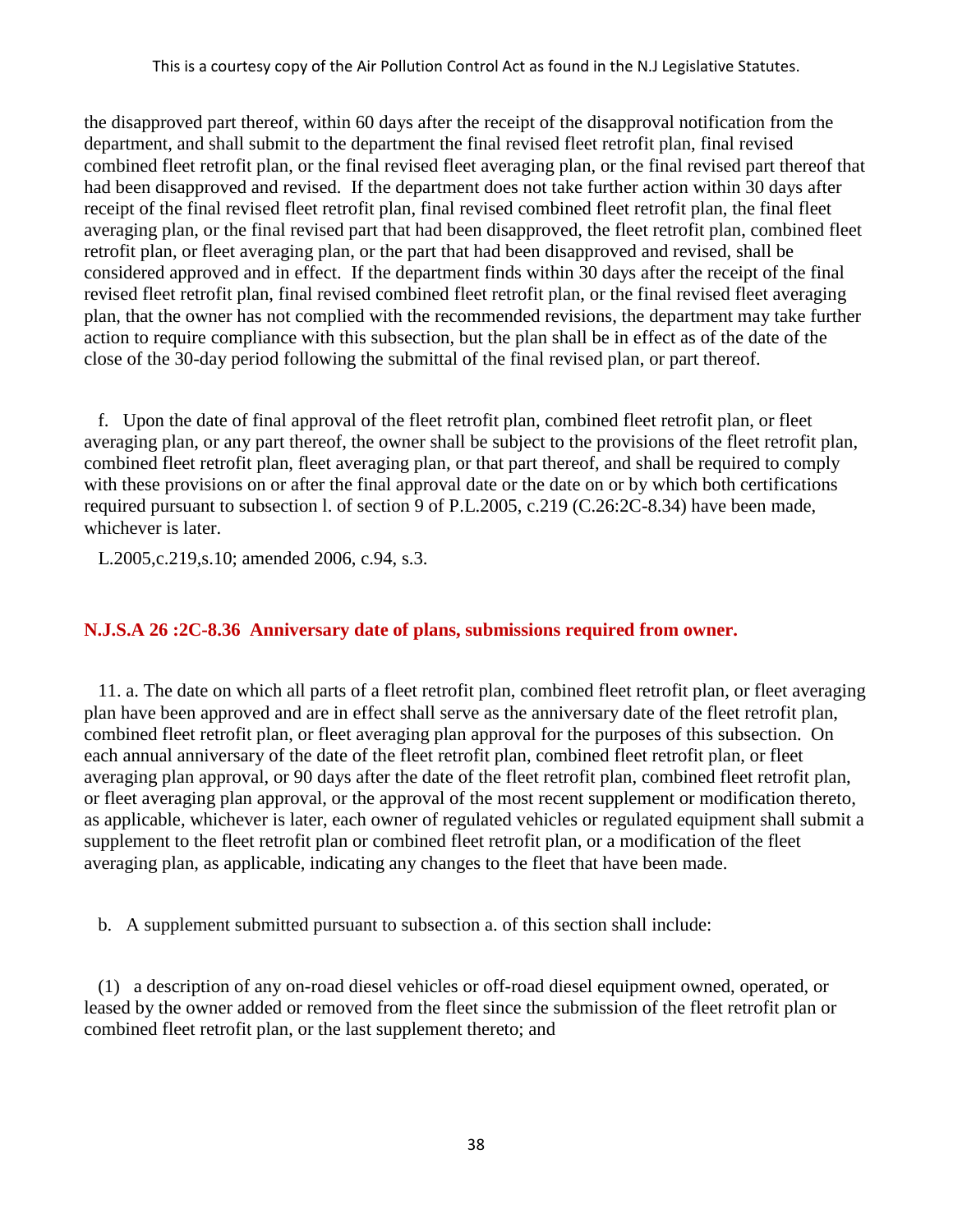(2) for the regulated vehicles or regulated equipment added to the fleet, a description of the best available retrofit technology and the specific vehicle or piece of equipment on which the specific best available retrofit technology would be used.

 c. A modification to a fleet averaging plan submitted pursuant to subsection a. of this section shall include:

 (1) a description of any on-road diesel vehicles or off-road diesel equipment owned, operated, or leased by the owner or removed from the fleet since the submission of the fleet averaging plan or the last modification, thereto;

 (2) for the regulated vehicles or regulated equipment added to the fleet, a description of the best available retrofit technology and the specific vehicle or piece of equipment on which the specific best available retrofit technology would be used that was not described in the fleet averaging plan or the last modification thereto; and

 (3) a description of how the required fine particle reductions shall be achieved through a combination of the use of best available retrofit technology on specific regulated vehicles and other on-road diesel vehicles, or on specific regulated equipment and other off-road diesel equipment, and other measures or applications of best available retrofit technology consistent with the provisions of the rules and regulations adopted pursuant to section 3 of P.L.2005, c.219 (C.26:2C-8.28).

 d. The department shall review, and approve or disapprove all parts of the supplement or the modification no later than one year after its submittal date. The department may approve or disapprove any supplement or modification to any plan in part, and require the owner of the regulated vehicles or regulated equipment to comply with the approved part or parts of the supplement or modification prior to final approval of other parts of the supplement or the modification.

 e. Whenever the department disapproves a supplement to a fleet retrofit plan, combined fleet retrofit plan, or a modification to a fleet averaging plan, or a part thereof, the department shall provide a detailed explanation to the owner or operator of the fleet indicating the deficiencies of the disapproved supplement or modification, or part thereof, and the recommendations of the department to correct the deficiencies. The owner or a group of owners who receive disapproval of a supplement to a fleet retrofit plan or combined fleet retrofit plan, or of a modification to a fleet averaging plan, or a part thereof, shall make the recommended revisions to the supplement or the modification within 60 days after the receipt of the disapproval notification from the department, and submit the final revised supplement or modification, or the revised part that had been disapproved, to the department. If the department does not take further action within 30 days after receipt of the final revised supplement or modification, or the revised part that had been disapproved, the revised supplement to the fleet retrofit plan or combined fleet retrofit plan, or modification to the fleet averaging plan, or the revised part that had been disapproved shall be considered approved and in effect. If the department finds within 30 days after the receipt of the final revised supplement or modification or the final revised part that had been disapproved, that the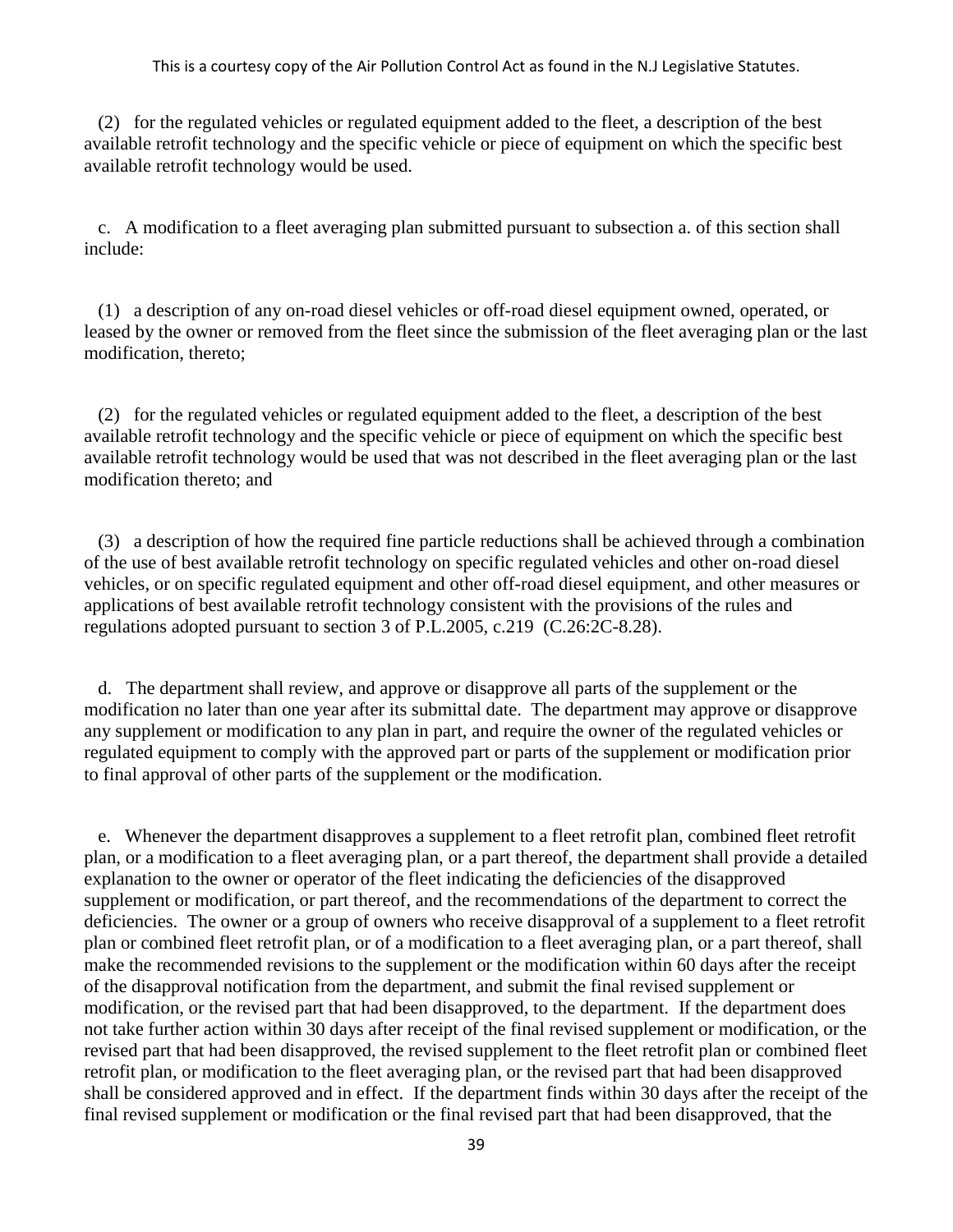owner has not complied with the recommended revisions, the department may take further action to require compliance with this subsection, but the supplement or modification shall be in effect as of the date of the close of the 30-day period after the receipt of the final revised supplement or modification.

 f. Upon the date of final approval of the applicable part, and the date the final supplement or modification is in effect, the owner shall be subject to the provisions of the fleet retrofit plan or combined fleet retrofit plan, and the supplement thereto, or the fleet averaging plan and the modification thereto, except as may otherwise be provided pursuant to subsection e. of section 10 of P.L.2005, c.219 (C.26:2C-8.35).

 g. No owner of a regulated vehicle or regulated equipment shall be required to install or use a retrofit device on a regulated vehicle or piece of regulated equipment as required pursuant to a supplement to a fleet retrofit plan or combined fleet retrofit plan, or a modification to a fleet averaging plan or, any part of such a supplement or a modification, in any year unless the State Treasurer certifies for that year that the constitutionally dedicated moneys have been deposited in the Diesel Risk Mitigation Fund, and the Department of Environmental Protection certifies that sufficient moneys are available in the fund to pay the cost of purchase and installation of the retrofit devices required to be used by an owner by rule or regulation or by the supplement to a fleet retrofit plan or combined fleet retrofit plan or the modification to a fleet averaging plan in that year.

 Provided that the State Treasurer has issued the certification that the constitutionally dedicated moneys have been deposited in the fund for that year, the department may determine the amount of moneys available in the fund for that year, require the purchase and installation of those retrofit devices in those regulated vehicles or pieces of regulated equipment for which sufficient moneys are available, and certify that sufficient moneys are available for those retrofit devices to be purchased for, and installed in, those regulated vehicles or pieces of regulated equipment.

L.2005,c.219,s.11.

# **N.J.S.A 26 :2C-8.37 Inapplicability relative to vehicles, equipment meeting federal standard.**

 12. Notwithstanding the provisions of P.L.2005, c.219 (C.26:2C-8.26 et al.), or any rule or regulation adopted pursuant thereto, to the contrary, no best available retrofit technology shall be required by the department to be used on any regulated on-road diesel vehicle manufactured and certified to meet a federal standard of 0.01 grams per brake-horsepower-hour of fine particle emissions, or on any regulated off-road diesel equipment manufactured and certified to meet a federal standard of 0.015 grams per brake-horsepower-hour of fine particle emissions.

L.2005,c.219,s.12.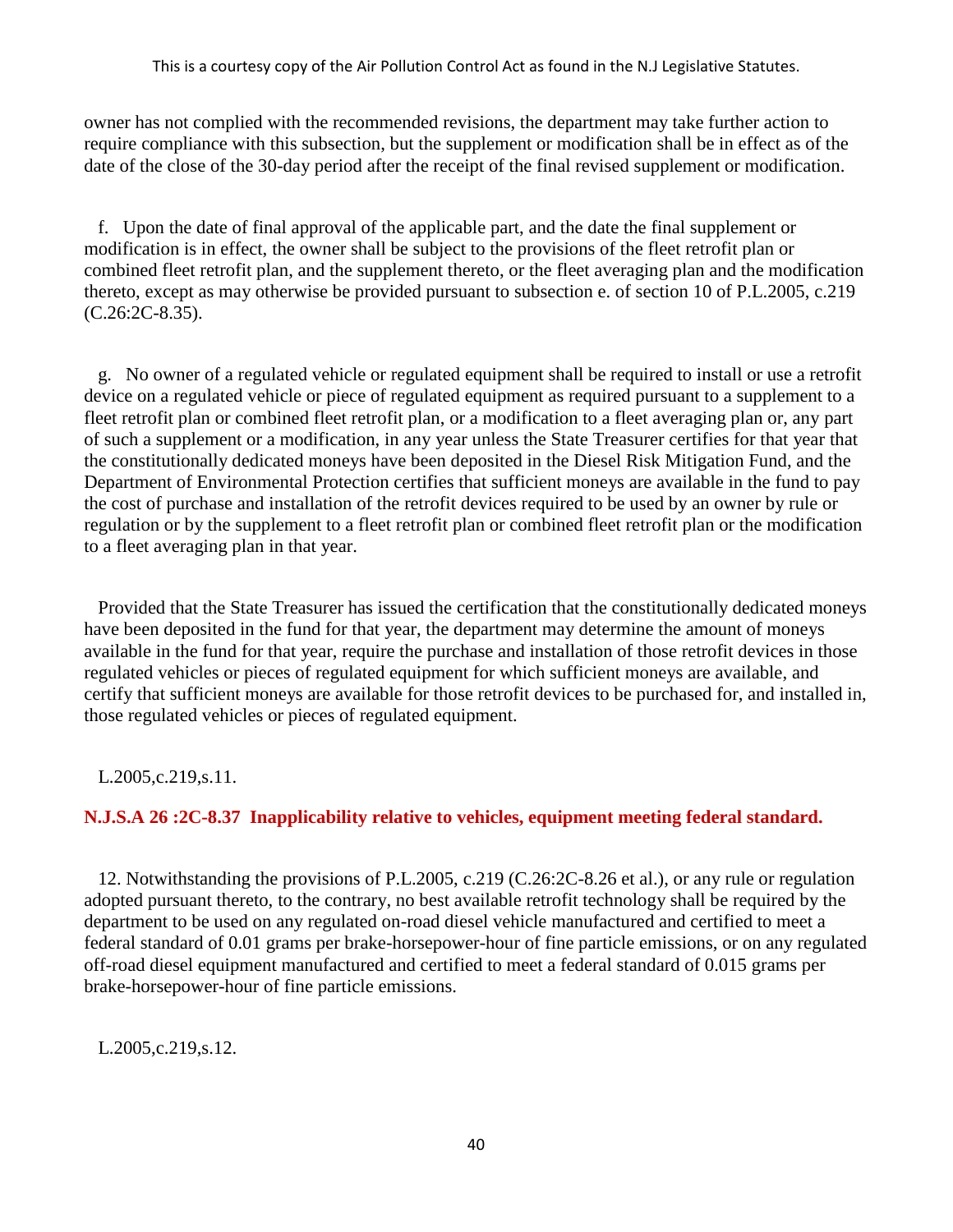# **N.J.S.A 26 :2C-8.38 Voluntary repowering, replacing, or rebuilding of equipment.**

 13. Notwithstanding the provisions of P.L.2005, c.219 (C.26:2C-8.26 et al.), or any rule or regulation adopted pursuant thereto, to the contrary, no owner of any on-road diesel vehicle or piece of off-road diesel equipment may be required by the department to repower any on-road diesel vehicle or piece of off-road diesel equipment, or to replace or rebuild an engine in any on-road diesel vehicle or piece of off-road diesel equipment, unless the owner has voluntarily agreed to do so. The owner of any on-road diesel vehicle or piece of off-road diesel equipment may repower the on-road diesel vehicle or piece of off-road diesel equipment, or replace or rebuild its engine, to comply with the requirements of P.L.2005, c.219 (C.26:2C-8.26 et al.).

L.2005,c.219,s.13.

### **N.J.S.A 26 :2C-8.39 Record listing for each regulated vehicle, piece of equipment.**

 14. a. Each owner of regulated vehicles or regulated equipment shall keep, at the place of business of the owner a record listing for each regulated vehicle or piece of regulated equipment the following identifying information and records for the regulated vehicle or piece of regulated equipment: (1) the compliance form issued for each regulated vehicle or piece of regulated equipment provided pursuant to section 6, section 7, section 16, or section 17 of P.L.2005, c.219 (C.26:2C-8.31, C.26:2C-8.32, C.26:2C-8.41, or C.26:2C-8.42) or any other document for the verification of compliance that may be issued or required pursuant to section 20 of P.L.2005, c.219 (C.26:2C-8.45); (2) maintenance records for the emissions control system or best available retrofit technology; (3) the records of the two most recent calendar years of fuel purchases for each vehicle or piece of regulated equipment required to use modified fuel or fuel additives pursuant to rules and regulations adopted pursuant to section 3 of P.L.2005, c.219 (C.26:2C-8.28), or the approved fleet retrofit plan, combined fleet retrofit plan, or fleet averaging plan, or approved supplement or approved modification thereto, as applicable; (4) the original, approved fleet retrofit plan, combined fleet retrofit plan, or fleet averaging plan, any exemption requests, and approvals or disapprovals of the requests, plans, supplements, or modifications, as applicable; and (5) any other documentation pertinent to fleet averaging plans that may be otherwise required under rules or regulations adopted pursuant to section 3 of P.L.2005, c.219 (C.26:2C-8.28). The Department of Environmental Protection shall have the authority to inspect these records upon request. The Department of Environmental Protection may call upon the Superintendent of State Police and the State Police to assist with inspections pursuant to this subsection if necessary.

 b. The owner of the fleet shall keep on each regulated vehicle or piece of regulated equipment, and on each vehicle or piece of equipment that is required to use best available retrofit technologies pursuant to an approved fleet averaging plan, or modification thereto, the current, updated compliance form issued pursuant to section 6, section 7, section 16 or section 17 of P.L.2005, c.219 (C.26:2C-8.31, C.26:2C-8.32, C.26:2C-8.41 or C.26:2C-8.42), and a copy thereof with the records required pursuant to subsection a. of this section.

L.2005,c.219,s.14.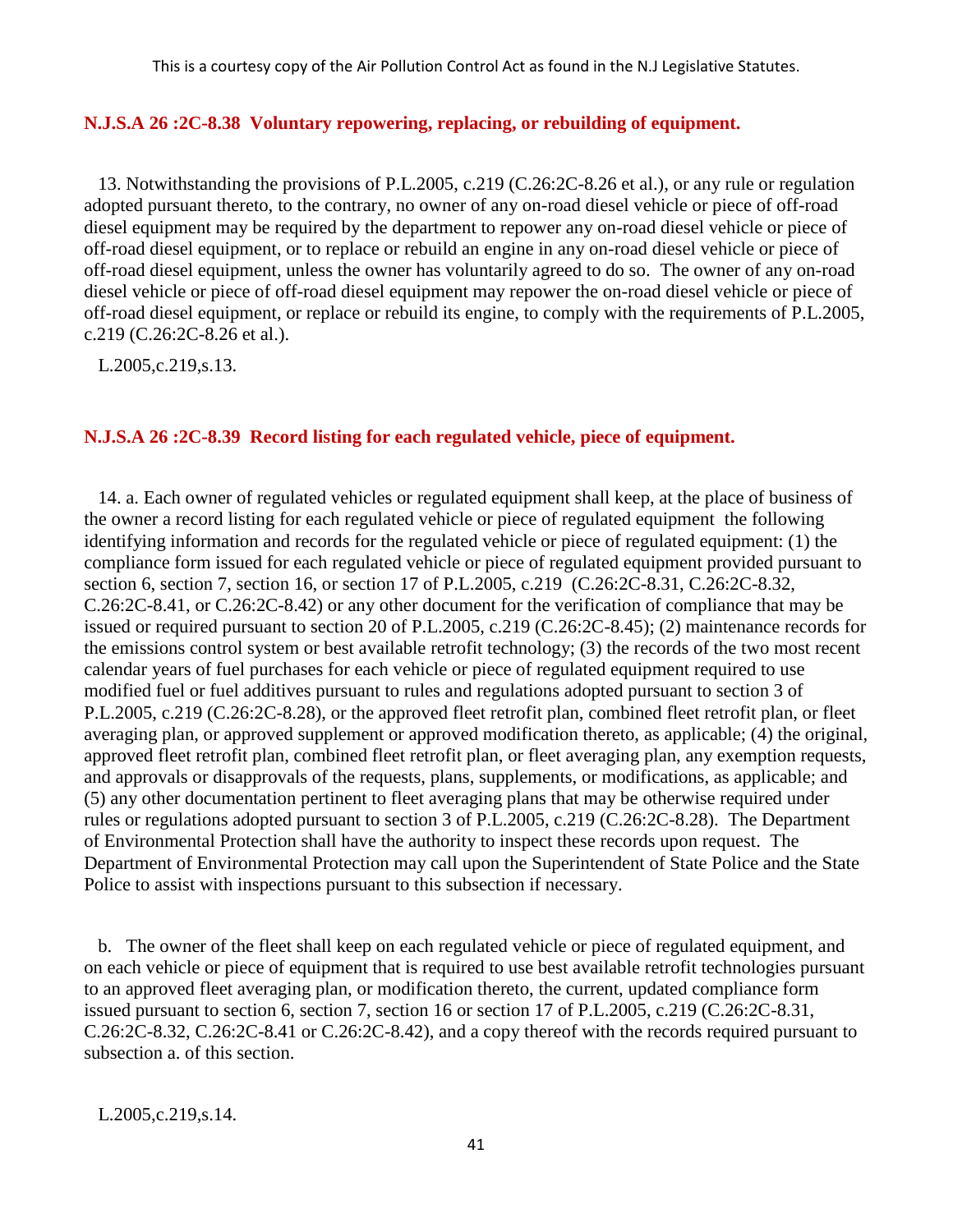### **N.J.S.A 26 :2C-8.40 Labeling of retrofit devices.**

 15. Each retrofit device that is installed in the State shall be labeled with a legible and durable label affixed to the device. The label shall provide a unique identification number to be matched to the specific retrofit device and the specific vehicle required to use the retrofit device. No retrofit device may be sold or installed for use in the State unless it complies with the requirements of this section.

L.2005,c.219,s.15.

## **N.J.S.A 26 :2C-8.41 Compliance forms for regulated equipment.**

 16. a. The Department of Environmental Protection shall develop and issue to each owner of regulated equipment compliance forms for the regulated equipment no later than 180 days after the submittal of a notice to comply pursuant to paragraph (2) of subsection a. of section 9 of P.L.2005, c.219 (C.26:2C-8.34), or 180 days after the date of the final approval of the fleet plan, combined fleet plan, fleet averaging plan, or supplement or modification thereto, as applicable. The compliance form shall include a section for providing the cost of any retrofit device installed and any cost associated with the installation of the required best available retrofit technology for the regulated equipment.

 b. As soon as practicable after the required best available retrofit technologies have been installed on the regulated equipment, the owner of regulated equipment shall complete the compliance form, retain a copy of the owner's records, and return it to the Department of Environmental Protection. Thereafter, a current copy of the completed compliance form shall be kept on each piece of regulated equipment at all times.

 c. Each owner of regulated equipment seeking reimbursement for the cost of any retrofit device installed and any cost associated with the installation of the required best available retrofit technology for the regulated equipment shall submit a copy of the completed compliance form to the Department of Environmental Protection. The department shall review the submitted compliance form and forward it to the State Treasurer, who shall reimburse the owner the costs indicated on the completed compliance form.

L.2005,c.219,s.16.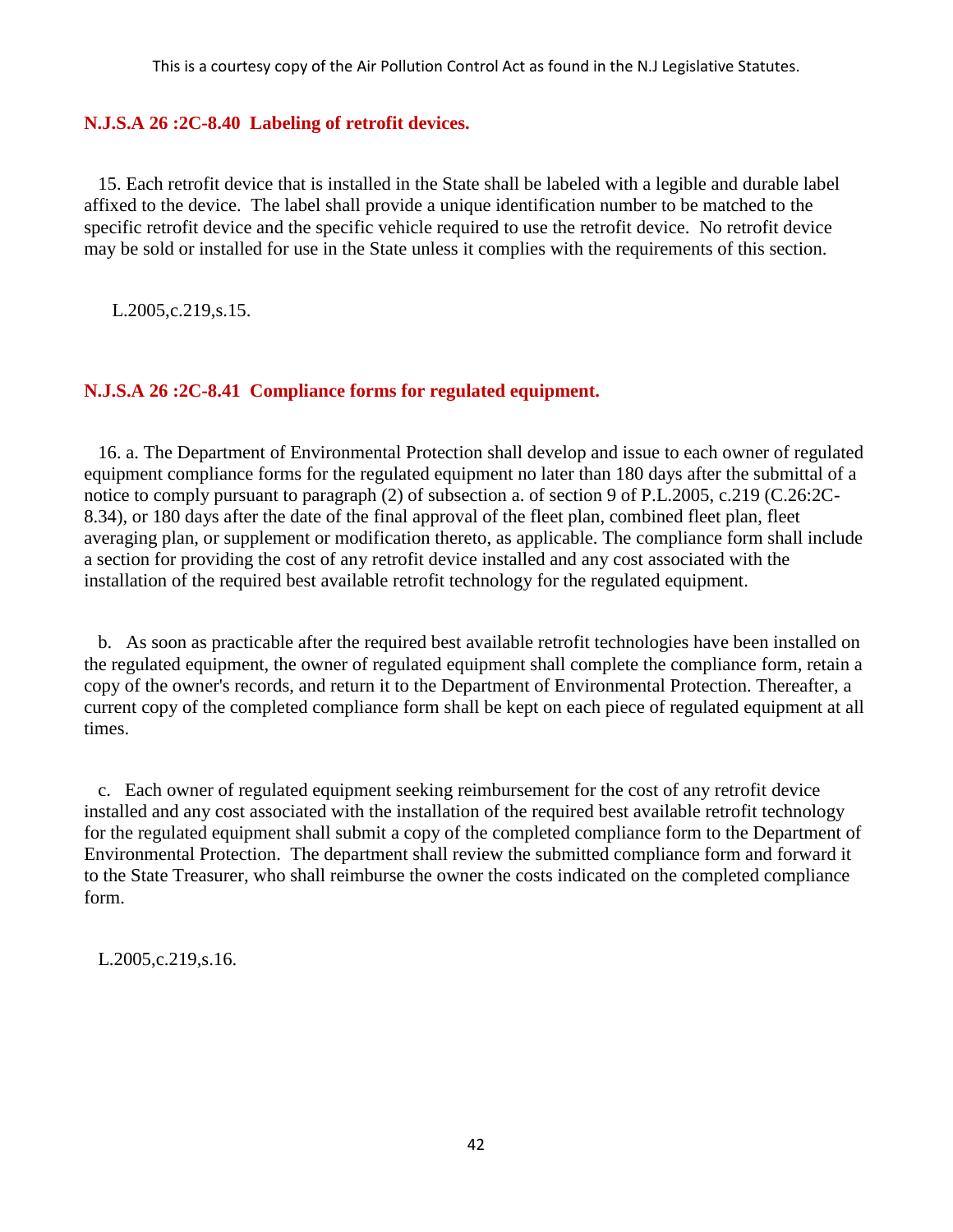### **N.J.S.A 26 :2C-8.42 Issuance of one-page compliance forms.**

 17. a. No later than 180 days after the date on which the owner of regulated vehicles or regulated equipment submits a notice to comply pursuant to paragraph (2) of subsection a. of section 9 of P.L.2005, c.219 (C.26:2C-8.34), the date on which the fleet retrofit plan, the combined fleet retrofit plan, or the fleet averaging plan is in effect pursuant to section 7 of P.L.2005 , c.219 (C.26:2C-8.32), the date on which the fleet retrofit plan, the combined fleet retrofit plan, or the fleet averaging plan is in effect pursuant to section 10 of P.L.2005, c.219 (C.26:2C-8.35), or the date on which any supplement to the fleet retrofit plan or the combined fleet retrofit plan, or modification to the fleet averaging plan is in effect pursuant to section 11 of P.L.2005, c.219 (C.26:2C-8.36), the department shall issue to the owner of a regulated vehicle or piece of regulated equipment a one-page compliance form for each regulated vehicle or piece of regulated equipment required to use best available retrofit technologies pursuant to the approved fleet retrofit plan or combined fleet retrofit plan, or the approved supplement thereto. In the case of an approved fleet averaging plan, the department shall also issue a one-page compliance form for each regulated vehicle, piece of regulated equipment, and other on-road diesel vehicle or piece of off-road diesel equipment that is required to use best available retrofit technologies pursuant to the approved fleet averaging plan, or the approved modification thereto.

 b. The compliance form issued by the Department of Environmental Protection pursuant to subsection a. of this section shall be no longer than one page and shall have printed on the form: (1) the name and business address of the owner of the regulated vehicle or piece of regulated equipment; (2) the vehicle identification number for the regulated vehicle or the serial number for the piece of regulated equipment that is required to use best available retrofit technologies pursuant to the rules and regulations adopted pursuant to section 3 of P.L.2005, c.219 (C.26:2C-8.28), or the approved fleet retrofit plan, combined fleet retrofit plan, or the fleet averaging plan; (3) a description of the best available retrofit technologies that may be used by the specific regulated vehicle or piece of regulated equipment and the requirement under the approved fleet retrofit plan, combined fleet retrofit plan, or fleet averaging plan; (4) a description of the best available retrofit technology required for the vehicle or piece of equipment pursuant to the rules and regulations, the fleet retrofit plan, combined fleet retrofit plan, or fleet averaging plan, as the case may be; (5) an identified space for the label number for a required retrofit device to be entered into the form; (6) an identified space for the owner responsible for the submittal of the notice to comply by rules and regulations or the submittal and update of the fleet retrofit plan, combined fleet retrofit plan, or fleet averaging plan to certify that any required retrofit devices have been installed, and the date of that compliance; (7) an identified space for the examiner of the regulated vehicle to certify that the vehicle identification number that appears on the form corresponds to the vehicle on which the required retrofit device has been installed, and that the label identification number on the required retrofit device corresponds to the label identification number entered on the form of the regulated on-road diesel vehicle or other on-road diesel vehicle on which the required retrofit device has been installed; and (8) an identified space for the owner to record the cost of the retrofit device and its installation.

 c. The Department of Environmental Protection shall issue with the forms sent to the owner of the fleet a notice of instructions describing the purpose of, and the procedures for completion of the compliance form, and the requirement to keep the compliance form with the regulated vehicle, or another vehicle included in a fleet averaging plan or modification thereto, for the life of the vehicle.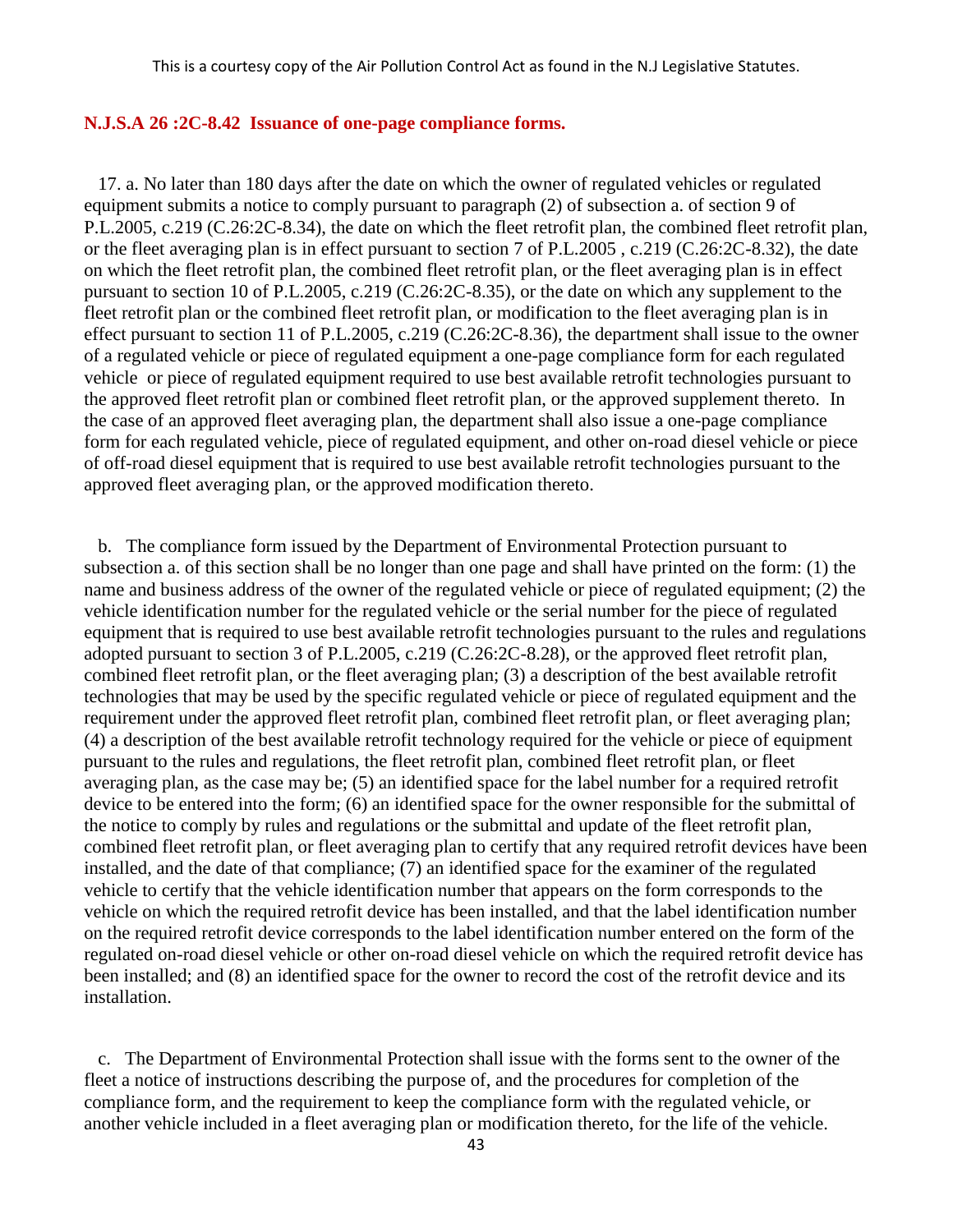L.2005,c.219,s.17.

### **N.J.S.A 26 :2C-8.43 Retaining form on vehicle, piece of equipment; record copies.**

 18. a. Upon receipt of the compliance form for a vehicle or piece of equipment required to use best available retrofit technology pursuant to department rules and regulations, an approved fleet plan, combined fleet plan, fleet averaging plan, or supplement or modification thereto, as applicable, the owner of the vehicle or piece of equipment shall retain the form on the vehicle or piece of equipment for which it was issued, and a copy of the current form in the business records of the owner, at all times.

 b. As soon as practicable after the requirement to implement the use of best available retrofit technologies for a specific vehicle or piece of equipment as provided in department rules and regulations, the approved regulated fleet retrofit plan, combined regulated fleet retrofit plan, or fleet averaging plan, or supplement or modification thereto, as applicable, has been complied with, the owner shall complete the appropriate portion of the form provided pursuant to section 6, section 7, section 16, or section 17 of P.L.2005, c.219 (C.26:2C-8.31, C.26:2C-8.32, C.26:2C-8.41, or C.26:2C-8.42). The owner, shall: (1) indicate the choice of best available retrofit technology that has been used to fulfill the requirement; (2) enter into the identified space on the compliance form the label identification number for any retrofit device that has been installed on the regulated vehicle or regulated equipment; (3) certify that the requirement on the form has been met for the regulated vehicle or piece of regulated equipment whose vehicle identification number or serial number, as applicable is printed on the form; and (4) provide and certify the date that the installation was done or compliance began on the compliance form.

 c. For any regulated vehicle that is not required to be inspected under the periodic inspection program established pursuant to P.L.1995, c.157 (C.39:8-59 et seq.), the owner shall have the regulated vehicle inspected by a diesel emissions inspection center licensed pursuant to P.L.1995, c.157 (C.39:8-59 et seq.) for the presence of the required retrofit device and compliance with the requirement described on the compliance form issued pursuant to section 6, section 7, or section 17 of P.L.2005, c.219 (C.26:2C-8.31, C.26:2C-8.32, or C.26:2C-8.42), as soon as practicable after the requirements of subsection b. of this section have been met for the regulated vehicle.

 d. For any regulated vehicle that is subject to inspection under the periodic inspection program pursuant to P.L. 1995, c.157 (C.39:8-59 et seq.), the owner, after complying with the provisions of subsection b. of this section, shall have the regulated vehicle inspected for compliance with the requirement printed on the form issued pursuant to section 6, section 7, or section 17 of P.L.2005, c.219 (C.26:2C-8.31, C.26:2C-8.32, or C.26:2C-8.42) at the next annual periodic inspection scheduled for the vehicle, or as soon as practicable after complying with the provisions of subsection b. of this section. No provision of this subsection shall be construed as requiring the owner to have any vehicle subject to a periodic inspection to have that vehicle registered at any scheduled periodic inspection.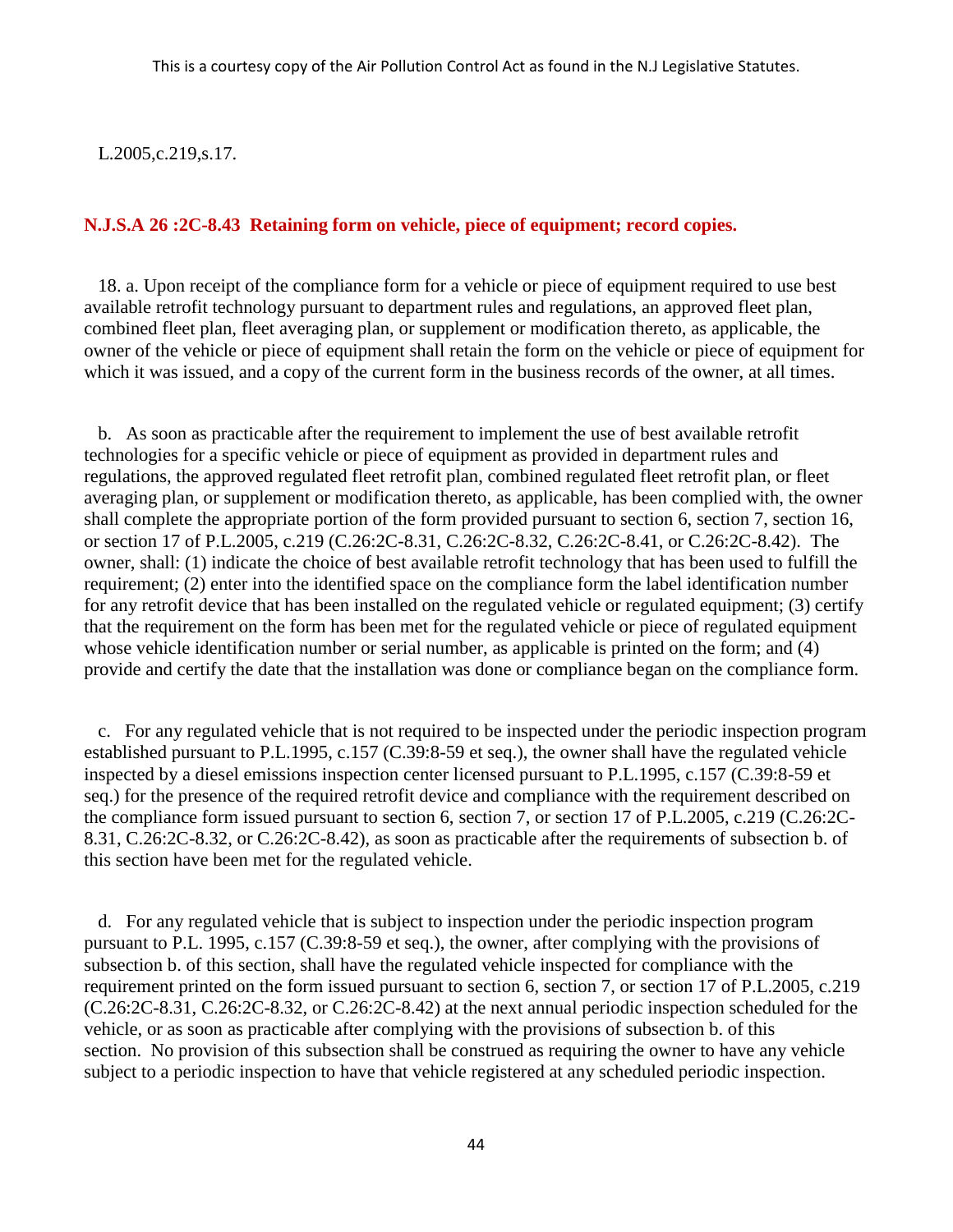e. A diesel emissions inspection center licensed pursuant to P.L.1995, c.157 (C.39:8-59 et seq.) shall inspect any regulated vehicle presented to it for inspection for compliance with the requirement on the form issued for the regulated vehicle pursuant to section 6, section 7, section 16, or section 17 of P.L.2005, c.219 (C.26:2C-8.31, C.26:2C-8.32, C.26:2C-8.41, or C.26:2C-8.42). The person performing the inspection shall verify the presence of the required retrofit device, the match of the label identification number on the form with the device in the vehicle, and shall certify that the requirement has been met based on the presence of the required retrofit device and the match of the label identification number on the form to the label identification number on the retrofit device on the vehicle, and the correct vehicle identification number on the form. No provision of this subsection shall be construed to require the diesel emissions inspection center to verify the functioning or the correct installation of the retrofit device, or to test for the level of emissions reduction attributed to the use of the retrofit device.

 f. If the owner of the regulated vehicle is a licensed diesel inspection center or is otherwise authorized to self-inspect the vehicles owned by the owner, the owner may perform the inspection and provide the certification required pursuant to subsections d. and e. of this section.

g. Only one inspection per vehicle is required pursuant to this section.

L.2005,c.219,s.18.

# **N.J.S.A 26 :2C-8.44 MVC rules, regulations relative to one-time confirmation of compliance with plans.**

 19. a. No later than two years after the effective date of P.L.2005, c.219 (C.26:2C-8.26 et al.), the New Jersey Motor Vehicle Commission shall adopt, pursuant to the "Administrative Procedure Act," P.L.1968, c.410 (C.52:14B-1 et seq.), any rules or regulations necessary for the provision of a one-time confirmation of compliance with approved regulated fleet retrofit plans, combined fleet retrofit plans, or fleet averaging plans, or supplements or modifications thereto, as applicable. As necessary, the New Jersey Motor Vehicle Commission shall provide for the inspection of regulated vehicles, including, but not limited to, the inspection of regulated vehicles that were not required to be inspected on the date of enactment of P.L.2005, c.219 (C.26:2C-8.26 et al.), and the verification of compliance and completion of the compliance form by examiners, mechanics, technicians, or other knowledgeable persons involved in the maintenance and repair of the regulated vehicles.

 b. The commission shall include, in its inspection of a diesel commercial bus pursuant to P.L.1995, c.157 (C.39:8-59 et al.), an inspection of any regulated commercial bus required to install a retrofit device pursuant to a regulated fleet retrofit plan, combined regulated fleet retrofit plan, or fleet averaging plan, after the retrofit device has been installed, to determine that the installation of the required best available retrofit technology has occurred as required pursuant to the approved regulated fleet retrofit plan, combined regulated fleet retrofit plan, or fleet averaging plan for the diesel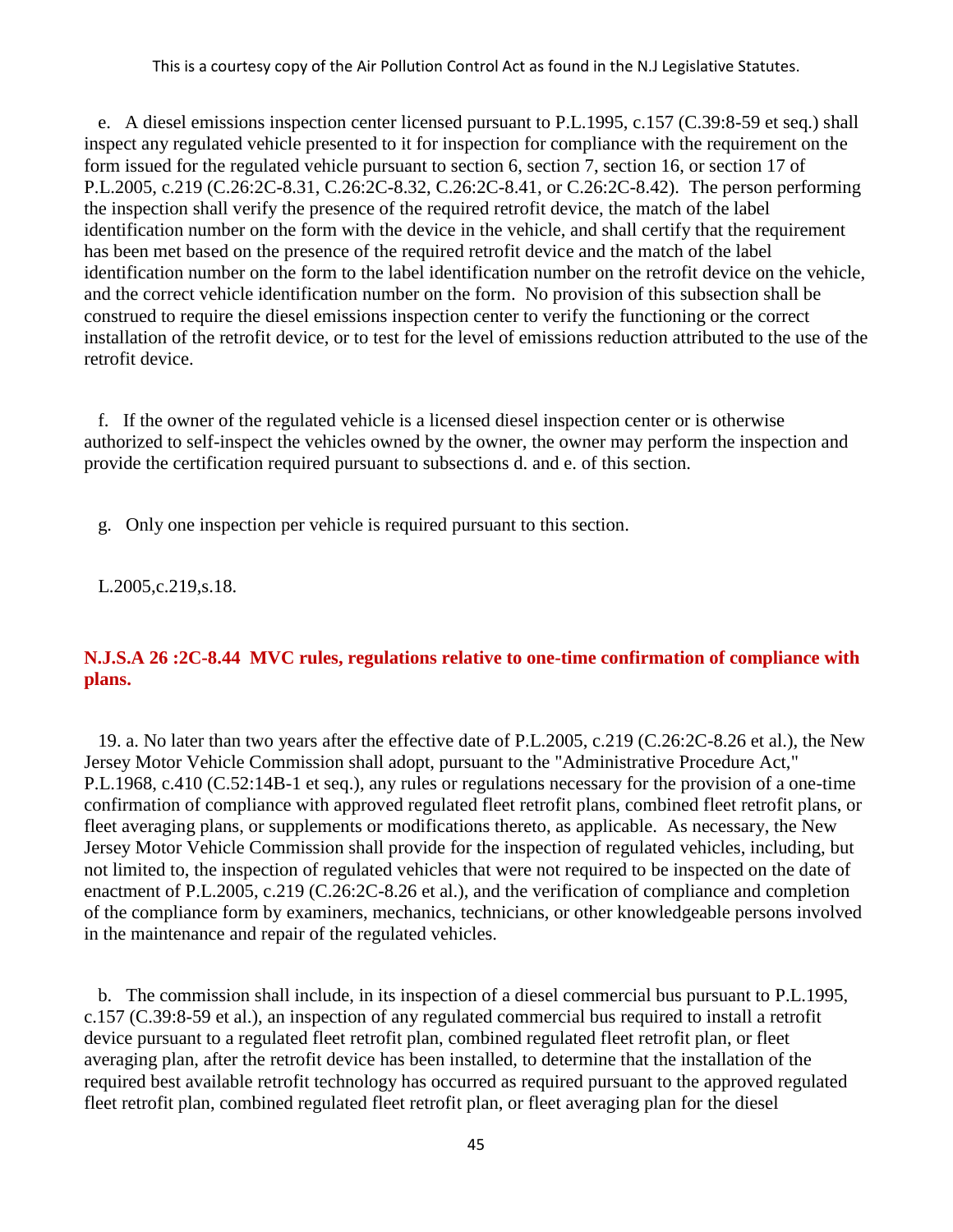commercial bus being inspected, or shall provide for such an inspection at a separate time requested by the owner, operator, or lessee of the regulated fleet of which the diesel commercial bus is a part. This inspection is required to be performed only once and after the required retrofit device has been installed. The owner, operator, or lessee of the regulated fleet containing the diesel commercial buses shall notify the New Jersey Motor Vehicle Commission that the required installation has been done for the diesel commercial bus being inspected as required pursuant to this subsection.

 c. The owner of a regulated vehicle subject to inspection pursuant to subsection a. or subsection b. of this section shall present to the person performing the inspection the form for the regulated vehicle issued pursuant to section 6, section 7, or section 17 of P.L.2005, c.219 (C.26:2C-8.31, C.26:2C-8.32, or C.26:2C-8.42). The person performing the inspection pursuant to subsection a. or subsection b. of this section shall check for the presence of the required retrofit device, the match of the label identification number in the form and or the device in the vehicle, and shall certify that the requirement has been met based on the presence of the required retrofit device and the match of the label identification number to the form for the vehicle with the vehicle identification number on the form.

 d. The Department of Environmental Protection shall provide any training necessary to implement the provisions of this section for any employees of, or persons contracted or licensed by, the New Jersey Motor Vehicle Commission, as determined necessary by the Chief Administrator of the New Jersey Motor Vehicle Commission.

 e. No provision of this section shall be construed to require the New Jersey Motor Vehicle Commission to verify the functioning of the retrofit device, or its correct installation, or to test the function of the retrofit device for any level of emissions reduction attributed to the use of the retrofit device.

L.2005,c.219,s.19.

### **N.J.S.A 26 :2C-8.45 Alternative approach for reimbursement of cost for retrofit devices.**

 20. a. The provisions of section 6, section 7, section 14, sections 16 through 19, inclusive, and sections 29 through 31, inclusive, of P.L.2005, c.219 (C.26:2C-8.31, C.26:2C-8.32, C.26:2C-8.39, C.26:2C-8.41 through C.26:2C-8.44, and C.26:2C-8.54 through C.26:2C-8.56) affecting the reimbursement of owners of regulated vehicles or regulated equipment for the costs associated with the purchase and installation of retrofit devices, to the contrary notwithstanding, the Department of Environmental Protection may develop an alternative approach for reimbursement of these costs to the owners if the department determines that an alternative approach is feasible, cost-effective, and efficient. The alternative approach may include, but shall not be limited to, directly reimbursing the entity performing the actual installation of the retrofit device in lieu of reimbursing the owner of the regulated vehicle or regulated equipment. If the department determines that an alternative approach is feasible, cost-effective, and efficient and chooses to implement the alternative approach, the department shall establish and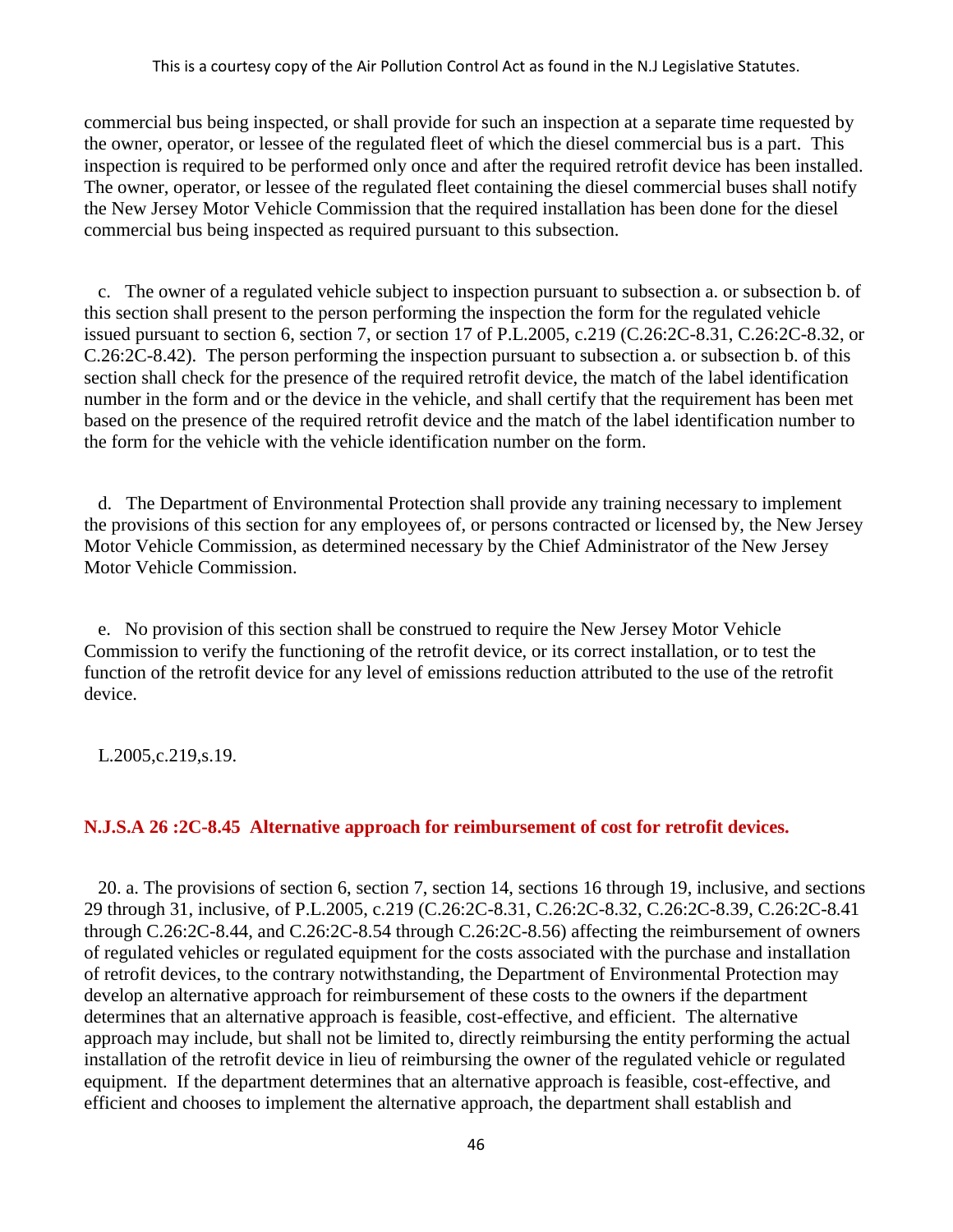implement the alternative approach pursuant to rules and regulations adopted pursuant to the "Administrative Procedure Act," P.L.1968, c.410 (C.52:14B-1 et seq.). No such rule or regulation may modify any procedure performed by, or any responsibility or requirement imposed on, the New Jersey Motor Vehicle Commission, its employees, or any persons licensed or contracted by the New Jersey Motor Vehicle Commission, unless the rule or regulation is adopted jointly by the New Jersey Motor Vehicle Commission and the Department of Environmental Protection pursuant to the "Administrative Procedure Act," P.L.1968, c.410 (C.52:14B-1 et seq.).

 b. No provision of subsection a. of this section or any other rule or regulation adopted pursuant thereto, shall be construed to supersede or modify, the provisions of section 3, section 4, subsection a. or subsections d. through f., inclusive, of section 6, subsections a. through c. or subsections e. through f., inclusive, of section 7, sections 8 through 13, inclusive, subsection d. or e. of section 19, section 21, section 26 , section 27, section 28, subsection a. of section 29, or subsection b. of section 30 of P.L.2005, c.219 (C.26:2C-8.28, C.26:2C-8.29, C.26:2C-8.31, C.26:2C-8.32, C.26:2C-8.33 through C.26:2C-8.38, C.26:2C-8.44, C.26:2C-8.46, C.26:2C-8.51, C.26:2C-8.52, C.26:2C-8.53, C.26:2C-8.54, or C.26:2C-8.55).

 c. No entity performing the actual installation of a retrofit device who is reimbursed for the costs associated with the purchase and installation of retrofit devices pursuant to rules and regulations adopted pursuant to subsection a. of this section may impose any charge on any owner of a regulated vehicle or piece of regulated equipment for any cost associated with the purchase and installation of retrofit devices required pursuant to P.L.2005, c.219 (C.26:2C-8.26 et al.). No State agency, department, or political subdivision thereof may impose any charge on any owner of a regulated vehicle or piece of regulated equipment for any cost associated with the purchase and installation of retrofit devices required pursuant to P.L.2005, c.219 (C.26:2C-8.26 et al.) if entities performing the actual installation of a retrofit device are reimbursed for the costs pursuant to rules and regulations adopted pursuant to subsection a. of this section.

L.2005,c.219,s.20.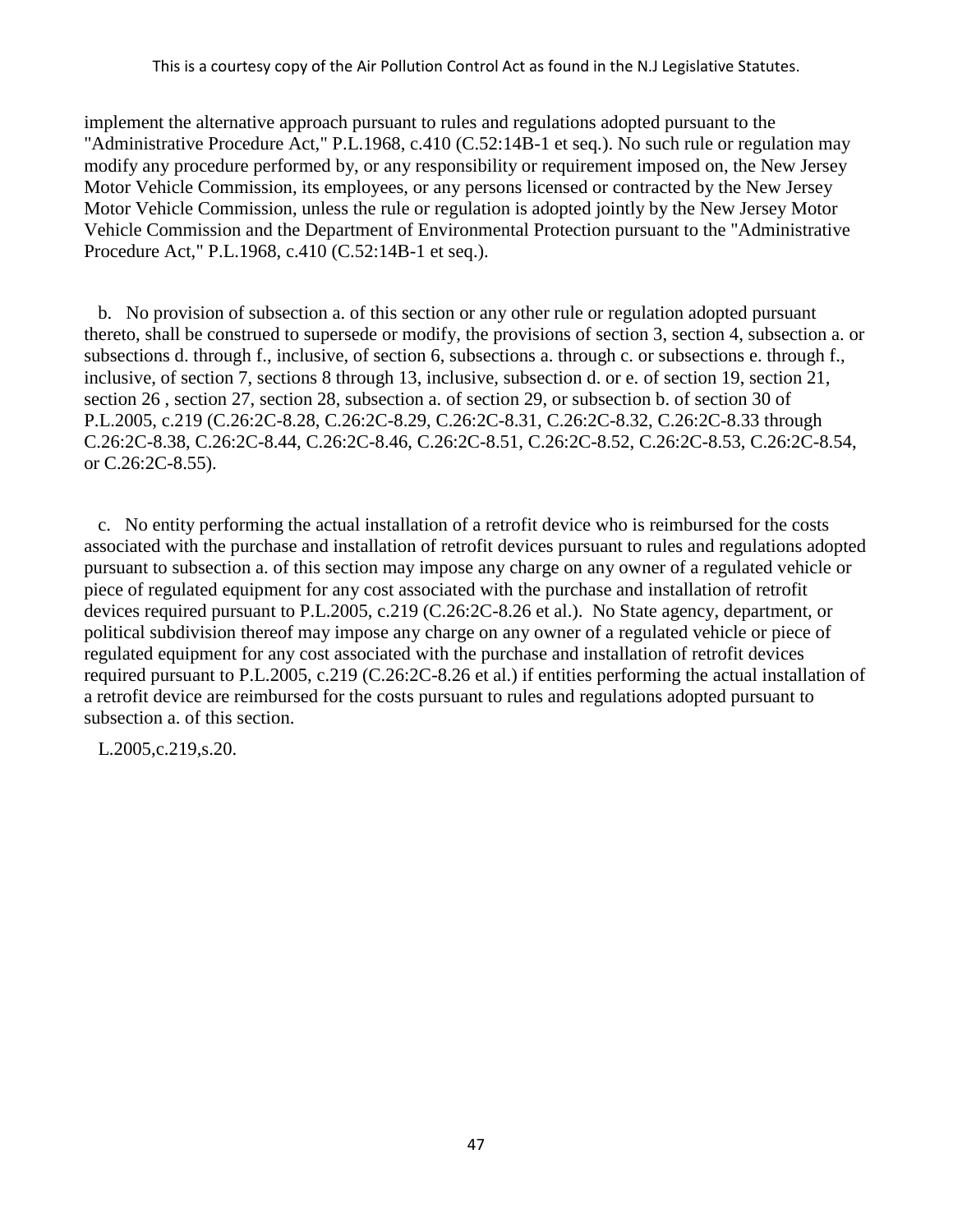### **N.J.S.A 26 :2C-8.46 Joint rules, regulations relative to training.**

 21. The Department of Environmental Protection and the New Jersey Motor Vehicle Commission shall adopt jointly, pursuant to the "Administrative Procedure Act," P.L.1968, c. 410 (C.52:14B-1 et seq.), rules and regulations providing for the training with respect to emissions testing and inspection required for persons who inspect or reinspect a vehicle pursuant to the periodic inspection program or the roadside inspection program established pursuant to P.L.1995, c.157 (C.39:8-59 et al.), or who repair any vehicle because of its failure of emissions testing under the periodic inspection program or roadside inspection program, including, but not limited to, the extent of the training, standards with respect to emissions testing and inspection for the training and certification of mechanics employed for the purposes of inspecting vehicles under the periodic inspection program or the roadside inspection program, or for the repair of vehicles that fail inspections under the periodic inspection program and the roadside enforcement program, and the training to meet these standards, including but not limited to, the length, convenience and affordability to the trainee, and the cost, if any of that training.

L.2005,c.219,s.21.

## **N.J.S.A 26 :2C-8.47 Consultation when adopting rules, regulations.**

 22. Except as may otherwise be provided in rules and regulations jointly adopted pursuant to subsection e. of section 6, and section 21 of P.L.2005, c.219 (C.26:2C-8.31 and C.26:2C-8.46), the New Jersey Motor Vehicle Commission shall consult with the Department of Environmental Protection and the Department of Law and Public Safety when adopting rules and regulations pursuant to P.L.1995, c.157 (C.39:8-59 et al.) to ensure the proper coordination between the periodic inspection program and the roadside enforcement program and the implementation and enforcement of the provisions of P.L.2005, c.219 (C.26:2C-8.26 et al.).

L.2005,c.219,s.22.

# **N.J.S.A 26 :2C-8.48 Coordination of programs by DEP with MVC and DLPS.**

 23. Except as otherwise provided in rules and regulations jointly adopted pursuant to subsection e. of section 6, and section 21 of P.L.2005, c.219 (C.26:2C-8.31 and C.26:2C-8.46), the Department of Environmental Protection shall consult with the New Jersey Motor Vehicle Commission and the Department of Law and Public Safety when adopting rules and regulations pursuant to P.L.1995, c.157 (C.39:8-59 et al.) to ensure the proper coordination between the periodic inspection program and the roadside enforcement program and the implementation and enforcement of the provisions of P.L.2005, c.219 (C.26:2C-8.26 et al.).

L.2005,c.219,s.23.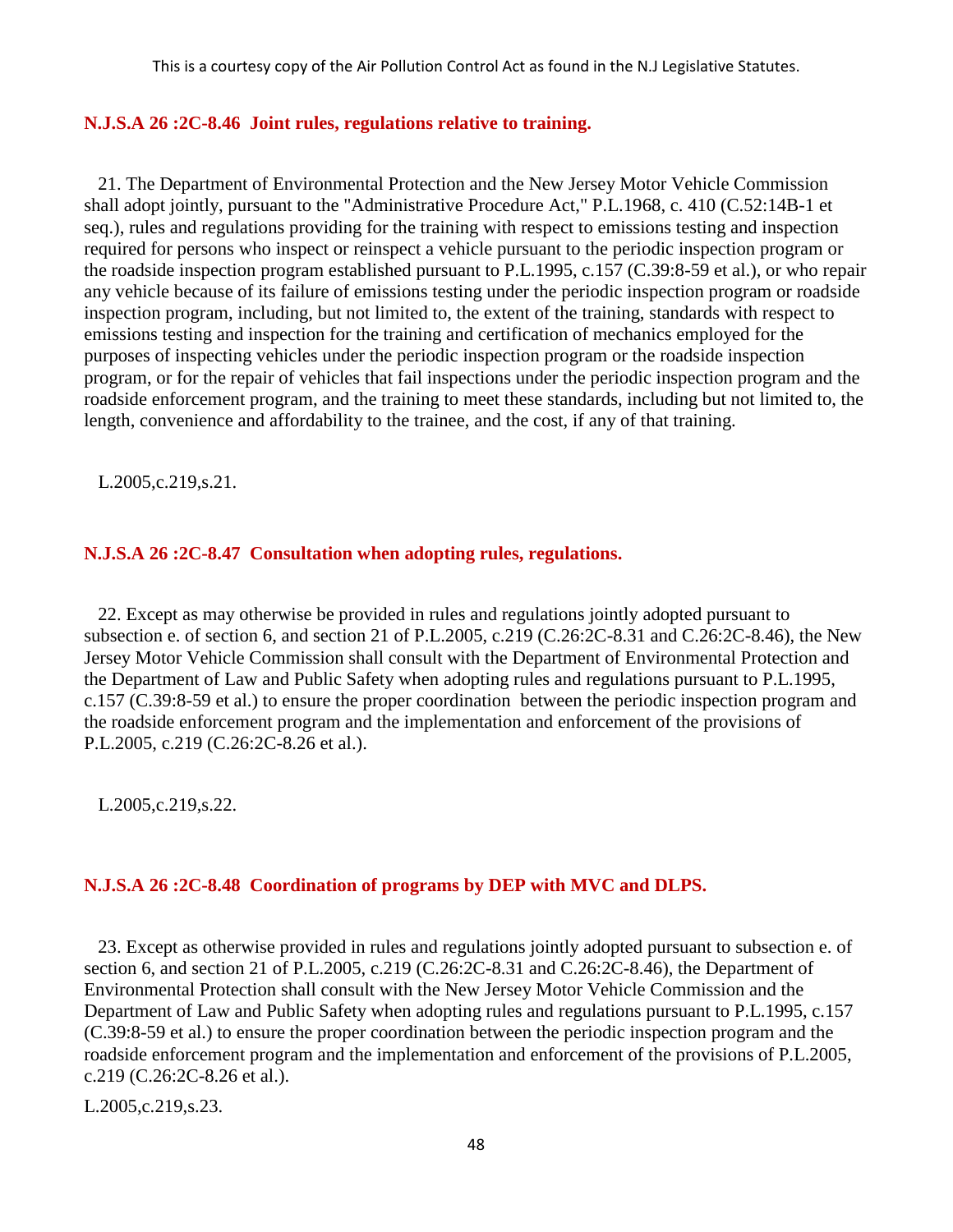## **N.J.S.A 26 :2C-8.49 Coordination of programs by DLPS with DEP and MVC.**

 24. The Department of Law and Public Safety shall consult with the Department of Environmental Protection and the New Jersey Motor Vehicle Commission when adopting rules and regulations pursuant to P.L.1995, c.157 (C.39:8-59 et al.) to ensure the proper coordination between the periodic inspection program and the roadside enforcement program and the implementation and enforcement of the provisions of P.L.2005, c.219 (C.26:2C-8.26 et al.).

L.2005,c.219,s.24.

## **N.J.S.A 26 :2C-8.50 Percentage of ultra-low sulfur diesel fuel required on-road.**

25. a. (Deleted by amendment, P.L.2006, c.94).

 b. No sooner than July 15, 2006, and following a public hearing held by the Department of Environmental Protection on the availability of ultra-low sulfur diesel fuel in the State for use in on-road diesel vehicles and off-road diesel equipment, the department shall determine and issue a written notice of its determination as to whether sufficient supplies of ultra-low sulfur diesel fuel are available in the State to require a minimum of 80 percent of all diesel fuel annually sold, distributed, or used in the State to be ultra-low sulfur diesel fuel for use in on-road diesel vehicles or off-road diesel equipment, or both, on and after January 15, 2007, without significant disruption of, or significant price increases in, the wholesale and retail fuel market. If the department determines that supplies would be sufficient, the department shall require a certain percentage, to be determined by the department, of all diesel fuel annually sold, distributed, or used in the State to be ultra-low sulfur diesel fuel for use in on-road diesel vehicles or off-road diesel equipment, or both, on or after the 180th day after the date on which the department issues a written determination that supplies would be sufficient, provided that this percentage shall be the highest percentage that can practicably be required without significant disruption of, or significant price increases in, the wholesale and retail fuel market, but shall be no less than 80 percent of all diesel fuel annually sold, distributed, or used in the State.

 c. If the department determines that sufficient supplies are not available pursuant to subsection b. of this section, the requirement to sell, distribute, or use only ultra-low sulfur diesel fuel in the State shall take effect only 180 days after the department issues a written determination that the supplies are sufficient to sell, distribute, or use only ultra-low sulfur diesel fuel in the State.

 d. The Department of Environmental Protection, in consultation with the Department of Law and Public Safety, the Department of Labor and Workforce Development, and the Attorney General, shall adopt, pursuant to the "Administrative Procedure Act," P.L.1968, c.410 (C.52:14B-1 et seq.), rules and regulations necessary for the implementation of this section.

L.2005,c.219,s.25; amended 2006, c.94, s.4.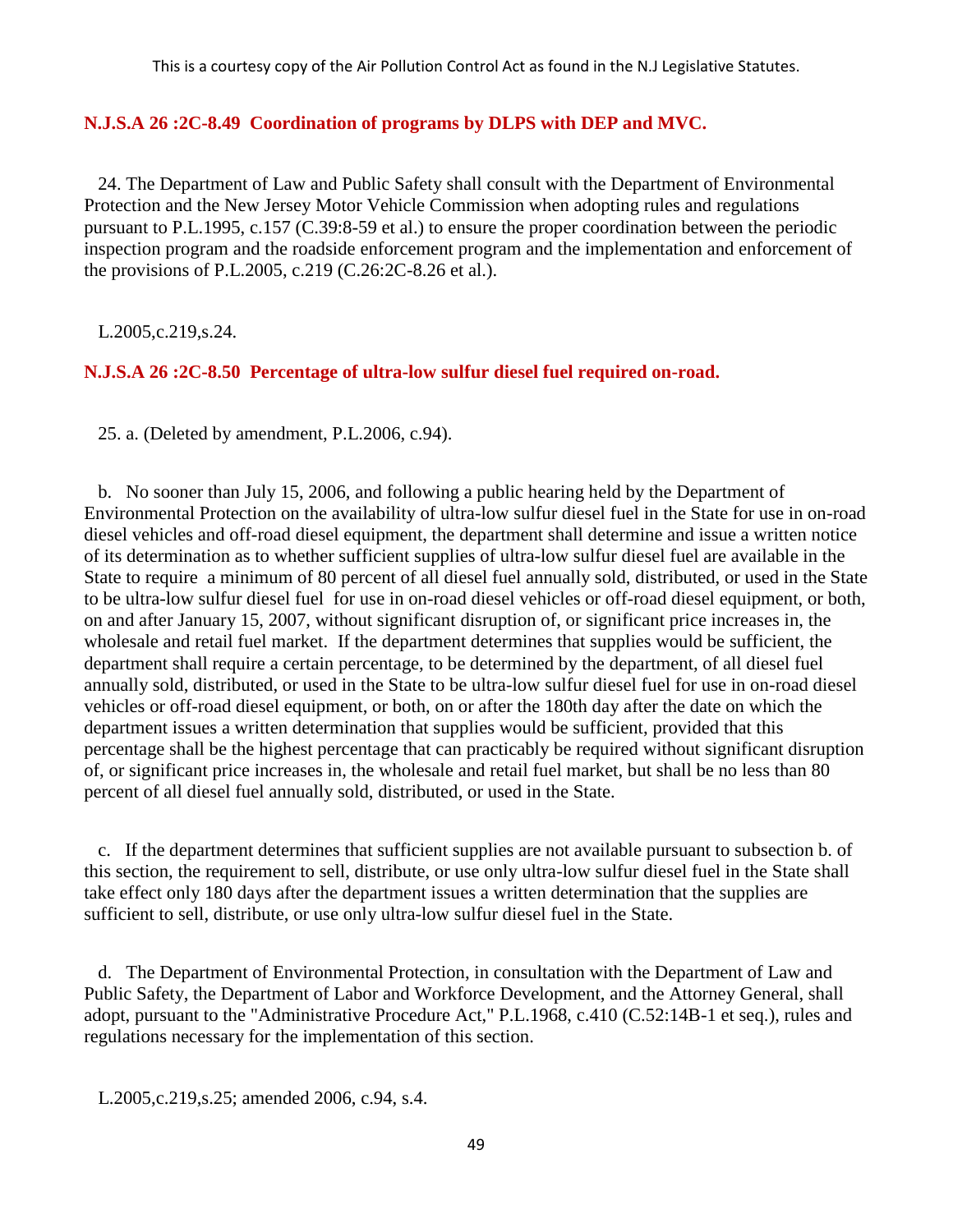### **N.J.S.A 26 :2C-8.51 Inapplicability relative to farm vehicles, equipment.**

 26 . No provision of P.L.2005, c.219 (C.26:2C-8.26 et al.) shall be construed to apply to any vehicle or equipment used on, or in the course of the operation of, a farm or to any vehicle or equipment used for any agricultural purposes.

L.2005,c.219,s.26.

### **N.J.S.A 26 :2C-8.52 Violations, penalties.**

 27. a. Whenever the Commissioner of Environmental Protection finds that a person has violated a provision of P.L.2005, c.219 (C.26:2C-8.26 et al.), or any rule or regulation adopted pursuant thereto, the commissioner may:

- (1) Levy a civil administrative penalty in accordance with subsection b. of this section; or
- (2) Bring an action for a civil penalty in accordance with subsection c. of this section.

 Recourse to any of the remedies available under this section shall not preclude recourse to any of the other remedies prescribed in this section or by any other applicable law.

 b. The commissioner is authorized to assess a civil administrative penalty of not more than \$5,000 for each violation of P.L.2005, c.219 (C.26:2C-8.26 et al.), or any rule or regulation adopted pursuant thereto. In adopting rules and regulations establishing the amount of any penalty to be assessed, the commissioner may take into account the type, seriousness, and duration of the violation and the economic benefits from the violation gained by the violator. No assessment shall be levied pursuant to this section until after the party has been notified by certified mail or personal service. The notice shall: (1) identify the section of the law, rule, regulation, approval, or authorization violated; (2) recite the facts alleged to constitute a violation; (3) state the amount of the civil penalties to be imposed; and (4) affirm the rights of the alleged violator to a hearing. The ordered party shall have 20 days from receipt of the notice within which to deliver to the commissioner a written request for a hearing. After the hearing and upon finding that a violation has occurred, the commissioner may issue a final order after assessing the amount of the fine specified in the notice. If no hearing is requested, the notice shall become a final order after the expiration of the 20-day period. Payment of the assessment is due when a final order is issued or the notice becomes a final order. The authority to levy an administrative penalty is in addition to all other enforcement provisions in this act and in any other applicable law, rule, or regulation, and the payment of any assessment shall not be deemed to affect the availability of any other enforcement provisions in connection with the violation for which the assessment is levied. Any civil administrative penalty assessed under this section may be compromised by the commissioner upon the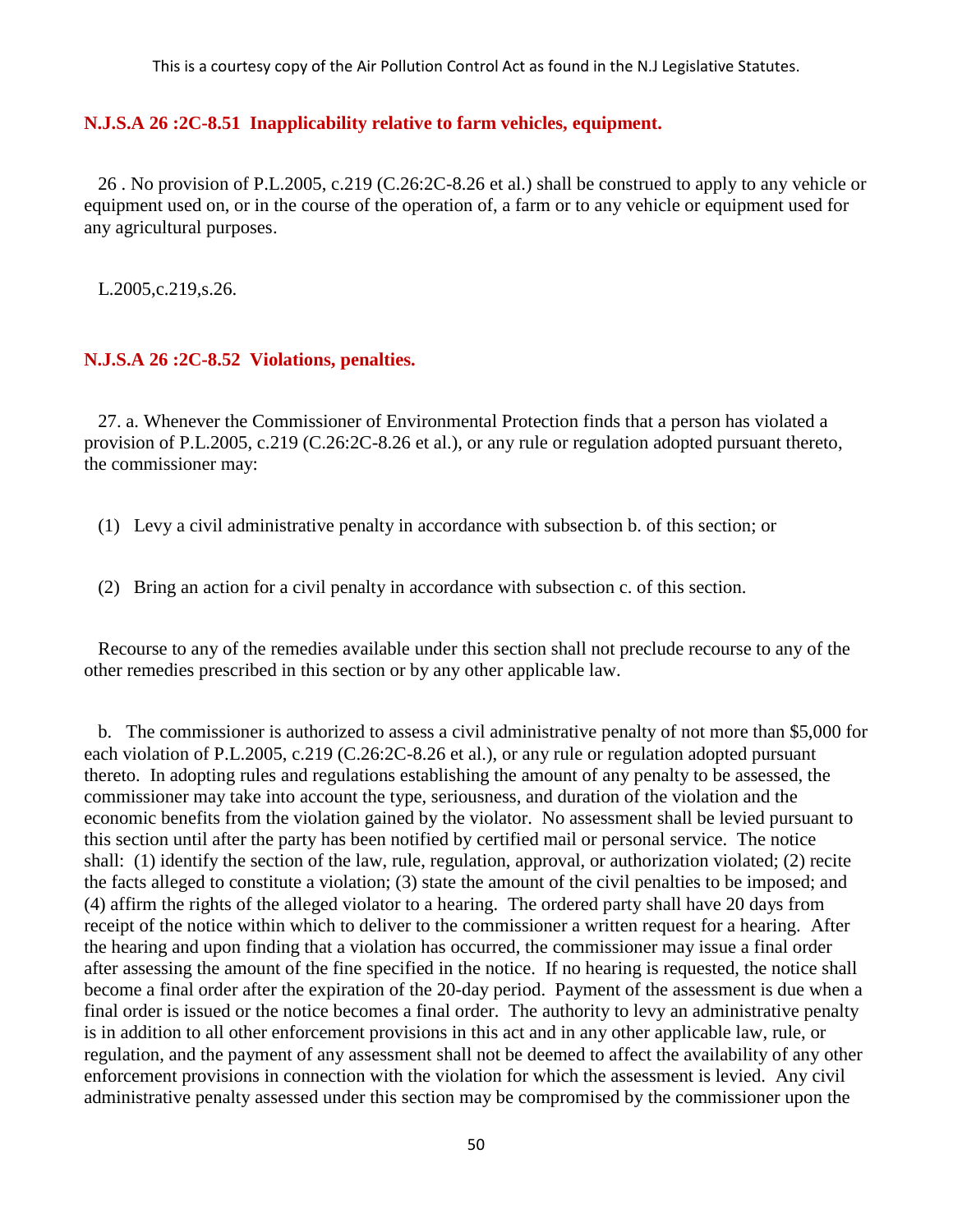posting of a performance bond by the violator, or upon such terms and conditions as the commissioner may establish by regulation.

 c. A person who violates any provisions of P.L.2005, c.219 (C.26:2C-8.26 et al.), or any rule or regulation adopted pursuant thereto, or who fails to pay a civil administrative penalty in full pursuant to subsection b. of this section, shall be subject, upon order of a court, to a civil penalty for such violation of not more than \$5,000. Any civil penalty imposed pursuant to this subsection may be collected with costs in a summary proceeding pursuant to the "Penalty Enforcement Law of 1999," P.L.1999, c.274 (C.2A:58-10 et seq.). In addition to any penalties, costs or interest charges, the court may assess against the violator the amount of actual economic benefit accruing to the violator from the violation. The Superior Court and the municipal court shall have jurisdiction to enforce the provisions of the "Penalty Enforcement Law of 1999," P.L.1999, c.274 (C.2A:58-10 et seq.) in connection with the provisions of P.L.2005, c.219 (C.26:2C-8.26 et al.).

 d. Any person who knowingly, recklessly, or negligently makes a false statement, representation, or certification in any application, record, or other document filed or required to be maintained under P.L.2005, c.219 (C.26:2C-8.26 et al.) shall be in violation of P.L.2005, c.219 (C.26:2C-8.26 et al.) and shall be subject to the penalties assessed pursuant to subsections b. and c. of this section.

L.2005,c.219,s.27.

# **N.J.S.A 26 :2C-8.53 "Diesel Risk Mitigation Fund"; money credited, use.**

 28. a. There is established in the Department of the Treasury a special, nonlapsing fund to be known as the "Diesel Risk Mitigation Fund." The fund shall be administered by the State Treasurer and shall be credited with:

- (1) constitutionally dedicated moneys;
- (2) such moneys as are appropriated by the Legislature; and
- (3) any return on investment of moneys deposited in the fund.
- b. Moneys in the fund may be used by the Department of the Treasury solely for:

 (1) reimbursements to owners of regulated vehicles or regulated equipment to reimburse the cost of required retrofit devices and the installation thereof;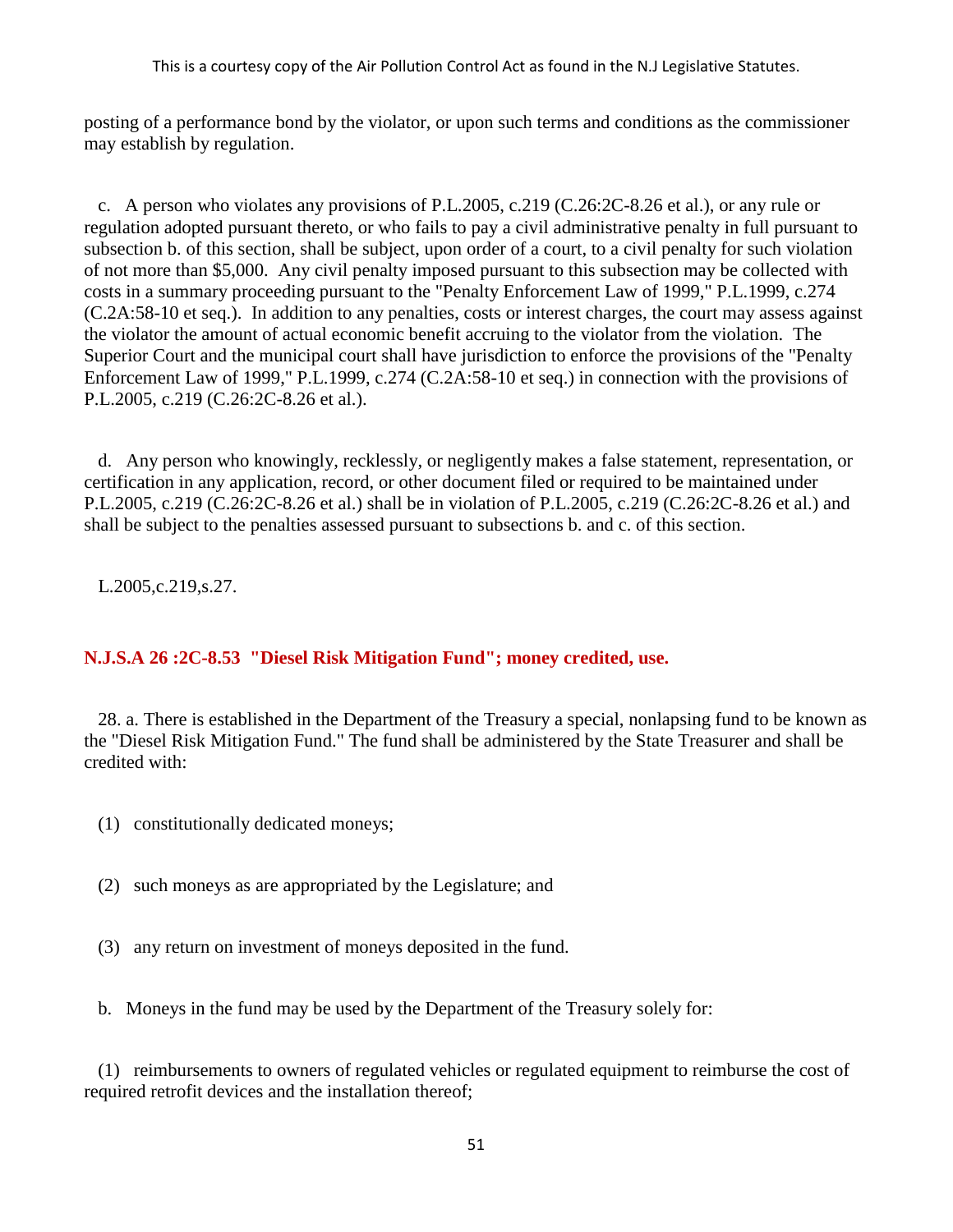(2) the administrative costs incurred by the Department of Environmental Protection to implement the provisions of P.L.2005, c.219 (C.26:2C-8.26 et al.) up to \$900,000 per year; and

 (3) the administrative costs incurred by the New Jersey Motor Vehicle Commission to implement the provisions of P.L.2005, c.219 (C.26:2C-8.26 et al.) up to \$250,000 per year.

 c. No moneys in the fund may be made available for any costs associated with requirements imposed by P.L.2005, c.219 (C.26:2C-8.26 et al.), unless the State Treasurer certifies that the constitutionally dedicated moneys have been deposited in the fund in that year.

 If the moneys provided for the administrative costs of the New Jersey Motor Vehicle Commission are not required by the commission in a given year because they exceed the amount of the administrative costs of the commission in that year, the State Treasurer shall provide those moneys unexpended for that purpose to the Department of Environmental Protection for administrative costs, provided that the administrative costs paid from the constitutionally dedicated moneys deposited in the fund do not exceed \$1,150,000.

 d. Any owner of a regulated vehicle or piece of regulated equipment is eligible for reimbursement from the fund. Notwithstanding the provisions of the "Local Budget Law" (N.J.S.40A:4-1 et seq.) to the contrary, a county, municipality, or an authority as defined in section 3 of P.L.1983, c.313 (C.40A:5A-3) required to comply with the provisions of P.L.2005, c.219 (C.26:2C-8.26 et al.) may anticipate in its annual budget or any amendments or supplements thereto those sums to be reimbursed from the fund for the costs of retrofit devices and their installation that are required to be used in or on any regulated vehicle or piece of regulated equipment in a given year in which the county, municipality, or authority incurs the cost. For the purposes of subsection 1. of section 3 of P.L.1976, c.68 (C.40A:4-45.3) and subsection g. of section 4 of P.L.1976, c.68 (C.40A:4-45.4), the costs of retrofit devices and their installation shall be considered an amount to be received from State funds in reimbursement for local expenditures and therefore exempt from the limitation on local budgets imposed pursuant to section 2 of P.L.1976, c.68 (C.40A:4-45.2).

L.2005,c.219,s.28.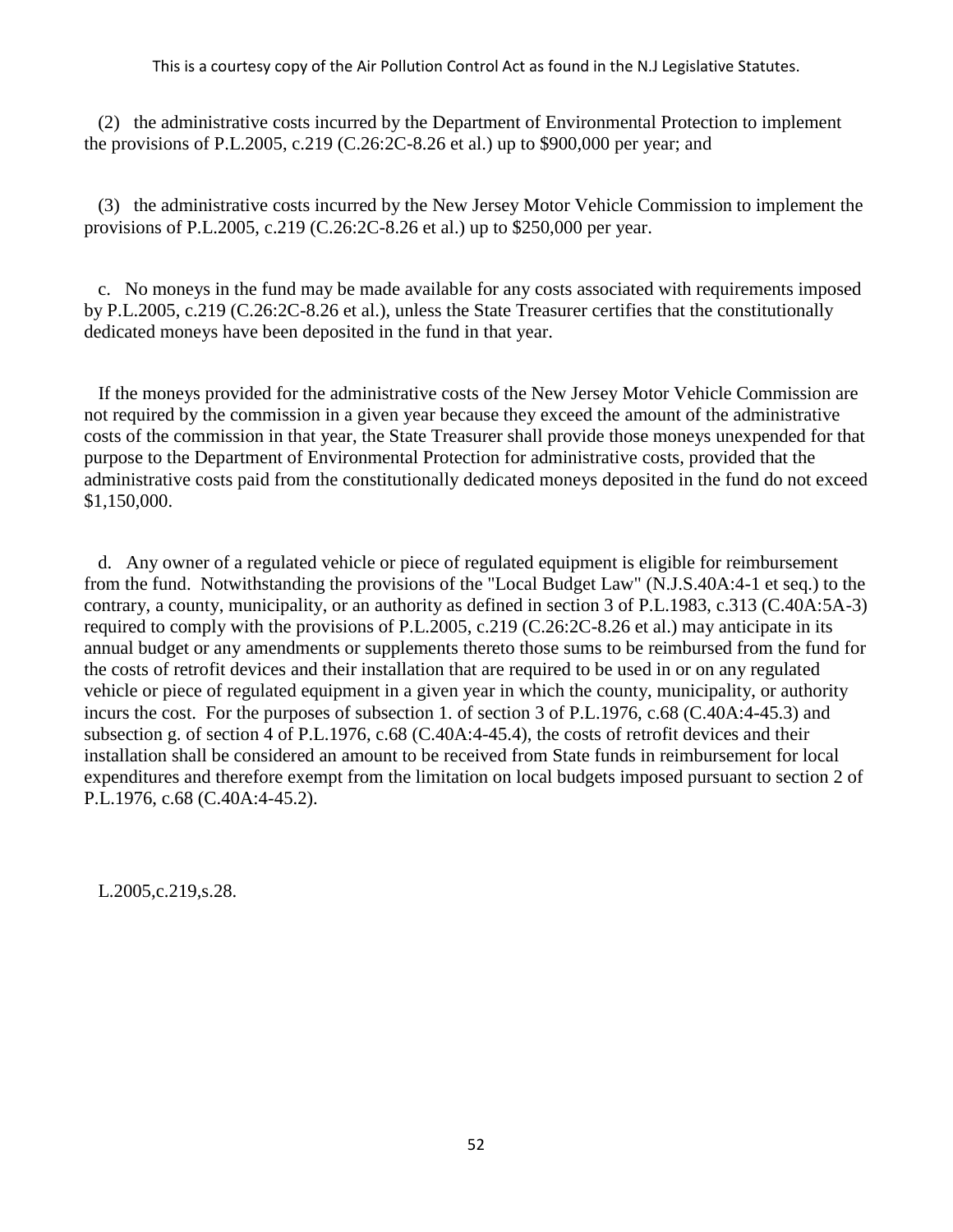### **N.J.S.A 26 :2C-8.54 Allocation of moneys in fund, application for reimbursement.**

 29. a. Moneys in the fund shall be allocated and used to provide reimbursement to the owners of regulated vehicles or regulated equipment for 100% of the costs of the purchase and installation of the retrofit device pursuant to P.L.2005, c.219 (C.26:2C-8.26 et al.), other than fuel.

 b. The owner or operator of a regulated vehicle or piece of regulated equipment seeking the reimbursement authorized in subsection a. of this section shall file an application on a form to be developed by the State Treasurer and the Department of Environmental Protection, with the department, with the documentation required by the department and the State Treasurer pursuant to section 30 of P.L.2005, c.219 (C.26:2C-8.55). Neither the State Treasurer nor the Department of Environmental Protection may charge an application fee.

 c. Upon a determination that an application for reimbursement meets all established criteria for an award from the fund, the Department of Environmental Protection and the State Treasurer shall approve the application. Upon the department approval of an application for reimbursement from the fund, the State Treasurer shall award the reimbursement to an owner upon the availability of sufficient moneys in the fund. If moneys in the fund are not sufficient at any point to fund all applications for reimbursement that have been approved by the State Treasurer, the State Treasurer shall award reimbursement to approved owners based upon the date of approval of the application.

L.2005,c.219,s.29.

## **N.J.S.A 26 :2C-8.55 Rules, regulations relative to filing requirements for reimbursement.**

 30. a. The State Treasurer shall adopt, in consultation with the Department of Environmental Protection, pursuant to the "Administrative Procedure Act," P.L.1968, c.410 (C.52:14B-1 et seq.), rules and regulations:

 (1) establishing the filing requirements for a complete application for reimbursement from the fund; and

(2) to require an owner:

 (a) to submit documentation or other information demonstrating that the retrofit device has been purchased and installed on a regulated vehicle, which shall include the vehicle identification number of the vehicle, or on regulated equipment the serial number;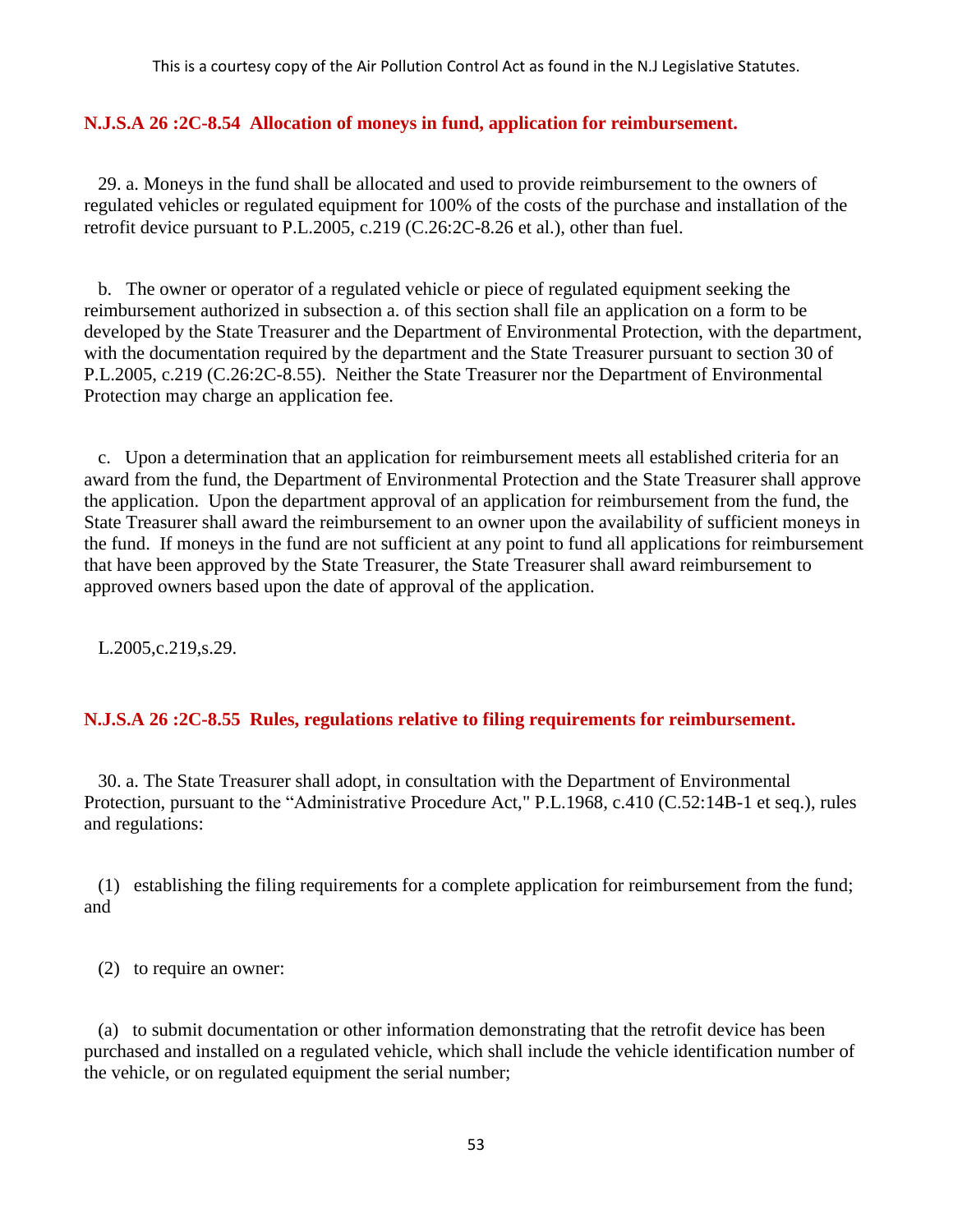(b) to submit documentation of the actual costs incurred for the purchase of the retrofit device required to be installed, the nature and scope of work performed to install the retrofit device, and the actual costs incurred to install the technology;

 (c) to submit a certification that the owner has not engaged in any of the conduct described in subsection a. of section 31 of P.L.2005, c.219 (C.26:2C-8.56);

 (d) to submit a certification that the retrofit device installed on a regulated vehicle or regulated equipment is in conformance with rules and regulations of the Department of Environmental Protection; and

 (e) to provide access at reasonable times to the regulated vehicles or regulated equipment to determine compliance with the terms and conditions of the reimbursement award.

b. In establishing requirements for applications for reimbursement, the State Treasurer:

 (1) may not impose conditions that interfere with the everyday normal operations of an owner's business activities, except to the extent necessary to ensure the owner has complied with the provisions of P.L.2005, c.219 (C.26:2C-8.26 et al.);

 (2) shall strive to minimize the complexity and costs to owners of complying with such requirements; and

 (3) shall expeditiously process all applications in accordance with a schedule established, in consultation with the Department of Environmental Protection, for the review and the taking of final action within 30 days after the receipt of the completed application.

L.2005,c.219,s.30.

### **N.J.S.A 26 :2C-8.56 Denial of application for reimbursement.**

 31. a. The State Treasurer may deny an application for reimbursement from the fund, and any reimbursement from the fund may be recoverable by the State Treasurer, upon a finding that:

 (1) the owner of a regulated vehicle or regulated equipment failed to commence or complete the purchase or installation of best available retrofit technology on the vehicle or equipment for which an application for reimbursement was filed in accordance with the applicable rules and regulations; or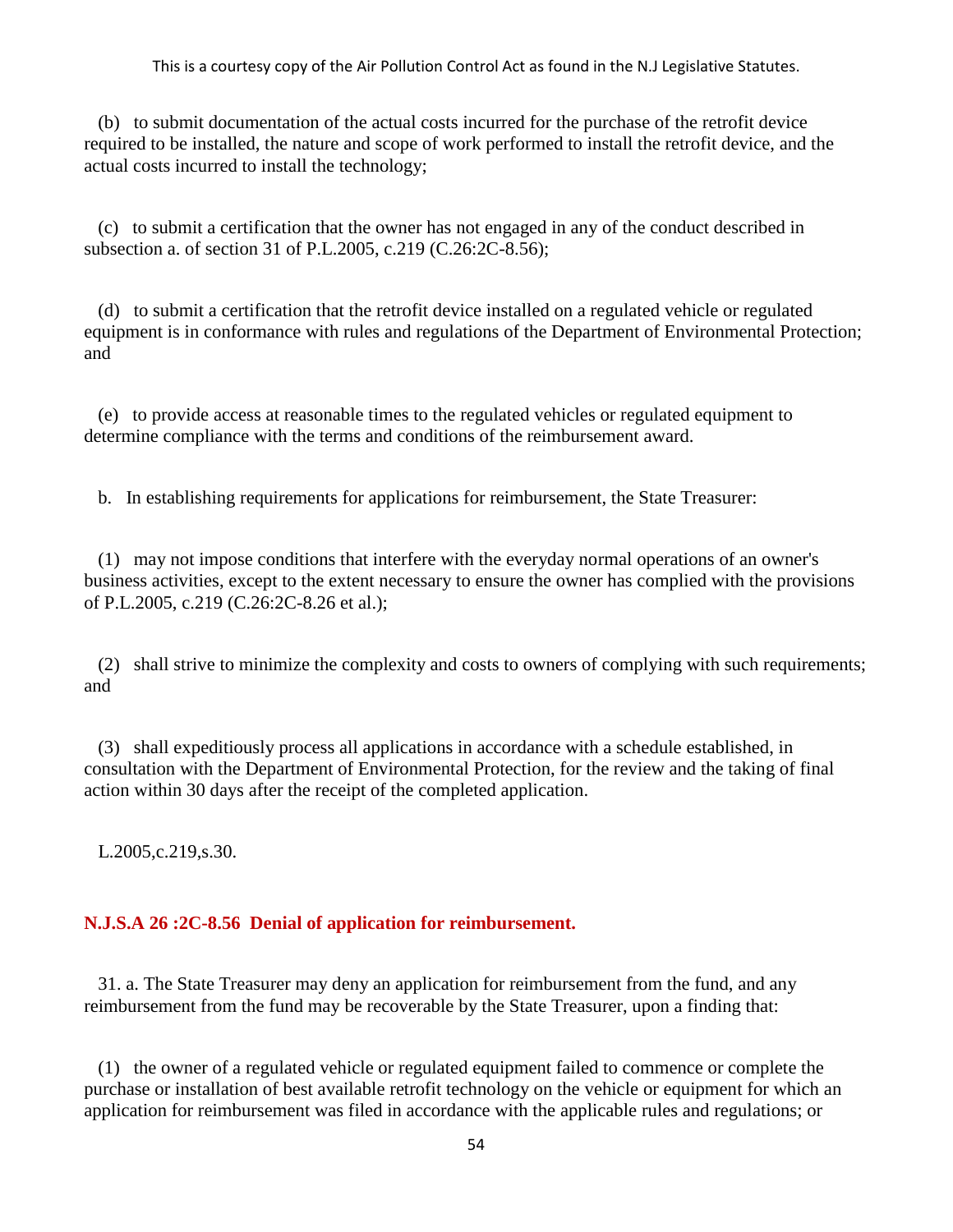(2) the owner of a regulated vehicle or regulated equipment provided false information or withheld information on an application that would render the owner ineligible for reimbursement from the fund, that resulted in the owner receiving a larger reimbursement than the owner would otherwise be eligible, or that resulted in payments from the fund in excess of the actual costs incurred by the owner or the amount to which the owner is legally eligible.

 b. Nothing in this section shall be construed to require the State Treasurer, the Department of Environmental Protection, or any other State agency or department, to undertake an investigation or make any findings concerning the conduct described in subsection a. of this section.

L.2005,c.219,s.31.

# **N.J.S.A 26 :2C-8.57 Prohibitions relative to certain retrofitting of diesel-powered vehicles.**

 1. No person shall retrofit any diesel-powered vehicle with any device, smoke stack, or other equipment which enhances the vehicle's capacity to emit soot, smoke, or other particulate emissions, or shall purposely release significant quantities of soot, smoke, or other particulate emissions into the air and onto roadways and other vehicles while operating the vehicle, colloquially referred to as "coal rolling." Any person who violates this section shall be subject to the penalties established pursuant to section 27 of P.L.2005, c.219 (C.26:2C-8.52) and any other applicable law.

L.2015, c.43, s.1.

# **N.J.S.A 26 :2C-9. Department's duties relative to air pollution control; fees**

 9. a. The department shall conduct ambient air quality tests, on at least a monthly basis and wherever possible in conjunction with the county college or other county facility, which are representative of every county of the State. The department shall report the results of these tests to the county health officers, the Legislature, and the news media.

 b. The department shall control air pollution in accordance with the provisions of any applicable code, rule, or regulation promulgated by the department and for this purpose shall have power to:

 (1) Conduct and supervise research programs for the purpose of determining the causes, effects, and hazards of air pollution;

 (2) Conduct and supervise Statewide programs of air pollution control education including the preparation and distribution of information relating to air pollution control;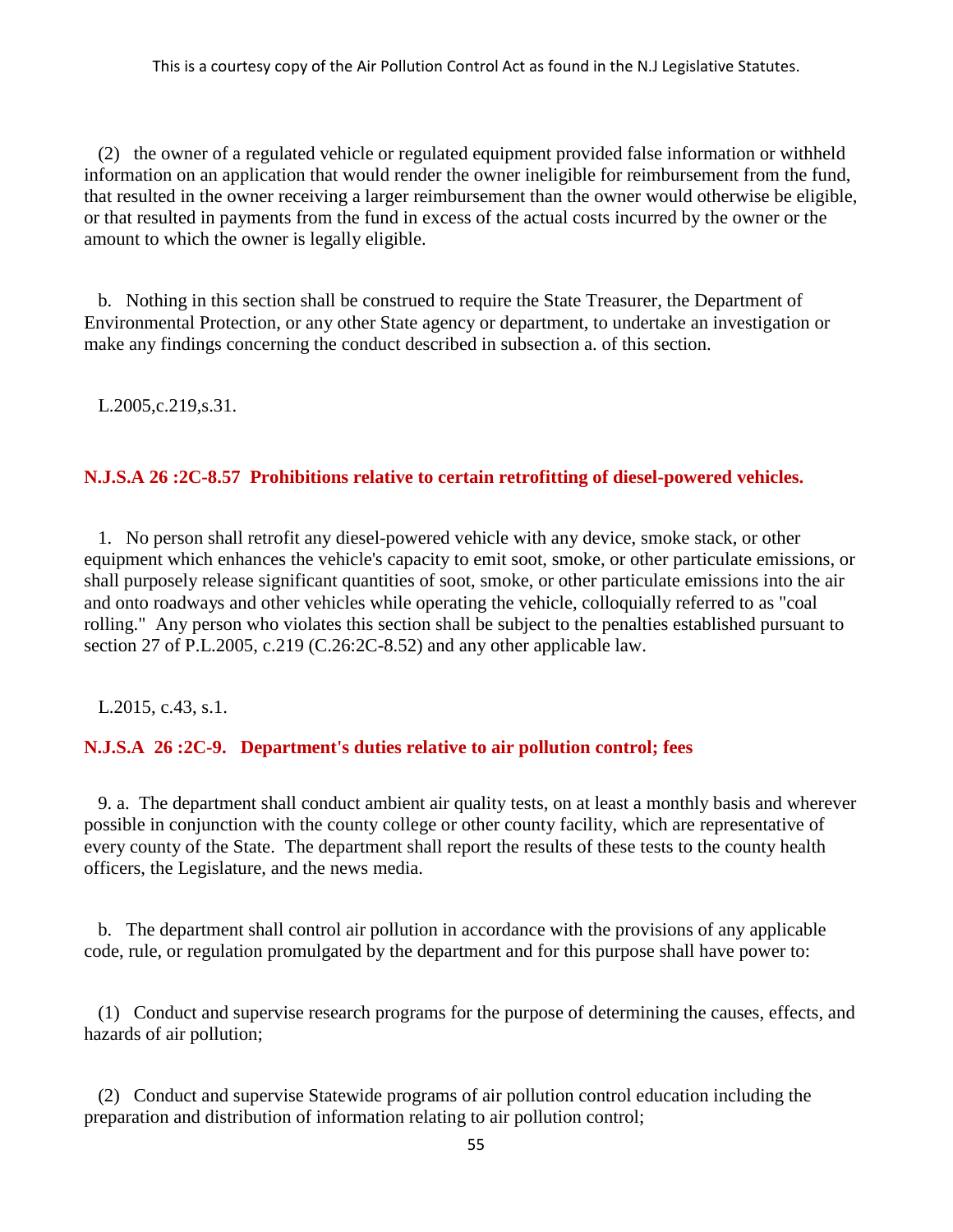(3) Require the registration of persons engaged in operations that may result in air pollution and the filing of reports, including but not limited to emission statements, by them containing information relating to location, size of outlet, height of outlet, rate and period of emission and composition of effluent, and such other information as the department shall prescribe to be filed relative to air pollution, all in accordance with applicable codes, rules, or regulations established by the department;

 (4) Enter and inspect any building or place, except private residences, for the purpose of investigating an actual or suspected source of air pollution and ascertaining compliance or noncompliance with any codes, rules, or regulations of the department. Any information, other than actual or allowable air contaminant emissions, relating to secret processes or methods of manufacture or production obtained in the course of an inspection, investigation, or determination, shall be kept confidential and shall not be admissible in evidence in any court or in any other proceeding except before the department. If samples are taken for analysis, a duplicate of the analytical report shall be furnished promptly to the person suspected of causing air pollution;

 (5) Receive or initiate complaints of air pollution, hold hearings in connection with air pollution, and institute legal proceedings for the prevention of air pollution and for the recovery of penalties, in accordance with P.L.1954, c.212 (C.26:2C-1 et seq.);

 (6) With the approval of the Governor, cooperate with, and receive funds or other assistance from, the federal government, the State government, any interstate body, or any county or municipal government, or from private sources, for the study and control of air pollution;

 (7) Charge, in accordance with a fee schedule that shall be adopted by the department pursuant to the "Administrative Procedure Act," P.L.1968, c.410 (C.52:14B-1 et seq.), (a) reasonable annual emission fees for major facilities as provided in section 5 of P.L.1995, c.188 (C.26:2C-9.5), and (b) administrative fees for any of the services the department performs or provides in connection with administering P.L.1954, c.212 (C.26:2C-1 et seq.). The administrative fees charged by the department pursuant to this subsection shall not exceed \$25,000 per application based on criteria contained in the fee schedule;

 (8) Issue, renew, reopen, and revise operating permits, and require any person who is required to obtain an operating permit under the provisions of the federal Clean Air Act to obtain an operating permit and to certify compliance therewith for all air pollution sources; and

 (9) Establish, implement, and operate a small business stationary source technical and environmental compliance assistance program as required pursuant to 42 U.S.C. 7661f of the federal Clean Air Act.

 L.1954,c.212,s.9; amended 1962,c.215,s.3; 1967,c.106,s.7; 1971,c.155,s.1; 1993,c.257; 1995,c.112,s.39; 1995,c.188,s.3.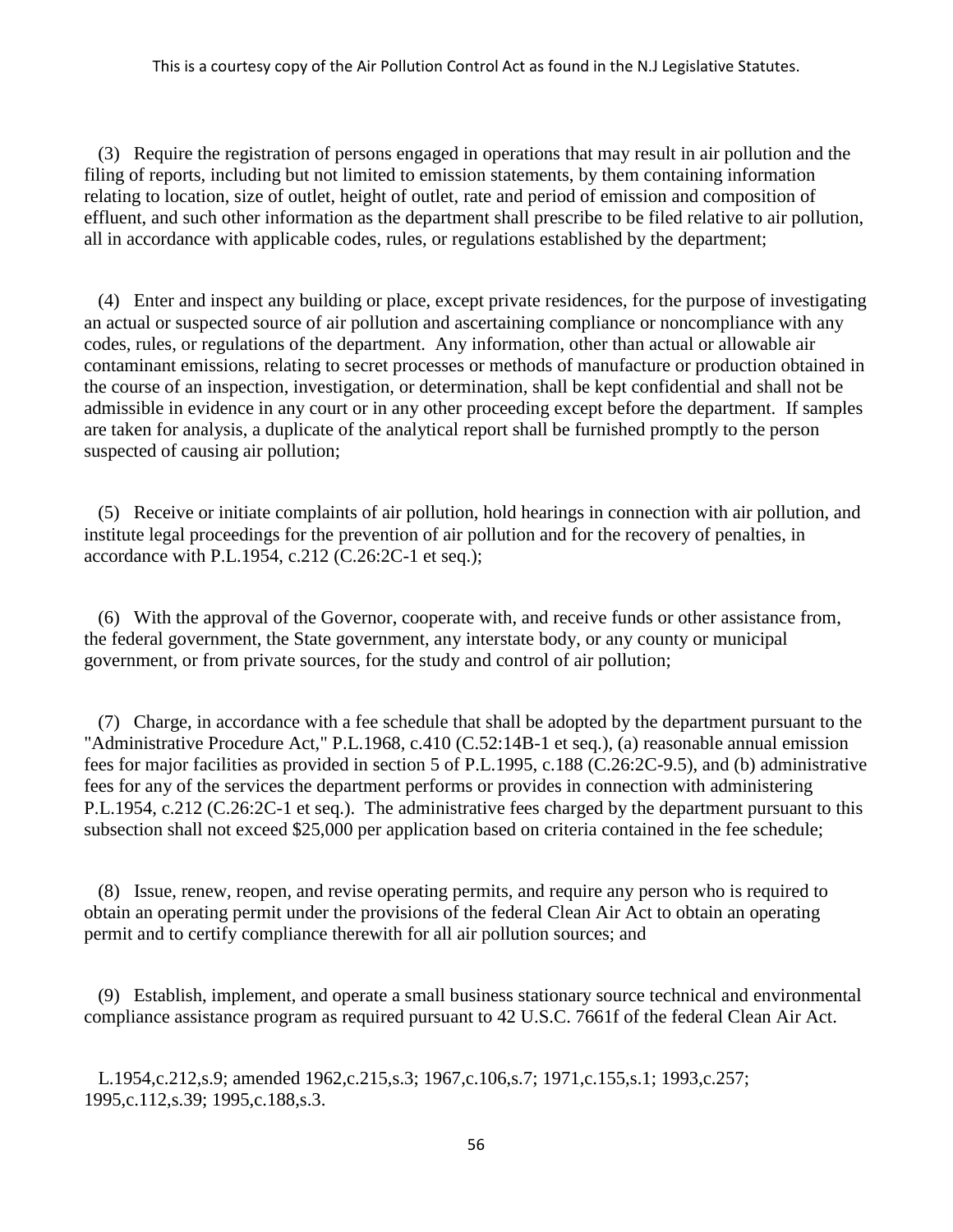### **N.J.S.A 26 :2C-9.1. Interference with performance of duties; entrance to premises**

No person shall obstruct, hinder or delay, or interfere with by force or otherwise, the performance by the department or its personnel of any duty under the provisions of this act, or of the act of which this act is amendatory and supplementary, or refuse to permit such personnel to perform their duties by refusing them, upon proper identification or presentation of a written order of the department, entrance to any premises at reasonable hours.

L.1962, c. 215, s. 5.

## **N.J.S.A 26 :2C-9.2. Regulation of equipment, control apparatus**

 13. a. No person shall construct, reconstruct, install, or modify equipment or control apparatus and then use or cause to be used that equipment or control apparatus except in accordance with P.L.1954, c.212 (C.26:2C-1 et seq.) and the rules and regulations adopted pursuant thereto.

 b. No operating permit, operating permit revision, or operating certificate or renewal thereof shall be issued unless the applicant demonstrates that the equipment or control apparatus will operate, or operates, in accordance with the provisions of P.L.1954, c.212 (C.26:2C-1 et seq.) and the rules and regulations adopted pursuant thereto.

 c. Newly constructed, reconstructed, or modified equipment and control apparatus shall incorporate advances in the art of air pollution control as developed for the kind and amount of air contaminant emitted by the applicant's equipment and control apparatus as provided in this subsection.

 (1) For equipment and control apparatus with a potential to emit any hazardous air pollutant equal to or greater than the de minimis levels specified by the EPA pursuant to subsection (g) of section 112 of the federal Clean Air Act (42 U.S.C. 7412) or with a potential to emit five tons per year or more of any other air contaminant, the applicant shall document advances in the art of air pollution control in accordance with the following criteria, as applicable:

 (a) For an air contaminant subject to the prevention of significant deterioration technology requirement, advances in the art of air pollution control shall be the best available control technology (BACT) as set forth by the EPA at 40 CFR 52.21 (b)(12) or any subsequent amendments thereto;

 (b) For an air contaminant subject to a significant emissions increase of a non-attainment air contaminant in a non-attainment area, advances in the art of air pollution control shall be the lowest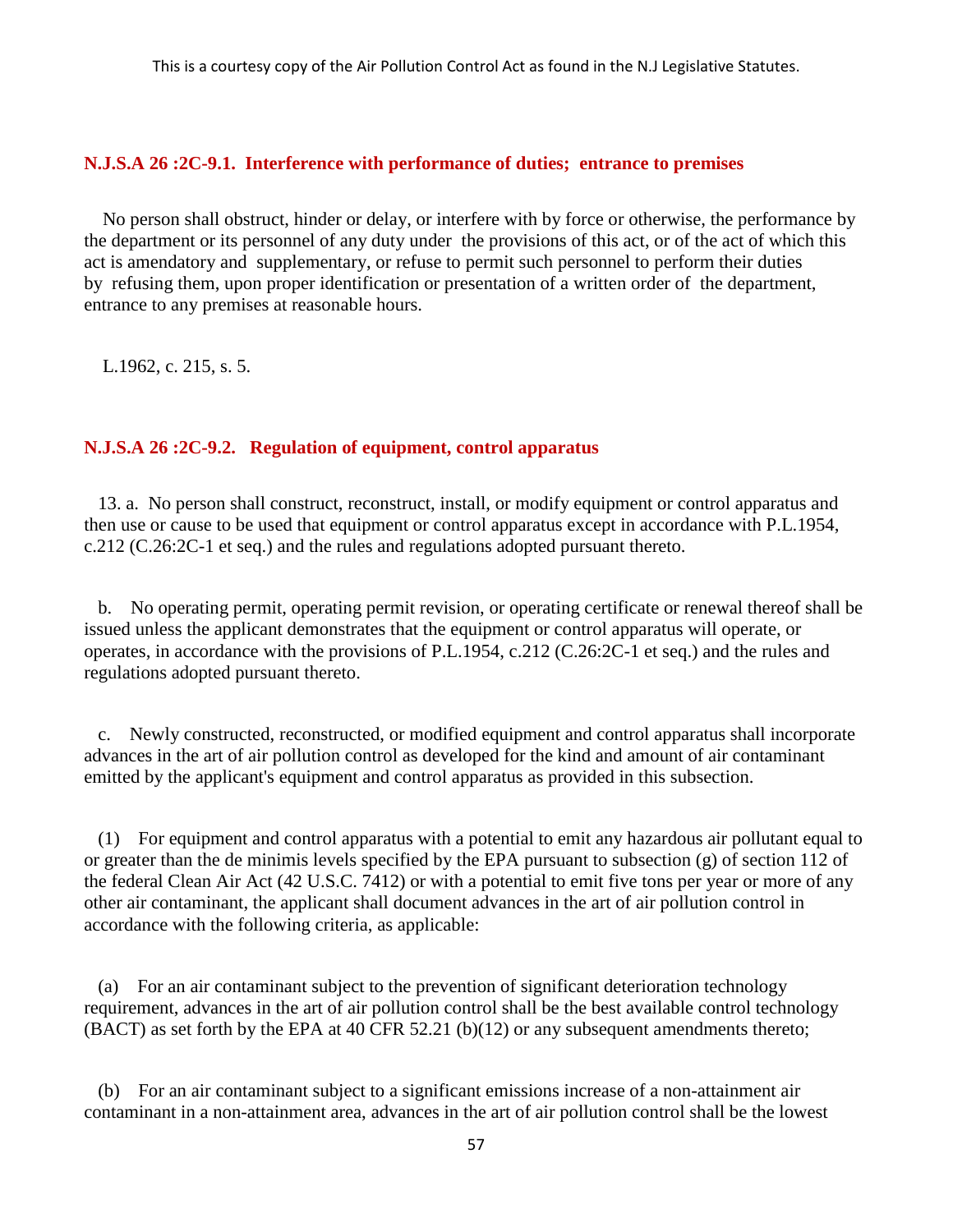achievable emission rate (LAER) as set forth by the EPA at 40 CFR  $51.165(a)(1)(xiii)$  or any subsequent amendments thereto;

 (c) For a hazardous air pollutant technology requirement, advances in the art of air pollution control shall be the maximum achievable control technology (MACT) as set forth at 42 U.S.C. 7412 or any subsequent amendments thereto; and

 (d) For other air contaminants, advances in the art of air pollution control means up-to-date technology and methods, reflected in equipment, control apparatus, and procedures, that when applied to an emission source shall reasonably minimize air contaminant emissions. The technology shall have been demonstrated for similar air contaminant discharge parameters to be reliable and shall be available at reasonable cost commensurate with the reduction in air contaminant emissions.

 (2) For equipment and control apparatus with a potential to emit hazardous air pollutants at less than the de minimis levels specified by the EPA pursuant to subsection (g) of section 112 of the federal Clean Air Act (42 U.S.C. 7412) and with a potential to emit less than five tons per year of any other air contaminant, the applicant need not document advances in the art of air pollution control, but shall document compliance with:

 (a) reasonably available control technology as defined in rules and regulations that shall be adopted by the department pursuant to the "Administrative Procedure Act," P.L.1968, c.410 (C.52:14B-1 et seq.);

(b) applicable new source performance standards; and

(c) any other applicable State or federal standard, code, rule, or regulation.

 (3) (a) In order to promote greater emissions reductions than would otherwise be achieved, the department may adopt, pursuant to the "Administrative Procedure Act," P.L.1968, c.410 (C.52:14B-1 et seq.), rules and regulations that offer a person the option of establishing in an operating permit a 15-year plan for reducing facility emissions beyond minimum air pollution control requirements in lieu of adhering to strict permit review schedules and complying with less effective State requirements. Such a plan shall include schedules setting forth milestones for reducing emissions at the facility. Milestones may be met by reducing emissions at the facility and by providing emissions reduction credits from nonfacility sources pursuant to an emissions trading and banking program adopted pursuant to section 8 of P.L.1995, c.188 (C.26:2C-9.8).

 (b) The department shall review the achievement of the milestones in the plan no less frequently than every five years when the operating permit is renewed. The department may require the person to submit, as part of the application for renewal of the operating permit, a summary and trend of the actual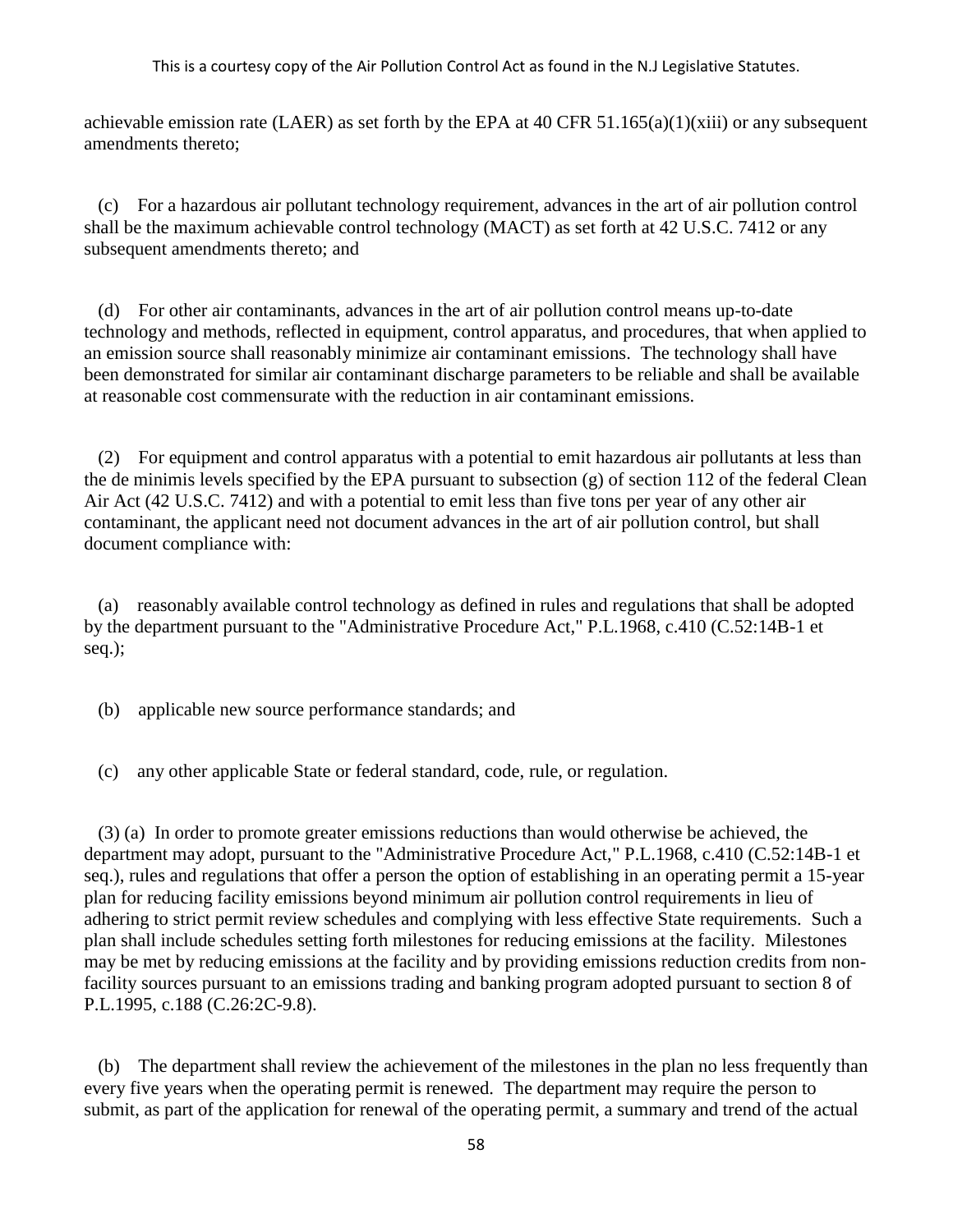air contaminant emissions data reported in the facility's annual emission statements for the previous five years. If the department determines during the approval process for an operating permit renewal that the milestones in the plan have not been met at a facility and that there is no reasonable likelihood that the milestones can or will be met, the department may withdraw the opportunity for the facility to continue pursuant to the plan and shall require instead that the facility comply with the promulgated schedules for all applicable requirements.

 (c) The department shall allow a person entering a 15-year plan the option of establishing in that person's operating permit reduced administrative application requirements for de minimis modifications of equipment and control apparatus at the facility, provided that: any increase in allowable emissions for any individual equipment and control apparatus is below de minimis levels defined by rule or regulation adopted by the department pursuant to the "Administrative Procedure Act," P.L.1968, c.410 (C.52:14B-1 et seq.); and, as part of the five-year achievement review set forth in subparagraph (b) of paragraph (3) of this subsection, the person includes a demonstration that confirms no net emissions increases have occurred at the facility over the previous five years.

 (d) The department shall involve in the development of the rules and regulations for the 15-year plan program adopted pursuant to this paragraph representatives of the affected industry, environmental, and public interest groups as well as impacted governmental entities.

 (4) Consistent with the provisions of P.L.1991, c.422 (C.13:1D-111 et seq.), the department shall periodically publish, with an opportunity provided for public comment, technology, methods, and performance levels with respect to air pollution control for use by applicants for demonstrating advances in the art of air pollution control.

 (a) The department shall, within 18 months after the effective date of P.L.1995, c.188 (C.26:2C-9.5 et al.), publish the first technical manual containing technology, methods, and performance levels that can be used by applicants for demonstrating advances in the art of air pollution control. Public notice of the availability of each draft technical manual shall be published in the New Jersey Register, and each final technical manual shall consider any public comments thereon that are received by the department.

 (b) Once the department has published a technical manual for advances in the art of air pollution pursuant to subparagraph (a) of paragraph (4) of this subsection, any application submitted that demonstrates compliance with that technical manual shall be considered to incorporate advances in the art of air pollution control for the source operations covered by the technical manual. The department shall periodically review and update each technical manual as necessary, after providing public notice and opportunity for public comment. If the department amends a technical manual, the new standard shall apply only to applications submitted after the final publication of the amended technical manual.

 (c) Instead of relying on a technical manual for advances in the art of air pollution control, an applicant may propose "case-by-case" advances in the art of air pollution control applicable to a specific source operation. If the department determines that the proposal is consistent with the provisions of this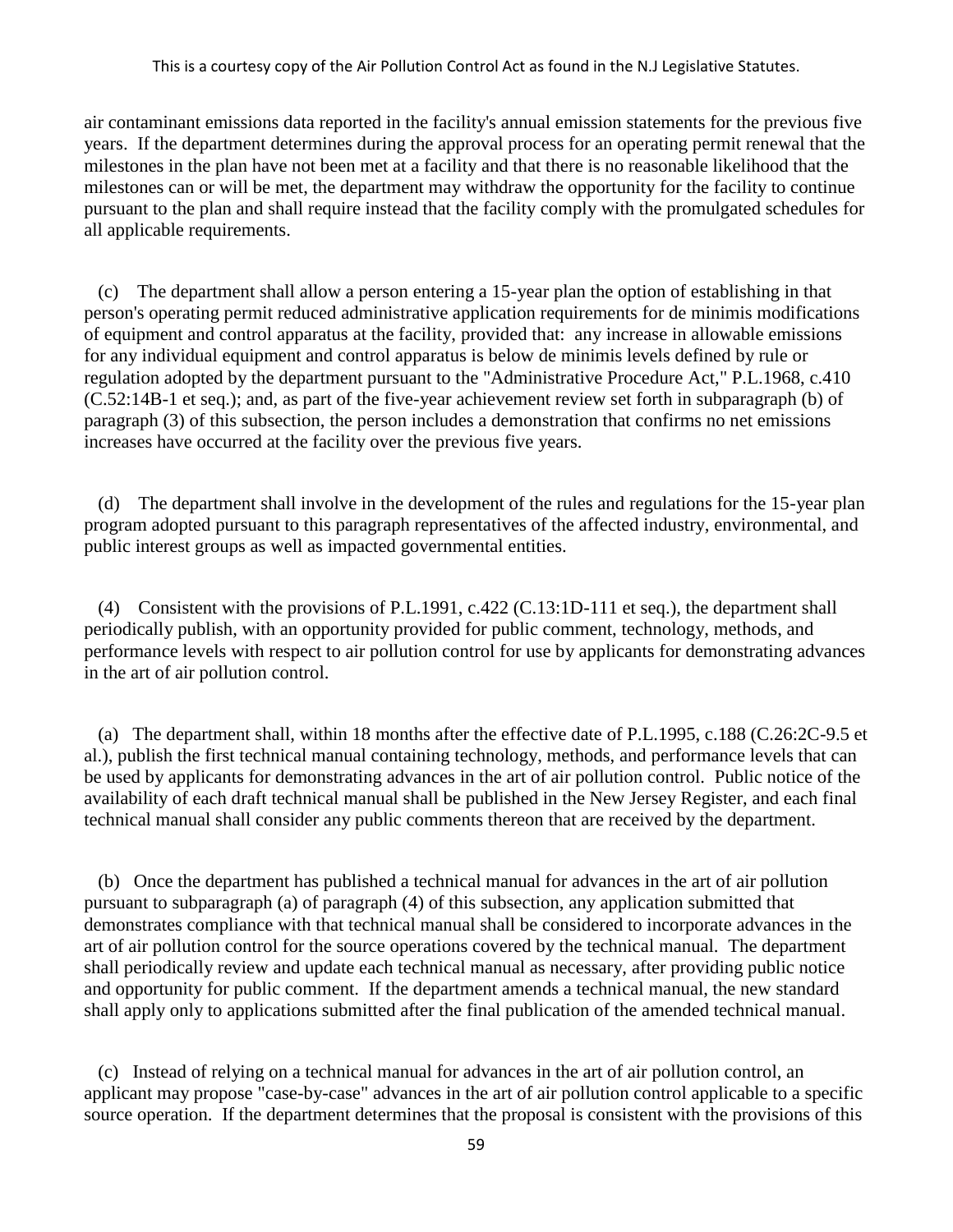subsection, the proposal shall be deemed to constitute advances in the art of air pollution control for that specific source operation.

 (d) Advances in the art of air pollution control shall include new source performance standards adopted by the EPA on or after the effective date of P.L.1995, c.188 (C.26:2C-9.5 et al.) and those new source performance standards published as advances in the art of air pollution control pursuant to P.L.1954, c.212 (C.26:2C-1 et seq.).

 (5) Before an operating permit, operating permit revision or operating certificate or any renewal thereof is issued, or as a condition of issuance, the department may require the applicant to conduct such tests as are necessary to determine the kind or amount of the air contaminant emitted from the equipment or whether the equipment or fuel or the operation of the equipment is in violation of any of the provisions of P.L.1954, c.212 (C.26:2C-1 et seq.) or of any codes, rules, or regulations adopted pursuant thereto . The tests shall be made at the expense of the applicant and shall be conducted in a manner approved by the department, and the test results shall be reviewed and professionally certified.

 (6) Grandfathered equipment or control apparatus shall not be subject to a demonstration of advances in the art of air pollution control.

 (7) An operating permit and operating certificate or any renewal thereof shall be valid for a period of five years from the date of issuance, unless sooner revoked for cause by order of the department, and may be renewed upon application to the department.

 (8) Upon receipt of an application for the issuance of an operating certificate or any renewal thereof, the department, in its discretion, may issue a temporary operating certificate valid for 90 days or until a five-year operating certificate has been issued or denied .

d. The following are exempt from the provisions of subsections a. and b. of this section:

- (1) One or two family dwellings;
- (2) A dwelling of six or less family units, one of which is owner occupied;

 (3) Equipment or control apparatus that is subject to a general permit issued pursuant to subsection h. of this section; and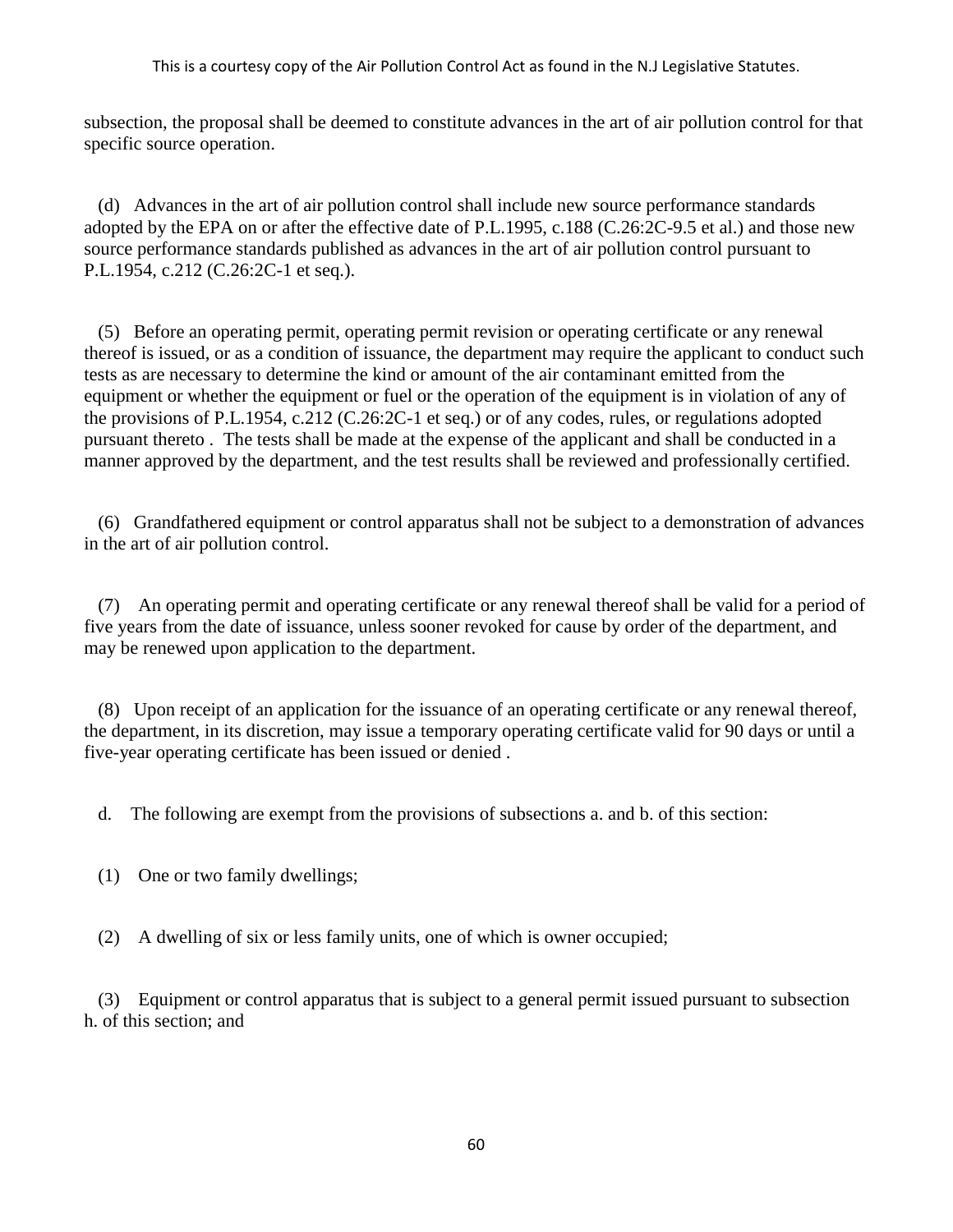(4) Equipment and control apparatus that is de minimis in terms of size or emissions as prescribed in rules and regulations that shall be adopted by the department pursuant to the "Administrative Procedure Act," P.L.1968, c.410 (C.52:14B-1 et seq.).

 e. Except as otherwise prohibited by the EPA pursuant to the federal Clean Air Act, any person who has received or receives a facility-wide permit issued pursuant to the "Pollution Prevention Act," P.L.1991, c.235 (C.13:1D-35 et seq.) shall be deemed to satisfy the requirement for an operating permit issued pursuant to P.L.1954, c.212 (C.26:2C-1 et seq.).

 f. The department may establish policies and procedures for categories of operations that specify the procedures to be followed for obtaining any permit required pursuant to this section.

 g. Any requirement solely related to an air contaminant regulated by the department that is not a federally regulated air pollutant or contaminant shall be identified in an operating permit as a State-only requirement that would not be federally enforceable.

 h. Notwithstanding the provisions of any other law, rule, or regulation to the contrary, the department may issue a general permit in lieu of any permit issued pursuant to this section. Prior to issuing a general permit, the department shall provide public notice and opportunity for public comment.

 i. The department may require the reporting and evaluation of emissions information for any air contaminant. However, prior to requiring that such information be included on a permit or regulating any air contaminant not regulated by the EPA pursuant to the federal Clean Air Act, the department shall first make a determination and advise the public of its conclusion that regulating that air contaminant is in the best interest of human health, welfare and the environment, and publish that determination and justification in accordance with the provisions of the "Administrative Procedure Act," P.L.1968, c.410 (C.52:14B-1 et seq.).

 j. Except as otherwise prohibited by federal law, any person who has submitted to the department an application for a permit to construct, reconstruct, install, or modify equipment or control apparatus may place that equipment or control apparatus on the footings or foundation where it is intended to be used during the pendency of the permit application review process. A person intending to take action authorized pursuant to this subsection shall notify the department, via certified mail, of the intent to undertake the action at least seven days prior to the commencement of the action.

 A person who constructs equipment or control apparatus in accordance with this subsection that the department determines is not consistent with applicable State laws, codes, rules, or regulations shall not be subject to civil or criminal penalties for that inconsistent action provided that the person's actions do not result in the emission of any air contaminants. Any costs incurred by the applicant in connection with such construction may not be used by the applicant as grounds for an appeal of the department's decision on the permit application.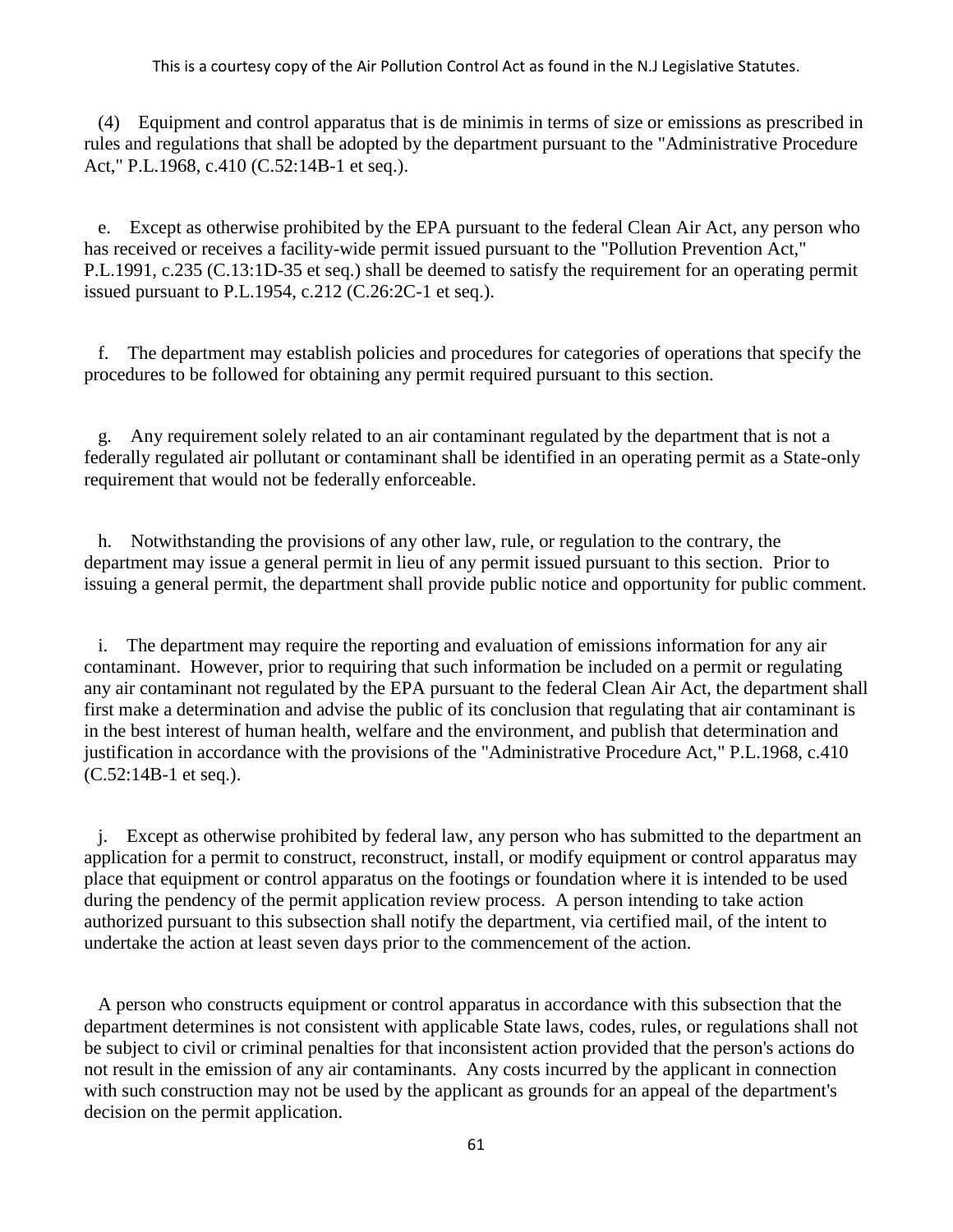k. For the purposes of P.L.1954, c.212 (C.26:2C-1 et seq.), the use of VOCs not otherwise listed by the EPA as hazardous air pollutants, or specified by the department pursuant to subsection i. of this section, shall be considered as a single pollutant. These VOCs may be used interchangeably and such use shall not be considered new installation or modification of equipment or control apparatus.

L.1967,c.106,s.13; amended 1995,c.188,s.4.

# **N.J.S.A 26 :2C-9.3. Findings, declarations, determinations**

1. The Legislature finds and declares that to enhance and improve the quality of the environment and to protect and foster the public health of the citizens of New Jersey it is altogether fitting and proper to allow private entities who, pursuant to law, have applied for a permit for the purpose of constructing, installing, maintaining or operating pollution control equipment or devices or for the purpose of implementing pollution prevention process modifications to commence with that construction, installation, maintenance or operation or to implement those modifications while the Department of Environmental Protection is reviewing the permit application; and that authorizing such pre-approval actions will lead to the environmental benefits that would result from the timely construction, installation, maintenance and operation of pollution control equipment or devices and the prompt implementation of pollution prevention process modifications.

The Legislature therefore determines that it is within the public interest to allow private entities who have applied for permits to construct, install, maintain or operate pollution control equipment or devices or for permits to implement pollution prevention process modifications to undertake such construction, installation, maintenance or operation or to implement such process modifications while the department is reviewing their permit application, but with the clear and full understanding that they assume all risks for their actions.

L.1994,c.101,s.1.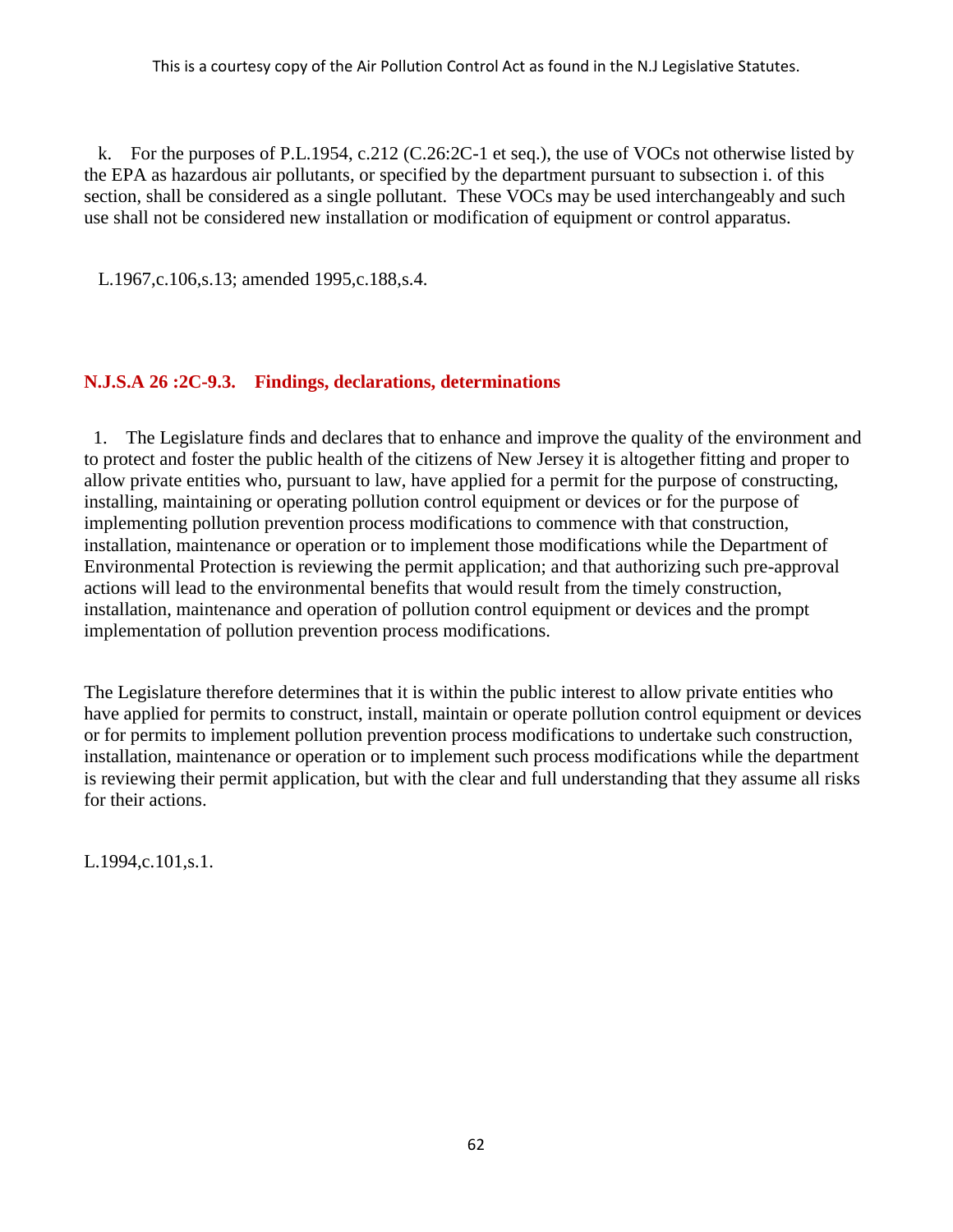# **N.J.S.A 26 :2C-9.4. Construction, etc., of air pollution control equipment during pendency of permit application**

2. Except where specifically prohibited under the federal "Clean Air Act" (42 U.S.C. s.7401 et seq.) pursuant to (a) 42 U.S.C. s.7502 for new or modified major stationary sources; (b) 42 U.S.C. s.7475 for major emitting facilities; (c) 42 U.S.C. s.7411 for new or modified stationary sources; (d) 42 U.S.C. s.7412 for the construction, reconstruction, or modification of any major source of hazardous air pollutants; or (e) any other such federal requirement, any private entity who has submitted to the Department of Environmental Protection, pursuant to the "Air Pollution Control Act (1954)," P.L.1954, c.212 (C.26:2C-1 et seq.), an application for a permit to construct, install, maintain or operate pollution control equipment or devices or to implement pollution prevention process modifications may construct, install, maintain and operate such equipment or devices or implement such pollution prevention process modifications during the pendency of the permit application review process. A private entity intending to take action authorized pursuant to this section during the pendency of the permit application review process shall notify the department of the intent to undertake the action seven days prior to the commencement of the action. The prior notification may be made by certified mail or in a manner acceptable to the department.

Nothing in this section shall be construed to limit the department's discretion in establishing construction , installation, maintenance, and operating standards for such equipment or devices, or in otherwise reviewing the permit application, nor shall the costs incurred by the applicant for the construction, installation, maintenance or operation of such equipment or devices or the implementation of pollution prevention process modifications during the pendency of the permit application review process be used by an applicant as grounds for an appeal of the department's decision on the permit application. If the department determines that any pollution control equipment or devices or pollution prevention process modifications constructed, installed, maintained or implemented during the pendency of the permit application review process are not consistent with applicable federal and State laws, rules, or regulations, the department and the applicant shall enter into an agreement containing a schedule setting forth a date certain on which the applicant shall modify, replace or cease the operation of the pollution control equipment or devices or implementation of the pollution prevention process modifications. If the department and the applicant shall fail to enter into an agreement, the department may issue a schedule setting forth a date certain on which the applicant shall comply.

Failure of the applicant to comply with the schedule setting forth a date for compliance shall constitute a violation of P.L.1954, c.212 (C.26:2C-1 et seq.), and shall subject the applicant to penalties as prescribed by that act. A person who constructs, installs, maintains, or operates pollution control equipment or devices or who implements pollution prevention process modifications that the department determines are not consistent with applicable federal or State laws, rules, or regulations, shall not be subject to civil or criminal penalties for that inconsistent action as long as the person's actions do not result in (1) the emission of an air contaminant that was not previously being emitted or that was not authorized to be emitted by the person's permit or certificate; or (2) an exceedance of any applicable air contaminant emission level in the permit or certificate.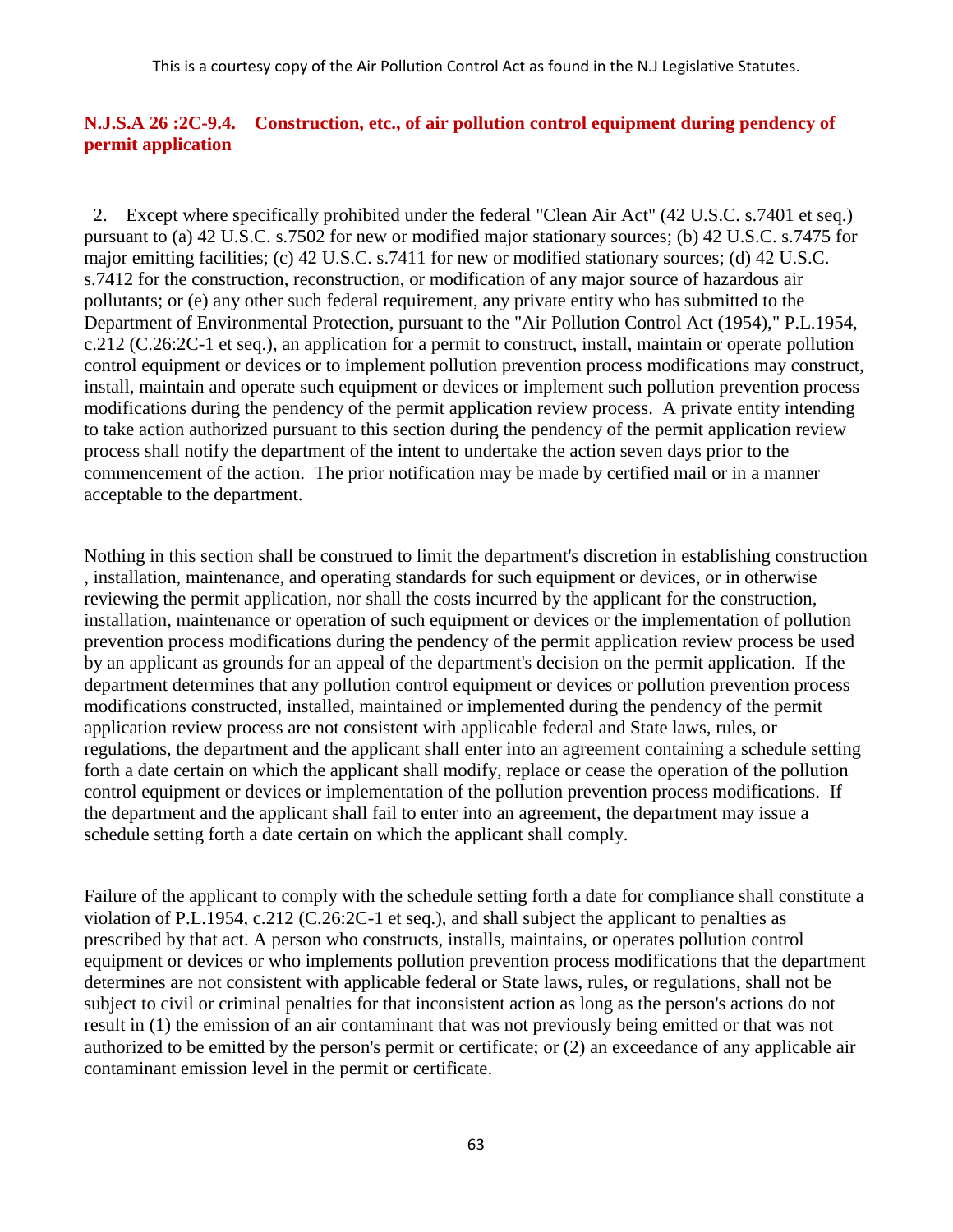Nothing in this section shall be construed to authorize the emission of an air contaminant not otherwise authorized to be emitted under a permit or certificate or the emission of an air contaminant at a level in excess of the air contaminant emission limitations contained in the permit or certificate. The provisions of this section shall not be construed to authorize or permit any construction, installation, maintenance, or operation which would result in any new air contaminant emissions but shall only apply to existing sources of air contaminant emissions.

As used in this section:

(1) "private entity" means any private individual, corporation, company, partnership, firm, association, owner or operator but shall not include, and the provisions of this section shall not apply to, any municipal, county, or State agency or authority or to any agency, authority or subdivision created by one or more municipal, county or State governments;

(2) "pollution prevention process modifications" means any physical or operational change to a process which reduces air contaminant emissions to the environment.

L.1994,c.101,s.2.

### **N.J.S.A 26 :2C-9.5 Emission fees.**

 5. a. (1) Each major facility shall pay to the department a fee or fees as calculated pursuant to this subsection and subsection d. of this section. The per-ton emission fees shall be based on the actual annual emissions of each regulated air contaminant, reported in the emission statement for that major facility, or, in the absence of such information, on permitted emissions, or where a permit has not been issued, on the potential to emit.

 (2) Emission fees for each State fiscal year shall be based on the information reported in the emission statement year two years prior thereto.

 (3) The amount of any emission fee payable pursuant to this section shall be adjusted for each State fiscal year by the percentage, if any, by which the CPI exceeds the CPI for calendar year 1989.

b. (Deleted by amendment, P.L.2002, c.34).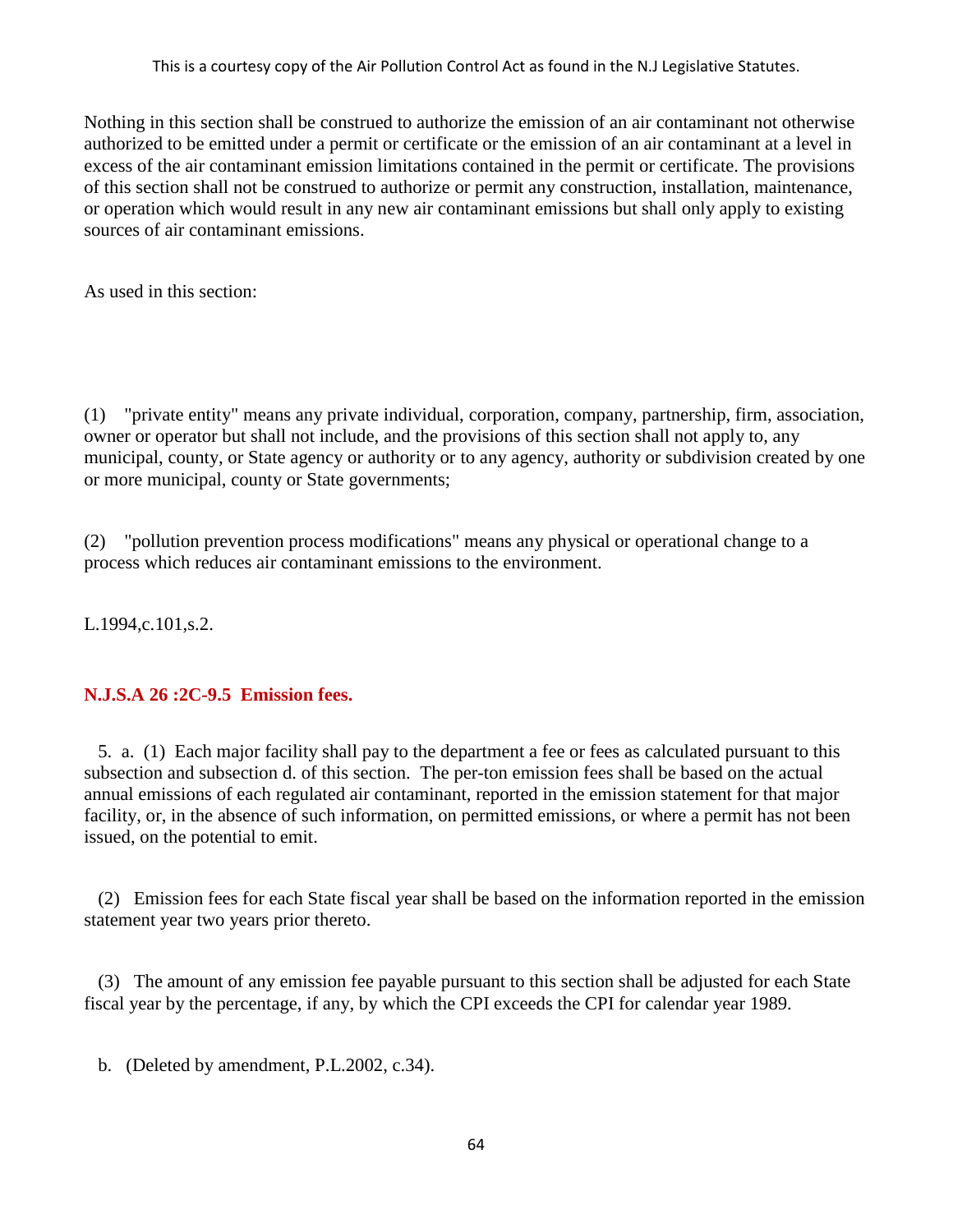c. (Deleted by amendment, P.L.2002, c.34).

 d. (1) For the State fiscal year 2003 and each fiscal year thereafter, each major facility shall pay the following fees:

 (a) An emission fee of \$60 (in 1989 dollars adjusted by the CPI) per ton of each regulated air contaminant;

 (b) An initial and renewal operating permit application fee per facility not to exceed \$50,000. For the purpose of calculating the initial and renewal operating permit application fee, the significant equipment listed in the operating permit application shall be assessed at \$125 per piece of equipment. The operating permit application fee shall be submitted at the time of submission of the operating permit application; and

 (c) A fee for any significant modification in an amount calculated using a fee schedule therefor to be set forth in rules and regulations to be adopted by the department, except that no fee for a significant modification review shall exceed \$50,000.

 (2) Notwithstanding the provisions of paragraph (1) of this subsection to the contrary, no major facility shall pay an emission fee less than \$3,000 for each of the State fiscal years 2003 and thereafter.

e. (Deleted by amendment, P.L.2002, c.34).

f. (Deleted by amendment, P.L.2002, c.34).

 g. The provisions of P.L.1993, c.361 (C.13:1D-120 et seq.) shall not apply to the assessment or payment of emission fees required pursuant to this section.

h. (Deleted by amendment, P.L.2002, c.34).

L.1995,c.188,s.5; amended 2002, c.34, s.46.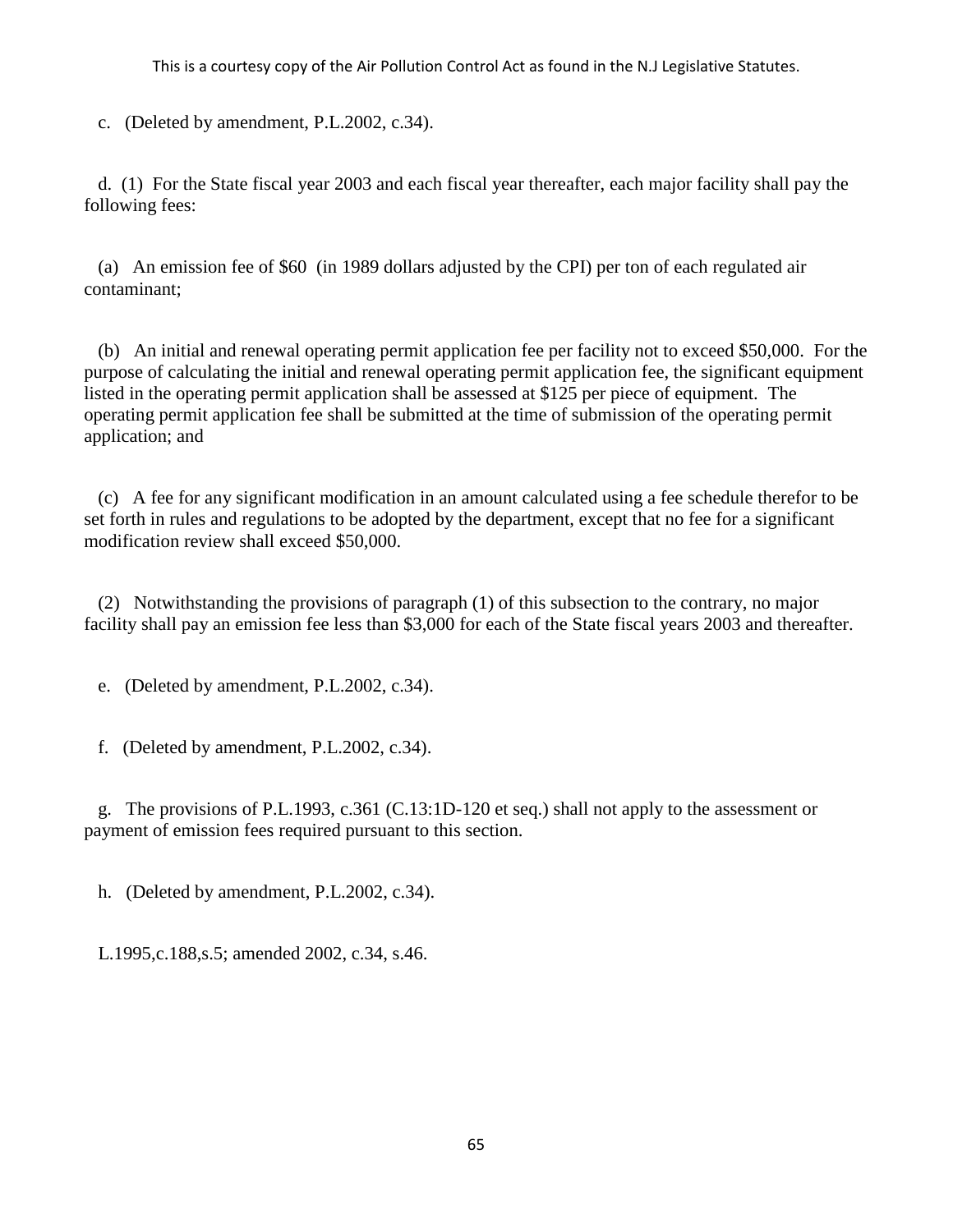## **N.J.S.A 26 :2C-9.6. Dedication, appropriation of revenues**

 6. Pursuant to the mandate of the federal Clean Air Act, all revenues collected pursuant to section 5 of P.L.1995, c.188 (C.26:2C-9.5) shall be dedicated and appropriated annually solely for use by the department in administering the provisions of P.L.1954, c.212 (C.26:2C-1 et seq.) with regard to major facilities. Except as provided otherwise for the supplemental surcharge assessed pursuant to section 5 of P.L.1995, c.188 (C.26:2C-9.5), those monies shall be used only to hire personnel and fund positions, procure necessary equipment, and fund the functions of the department prescribed pursuant to P.L.1954, c.212 (C.26:2C-1 et seq.) with regard to major facilities and to fund implementation and operation of the small business stationary source technical and environmental compliance assistance program required pursuant to 42 U.S.C. 7661f of the federal Clean Air Act. Such program costs may also include, but need not be limited to, costs connected to or associated with: program planning; data collection; investigations; rule and regulation development; reviewing, issuing, and administering operating permits; monitoring and administratively enforcing compliance with laws, codes, rules, regulations, and permits; and any other activities with regard to major facilities required for State compliance with the federal Clean Air Act.

L.1995,c.188,s.6.

## **N.J.S.A 26 :2C-9.7. Annual report on air quality**

 7. On or before March 1, 1996, and annually thereafter, the department shall prepare and submit to the Governor and the Legislature an annual report on the status of New Jersey's air quality, New Jersey's progress toward attainment with the federal Clean Air Act, and the operating permit program created pursuant to P.L.1954, c.212 (C.26:2C-1 et seq.). Notice of the preparation and submission of this report shall be published in the New Jersey Register. The report shall include:

 a. An accounting of all direct and indirect costs incurred by the operating permit program; the revenues received from fees; a list of all fees still due; and the amount of penalties imposed and collected during the previous year; and

 b. A staff and workload analysis of all components of the program to regulate, monitor, and control or prevent emissions of air contaminants.

 The report shall also identify any need for legislative action to adjust the emission fee prescribed pursuant to section 5 of P.L.1995, c.188 (C.26:2C-9.5) to ensure that the fee is adequate to fund the air pollution control program in accordance with the mandates of the federal Clean Air Act, and discuss the advantages and disadvantages of setting higher emission fees for hazardous air pollutants.

L.1995,c.188,s.7.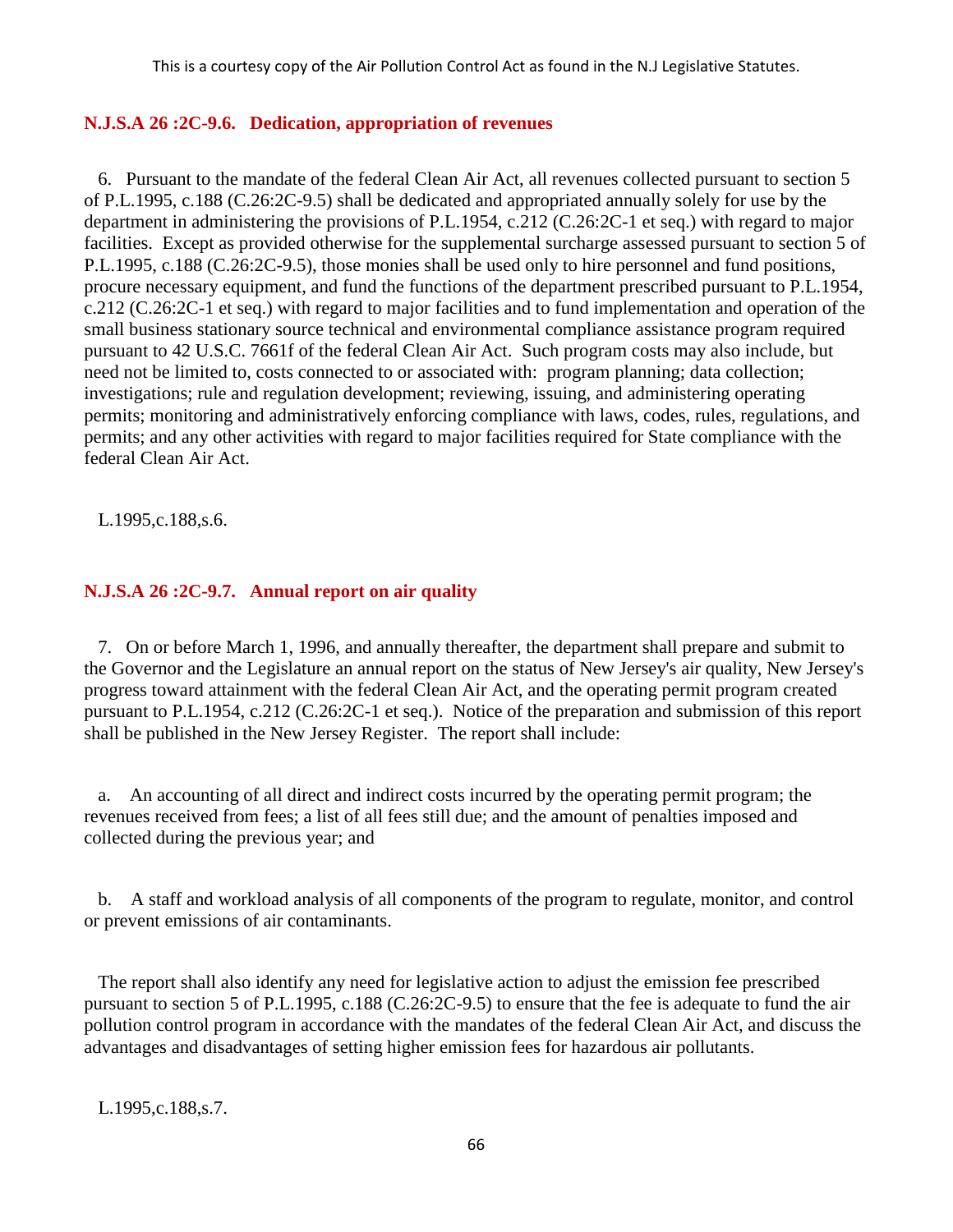#### **N.J.S.A 26 :2C-9.8 Rules, regulations; fees.**

 8. a. Within 90 days after the effective date of this act, the department shall propose, pursuant to the provisions of the "Administrative Procedure Act," P.L.1968, c.410 (C.52:14B-1 et seq.), rules and regulations that establish emissions trading and banking programs that use economic incentives to make progress toward the attainment or maintenance of the National Ambient Air Quality Standards (NAAQS), reduce or prevent emissions of air contaminants, ensure healthful air quality, or otherwise contribute to the protection of human health, welfare and the environment from air pollution. The department shall adopt those rules and regulations within 90 days after proposal.

 b. The emissions trading rules and regulations shall be designed so that emissions reductions shall be realized earlier or at a more accelerated rate than would otherwise be achieved in accordance with applicable air quality mandates, and so that compliance with air quality mandates can be achieved with greater flexibility or at lower cost. The rules and regulations shall establish criteria for the generation and use of emissions reduction credits, including the use of emissions reduction credits in lieu of granting exemptions or waivers from compliance with emissions reduction requirements, and shall require that 10% of the emissions reduction credits gained shall be permanently retired for the public benefit when a trade occurs. The rules and regulations may include, but need not be limited to, provisions designating the pollutants to be involved in the program, designating the persons who may participate in the program, establishing emissions limitations and methods for projecting and verifying emissions, and establishing enforcement mechanisms, including emissions tracking, periodic program audits, and penalties.

 For any emissions trading program adopted for the purpose of making progress toward attaining the National Ambient Air Quality Standard (NAAQS) for ozone, the department may allow reductions of volatile organic compounds (VOCs) to be substituted for required reductions of oxides of nitrogen (NOx) or reductions of oxides of nitrogen (NOx) to be substituted for required reductions of volatile organic compounds (VOCs). Any such substitution shall occur at a ratio established by the department by rule or regulation adopted pursuant to the "Administrative Procedure Act," P.L.1968, c.410 (C.52:14B-1 et seq.), which shall be developed in recognition of the role of each pollutant in the formation of ground level ozone.

 c. The emissions trading rules and regulations adopted by the department shall not conflict with applicable federal law and shall constitute, contribute to, or be consistent with one or more strategies that result in quantifiable emissions reductions and are creditable under the State Implementation Plan (SIP) required pursuant to the federal Clean Air Act. These may be emission limiting or marketresponse strategies for mobile, stationary, or area sources, and shall include the creation, trading, and use of emissions reduction credits.

 d. The department may establish the emissions trading programs as State, multi-state, or regional programs as long as the programs contribute to the goal of improving the air quality in New Jersey.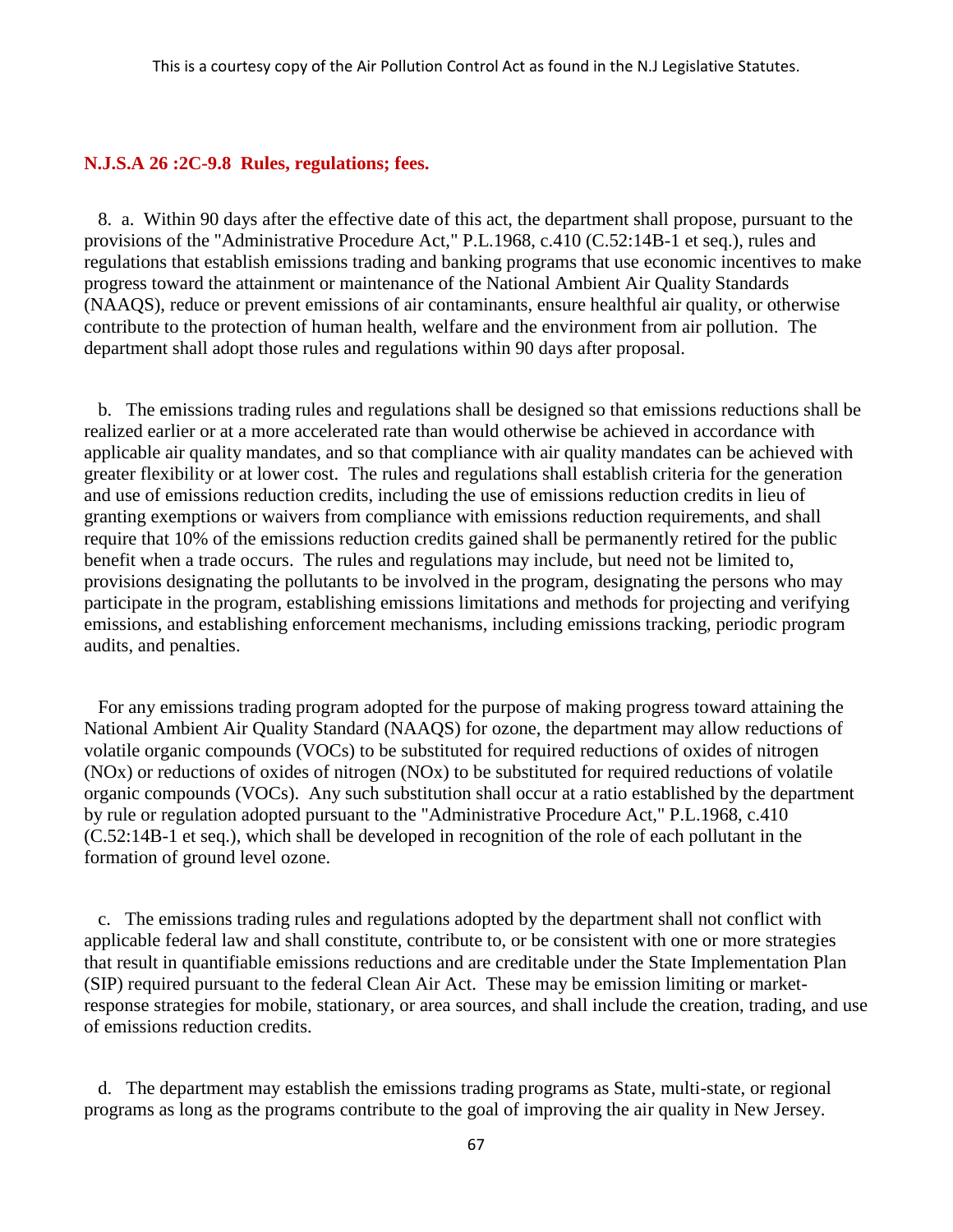e. The department shall involve in the development of the rules and regulations for emissions trading programs representatives of the affected industry, environmental, and public interest groups as well as governmental entities with affected or related jurisdictions.

 f. The department shall consider the role of a third party in the banking, verification, validation of use, enforcement, and program audits associated with emissions reduction credits, and, to the maximum extent possible, create and preserve opportunities for private sector participation in any emissions trading program established by the department.

 g. The Department of Environmental Protection may establish by rule fees for administrative services provided to implement emission trading programs.

L.1995,c.188,s.8; amended 2002, c.34, s.47.

### **N.J.S.A 26 :2C-14. Order to cease**

Whenever the department has cause to believe that any person is violating any code, rule or regulation promulgated by the department, the department shall cause a prompt investigation to be made in connection therewith.

If upon inspection the department discovers a condition which is in violation of the provisions of this act or any code, rule or regulation promulgated pursuant thereto, it shall be authorized to order such violation to cease and to take such steps necessary to enforce such an order. The order to cease the violation issued by the commissioner and sent to the violator by certified mail or personal service shall include a reference to the section of the statute, regulation, order, or permit condition violated; the amount of the fine which shall be imposed; a concise statement of the facts alleged to constitute the violation; and a statement of the right of the violator to a hearing.

The person responsible shall make the corrections necessary to comply with the requirements of this act or code, rule or regulation promulgated pursuant thereto within the time specified in the order.

Nothing herein shall be deemed to prevent the department from prosecuting any violation of this act or any code, rule or regulation promulgated pursuant thereto, notwithstanding that such violation is corrected in accordance with its order.

L. 1954, c. 212, p. 785, s. 14. Amended by L. 1962, c. 215, s. 6; L. 1967, c. 106, s. 8, eff. June 15, 1967; L. .1985, c. 12, s. 2, eff. Jan. 22, 1985.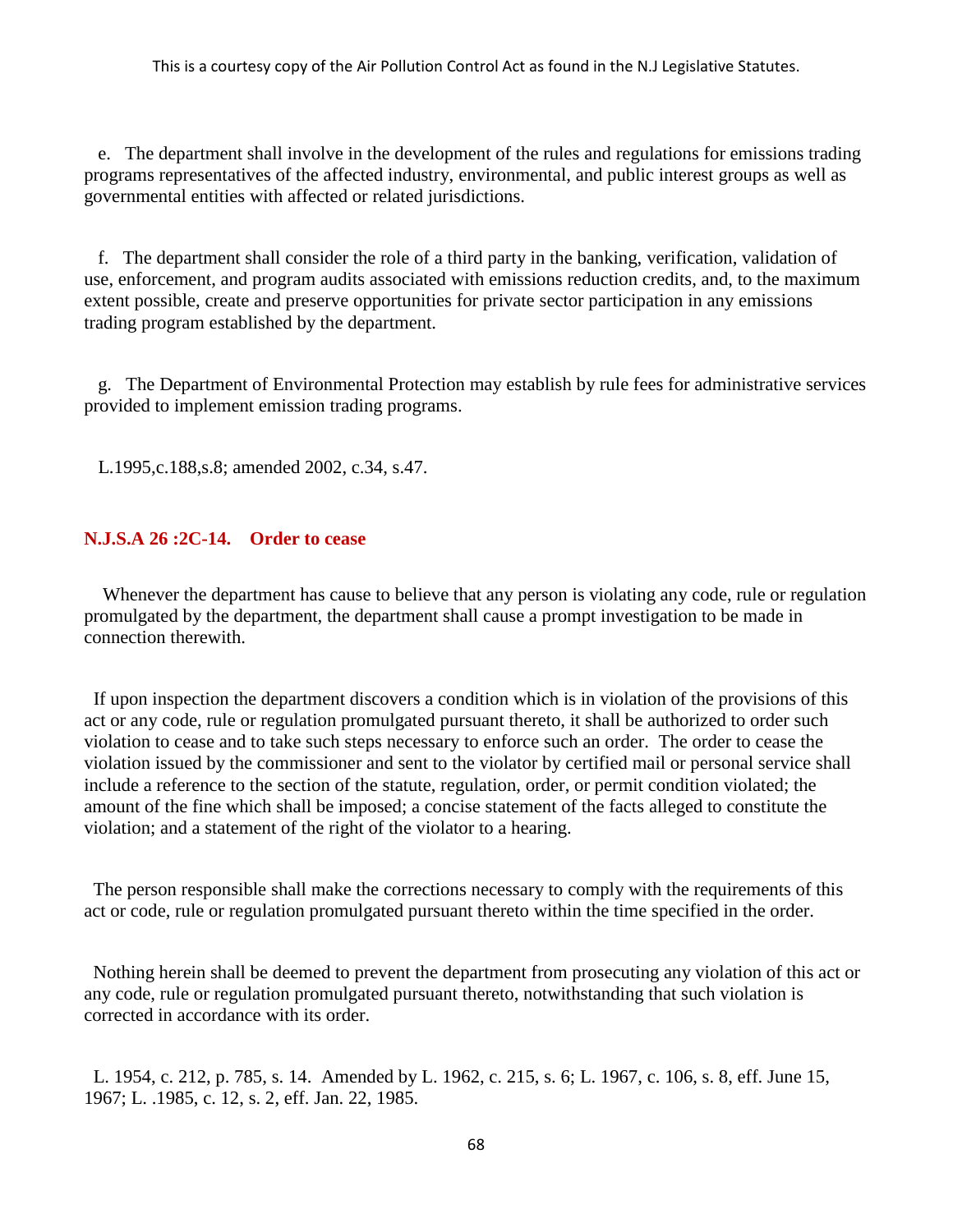#### **N.J.S.A 26 :2C-14.1. Hearing on request; final order**

Any person aggrieved by an order of the department has 20 days from receipt of the order within which to deliver to the commissioner a written request for a hearing. Subsequent to the hearing, if requested, and upon a finding that a violation has occurred, the commissioner may issue a final order to cease the violation and assessing the amount of the fine specified in the order. If no hearing is requested, the order is a final order upon the expiration of the 20 day period. Payment of the penalty is due when a final order is issued or when the order becomes a final order. The authority to levy a civil administrative penalty is in addition to all other enforcement provisions in P.L. 1954, c. 212 (C. 26 :2C-1 et seq.), and the payment of a civil administrative penalty does not affect the availability of any other enforcement provision in connection with the violation for which the penalty is levied. Pending the determination by the department and upon application therefor the department may stay the operation of such order upon such terms and conditions as it may deem proper.

L. 1962, c. 215, s. 9. Amended by L. 1985, c. 12, s. 3, eff. Jan. 22, 1985.

### **N.J.S.A 26 :2C-16. Evidence at hearing; transcript**

The testimony taken at any hearing shall be under oath and recorded stenographically, but the parties shall not be bound by the strict rules of evidence prevailing in the courts of law and equity. True copies of any transcript and of any other record made of or at such hearing shall be furnished to any party thereto upon request and at his expense.

L.1954, c. 212, p. 785, s. 16. Amended by L.1962, c. 215, s. 8.

#### **N.J.S.A 26 :2C-17. Hearings before department**

Any hearing required by this act to be held before the department shall be held before the State Commission of Health, or a member of the department designated by him, who shall have power to subpoena witnesses and compel their attendance, administer oaths and require the production for examination of any books or papers relating to any matter under investigation in any such hearing. The department, at the request of any respondent to a complaint made by it, or to it, pursuant to this act, shall subpoena and compel the attendance of such witnesses as the respondent may designate and require the production for examination of any books or papers relating to any matter under investigation in any such hearing.

L.1954, c. 212, p. 785, s. 17.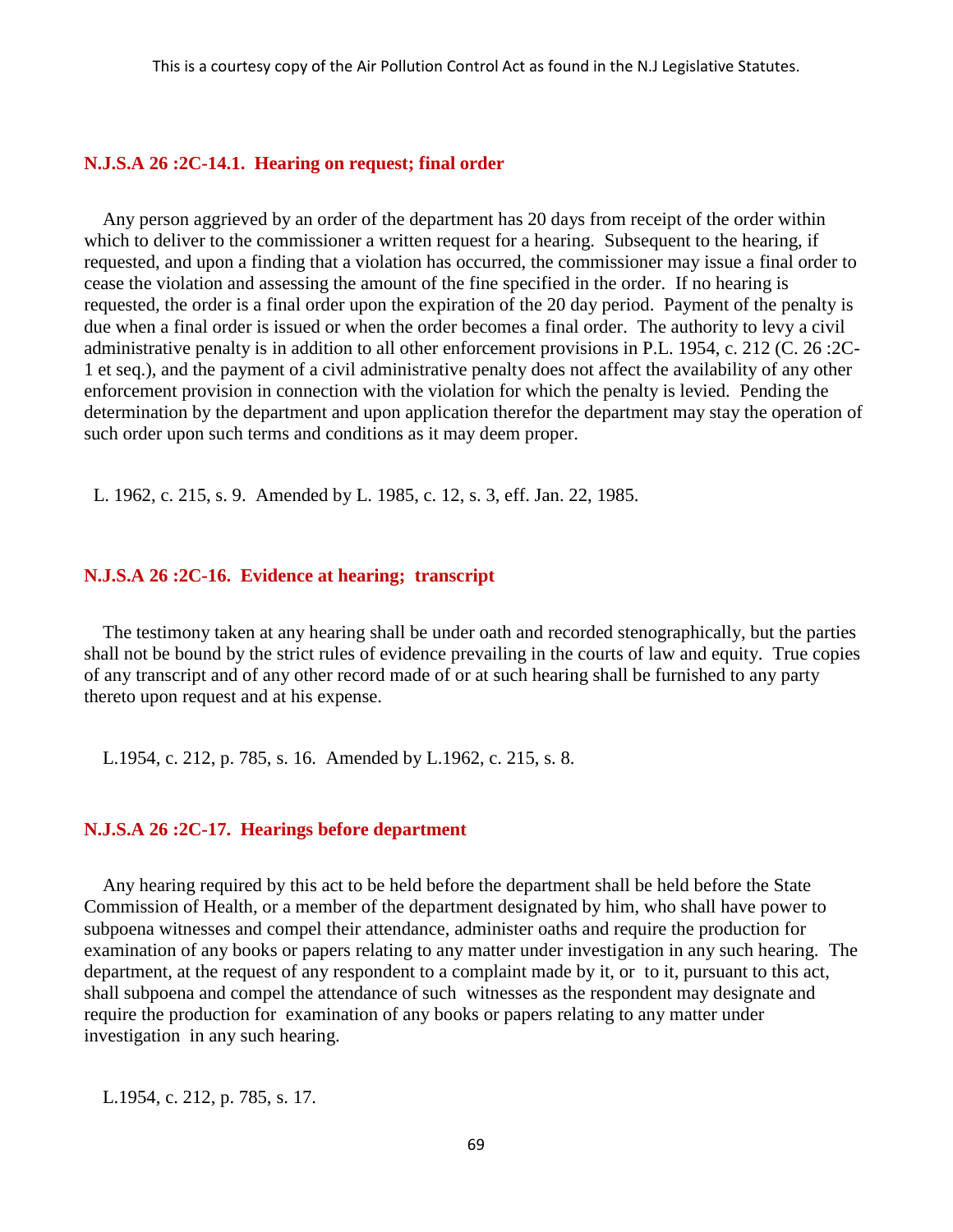# **N.J.S.A 26 :2C-19. Actions to prohibit and prevent violations; civil administrative penalty; civil penalty; notice of release of air contaminants; penalties; alternative dispute resolution**

 19. a. If any person violates any of the provisions of P.L.1954, c.212 (C.26:2C-1 et seq.) or any code, rule, regulation or order adopted or issued pursuant thereto, the department may institute a civil action in a court of competent jurisdiction for injunctive or any other appropriate relief to prohibit and prevent such violation or violations and the court may proceed in the action in a summary manner.

 b. Any person who violates the provisions of P.L.1954, c.212 (C.26:2C-1 et seq.) or any code, rule, regulation or order adopted or issued pursuant thereto shall be liable to a civil administrative penalty of not more than \$10,000 for the first offense, not more than \$25,000 for the second offense, and not more than \$50,000 for the third and each subsequent offense. If the violation is of a continuing nature, each day during which it continues shall constitute an additional, separate and distinct offense. No civil administrative penalty shall be levied except upon an administrative order issued pursuant to section 14 of P.L.1954, c.212 (C.26:2C-14).

 c. The department is hereby authorized and empowered to compromise and settle any claim for a penalty under this section in such amount in the discretion of the department as may appear appropriate and equitable under all of the circumstances.

 d. Any person who violates the provisions of P.L.1954, c.212 (C.26:2C-1 et seq.) or any code, rule, regulation, or order adopted or issued pursuant thereto, or a court order issued pursuant to subsection a. of this section, or who fails to pay a civil administrative penalty in full pursuant to section 9 of P.L.1962, c.215 (C.26:2C-14.1), is subject, upon order of the court, to a civil penalty of not more than \$10,000 for the first offense, not more than \$25,000 for the second offense, and not more than \$50,000 for the third and each subsequent offense. If the violation is of a continuing nature, each day during which the violation continues, or each day in which the civil administrative penalty is not paid in full, constitutes an additional, separate and distinct offense. Any penalty imposed under this subsection may be recovered with costs in a summary proceeding pursuant to "the penalty enforcement law" (N.J.S.2A:58- 1 et seq.). The Law Division of the Superior Court has jurisdiction to enforce "the penalty enforcement law."

 e. A person who causes a release of air contaminants in a quantity or concentration which poses a potential threat to public health, welfare or the environment or which might reasonably result in citizen complaints shall immediately notify the department. A person who fails to so notify the department is liable to the penalties and procedures prescribed in this section.

f. Any person who: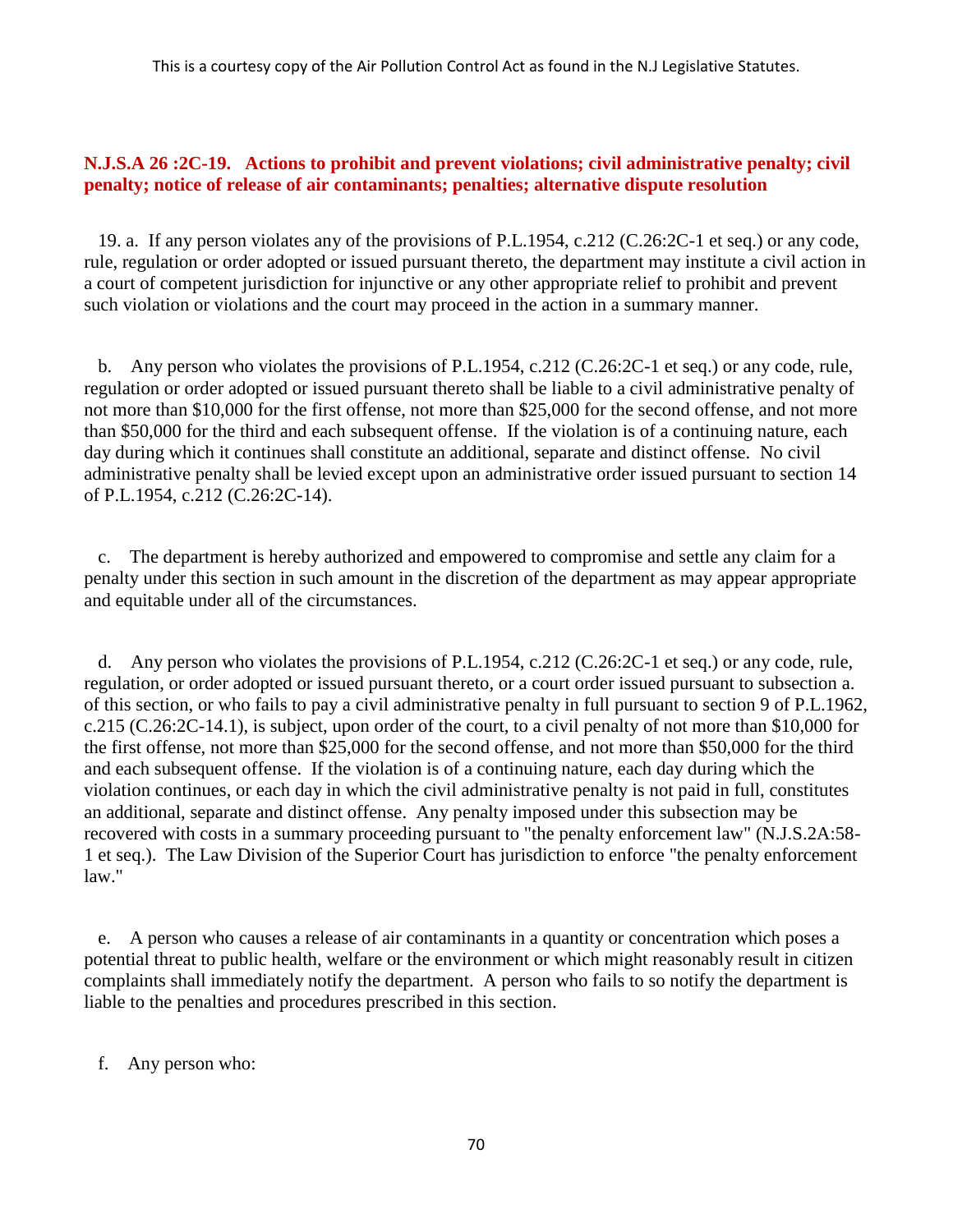(1) purposely or knowingly violates the provisions of P.L.1954, c.212 (C.26:2C-1 et seq.), or any code, rule, regulation, administrative order, or court order adopted or issued pursuant thereto, is guilty of a crime of the third degree;

 (2) purposely or knowingly violates any federally mandated air pollution control requirement, any operating permit condition, or any fee or filing requirement imposed in connection with an operating permit is guilty of a crime of the third degree, the sentence for which may include, notwithstanding the provisions of subsection b. of N.J.S.2C:43-3, an enhanced fine of \$10,000 per day per violation;

 (3) purposely or knowingly makes any false material statement, representation, or certification in any form, notice, statement, or report required in connection with an operating permit, or who purposely or knowingly renders inaccurate any monitoring device or method required by an operating permit, is guilty of a crime of the third degree, the sentence for which may include, notwithstanding the provisions of subsection b. of N.J.S.2C:43-3, an enhanced fine of \$10,000 per day per violation;

 (4) recklessly violates the provisions of P.L.1954, c.212 (C.26:2C-1 et seq.), or any code, rule, regulation, administrative order, or court order adopted or issued pursuant thereto, is guilty of a crime of the fourth degree.

 g. In determining whether an odor unreasonably interferes with the enjoyment of life or property in violation of P.L.1954, c.212 (C.26:2C-1 et seq.) or any code, rule, regulation or order adopted or issued pursuant thereto, the department shall consider all of the relevant facts and circumstances, including, but not limited to, the character, severity, frequency, and duration of the odor, and the number of persons affected thereby. In considering these and other relevant facts and circumstances, no one factor shall be dispositive, but each shall be considered relevant in determining whether an odor interferes with the enjoyment of life or property, and, if so, whether such interference is unreasonable considering all of the circumstances.

 The department shall publish in the New Jersey Register the guidelines and procedures utilized by the department for the investigation of citizen complaints regarding odors.

 h. The department shall establish procedures for alternative dispute resolution as an option for settlement of contested cases. Alternative dispute resolution shall be voluntary and shall not be mandated by the department.

 L.1954,c.212,s.19; amended 1962,c.215,s.11; 1967,c.105,s.1; 1985,c.12,s.1; 1989,c.333; 1995,c.188,s.9.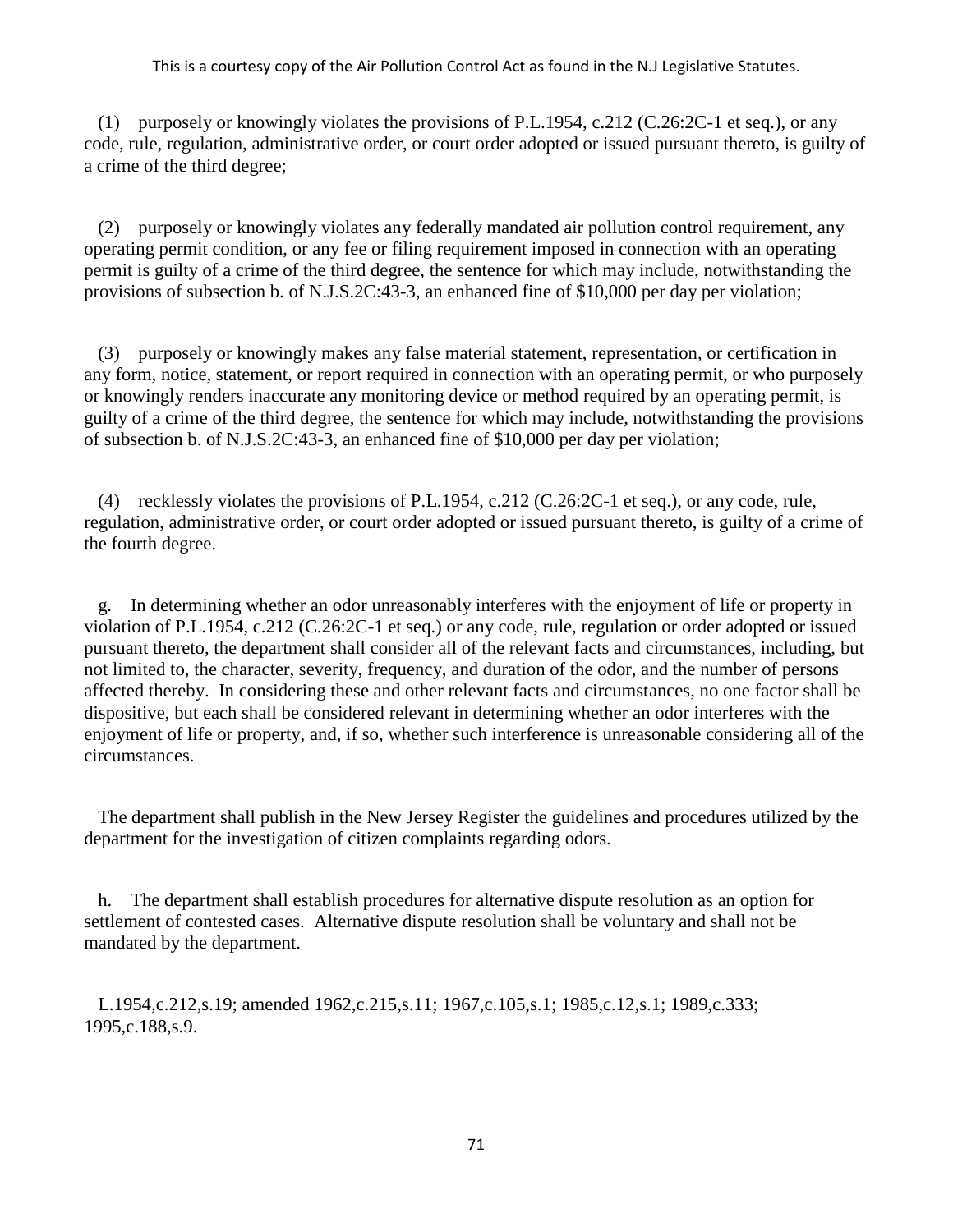# **N.J.S.A 26 :2C-19.1. Findings, declaration**

1. The Legislature finds that equipment in facilities regulated by the "Air Pollution Control Act (1954)," P.L.1954, c.212, may malfunction or fail to perform optimally, even when carefully maintained and operated; that violations of the act may occur due to an unforeseeable and unavoidable malfunction, during equipment start-up or shut-down, or during necessary equipment maintenance due to the inherently intricate nature of mechanical equipment; and that these violations should not be accorded penalties as long as any resulting air emission causes no potential threat to the public health, welfare or the environment. The Legislature therefore finds and declares that it is the policy of this State to protect the public health, welfare and the environment, to promote the careful operation and maintenance of equipment in facilities regulated by the "Air Pollution Control Act (1954)," and to reduce the unnecessary burden of monetary penalties for violations caused by a non-recurring equipment malfunction, equipment start-up, or equipment shut-down or during necessary equipment maintenance by providing an affirmative defense to liability for penalties when a facility is operated and maintained carefully, when all reasonable steps are taken to minimize emission levels caused by a violation, and when the emissions do not cause a potential threat to the public health, welfare or the environment.

L.1993,c.89,s.1.

### **N.J.S.A 26 :2C-19.2. Entitlement to affirmative defense**

2. a. A person shall be entitled to an affirmative defense to liability for penalties for a violation of a condition, emission rate, limit, or standard, required pursuant to a permit issued pursuant to P.L.1954, c.212 (C.26:2C-1 et seq.) or a violation of any rule or regulation adopted pursuant to P.L.1954, c.212, when the violation occurs as a result of an equipment malfunction, an equipment start-up, or an equipment shut-down, or during the performance of necessary equipment maintenance. A person shall be entitled to this affirmative defense only if the person complies with the provisions of subsection b. of this section.

b. A person asserting an affirmative defense pursuant to subsection a. of this section shall notify the department of the violation by 5:00 p.m. of the second full calendar day following the occurrence, or if due diligence was exercised to discover the violation, by 5:00 p.m. of the second full calendar day after becoming aware of the occurrence, and, within 30 days thereof, shall submit written documentation on the circumstances of the violation and demonstrating as applicable, that:

(1) the violation occurred, and was caused by an equipment malfunction, an equipment start-up, or an equipment shut-down, or during the performance of necessary equipment maintenance, as applicable;

(2) the facility was being operated with due care;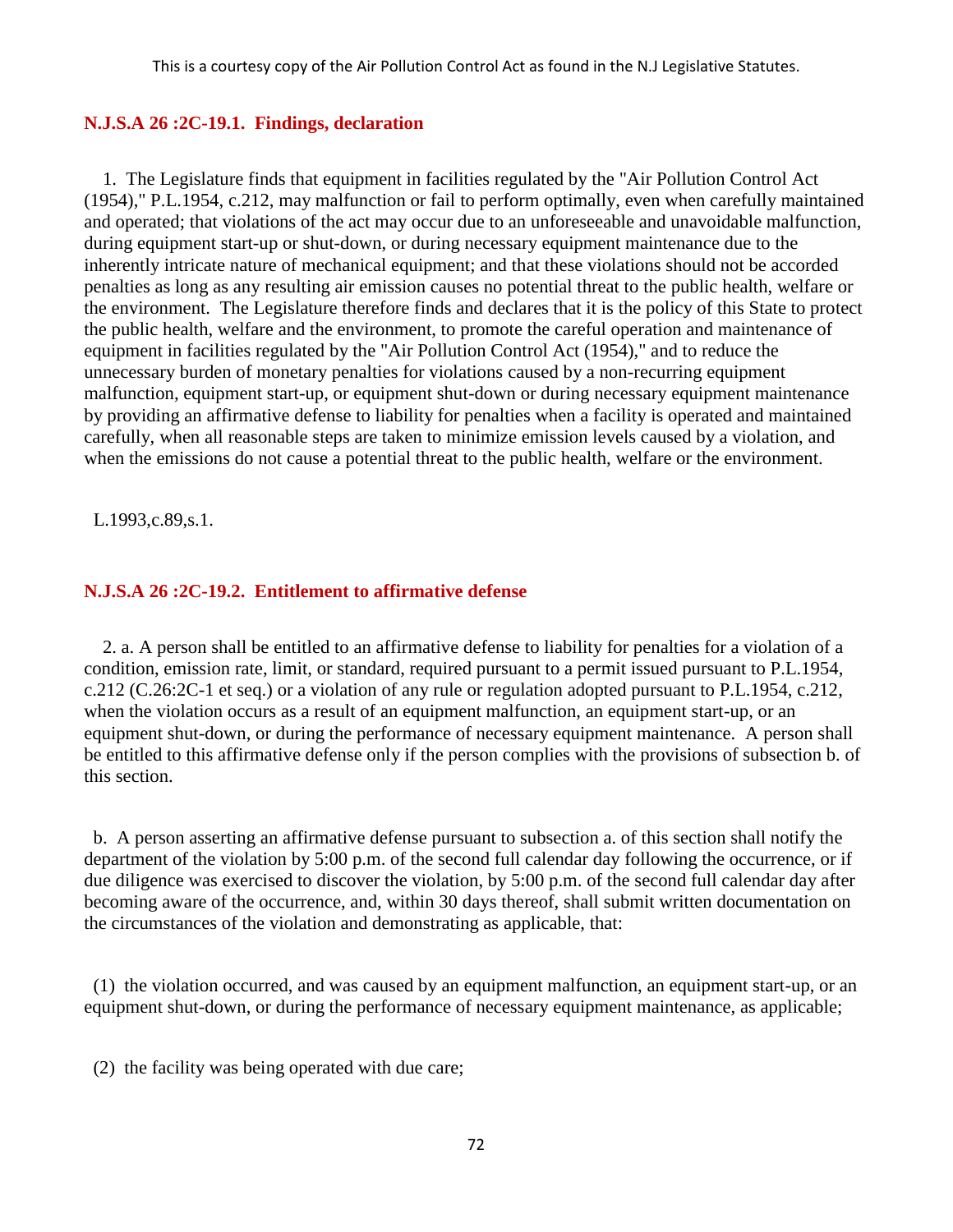(3) the violation did not result from operator error or failure to maintain the equipment with due care;

(4) the person has taken all reasonable steps to minimize levels of emissions caused by the violation; and

(5) with respect to violations caused by a malfunction, the malfunction is not a part of a recurrent pattern.

L.1993,c.89,s.2.

# **N.J.S.A 26 :2C-19.3. No entitlement to affirmative defense**

3. A person shall not be entitled to an affirmative defense to liability pursuant to section 2 of P.L.1993, c.89 (C.26:2C-19.2) for any violation that causes the presence in the outdoor atmosphere of one or more air contaminants in a quantity or concentration which poses a potential threat to public health, welfare or the environment.

L.1993,c.89,s.3.

### **N.J.S.A 26 :2C-19.4. Construction of act**

4. Nothing in P.L.1993, c.89 (C.26:2C-19.1 et seq.) shall be construed to limit or alter the responsibility of a person who causes a release of air contaminants to notify the department immediately as required pursuant to subsection e. of section 19 of P.L.1954, c.212 (C.26:2C-19).

L.1993,c.89,s.4.

### **N.J.S.A 26 :2C-19.5. Rules, regulations; unavailability of affirmative defense**

5. a. The department shall adopt, pursuant to the "Administrative Procedure Act," P.L.1968, c.410 (C.52:14B-1 et seq.), rules and regulations that establish limitations upon the maximum frequency and duration of violations resulting from equipment malfunctions, equipment start-ups, equipment shutdowns, and the performance of necessary equipment maintenance operations for which an affirmative defense may be asserted pursuant to section 2 of P.L.1993, c.89 (C.26:2C-19.2). The limitations shall be based upon the operating history of similar sources on an industry basis.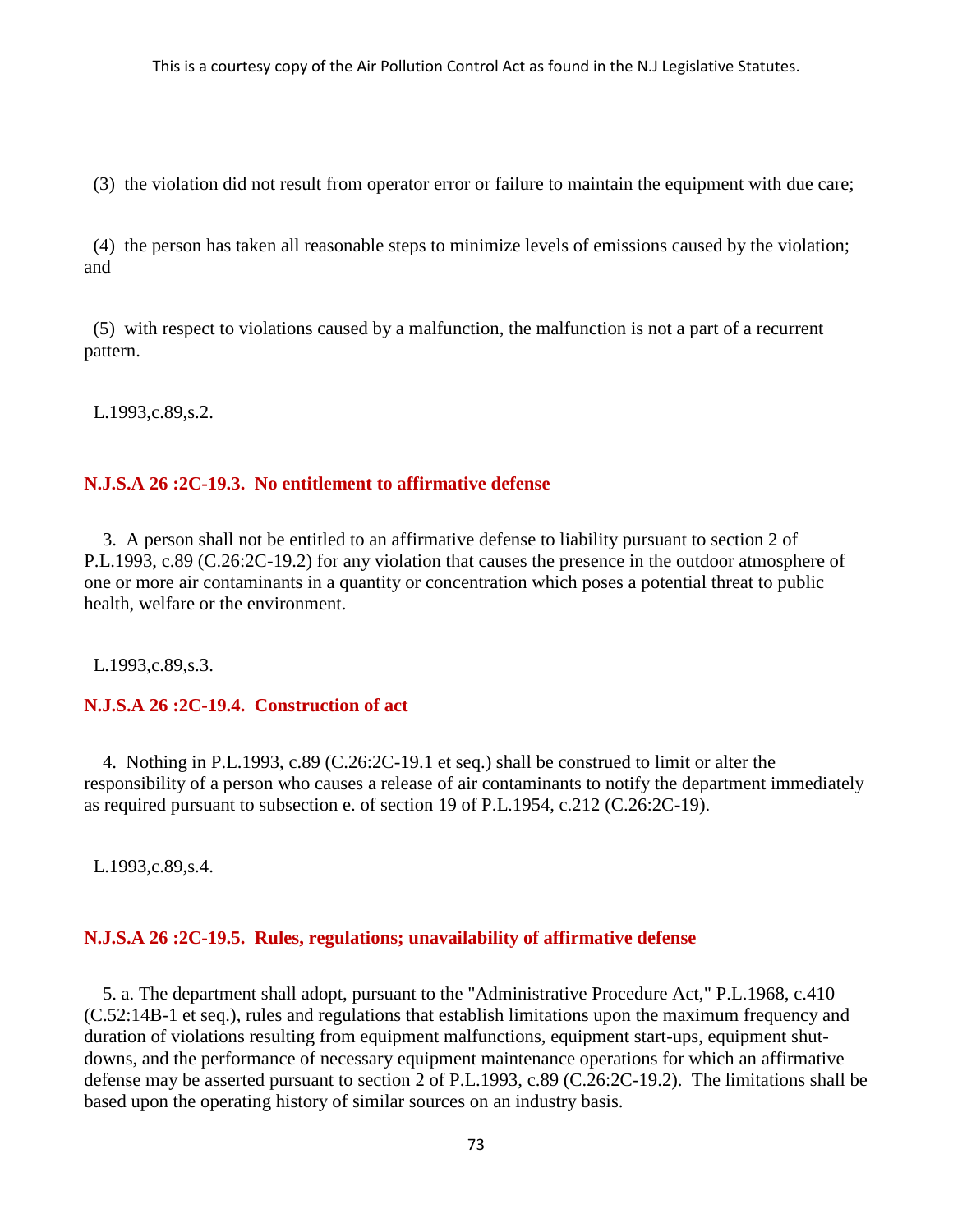b. The affirmative defense established pursuant to section 2 of P.L.1993, c.89 (C.26:2C-19.2), shall not be available with respect to violations arising from equipment malfunctions, equipment start-ups, or equipment shut-downs, or during necessary equipment maintenance operations, that occur more frequently or persist for a longer duration than the maximum limitations established pursuant to subsection a. of this section.

L.1993,c.89,s.5.

# **N.J.S.A 26 :2C-20. Review**

Review of any final decision or action by the department shall be by procedure in lieu of prerogative writs. Review of the validity of any code, rule or regulation promulgated by the department shall likewise be by procedure in lieu of prerogative writs.

L.1954, c. 212, p. 787, s. 20. Amended by L.1967, c. 106, s. 9, eff. June 15, 1967.

### **N.J.S.A 26 :2C-21. Existing remedies not impaired**

No existing civil or criminal remedy for any wrongful action which is a violation of any code, rule or regulation of the commission shall be excluded or impaired by this act.

L.1954, c. 212, p. 787, s. 21.

# **N.J.S.A 26 :2C-22. Relation of local ordinances or regulations to State law**

 22. a. (1) No ordinances of any governing body of a municipality or county or board of health more stringent than P.L.1954, c.212 (C.26:2C-1 et seq.) or any code, rules or regulations adopted pursuant thereto shall be superseded by P.L.1954, c.212 (C.26:2C-1 et seq.). After the effective date of P.L.1995, c.188 (C.26:2C-9.5 et al.), no municipality, county, local board of health, local health agency, regional health commission, or any other political subdivision of the State may enact any ordinance, pursuant to P.L.1954, c.212 (C.26:2C-1 et seq.), section 9 of P.L.1977, c.443 (C.26:3A2-27), or any other authority, concerning the subject matter covered by P.L.1954, c.212 (C.26:2C-1 et seq.), except as provided in subsection b. of this section, whether that subject matter is expressed by inclusion in or exclusion from that act.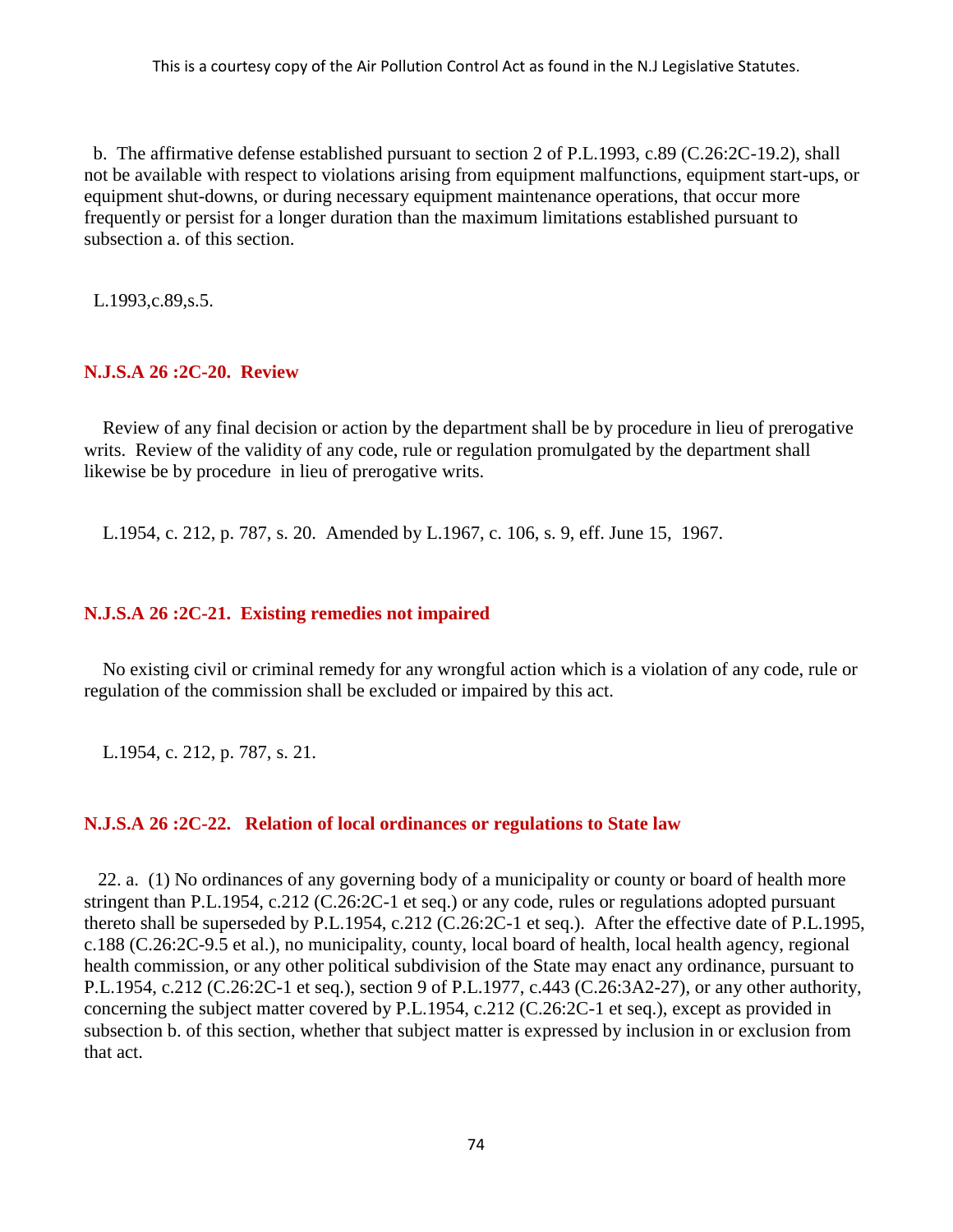Penalties for violations of ordinances of a governing body of a municipality or county or board of health shall not exceed \$2,500.

 Nothing set forth in the "County Environmental Health Act," P.L.1977, c.443 (C.26:3A2-21 et al.), or any codes, rules or regulations adopted pursuant thereto, shall affect the validity of local ordinances adopted pursuant to this section prior to the effective date of P.L.1995, c.188 (C.26:2C-9.5 et al.) or amendments thereto adopted as authorized pursuant to subsection b. of this section.

 b. Notwithstanding the provisions of subsection a. of this section to the contrary, no fee imposed upon any facility by the governing body of a municipality or county or board of health relating to the control of air pollution, which fee was imposed pursuant to this section, section 7 of P.L.1991, c.99 (C.26:3A2-34), or any other law, may be increased above the amount imposed upon that facility as of June 15, 1995. In no event may any such fee imposed upon any facility exceed a total of \$1,000 per year over a given fee cycle and any such fee that exceeds that amount shall be reduced to \$1,000 after the effective date of P.L.1995, c.188 (C.26:2C-9.5 et al.). Ordinances adopted prior to the effective date of P.L.1995, c.188 (C.26:2C-9.5 et al.) that impose fees exceeding the \$1,000 limit shall be amended to conform to the provisions of this subsection at or before the end of the present ordinance fee cycle. In order to prevent the pass through of fees capped by this section onto any facility engaging in activities not related to the control of air pollution, no fee imposed pursuant to section 7 of P.L.1991, c.99 (C.26:3A2-34) for such activities may be increased above the amount imposed upon that facility as of June 15, 1995.

 c. Notwithstanding the provisions of subsection a. or b. of this section to the contrary, nothing in this section or in the "County Environmental Health Act," P.L.1977, c.443 (C.26:3A2-21 et al.) shall be construed to authorize ordinances providing for the local regulation of, or collection of fees from, any facility required to obtain an operating permit pursuant to section 13 of P.L.1967, c.106 (C.26:2C-9.2) or any research and development facility. However, local inspections of such facilities or research and development facilities delegated pursuant to the "County Environmental Health Act," P.L.1977, c.443 (C.26:3A2-21 et al.) may be conducted as necessary in response to citizen complaints.

L.1954,c.212,s.22; amended 1967,c.106,s.10; 1985,c.12,s.4; 1995,c.188,s.10.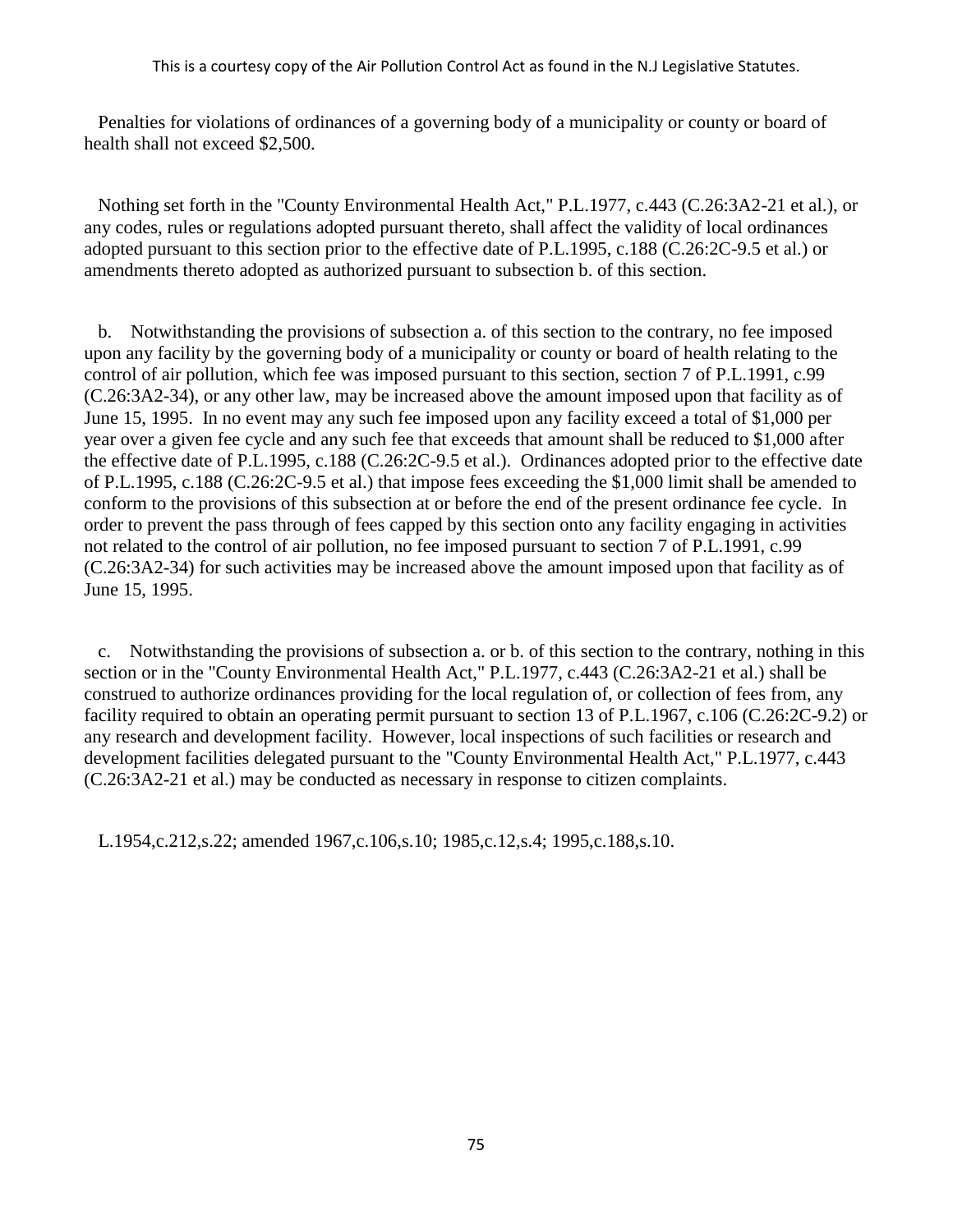### **N.J.S.A 26 :2C-23. Functions of Department of Health not impaired**

The powers, duties and functions vested in the State Department of Health under the provisions of this act shall not be construed to affect in any manner the powers, duties and functions vested in the State Department of Health under any other provisions of law.

L.1954, c. 212, p. 785, s. 23.

### **N.J.S.A 26 :2C-24. Clean air scholarship intern program**

(a) There is hereby established a Clean Air Scholarship Intern Program.

(b) The Commissioner of the Department of Environmental Protection may provide for the payment of room, board, tuition and fees for eligible persons to attend any accredited college or university authorized by the commissioner as a regular student to receive an engineering degree or a degree with a major in the biological, physical or environmental sciences satisfactory to the commissioner until the eligible person satisfactorily completes 4 scholastic years.

(c) To be eligible for the Clean Air Scholarship Intern Program a person must:

(1) Be a citizen of the United States and the State of New Jersey;

(2) Be a high school graduate or have an equivalent education;

(3) Have been accepted for admission to the accredited college or university authorized by the commissioner as a regular student and accepted in said college or university to pursue a course of instruction satisfactory to the commissioner;

(4) Contract, with the consent of his parent or legal guardian if he is a minor, with the commissioner or his designated representative, to serve with the Department of Environmental Protection for a period of 3 years following graduation and further, to serve with the Department of Environmental Protection during the regular periods of summer vacation except for such vacation periods as the commissioner shall establish by regulation and provided further that the department shall not be liable to pay wages to said student during said vacation periods.

(d) The appointments made by the commissioner hereunder shall be subject to available appropriations and shall be awarded on a competitive basis.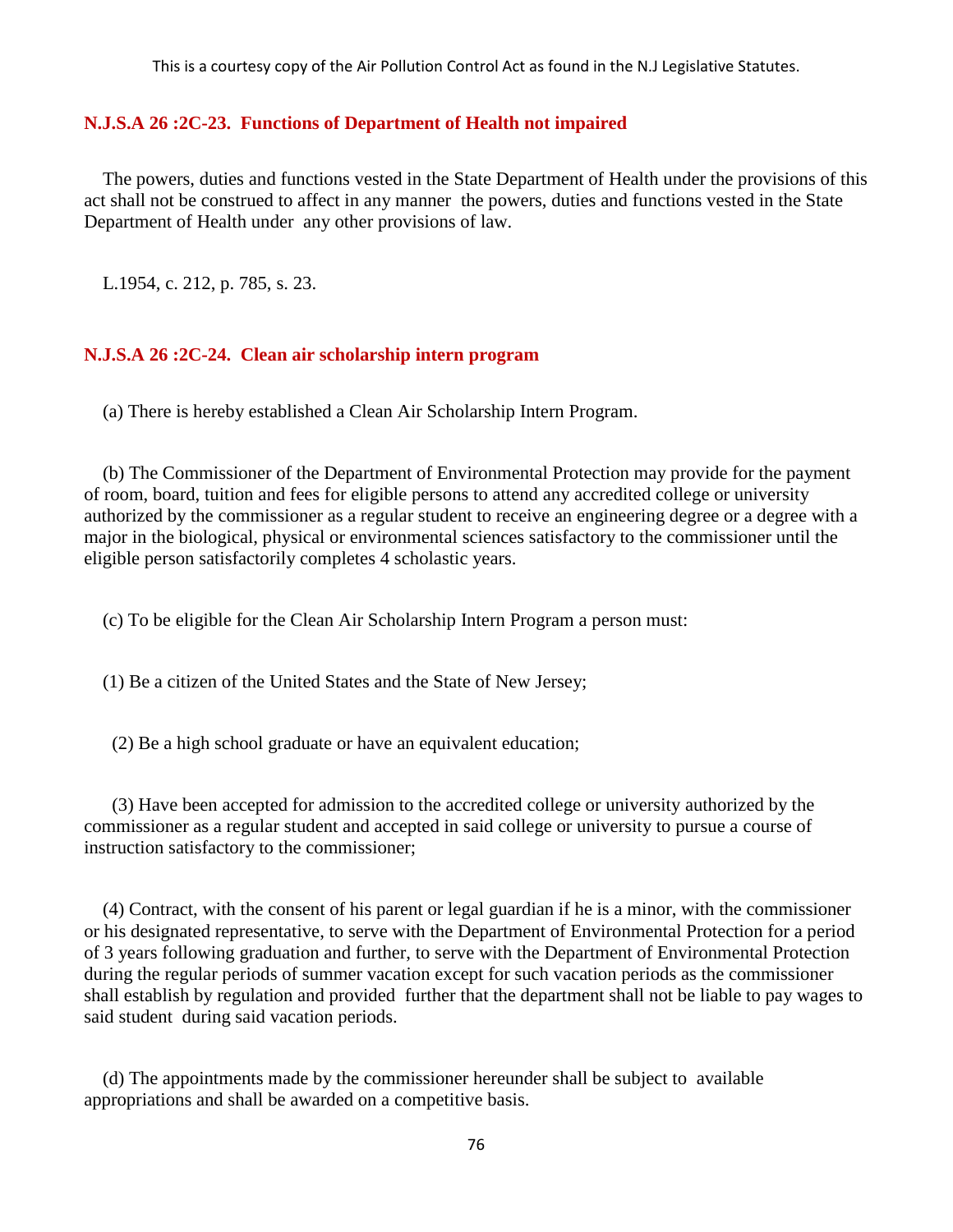(e) The Scholarship Intern Program shall be administered by the commissioner under such regulations as the commissioner shall prescribe.

L.1967, c. 106, s. 14, eff. June 15, 1967. Amended by L.1970, c. 274, s. 1, eff. Nov. 5, 1970.

# **N.J.S.A 26 :2C-25. Graduate study program**

The commissioner, subject to available appropriations and grants from other sources, may provide within the Department of Health for a program of graduate study for eligible persons to attend any accredited graduate program at a college or university in order to further the training of personnel for the purposes of administering this act. Said graduate program shall be administered by the commissioner under such regulations as the commissioner shall prescribe.

L.1967, c. 106, s. 15, eff. June 15, 1967.

# **N.J.S.A 26 :2C-25.1. Small Business Compliance Advisory Panel**

 11. For the purposes of complying with the federal Clean Air Act, there is created in the Department of Environmental Protection a Small Business Compliance Advisory Panel.

a. The Small Business Compliance Advisory Panel shall consist of seven members, as follows:

 (1) two members, appointed by the Governor, who shall represent the general public and shall not be owners, or representatives of owners, of small business stationary sources;

 (2) four members who shall own a small business stationary source or represent owners of small business stationary sources, of whom one each shall be appointed respectively by the President of the Senate, the Speaker of the General Assembly, the Senate Minority Leader, and the Assembly Minority Leader; and

 (3) one member who shall be appointed by the Commissioner of Environmental Protection as the commissioner's representative.

b. (1) Members of the panel shall: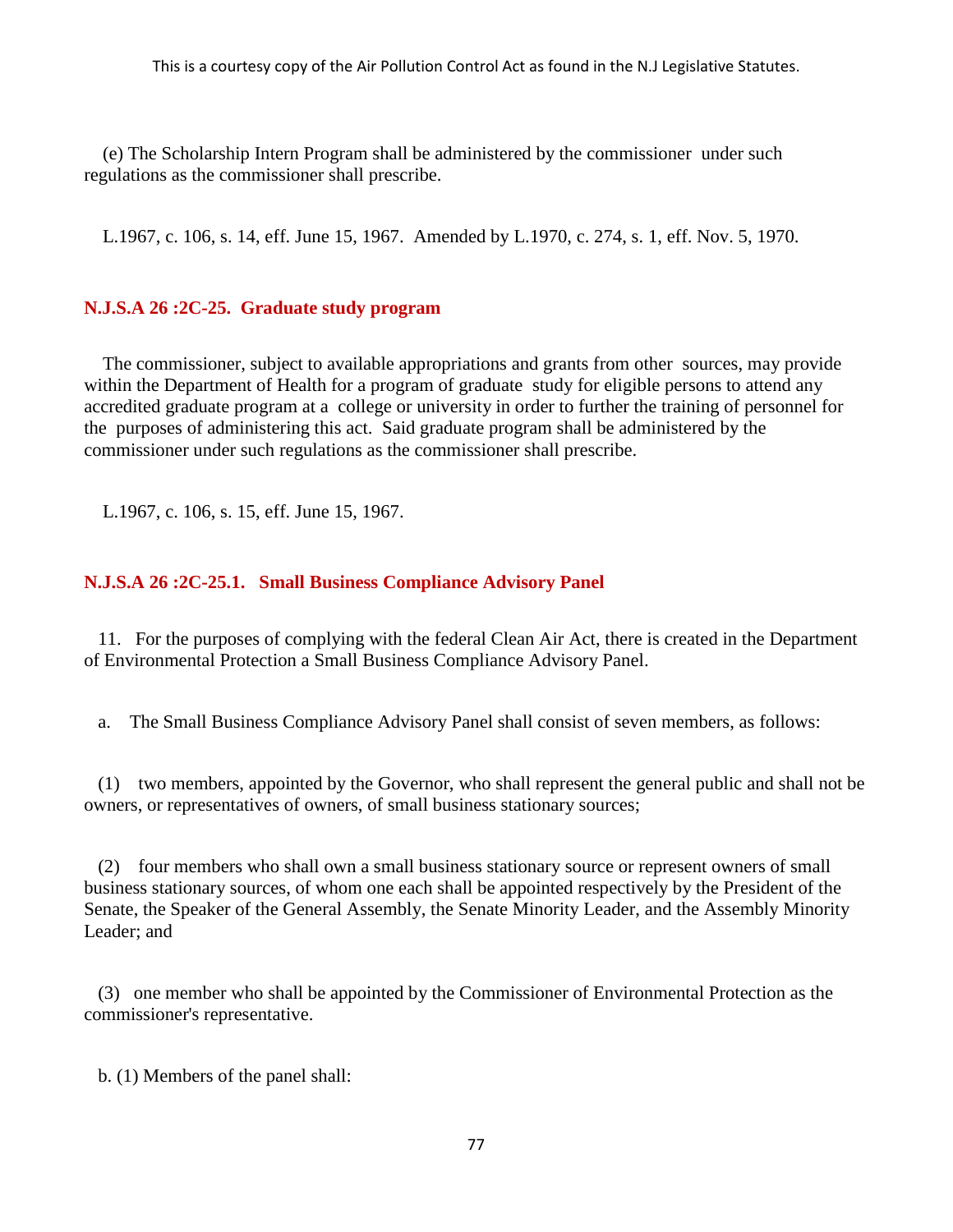(a) serve for two-year terms;

 (b) annually elect, by majority vote of the full membership of the panel, a chairperson and a vicechairperson; and

 (c) serve without compensation but shall be reimbursed for necessary expenses incurred in the performance of their duties.

(2) The panel shall meet at least four times per year.

c. It shall be the responsibility of the panel to:

 (1) render advisory opinions to the Commissioner of Environmental Protection concerning the effectiveness of the department's program for assisting small business stationary sources with technical and environmental compliance issues with respect to air pollution control, as required pursuant to 42 U.S.C. 7661f of the federal Clean Air Act, and concerning air pollution control requirements, permitting, and enforcement pertaining to small business;

 (2) make periodic reports to the Commissioner of Environmental Protection and the Administrator of the United States Environmental Protection Agency concerning compliance of the State's air pollution control program with the requirements of the federal "Paperwork Reduction Act" (44 U.S.C. 3501 et seq.), the federal "Regulatory Flexibility Act" (5 U.S.C. 601 et seq.), and the federal "Equal Access to Justice Act" (5 U.S.C. 504 et seq. and 28 U.S.C. 2412 et seq.) as they relate to small business;

 (3) review information and air pollution control permit applications provided to small business stationary sources to assure that the information and applications are understandable to the layperson; and

 (4) determine if the department provides for the development and dissemination of those advisory opinions and reports issued in accordance with the provisions of this section.

L.1995,c.188,s.11.

# **N.J.S.A 26 :2C-25.2. Industry, environmental work groups**

 12. The department shall establish industry and environmental work groups as appropriate to consult on matters relating to the regulation of air pollution sources. The work groups shall consist of members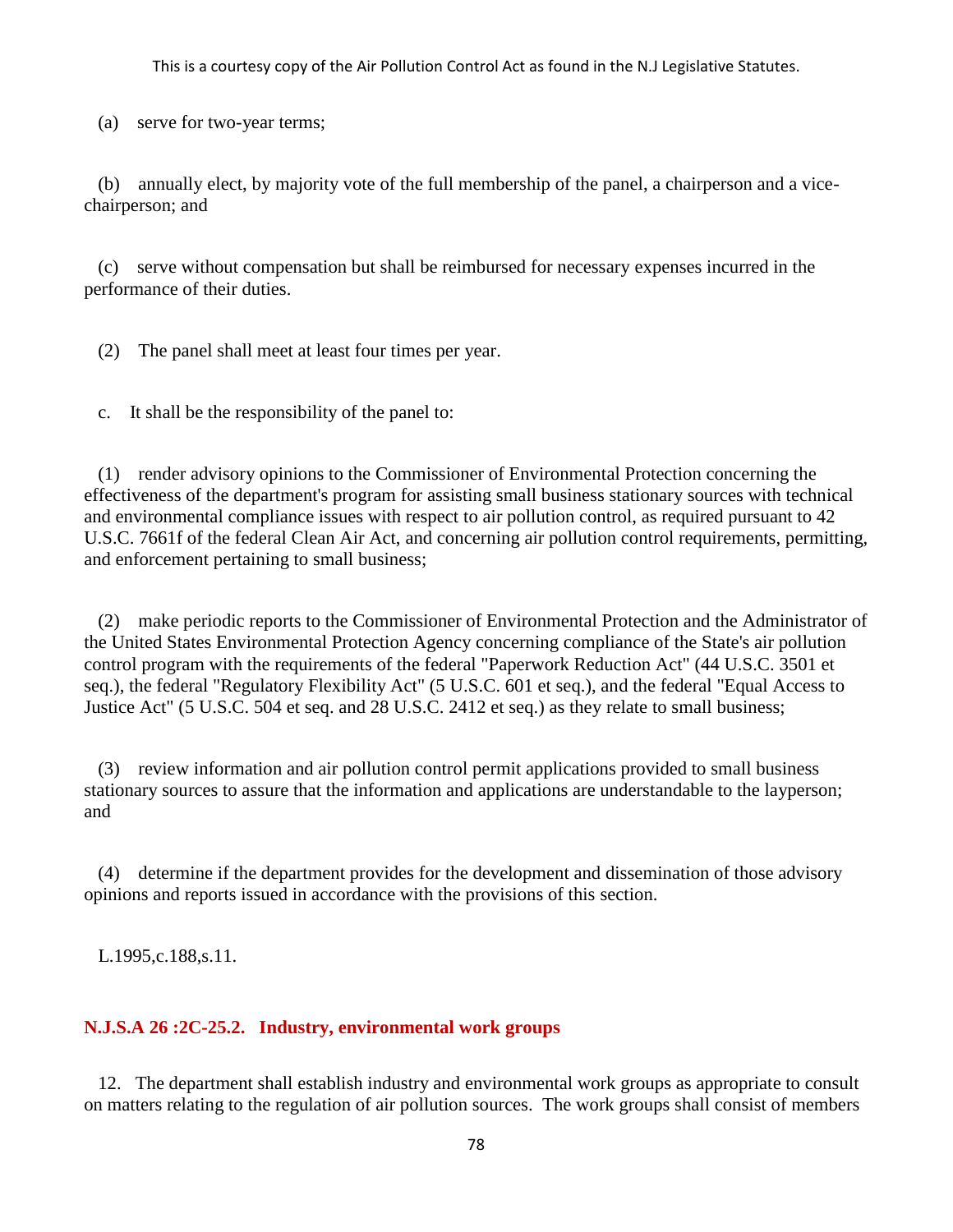of industry, environmental, and other interested and affected parties as may be deemed appropriate by the department.

 Within 90 days after the effective date of P.L.1995, c.188 (C.26:2C-9.5 et al.), the department shall also establish an industry and environmental work group to evaluate the effects of emissions reductions on emission fee revenues and the resultant impact on the department's air pollution control program. As part of the 1997 annual report required pursuant to section 7 of P.L.1995, c.188 (C.26:2C-9.7), the fee work group shall present its evaluation and a recommendation on alternatives to funding the department's air pollution control program other than through an increase in emission fees.

 The fee work group shall also make such evaluations and recommendations concerning fee revenues and supplemental surcharge revenues as required pursuant to section 5 of P.L.1995, c.188 (C.26:2C-9.5).

L.1995,c.188,s.12.

# **N.J.S.A 26 :2C-26. Short title**

This act shall be known and may be cited as the "Air Pollution Emergency Control Act (1967)."

L.1967, c. 108, s. 1, eff. June 15, 1967.

# **N.J.S.A 26 :2C-27. Legislative findings**

The Legislature finds and declares that air pollution may at certain times and in certain places so seriously affect the health of the public and so directly threaten the lives of large portions of the population as to warrant the provision of emergency powers as in this act provided to prevent or minimize disasters of unforseeable proportions.

L.1967, c. 108, s. 2, eff. June 15, 1967.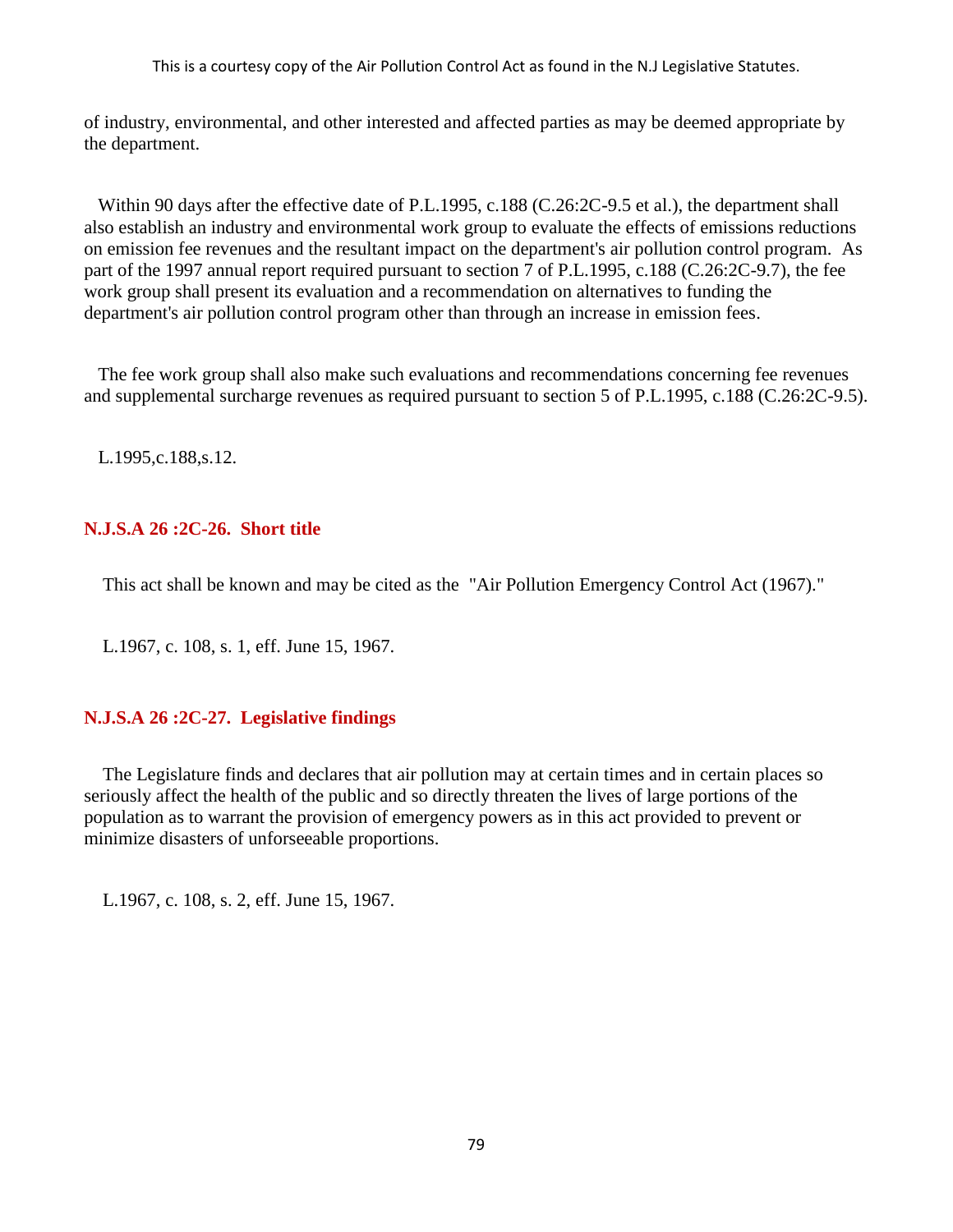### **N.J.S.A 26 :2C-28. "Area" defined**

As used in this act "area" means and refers not only to that portion or portions of the State as shall be described in the air pollution emergency declaration of the Governor but also to any other portion or portions of the State where activities are carried on which contribute or may contribute to the air pollution emergency in the portion or portions of the State described in the Governor's declaration.

L.1967, c. 108, s. 3, eff. June 15, 1967.

#### **N.J.S.A 26 :2C-29. Air pollution emergency; determination**

If the State Commissioner of Health determines at any time that air pollution, in any county, locality, place or other area in the State constitutes an unreasonable and emergency risk to the health of those present within said area of the State, such determination shall be communicated in writing, with the factual findings on which such determination is based, to the Governor; the commissioner may delegate in writing to any employee of the department the power to make such determination and deliver the same to the Governor in the absence of the commissioner from the State. Upon being so advised the Governor may by proclamation declare, as to all or any part of said area mentioned in the aforesaid determination, that an air pollution emergency exists, and upon making such declaration the Governor shall have the following powers which he may exercise in whole or in part by the issuance of an order or orders:

(a) To prohibit, restrict or condition motor vehicle travel of every kind, including trucks and buses, in the area;

(b) To prohibit, restrict or condition the operation of retail, commercial, manufacturing, industrial, or similar activity in the area;

(c) To prohibit, restrict or condition operation of incinerators in the area;

(d) To prohibit, restrict or condition the burning or other consumption of any type of fuel in the area;

(e) To prohibit, restrict or condition the burning of any materials whatsoever in the area;

(f) To prohibit, restrict or condition any and all other activity in the area which contributes or may contribute to the air pollution emergency.

L.1967, c. 108, s. 4, eff. June 15, 1967.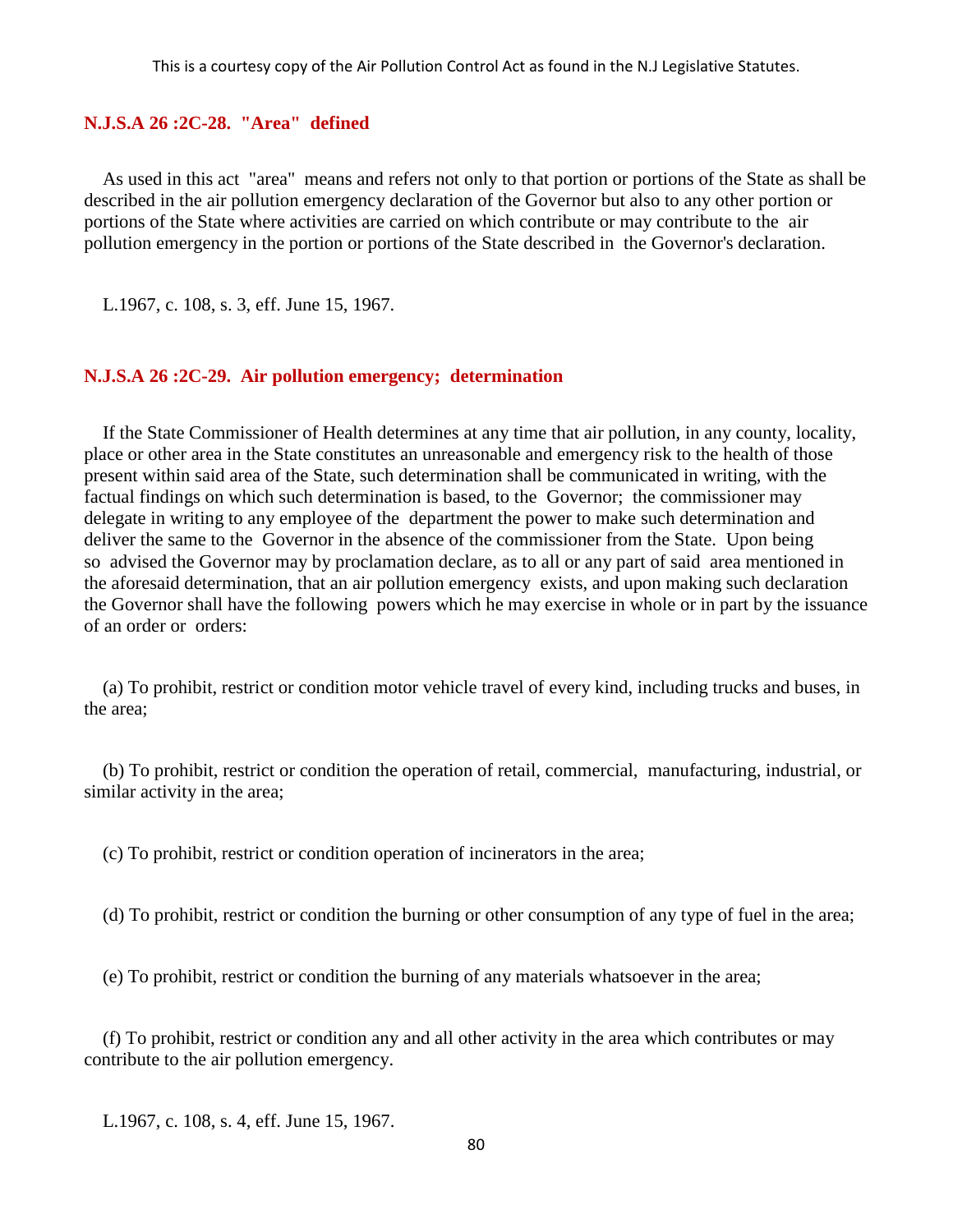#### **N.J.S.A 26 :2C-30. Proclamation by Governor**

The declaration by proclamation of the Governor of an air pollution emergency and any order issued by the Governor pursuant to such declaration shall be given maximum publicity throughout the State.

L.1967, c. 108, s. 5, eff. June 15, 1967.

#### **N.J.S.A 26 :2C-31. Gubernatorial order; duration**

Any gubernatorial order may be amended or modified by further gubernatorial orders. Said order or orders shall not require any judicial or other order or confirmation of any type in order to become immediately effective as the legal obligation of all persons, firms, corporations and other entities within the State. Said order shall remain in effect for the duration of time set forth in same, and if no time limit is specified in said order, same shall remain in effect until the Governor declares by further proclamation that the emergency has terminated.

L.1967, c. 108, s. 6, eff. June 15, 1967.

### **N.J.S.A 26 :2C-32. Enforcement of orders**

The aforesaid orders of the Governor shall be enforced by the Departments of Health, Defense, and the State and local police and air pollution enforcement personnel forces. Those enforcing any Governor's order shall require no further authority or warrant in executing same than the issuance of the order itself. Those authorized to enforce said orders may use such reasonable force as is required in the enforcement thereof, and may take such reasonable steps as are required to assure compliance therewith including, but without limiting the generality of the foregoing, the following:

(a) Entering any property or establishment whatsoever, commercial, industrial, or residential, believed to be violating said order (excepting single or double family homes or any dwelling unit within a multiple dwelling unit larger than a double family home) and, if a request does not produce compliance, causing compliance with said order;

(b) Stopping, detouring, rerouting, and prohibiting motor vehicle travel and traffic;

(c) Disconnecting incinerator or other types of combustion facilities;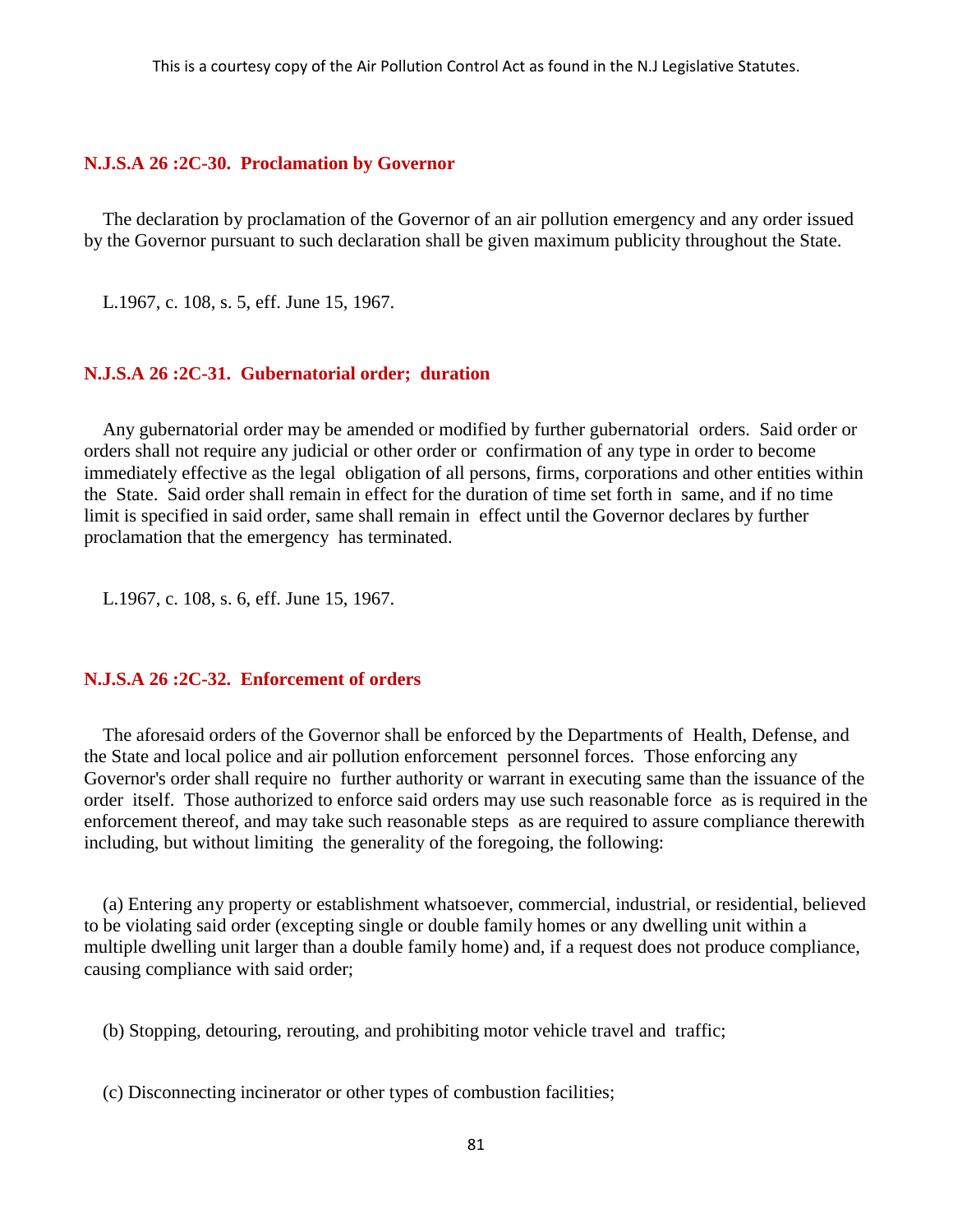(d) Terminating all burning activities;

(e) Closing down or restricting the use of any business, commercial, retail, manufacturing, industrial or other establishment.

Where any person authorized to enforce such an order believes or suspects that same is being violated in a single or double family residence or within the dwelling portion of a large multiple dwelling unit, said residence or dwelling portion thereof may be entered only upon obtaining a search warrant from any judge having power to issue same.

L.1967, c. 108, s. 7, eff. June 15, 1967.

### **N.J.S.A 26 :2C-33. Violation of order; penalty**

Any person, firm, corporation or other entity within this State which violates any Governor's order with knowledge of same, or knowingly fails to comply with the directions of those authorized by the Governor to enforce said order, or knowingly interferes with the enforcement of such an order or such directions, shall be guilty of a high misdemeanor and shall be punished by a fine of not more than \$100,000.00 or by imprisonment for not more than 10 years, or both.

L.1967, c. 108, s. 8, eff. June 15, 1967.

### **N.J.S.A 26 :2C-34. Liability for torts in enforcement of order**

No cause of action against the State or any person authorized by the Governor to enforce any order issued pursuant to this act for false arrests, false imprisonment, or other tort shall arise out of the good faith attempt of such person to enforce such order.

L.1967, c. 108, s. 9, eff. June 15, 1967.

### **N.J.S.A 26 :2C-35. Aggrieved persons; hearing; notice**

Any aggrieved person, firm or corporation or other entity upon application to the commissioner shall be granted a public hearing on the question of whether or not the continuance of any such order in whole or in part is unreasonable in the light of the then prevailing conditions of air pollution, the contribution to the same of any particular activity, and the purposes of this act. Said public hearing shall be conducted as quickly as possible by said commissioner who shall give public notice of same. The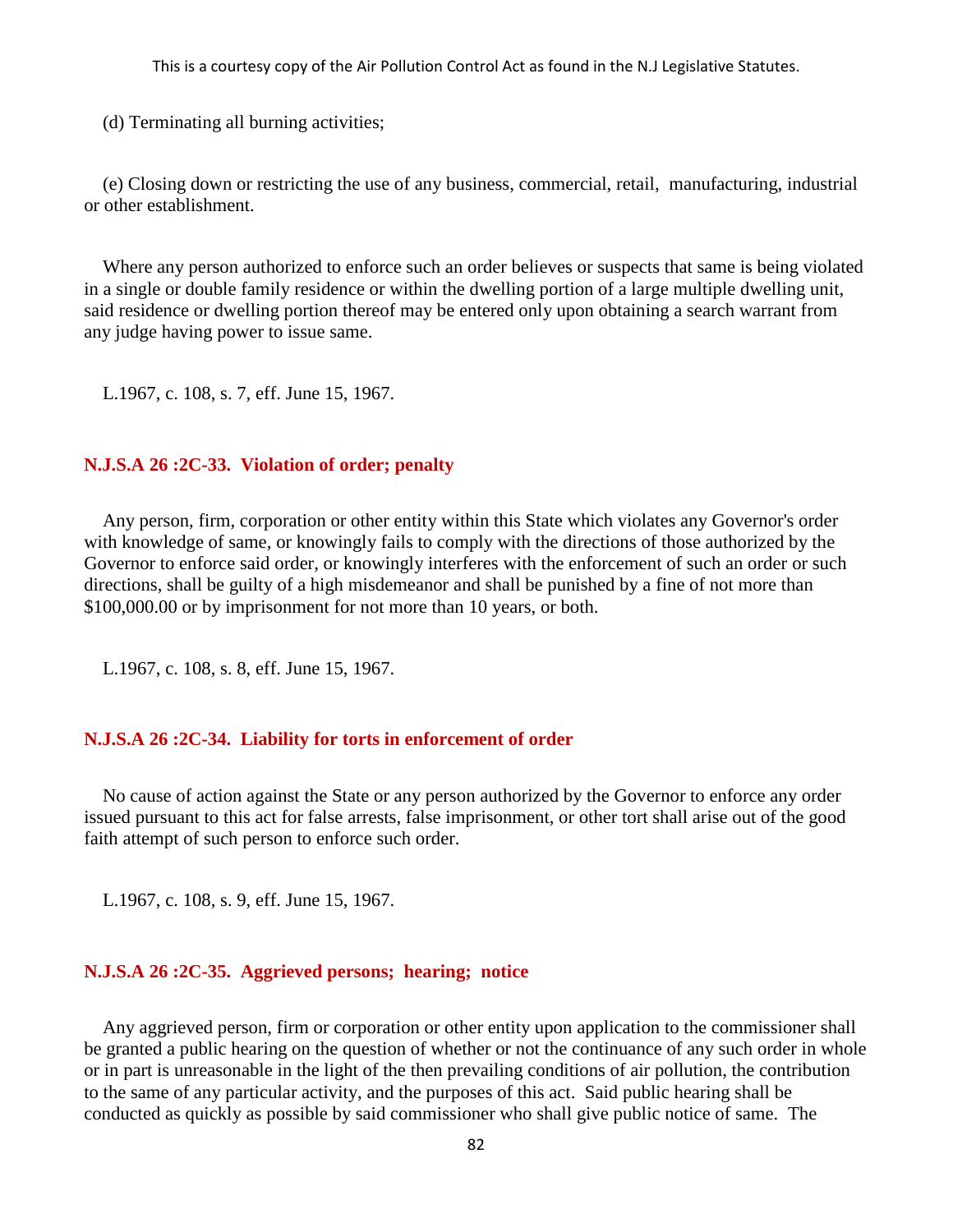commissioner shall have the power to compel attendance, testimony, and the production of documents by the use of subpoena powers. The number of witnesses and the extent of testimony shall be within his control. If the commissioner, upon conclusion of such hearing, determines that any such order should be terminated, or modified in any way whatsoever, he shall report such findings and recommendations to the Governor for such action as he deems appropriate.

L.1967, c. 108, s. 10, eff. June 15, 1967.

### **N.J.S.A 26 :2C-36. Stand-by orders**

The commissioner shall promulgate a set of proposed stand-by orders which might be appropriate for use by the Governor upon declaration of the emergency contemplated by this act. Such stand-by control proposals, when approved by the Governor, shall be distributed to the appropriate agencies and to all commercial and industrial concerns throughout this State concerned with enforcement or impact of this act, and notice of their contents shall be given to the public. The commissioner shall promulgate arrangements for the enforcement of said stand-by orders and, upon approval by the Governor, notice of said arrangements shall also be distributed to said authorities, commercial and industrial concerns, and to the general public. Said proposed stand-by orders and arrangements shall not, however, become operative except when directed by the Governor in any order issued by him pursuant to a declaration of emergency under this act.

L.1967, c. 108, s. 11, eff. June 15, 1967.

### **N.J.S.A 26 :2C-37 Short title.**

1. This act shall be known and may be cited as the "Global Warming Response Act."

L.2007, c.112, s.1.

### **N.J.S.A 26 :2C-38 Findings, declarations relative to greenhouse gas emissions.**

 2. The Legislature finds and declares that internationally the issue of global warming has caused alarm, awareness, and action concerning climate changes occurring around the globe attributed to the high level of certain gases called "greenhouse gases" - gases that increase temperatures in the atmosphere and the risk of catastrophic changes to the Earth's ecosystems and environment; that, while this global warming may be a theory to some, the effects of increasing levels of greenhouse gases in the atmosphere are accepted by many respected scientists and members of the international community as seriously detrimental to the ecosystems and environment of the world; that, ultimately, if steps are not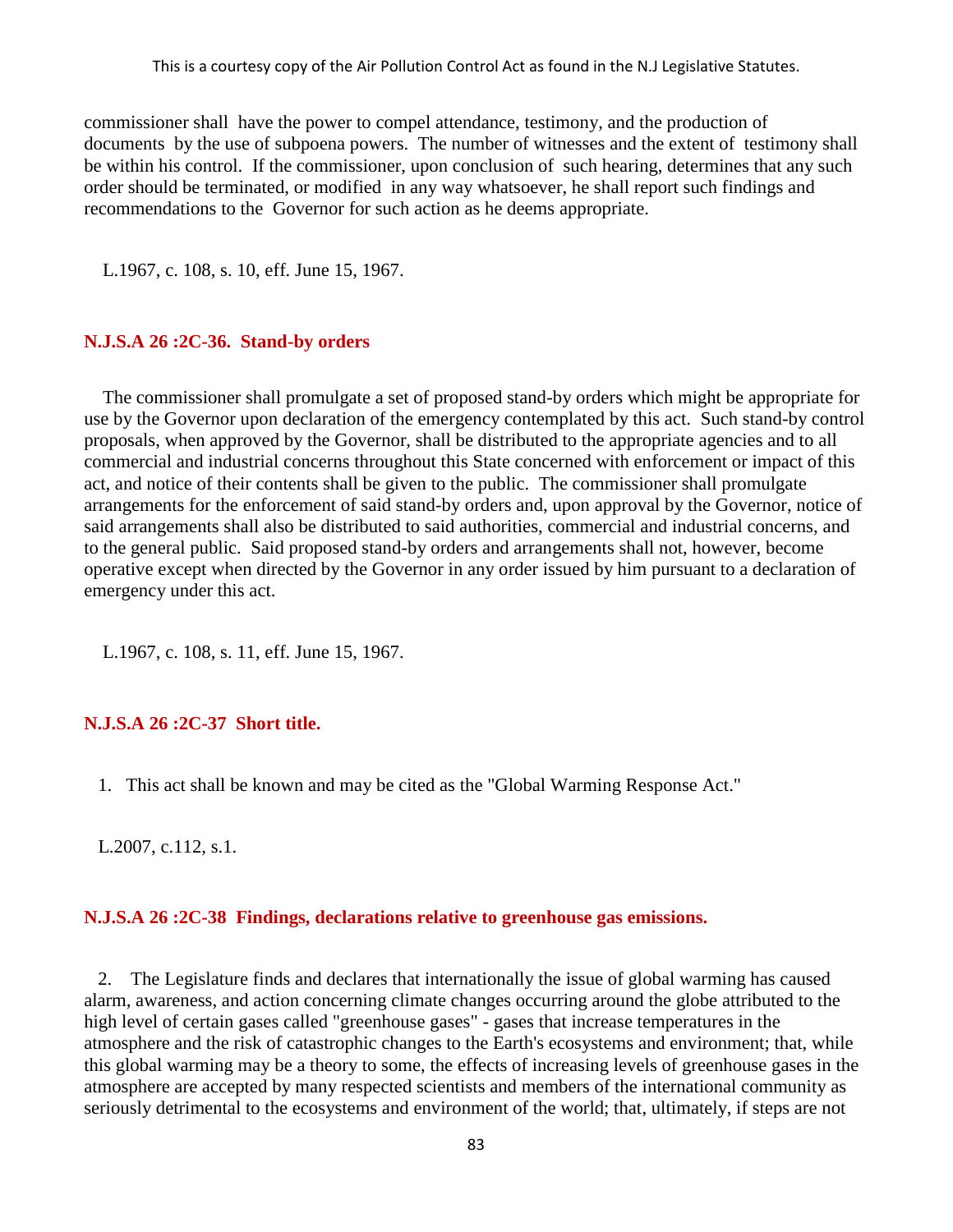taken to reverse these trends, the effects on human, animal and plant life on Earth may be catastrophic; that solutions exist to halt the increasing of greenhouse gases in the atmosphere and reduce these emissions; that, as a global issue, each country and region within a country must do its part to reduce these greenhouse gases that threaten the globe; and that, as a State, there are specific actions that can be taken to attack the problem of global warming, through reductions of greenhouse gas emissions in the State and participation in regional and interstate initiatives to reduce these emissions regionally, nationally, and internationally.

 The Legislature therefore finds and declares that it is in the public interest to establish a greenhouse gas emissions reduction program to limit the level of Statewide greenhouse gas emissions, and greenhouse gas emissions from electricity generated outside the State but consumed in the State, to the 1990 level or below, of those emissions by the year 2020, and to reduce those emissions to 80% below the 2006 level by the year 2050.

L.2007, c.112, s.2.

### **N.J.S.A 26 :2C-39 Definitions relative to greenhouse gas emissions.**

3. For the purposes of this act:

 **"Department"** means the Department of Environmental Protection.

 **"Greenhouse gas"** means carbon dioxide, methane, nitrous oxide, hydrofluorocarbons, perfluorocarbons, sulfur hexafluoride, and any other gas or substance determined by the Department of Environmental Protection to be a significant contributor to the problem of global warming.

 **"Statewide greenhouse gas emissions"** means the sum of calendar year emissions of greenhouse gases from all sources within the State, and from electricity generated outside the State but consumed in the State, as determined by the department pursuant to subsection c. of section 5 of this act.

 **"2020 limit"** means the level of greenhouse gas emissions equal to the 1990 level of Statewide greenhouse gas emissions.

 **"2050 limit"** means the level of greenhouse gas emissions equal to 80 percent less than the 2006 level of Statewide greenhouse gas emissions.

L.2007, c.112, s.3.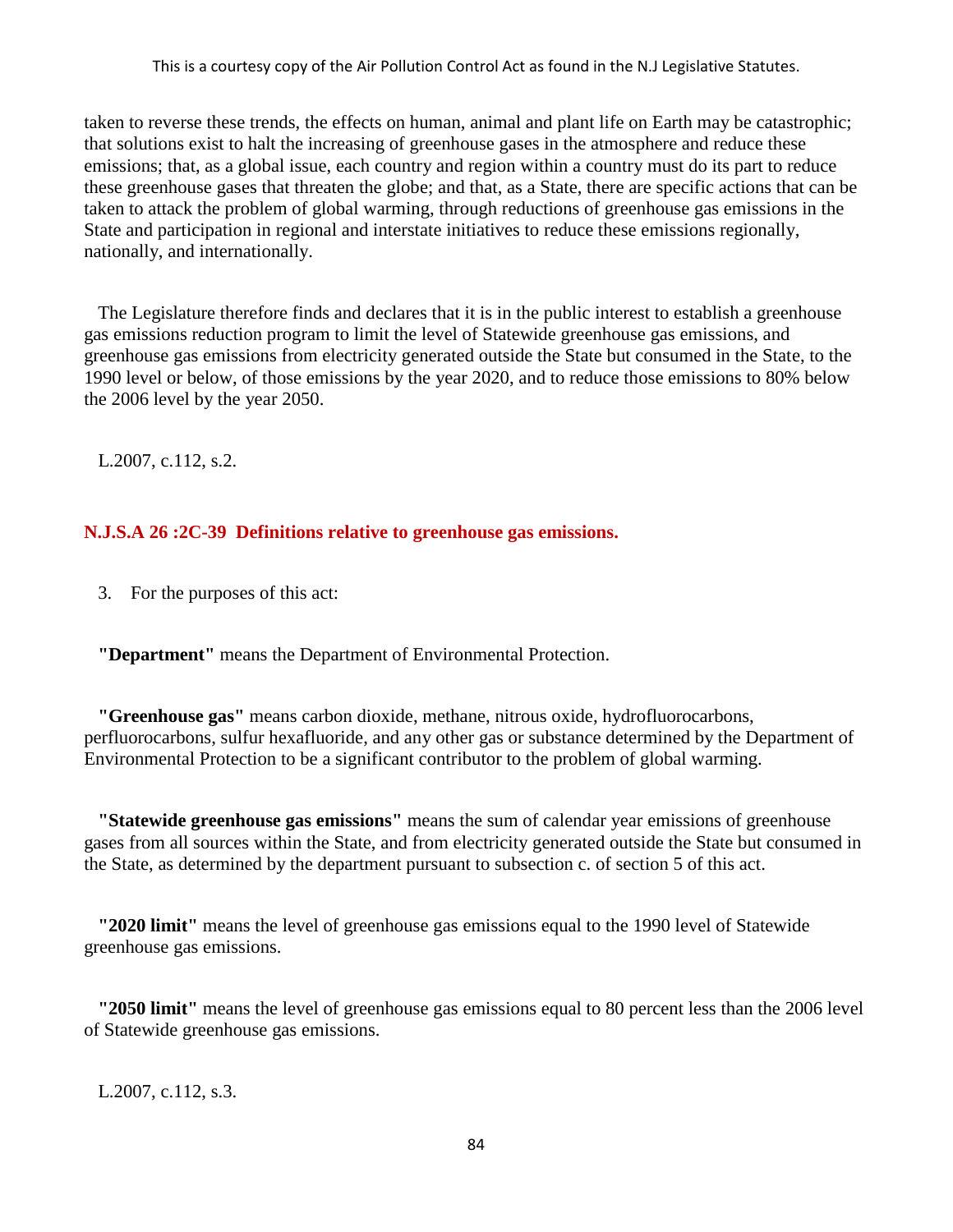### **N.J.S.A 26 :2C-40 Limit on Statewide greenhouse gas emissions mandated for 2020, 2050.**

 4. a. No later than January 1, 2020, the level of Statewide greenhouse gas emissions shall be reduced to, or below, the 2020 limit. No later than January 1, 2050, the greenhouse gas emissions in the State shall be stabilized at or below the 2050 limit and shall not exceed that level thereafter. The department shall consider the economic impact upon the State and upon the emitters of a greenhouse gas for any measure imposed to meet the 2020 limit and the 2050 limit.

b. No later than one year after the date of enactment of this act, the department shall establish:

- (1) an inventory of the current and 2006 Statewide greenhouse gas emissions; and
- (2) an inventory of the 1990 level of Statewide greenhouse gas emissions.

L.2007, c.112, s.4.

# **N.J.S.A 26 :2C-41 Rules, regulations for monitoring, reporting emissions.**

 5. a. No later than January 1, 2009, the department shall adopt, pursuant to the "Administrative Procedure Act," P.L.1968, c.410 (C.52:14B-1 et seq.), rules and regulations establishing a greenhouse gas emissions monitoring and reporting program to monitor and report Statewide greenhouse gas emissions.

 b. The rules and regulations adopted pursuant to subsection a. of this section shall identify all significant sources of Statewide greenhouse gas emissions and shall provide for, but need not be limited to, the following:

 (1) monitoring and reporting of existing emissions and changes in emissions over time from the sources identified by the department;

 (2) reporting the levels of those emissions and changes in those emissions levels annually, commencing on January 1, 2009; and

(3) monitoring progress toward the 2020 limit and the 2050 limit.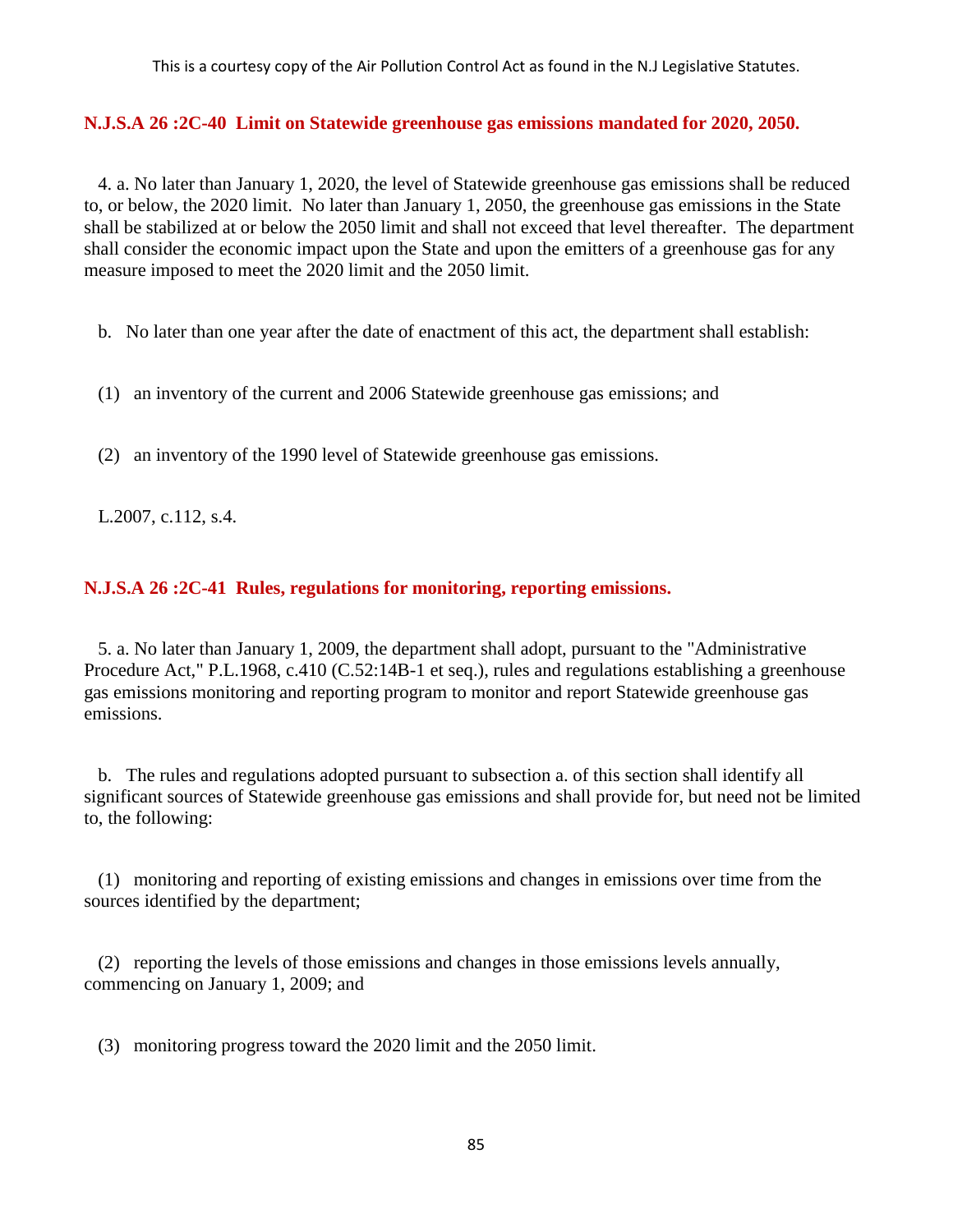c. Pursuant to the rules and regulations adopted pursuant to subsection a. of this section, the department shall require reporting of the greenhouse gas emissions:

 (1) associated with fossil fuels used in the State, as reported by entities that are manufacturers and distributors of fossil fuels, which may include, but need not be limited to, oil refineries, oil storage facilities, natural gas pipelines, and fuel wholesale and retail distributors;

 (2) from any entity generating electricity in the State and from any entity that generates electricity outside the State that is delivered for end use in the State. With respect to electricity generated outside the State and imported into the State, the department shall determine the emissions from that generation by subtracting the kilowatt-hours of electricity generated in the State from the kilowatt-hours of electricity consumed in the State, and multiplying the difference by a default emissions rate determined by the department;

(3) from any gas public utility as defined in section 3 of P.L.1999, c.23 (C.48:3-51); and

 (4) from any additional entities that are significant emitters of greenhouse gases, as determined by the department, and as appropriate to enable the department to monitor compliance with progress toward the 2020 limit and the 2050 limit.

L.2007, c.112, s.5.

# **N.J.S.A 26 :2C-42 Evaluation of policies, measures for achievement of 2020 limit, 2050 limit; reports.**

 6. a. The department, in consultation with the Board of Public Utilities, the Department of Agriculture, the Department of Transportation, and the Department of Community Affairs, shall evaluate policies and measures that will enable the State to achieve the 2020 limit, shall make specific recommendations on how to achieve the emission reduction targets, including measures that reduce emissions in all sectors of the economy including transportation, housing, and consumer products, and shall evaluate the economic benefits and costs of implementing these recommendations. The department shall coordinate its evaluation of greenhouse gas emission reduction policies and measures with the work of the Energy Master Plan Committee established pursuant to section 12 of P.L.1977, c.146 (C.52:27F-14).

 b. No later than June 30, 2008, the department, and any other State agencies, as appropriate, shall prepare a report recommending the measures necessary to reduce greenhouse gas emissions to achieve the 2020 limit. The report shall include specific recommendations for legislative and regulatory action that will be necessary to achieve the 2020 limit. The report shall be transmitted to the Governor, to the State Treasurer, to the Legislature pursuant to section 2 of P.L.1991, c.164 (C.52:14-19.1) and to the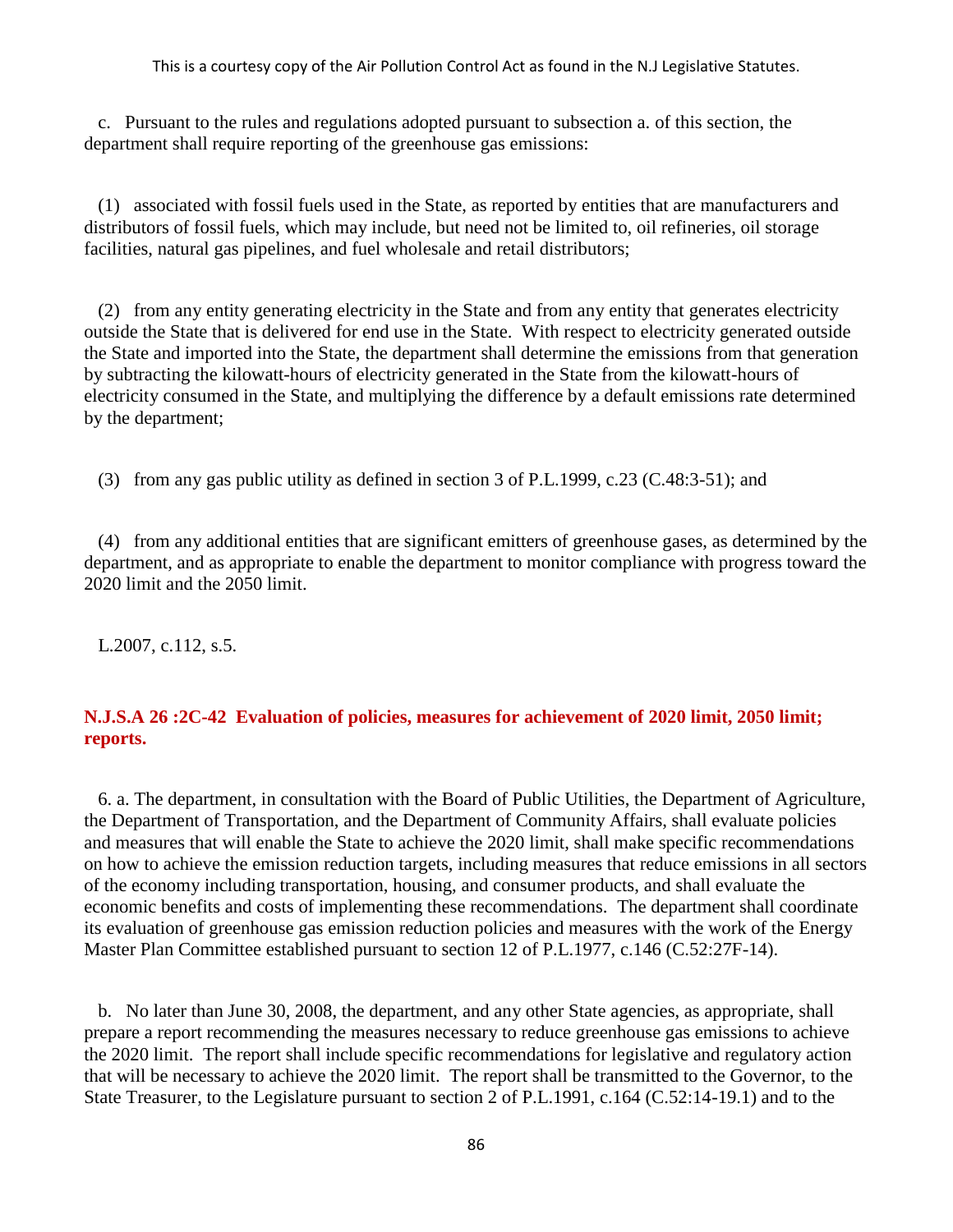members of the Senate Environment Committee and the Assembly Environment and Solid Waste Committee.

 c. No later than June 30, 2010, the department, and any other State agencies, as appropriate, shall prepare a report recommending the measures necessary to reduce greenhouse gas emissions to achieve the 2050 limit. The report shall include specific recommendations for legislative and regulatory action that will be necessary to achieve the 2050 limit. The report shall also include recommendations for additional policies and measures that will be required if the State is otherwise expected to exceed the 2020 limit and any additional measures that will be required to meet the 2050 limit. The report shall be transmitted to the Governor, to the State Treasurer, to the Legislature pursuant to section 2 of P.L.1991, c.164 (C.52:14-19.1) and to the members of the Senate Environment Committee and the Assembly Environment and Solid Waste Committee.

 d. The Energy Master Plan Committee shall include in its adoption of the first update of the energy master plan completed after the date of enactment of this act, a list of recommended policies and measures to reduce the emission of greenhouse gases from the production, processing, distribution, transmission, storage, or use of energy that will contribute to achieving the 2020 limit.

 e. Nothing in this act shall impose any limit on the existing authority of the department, the Board of Public Utilities, or any other State department or agency to limit or regulate greenhouse gas emissions pursuant to law.

L.2007, c.112, s.6.

# **N.J.S.A 26 :2C-43 Transmission of biennial report on greenhouse gas emission statistics; 2015 evaluation.**

 7. a. No later than January 1, 2009, and biennially thereafter, the department shall prepare and transmit, in writing, a report to the Governor, to the State Treasurer, to the Legislature pursuant to section 2 of P.L.1991, c.164 (C.52:14-19.1) and to the members of the Senate Environment Committee and the Assembly Environment and Solid Waste Committee, on the status of the greenhouse gas emissions monitoring and reporting program established pursuant to this act, the current level of greenhouse gas emissions in the State and the progress made toward compliance with the 2020 limit and the 2050 limit established pursuant to this act. The report shall also include updated and comparative inventories of Statewide greenhouse gas emissions.

 b. No later than January 1, 2015, the department shall evaluate the ecological, economic, and environmental factors and the technological capability affecting the attainment or maintenance of the 2020 limit and the 2050 limit established pursuant to this act.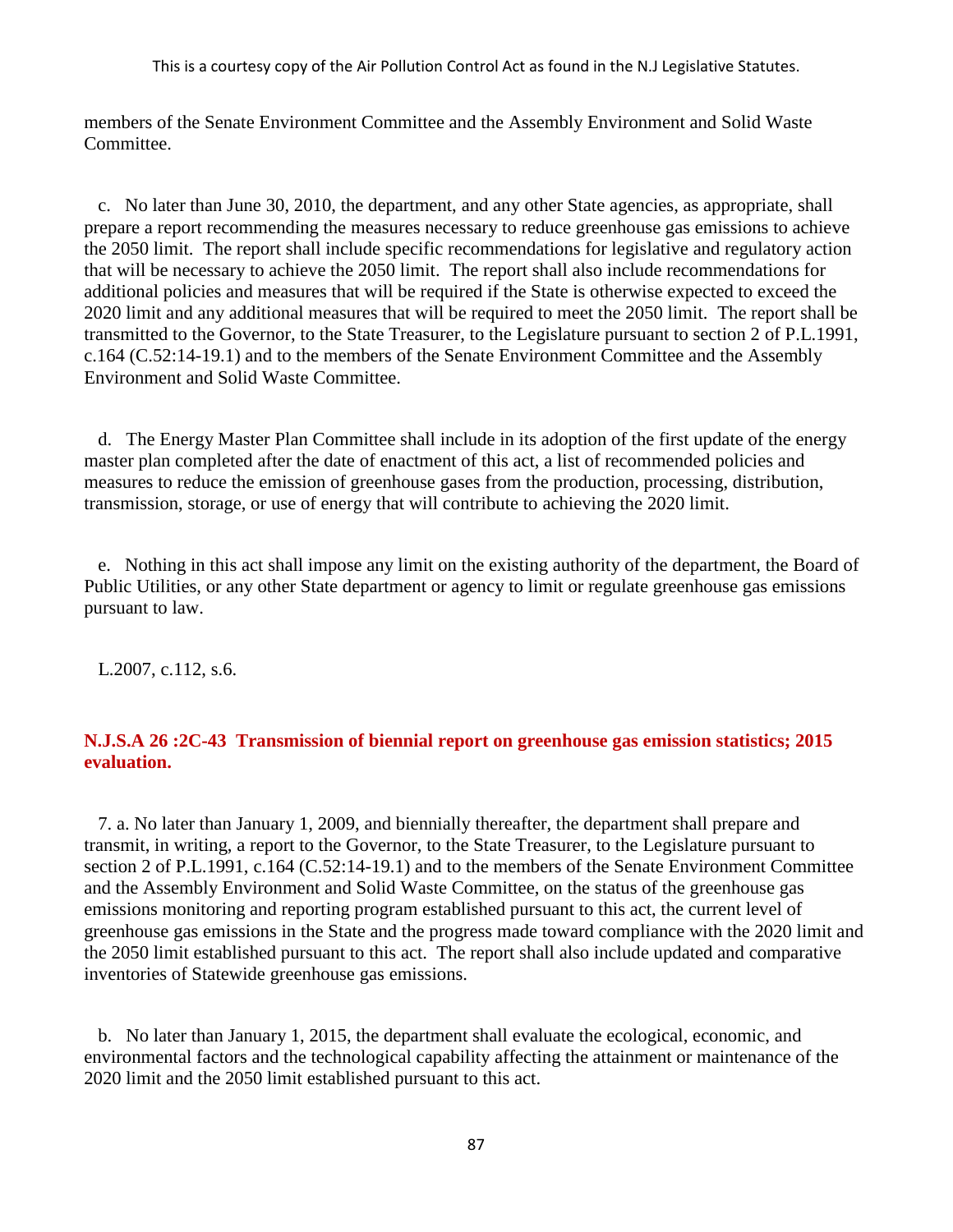L.2007, c.112, s.7.

### **N.J.S.A 26 :2C-44 Designation of independent research panel to review agency reports.**

 9. a. No later than June 30, 2008, the department shall designate an independent research review panel consisting of economists, business managers, nonprofit environmental organization representatives, and public officials, and scientists from academia, industry and the government, to review the recommendations and evaluations submitted by the department and any other State agencies, as appropriate, in the reports required pursuant to section 6 of this act.

 b. The independent research review panel shall review the recommendations and evaluations of the department and any other State agencies, as appropriate, and shall, within 12 months of the date of transmittal of the reports required pursuant to section 6 of this act, prepare and transmit a report evaluating the ecological, economic and social impact of the proposed recommendations submitted by the department and any other State agencies, as appropriate, to the Governor, to the State Treasurer, to the Legislature pursuant to section 2 of P.L.1991, c.164 (C.52:14-19.1) and to the members of the Senate Environment Committee and the Assembly Environment and Solid Waste Committee.

 c. This section shall not be construed to affect the requirements of the greenhouse gas emissions monitoring and reporting program or the department's administration of the program established pursuant to this act.

L.2007, c.112, s.9.

### **N.J.S.A 26 :2C-45 Findings, declarations relative to reduction of greenhouse gas emissions.**

 1. The Legislature finds and declares that New Jersey should implement cost-effective measures to reduce emissions of greenhouse gases, and that emissions trading and the auction of allowances can be an effective mechanism to accomplish that objective.

 The Legislature further finds and declares that entering into agreements or arrangements with appropriate representatives of other states may further the purposes of P.L.2007, c.340 (C.26:2C-45 et al.) and the "Global Warming Response Act," P.L.2007, c.112 (C.26:2C-37 et al.).

 The Legislature further finds and declares that any carbon dioxide emissions allowance trading program established in the State to reduce emissions of greenhouse gases should provide both incentives to reduce emissions at their sources and funding or other consumer benefit incentives to reduce the demand for energy, which in turn would reduce the generation and emission of greenhouse gases.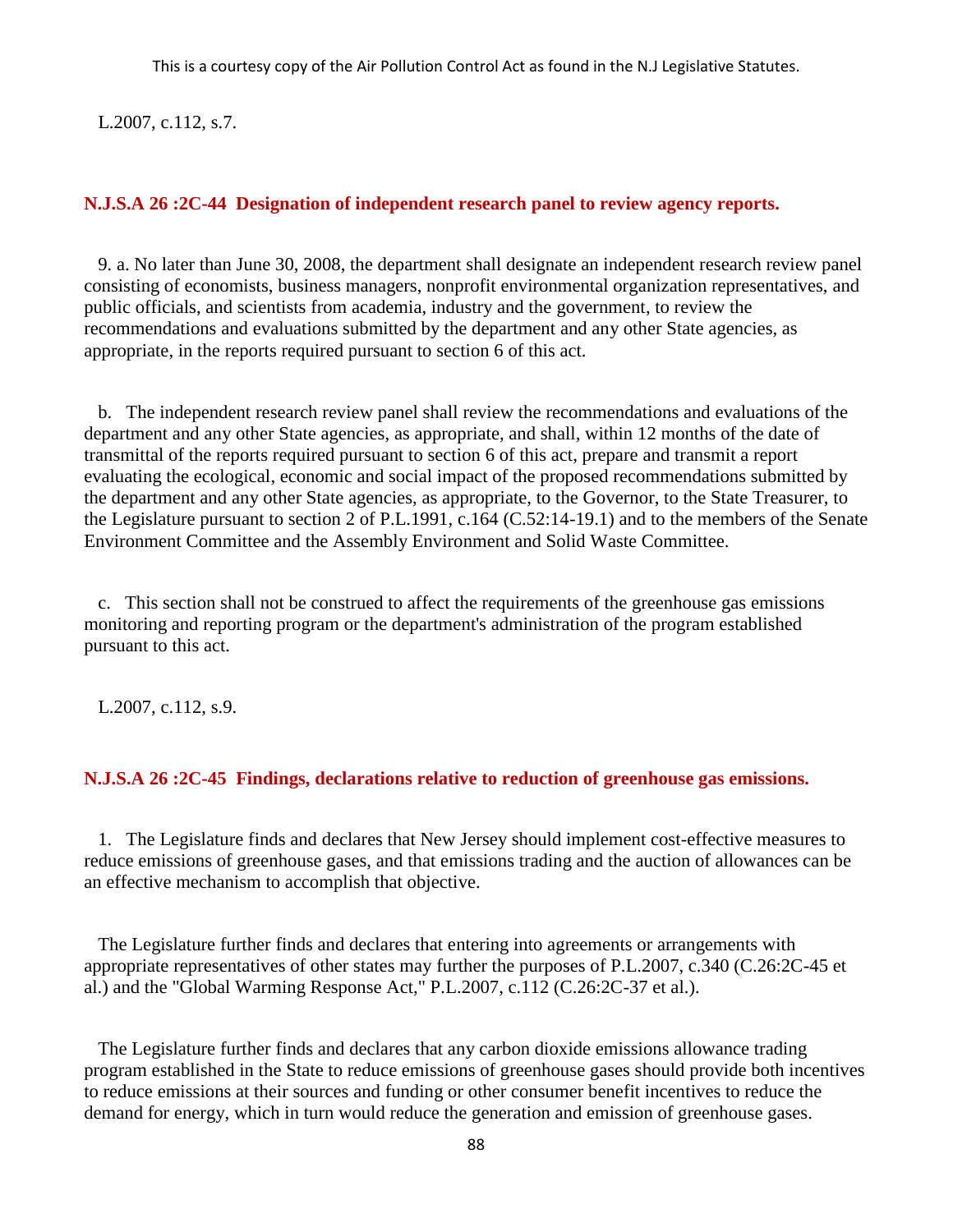The Legislature further finds and declares that funding consumer benefit purposes will result in reduced costs to New Jersey consumers, decreased energy use, decreased greenhouse gas emissions, and substantial and tangible benefits to the energy-using business sector.

 The Legislature further finds and declares that efforts to reduce greenhouse gas emissions in New Jersey must include complementary programs to reduce greenhouse gas emissions from electricity generated outside of the State but consumed in New Jersey, and that one measure that may be most effective in doing so is the adoption of a greenhouse gas emissions portfolio standard as authorized pursuant to the "Global Warming Response Act," P.L.2007, c.112 (C.26:2C-37 et al.) and section 38 of P.L.1999, c.23 (C.48:3-87).

 The Legislature further finds and declares that energy efficiency and conservation measures and increased use of renewable energy resources must be essential elements of the State's energy future and that greater reliance on energy efficiency, conservation, and renewable energy resources will provide significant benefits to the citizens of this State.

 The Legislature further finds and declares that public utility involvement and competition in the renewable energy, conservation and energy efficiency industries are essential to maximize efficiencies and the use of renewable energy and that the provisions of P.L.2007, c.340 (C.26:2C-45 et al.) should be implemented to further competition.

 The Legislature further finds and declares that any emissions allowance trading program established in the State to reduce emissions of greenhouse gases should transition to any federal program enacted by the federal government that is comparable to the emissions allowance trading program established in New Jersey.

 The Legislature therefore determines that it is in the public interest to establish a program that authorizes the State to dedicate to consumer benefit purposes up to 100 percent of the revenues derived from the auction or other sale of allowances pursuant to an emissions allowance trading program and to authorize the Commissioner of Environmental Protection and the President of the Board of Public Utilities to further the purposes of P.L.2007, c.340 (C.26:2C-45 et al.) and the "Global Warming Response Act," P.L.2007, c.112 (C.26:2C-37 et al.), by participating with other states in the formation and activity of a separate legal entity established for the purpose of furthering the Regional Greenhouse Gas Initiative.

L.2007, c.340, s.1.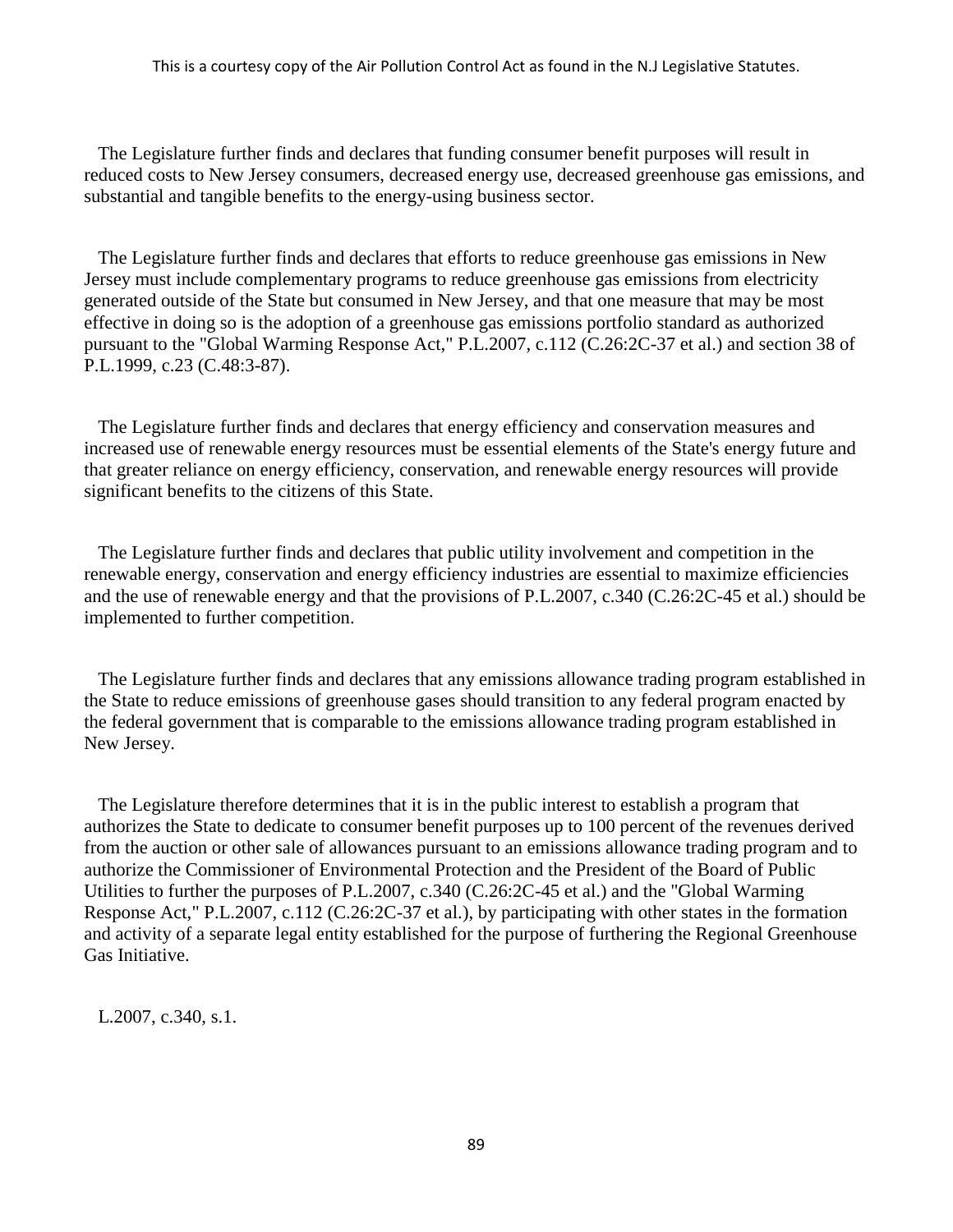#### **N.J.S.A 26 :2C-46 Definitions relative to reduction of greenhouse gas emissions.**

2. As used in sections 1 through 11 and sections 14 and 15 of P.L.2007, c.340 (C.26:2C-45 et seq.):

 **"Allowance"** means a limited authorization, as defined by the department, to emit up to one ton of carbon dioxide or its equivalent.

 **"Board"** means the Board of Public Utilities.

 **"Compliance entity"** means an owner or operator of an electric generating unit, with a nameplate capacity equal to or greater than 25 megawatts of electrical output, in New Jersey that is required to obtain allowances in order to operate an electric generating unit that holds an operating permit from the department issued pursuant to P.L.1954, c.212 (C.26:2C-1 et seq.), whether that unit is in operation or in development. "Compliance entity" shall not include any cogeneration facility or combined heat and power facility that is an "on-site generation facility" as that term is defined in section 3 of P.L.1999, c.23 (C.48:3-51) and sells less than 10 percent of its annual gross electrical generation.

 **"Consumer benefit"** means any action or measure to: promote energy efficiency; directly mitigate electricity ratepayer impacts; develop and deliver renewable or non-carbon-emitting energy technologies; stimulate or reward investment in the development of innovative carbon emissions abatement technologies with significant carbon emissions reduction potential; fund programs that promote measurable electricity end-use energy efficiency in the commercial, institutional, and industrial sectors; or fund the administration of greenhouse gas emissions allowance trading and consumer benefit programs.

 **"Department"** means the Department of Environmental Protection.

 **"Dispatch agreement facility"** means a facility that is a compliance entity that is a cogeneration facility or has a heat rate below 8,100 BTU per kilowatt-hour, and has entered into a power agreement: (1) with a duration of more than 15 years from its effective date; (2) that provides that the entity's counterpart to the agreement controls the electric dispatch of the facility; (3) which was executed prior to January 1, 2002; and (4) which does not allow for the entity to pass the cost of allowances on to the counterpart to the agreement.

 **"Global Warming Solutions Fund"** or **"fund"** means the "Global Warming Solutions Fund" established pursuant to section 6 of P.L.2007, c.340 (C.26:2C-50).

 **"Greenhouse gas"** means the same as the term is defined in section 3 of P.L.2007, c.112 (C.26:2C-39).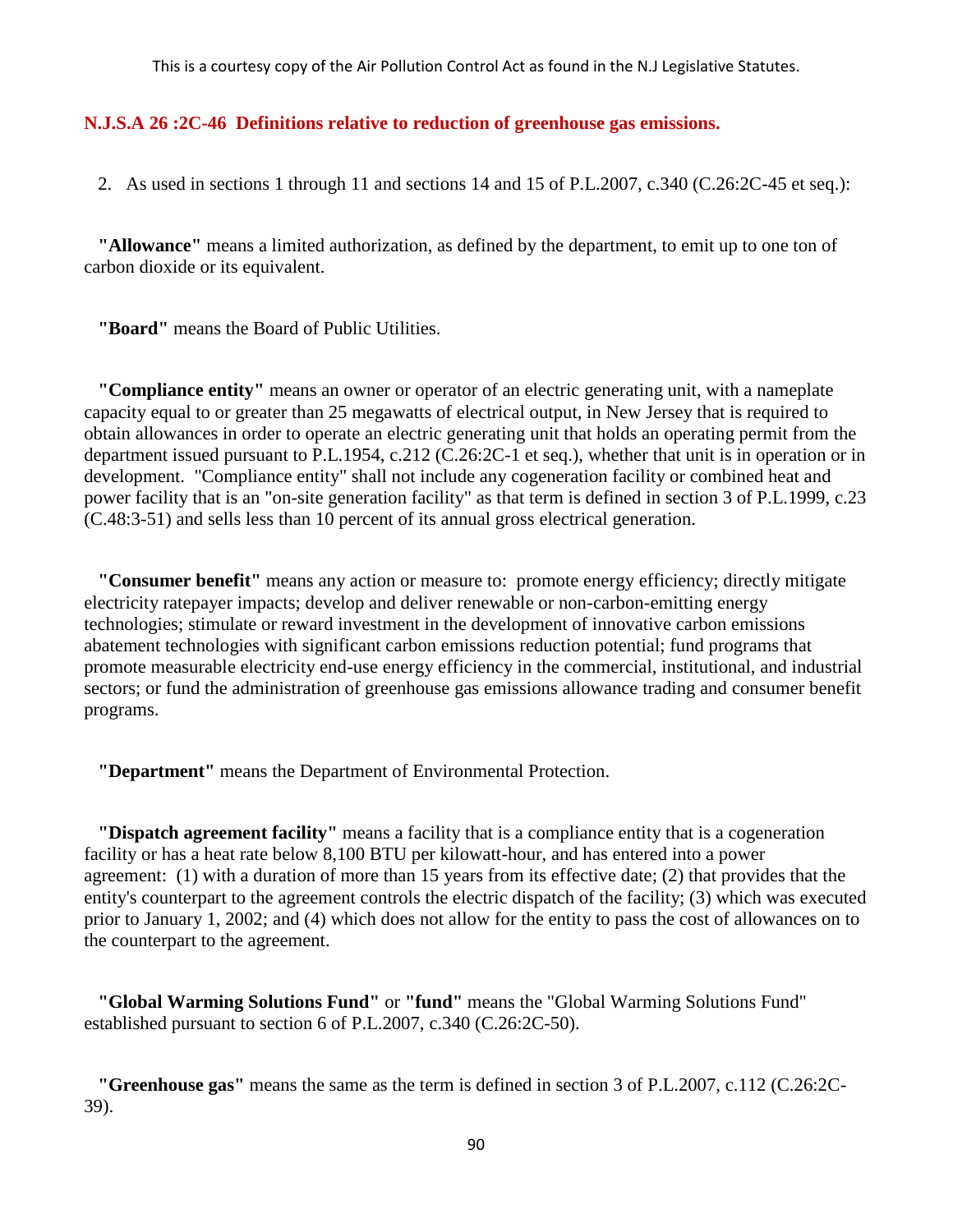**"Qualified participant"** means a compliance entity or other entity that meets financial assurance and any other requirements to participate in an auction, as determined by the department in consultation with other entities participating in a regional, national or international program.

 **"Regional Greenhouse Gas Initiative"** means the cooperative effort to reduce carbon dioxide emissions entered into by the governors of seven states through a Memorandum of Understanding signed on December 20, 2005, as amended.

L.2007, c.340, s.2.

# **N.J.S.A 26 :2C-47 Actions of department relative to allowances; report to Governor, Legislature.**

 3. a. (1) The department, by rule or regulation adopted pursuant to the "Administrative Procedure Act," P.L.1968, c.410 (C.52:14B-1 et seq.), shall take any measures necessary to sell, exchange, retire, assign, allocate, or auction any or all allowances that are created by, budgeted to, or otherwise obtained by the State in furtherance of any greenhouse gas emissions allowance trading program implemented to reduce or prevent emissions of greenhouse gases. The department shall take into consideration the principles and goals of the New Jersey Energy Master Plan in the rule making process. The department may exercise this authority in cooperation and coordination with other states or countries that are participating in regional, national or international carbon dioxide emissions trading programs with the same or similar purpose. In exercising this authority, the department shall exclude from the requirement to purchase or acquire any allowances under any greenhouse gas emissions trading program any cogeneration facility or combined heat and power facility that is an "on-site generation facility" as that term is defined in section 3 of P.L.1999, c.23 (C.48:3-51) and sells less than 10 percent of its annual gross electrical generation.

 (2) Approval and notice by the department of specific procedures and requirements for any auction or other sale of allowances which are formulated by a for-profit or non-profit corporation, association or organization which the department and the board are authorized to participate in pursuant to section 11 of P.L.2007, c.340 (C.26:2C-55) shall not be subject to the "Administrative Procedure Act," P.L.1968, c.410 (C.52:14B-1 et seq.), provided that the specific procedures and requirements are consistent with the process and general requirements outlined in regulations adopted by the department, and the public is afforded an opportunity for review and comment on such specific procedures and requirements.

b. If the rules or regulations adopted by the department pursuant to subsection a. of this section convey allowances utilizing an auction, then any auction:

 (1) shall be conducted based on the schedule and frequency adopted by the department in consultation with other entities participating in a regional program;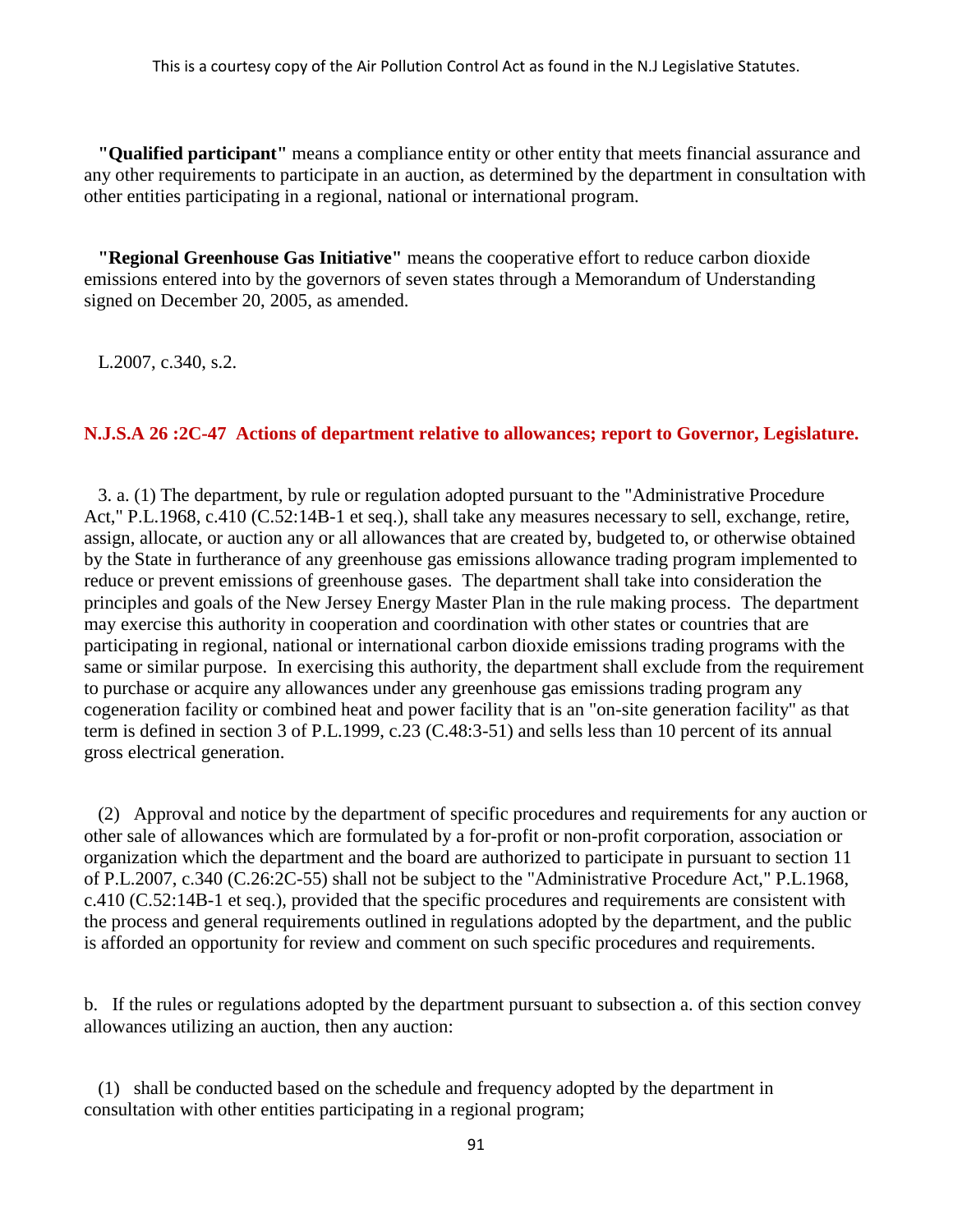(2) shall include the sale of allowances for current and future compliance periods to promote transparency and price stability;

 (3) shall include auction design elements that minimize allowance price volatility, guard against bidder collusion, and mitigate the potential for market manipulation;

 (4) shall include provisions to address, and to the extent practicable minimize, the potential for allowance market price volatility during the initial control period of a greenhouse gas emissions allowance trading program;

 (5) shall include provisions to ensure the continued market availability of allowances to entities regulated under a greenhouse gas emissions allowance trading program, taking into account the outcomes of auctions and monitoring of the allowance market, which may include the adoption of a flexible process that allows for ongoing modification of auction design and procedures in response to allowance market conditions and allowance market monitoring data, provided that the process allows for public comment and input; and

 (6) may be open to all qualified participants, and all qualified participants may sell or otherwise agree to transfer any or all allowances to any eligible entity.

 c. The department shall review its position with any regional auction on an annual basis, including the amount of allowances that should be included in a regional auction. This annual review shall include consideration of the environmental and economic impact of the auction, leakage impacts, and the impact on electric generation facilities and ratepayers in the State. The department shall submit a written report of this review to the Governor and to the Legislature pursuant to section 2 of P.L.1991, c.164 (C.52:14- 19.1). The report shall also be posted on the department's website.

L.2007, c.340, s.3.

# **N.J.S.A 26 :2C-48 Certified dispatch agreement facility eligible to purchase allowances, price.**

 4. A dispatch agreement facility that has been certified pursuant to section 5 of P.L.2007, c.340 (C.26:2C-49) shall be eligible to purchase allowances at the price of \$2 per allowance, pursuant to subsection a. of this section.

 a. At least once each year, the department shall notify the owners and operators of dispatch agreement facilities of the opportunity to purchase allowances at the price of \$2 per allowance. Any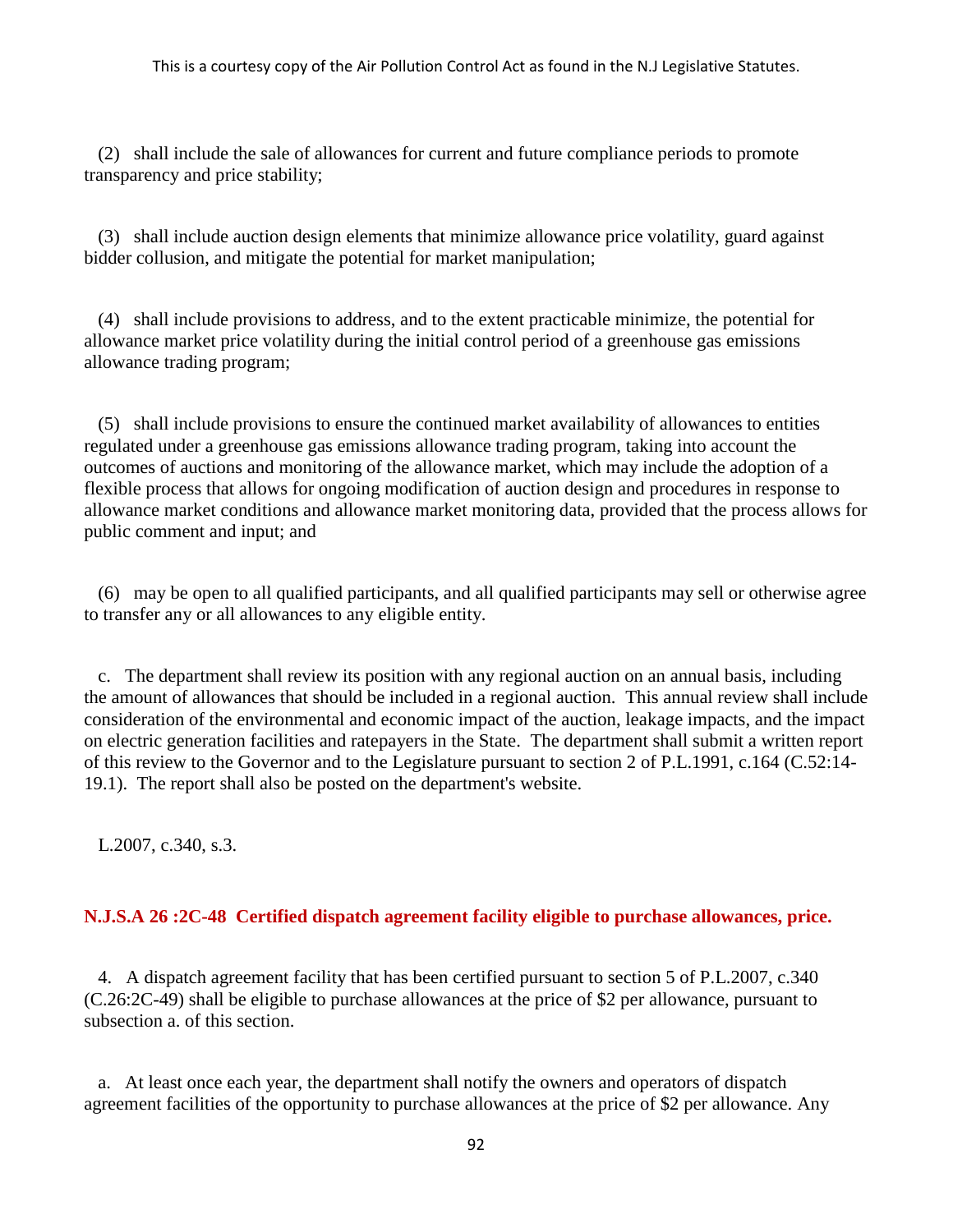offer by the department to sell allowances shall be for the quantity of allowances equal to the average annual carbon dioxide emissions for the dispatch agreement facility for the prior three-year period as determined by the department.

 b. Within 30 days after receiving the notice required pursuant to subsection a. of this section, an owner or operator of a dispatch agreement facility shall notify the department whether it will accept the offer to purchase allowances and specify the quantity of allowances to be purchased up to the quantity determined pursuant to subsection a. of this section.

 c. For any allowances not purchased by an owner or operator of a dispatch agreement facility pursuant to subsections a. and b. of this section, an owner or operator of a dispatch agreement facility shall purchase such allowances in accordance with the rules and regulations adopted by the department pursuant to section 3 of P.L.2007, c.340 (C.26:2C-47).

 d. Any allowances purchased from the department pursuant to subsections a. and b. of this section and that are unused by a dispatch agreement facility for compliance at the end of a compliance period shall be assigned thereafter to the department.

 e. The opportunity to purchase allowances pursuant to this section shall be limited to dispatch agreement facilities with power agreements that were executed prior to January 1, 2002, and the offer to purchase allowances shall expire upon termination or expiration of such agreement or when the services under a new contract become effective, whichever occurs earlier.

L.2007, c.340, s.4.

# **N.J.S.A 26 :2C-49 Certification that dispatch agreement facility qualifies for purchase of allowances.**

 5. a. The owner or operator of a dispatch agreement facility may certify to the department that the dispatch agreement facility qualifies to purchase allowances pursuant to section 4 of P.L. 2007, c.340 (C.26:2C-48).

 b. The certification submitted to the department pursuant to subsection a. of this section shall be through a sworn affidavit with supporting documentation from an independent entity that attests to the facility's adherence to the definition of dispatch agreement facility as set forth in section 2 of P.L.2007, c.340 (C.26:2C-46). The affidavit shall be signed by both an official representative of the independent entity and by the chief financial officer or their equivalent of the owner or operator of the dispatch agreement facility. If there are any material changes to the sworn affidavit or supporting documentation filed with the department, the independent entity and representative of the owner or operator of the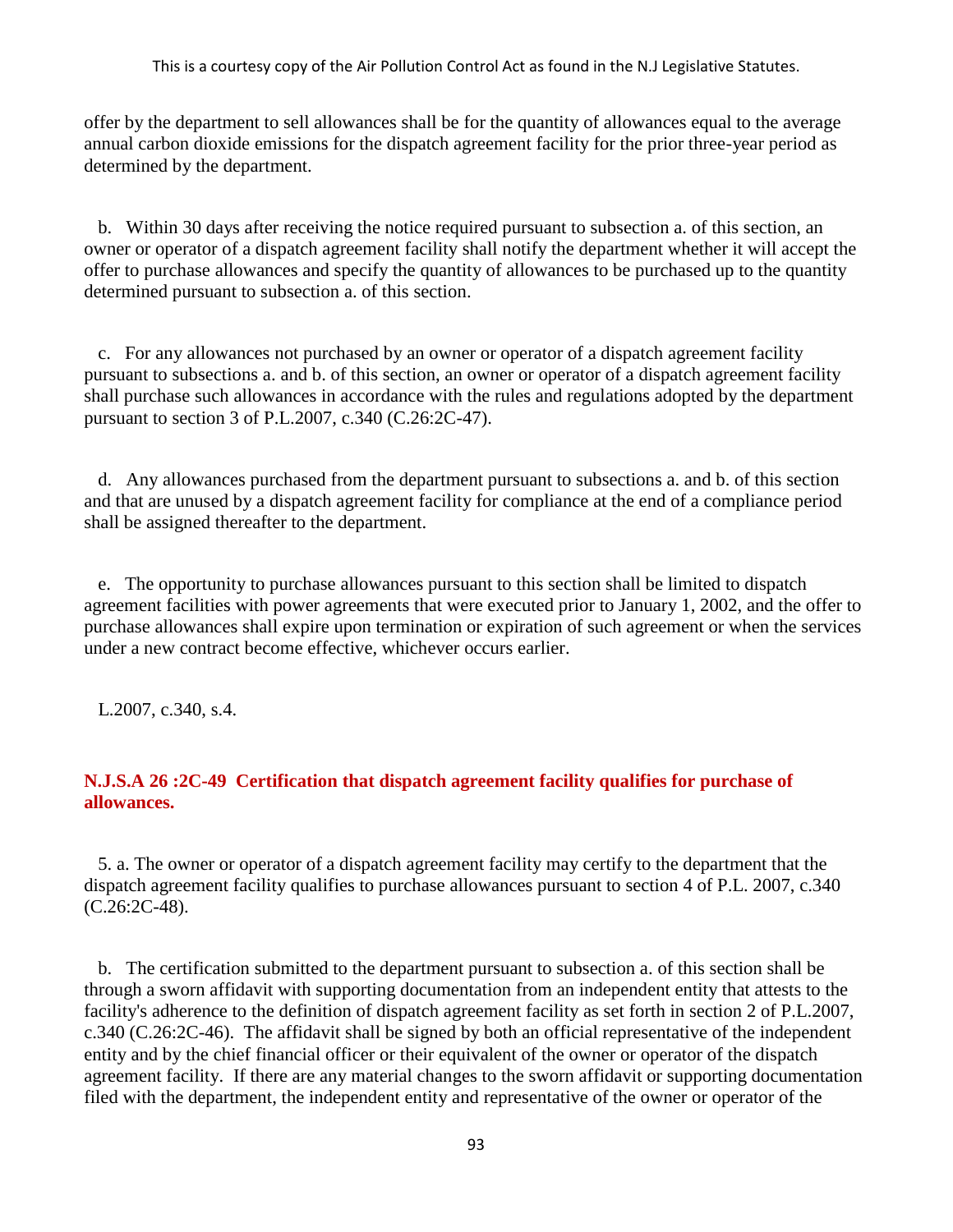dispatch agreement facility shall resubmit an affidavit pursuant to this section within 30 days after the change occurs.

 c. The certification shall be received by the department at least 30 days prior to the department making a notification, pursuant to subsection a. of section 4 of P.L.2007, c.340 (C.26:2C-48), of an offer to sell allowances to dispatch agreement facilities in order for the dispatch agreement facility to be deemed eligible to participate in the sale.

 d. The owner or operator of a dispatch agreement facility claiming certification pursuant to this section shall provide on site, upon the request of the department, any information the department requires to determine the validity and extent of the certification.

 e. Any signatory to the sworn affidavit in subsection b. of this section who knowingly gives or causes to be given any false or misleading information or who knowingly makes any false or misleading statement in complying with the provisions of this section shall be subject to a civil penalty of not more than \$500,000 for each offense and shall not be eligible to be certified as a dispatch agreement facility. Civil penalties imposed pursuant to this section shall be collected in a civil action by a summary proceeding pursuant to the "Penalty Enforcement Law of 1999," P.L.1999, c.274 (C.2A:58-10 et seq.). In addition to any penalties, the court may assess against the violator the amount of any economic benefit accruing to the violator from the violation of the provisions of this section.

 f. All penalties collected pursuant to this section shall be deposited in the "Global Warming Solutions Fund," established pursuant to section 6 of P.L.2007, c.340 (C.26:2C-50), and kept separate from other receipts deposited therein, and appropriated for the purposes of that fund.

L.2007, c.340, s.5.

# **N.J.S.A 26 :2C-50 "Global Warming Solutions Fund."**

 6. There is established in the Department of the Treasury a special, nonlapsing fund to be known as the "Global Warming Solutions Fund." The fund shall be administered by the State Treasurer and shall be credited with:

 a. moneys received as a result of any sale, exchange or other conveyance of allowances through a greenhouse gas emissions allowance trading program;

b. such moneys as are appropriated by the Legislature; and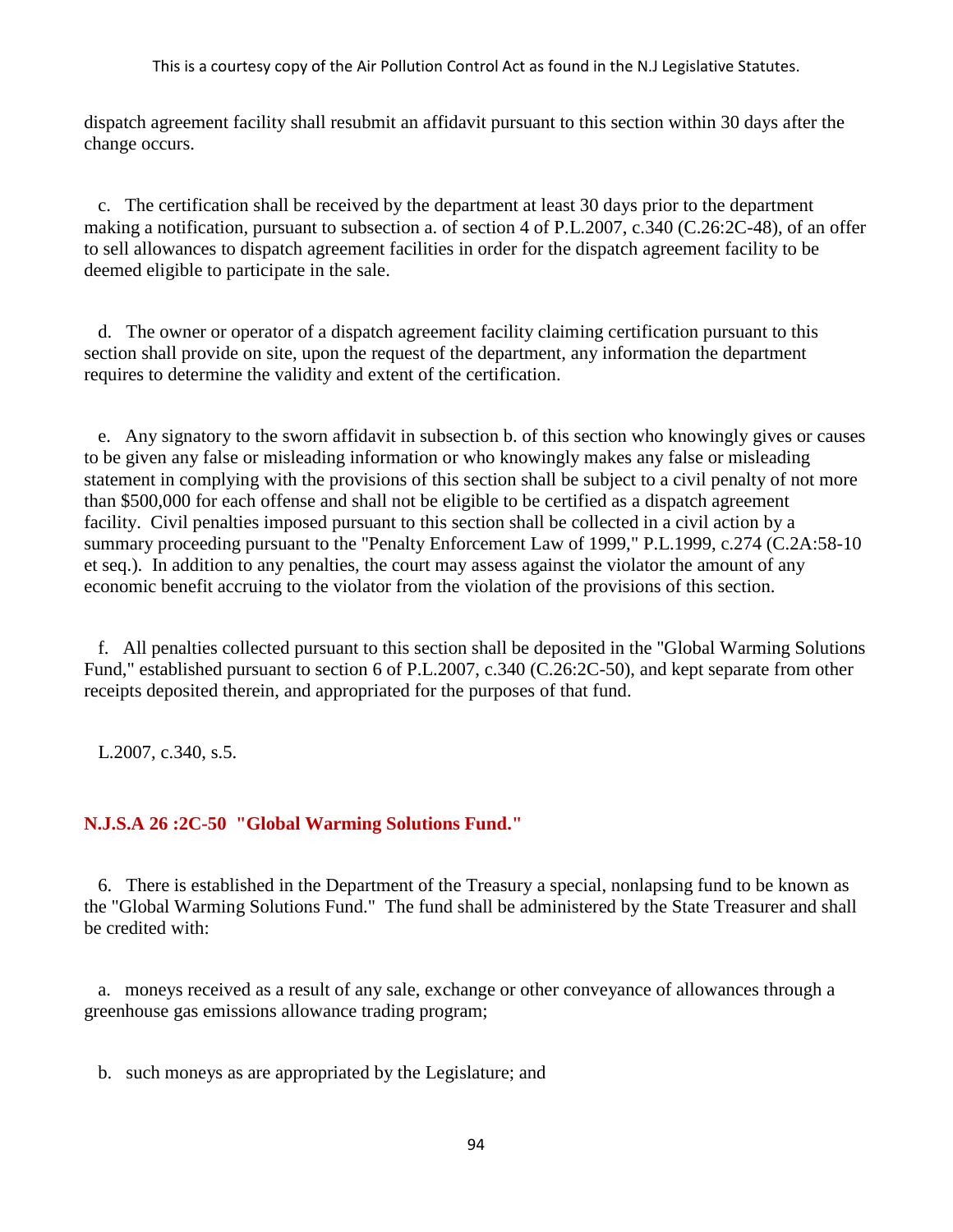c. any return on investment of moneys deposited in the fund.

L.2007, c.340, s.6.

### **N.J.S.A 26 :2C-51 Coordination in administration of programs; use of moneys.**

 7. a. The agencies administering programs established pursuant to this section shall maximize coordination in the administration of the programs to avoid overlap between the uses of the fund prescribed in this section.

 b. Moneys in the fund, after appropriation annually for payment of administrative costs authorized pursuant to subsection c. of this section, shall be annually appropriated and used for the following purposes:

 (1) Sixty percent shall be allocated to the New Jersey Economic Development Authority to provide grants and other forms of financial assistance to commercial, institutional, and industrial entities to support end-use energy efficiency projects and new, efficient electric generation facilities that are state of the art, as determined by the department, including but not limited to energy efficiency and renewable energy applications, to develop combined heat and power production and other high efficiency electric generation facilities, to stimulate or reward investment in the development of innovative carbon emissions abatement technologies with significant carbon emissions reduction or avoidance potential, to develop qualified offshore wind projects pursuant to section 3 of P.L.2010, c.57 (C.48:3-87.1), and to provide financial assistance to manufacturers of equipment associated with qualified offshore wind projects. The authority, in consultation with the board and the department, shall determine: (a) the appropriate level of grants or other forms of financial assistance to be awarded to individual commercial, institutional, and industrial sectors and to individual projects within each of these sectors; (b) the evaluation criteria for selecting projects to be awarded grants or other forms of financial assistance, which criteria shall include the ability of the project to result in a measurable reduction of the emission of greenhouse gases or a measurable reduction in energy demand, provided, however, that neither the development of a new combined heat and power production facility, nor an increase in the electrical and thermal output of an existing combined heat and power production facility, shall be subject to the requirement to demonstrate such a measurable reduction; and (c) the process by which grants or other forms of financial assistance can be applied for and awarded including, if applicable, the payment terms and conditions for authority investments in certain projects with commercial viability;

 (2) Twenty percent shall be allocated to the board to support programs that are designed to reduce electricity demand or costs to electricity customers in the low-income and moderate-income residential sector with a focus on urban areas, including efforts to address heat island effect and reduce impacts on ratepayers attributable to the implementation of P.L.2007, c.340 (C.26:2C-45 et al.). For the purposes of this paragraph, the board, in consultation with the authority and the department, shall determine the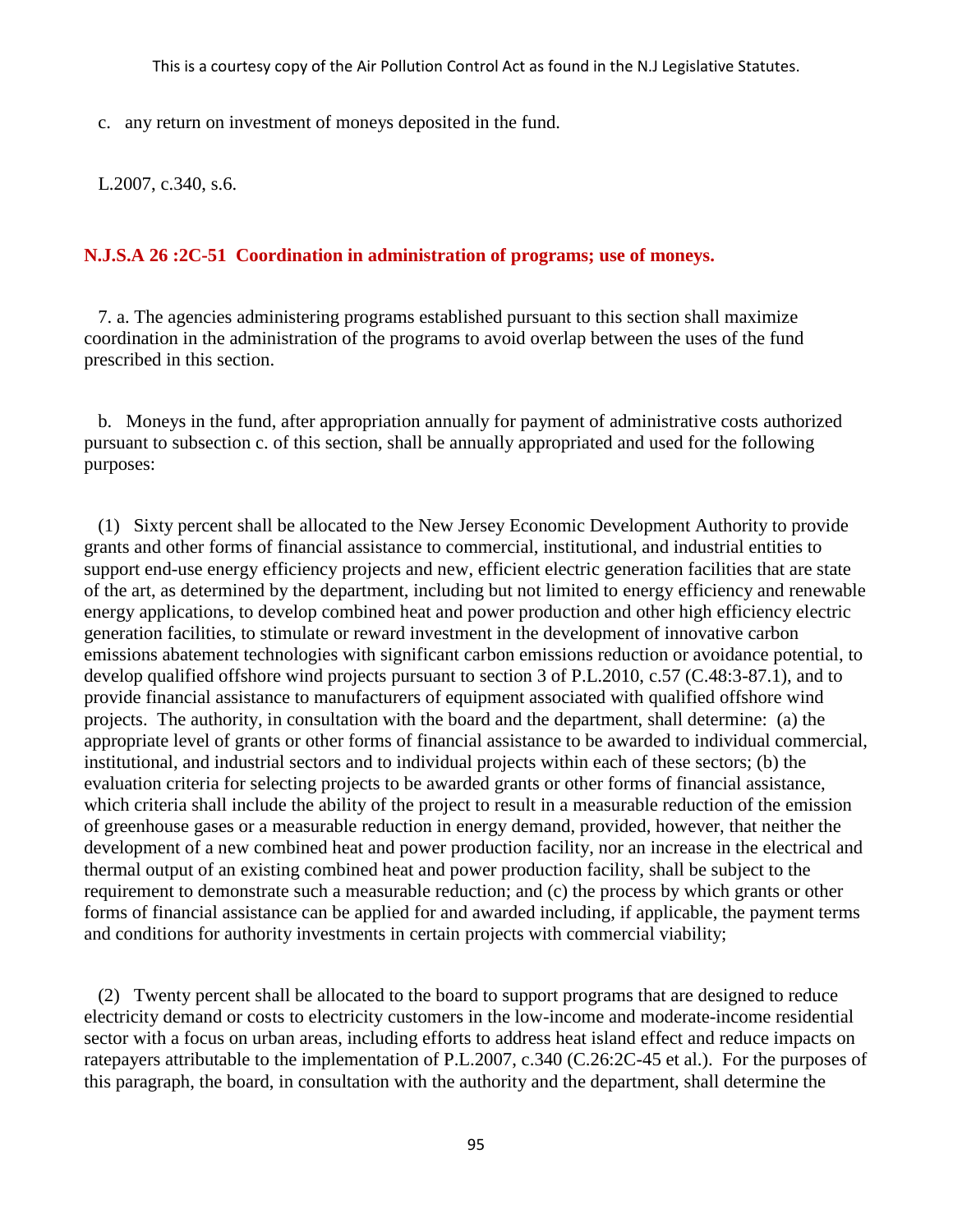types of programs to be supported and the mechanism by which to quantify benefits to ensure that the supported programs result in a measurable reduction in energy demand;

 (3) Ten percent shall be allocated to the department to support programs designed to promote local government efforts to plan, develop and implement measures to reduce greenhouse gas emissions, including but not limited to technical assistance to local governments, and the awarding of grants and other forms of assistance to local governments to conduct and implement energy efficiency, renewable energy, and distributed energy programs and land use planning where the grant or assistance results in a measurable reduction of the emission of greenhouse gases or a measurable reduction in energy demand. For the purpose of conducting any program pursuant to this paragraph, the department, in consultation with the authority and the board, shall determine: (a) the appropriate level of grants or other forms of financial assistance to be awarded to local governments; (b) the evaluation criteria for selecting projects to be awarded grants or other forms of financial assistance; (c) the process by which grants or other forms of financial assistance can be applied for and awarded; and (d) a mechanism by which to quantify benefits; and

 (4) Ten percent shall be allocated to the department to support programs that enhance the stewardship and restoration of the State's forests and tidal marshes that provide important opportunities to sequester or reduce greenhouse gases.

 c. (1) The department may use up to four percent of the total amount in the fund each year to pay for administrative costs justifiable and approved in the annual budget process, incurred by the department in administering the provisions of P.L.2007, c.340 (C.26:2C-45 et al.) and in administering programs to reduce the emissions of greenhouse gases including any obligations that may arise under subsection a. of section 11 of P.L.2007, c.340 (C.26:2C-55).

 (2) The board may use up to two percent of the total amount in the fund each year to pay for administrative costs justifiable and approved in the annual budget process, incurred by the board in administering the provisions of P.L.2007, c.340 (C.26:2C-45 et al.) and in administering programs to reduce the emissions of greenhouse gases including any obligations that may arise under subsection a. of section 11 of P.L.2007, c.340 (C.26:2C-55).

 (3) The New Jersey Economic Development Authority may use up to two percent of the total amount in the fund each year to pay for administrative costs justifiable and approved in the annual budget process, incurred by the authority in administering the provisions of P.L.2007, c.340 (C.26:2C-45 et al.) and in administering programs to reduce the emissions of greenhouse gases.

 d. The State Comptroller shall conduct or supervise independent audit and fiscal oversight functions of the fund and its uses.

L.2007, c.340, s.7; amended 2010, c.57, s.5.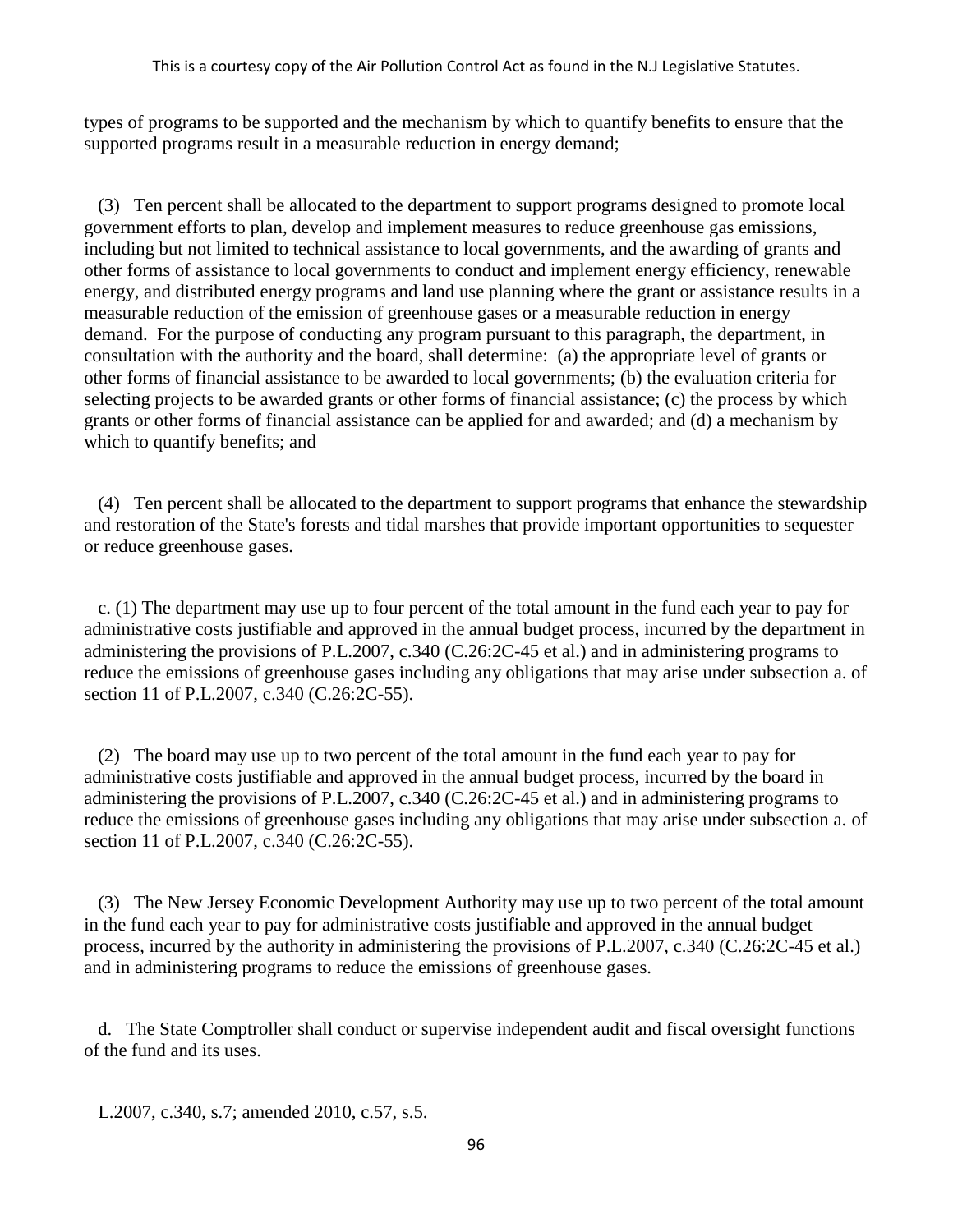# **N.J.S.A 26 :2C-52 Guidelines, priority ranking system for allocation of funds.**

 8. a. Within one year after the date of enactment of P.L.2007, c.340 (C.26:2C-45 et al.), the department, in consultation with the New Jersey Economic Development Authority and the board, shall adopt, in accordance with the "Administrative Procedure Act," P.L.1968, c.410 (C.52:14B-1 et seq.), guidelines and a priority ranking system to be used to assist in annually allocating funds to eligible projects or programs pursuant to subsection b. of section 7 of P.L.2007, c.340 (C.26:2C-51).

 b. The guidelines and the priority ranking system developed pursuant to this section for selecting projects or programs to be awarded grants or other forms of financial assistance from the fund shall include but need not be limited to an evaluation of each eligible project or program as to its predicted ability to:

 (1) result in a net reduction in greenhouse gas emissions in the State or in greenhouse gas emissions from electricity produced out of the State but consumed in the State or net sequestration of carbon;

 (2) result in significant reductions in greenhouse gases relative to the cost of the project or program and the reduction of impacts on ratepayers attributable to the implementation of P.L.2007, c.340 (C.26:2C-45 et al.), and the ability of the project or program to significantly contribute to achievement of the State's 2020 limit and 2050 limit established pursuant to the "Global Warming Response Act," P.L.2007, c.112 (C.26:2C-37 et al.), relative to the cost of the project or program;

(3) reduce energy use;

 (4) provide co-benefits to the State, including but not limited to creating job opportunities, reducing other air pollutants, reducing costs to electricity and natural gas consumers, improving local electric system reliability, and contributing to regional initiatives to reduce greenhouse gas emissions; and

 (5) be directly responsive to the recommendations when submitted by the department to the Legislature pursuant to section 6 of the "Global Warming Response Act," P.L.2007, c.112 (C.26:2C-42).

L.2007, c.340, s.8.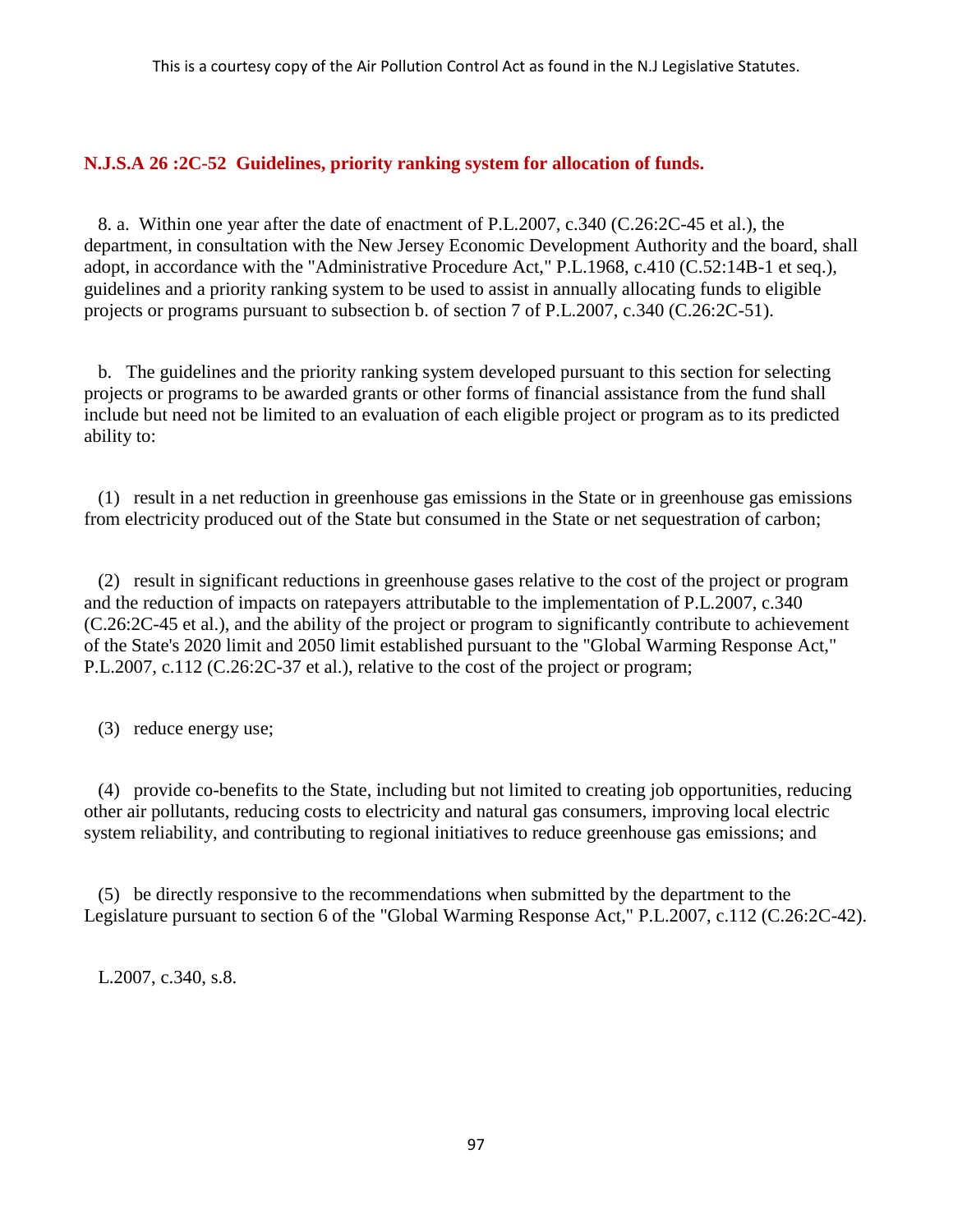#### **N.J.S.A 26 :2C-53 Annual appropriation of moneys in fund.**

 9. a. The annual appropriations act for each State fiscal year shall, without other conditions, limitations or restrictions, appropriate the moneys in the Global Warming Solutions Fund for the purposes set forth in subsections b. and c. of section 7 of P.L.2007, c.340 (C.26:2C-51).

 b. If the provisions of subsection a. of this section are not met on the effective date of an annual appropriations act for the State fiscal year, or if an amendment or supplement to an annual appropriations act for the State fiscal year should violate the requirements of subsection a. of this section, the Director of the Division of Budget and Accounting in the Department of the Treasury shall, not later than five days after the enactment of the annual appropriations act, or an amendment or supplement thereto, that violates any of the requirements of subsection a. of this section, certify to the Commissioner of Environmental Protection that the requirements of subsection a. of this section have not been met.

 c. Sections 1 through 8 of P.L.2007, c.340 (C.26:2C-45 through C.26:2C-52) shall be without effect on and after the 10th day following a certification by the Director of the Division of Budget and Accounting in the Department of the Treasury pursuant to subsection b. of this section.

L.2007, c.340, s.9.

### **N.J.S.A 26 :2C-54 Interim decision as to comparability of national program; rules, regulations; final decision; disposition of allowances.**

 10. a. Within three months after the enactment of federal law providing for implementation of a national emissions allowance trading program, the Commissioner of Environmental Protection shall render an interim decision as to whether the national program is substantially comparable to the greenhouse gas emissions allowance trading program in which the State is participating at that time. If the commissioner determines that the national program is substantially comparable to the existing greenhouse gas emissions allowance trading program being implemented in the State, then the department shall take such anticipatory administrative action in advance of the adoption of rules and regulations providing for implementation of a national emissions allowance trading program in order to minimize any delay in the State's participation in the national program.

 b. Within three months after the adoption of rules and regulations providing for implementation of a national emissions allowance trading program, the Commissioner of Environmental Protection shall render a final decision as to whether the national program is substantially comparable to the greenhouse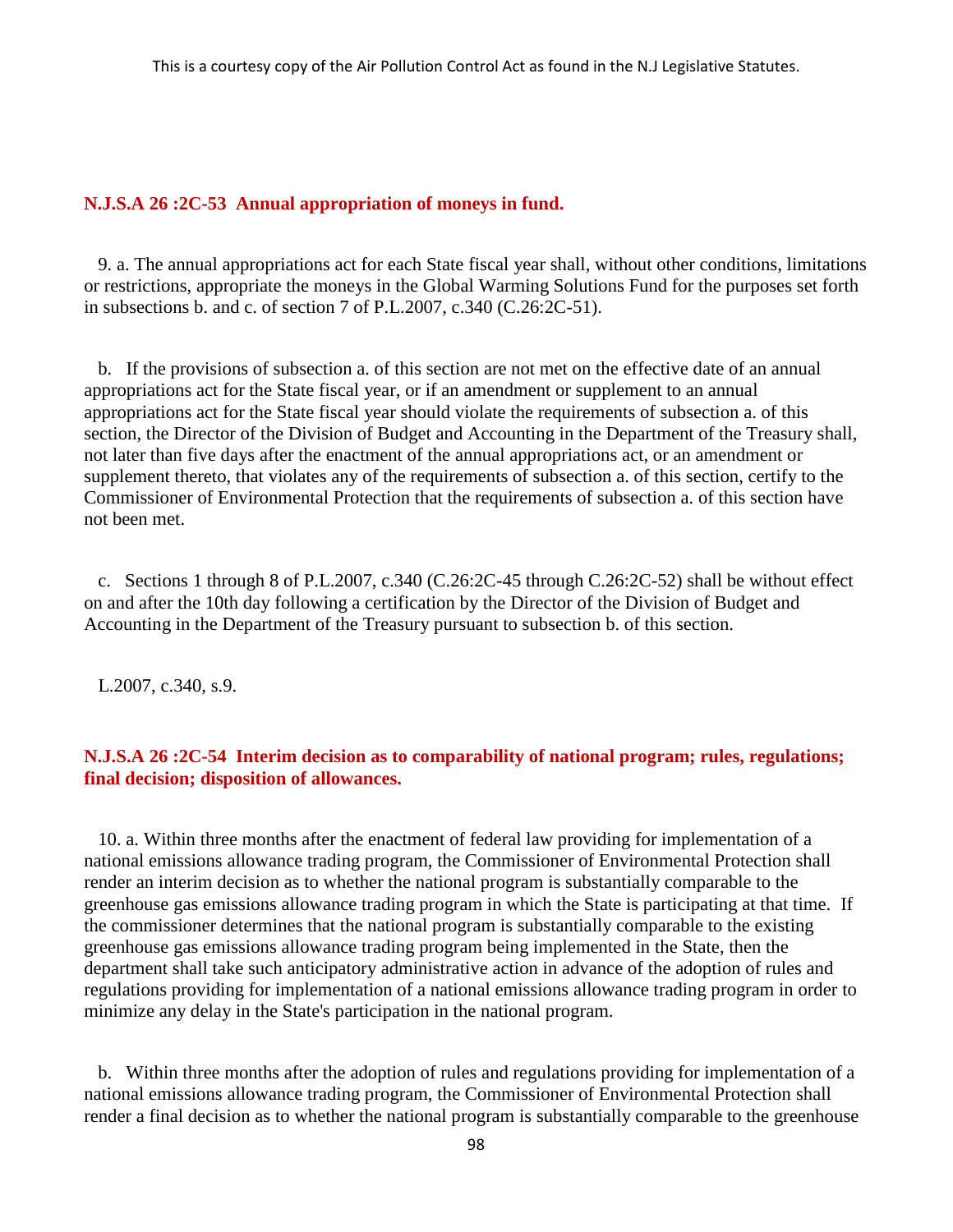gas emissions allowance trading program in which the State is participating at that time. If the commissioner determines that the national program is substantially comparable to the existing greenhouse gas emissions allowance trading program being implemented in the State, the department shall thereafter sell, exchange, retire or otherwise convey allowances only as part of the State's participation in the national program.

 c. The commissioner shall notify, in writing, the Governor and the Legislature pursuant to section 2 of P.L.1991, c.164 (C.52:14-19.1) of the decisions made pursuant to this section.

 d. The determination of the comparability of the programs, pursuant to subsections a. and b. of this section, shall be based upon the projected percent reductions of greenhouse gas emissions from electric generating facilities serving customers in the State under the greenhouse gas emissions allowance trading program being implemented in the State at the time as compared to the projected percent reductions of greenhouse gas emissions from electric generating facilities serving customers in the State under the national program and may consider the value of allowances or allowance auction proceeds directed to the State or other entity to benefit New Jersey energy consumers. Reductions anticipated through the implementation of other State regulated carbon reduction initiatives, including but not limited to a renewable energy portfolio standard or any energy efficiency portfolio standard adopted pursuant to section 38 of P.L.1999, c.23 (C.48:3-87), shall not be considered in determining the comparability of the programs.

L.2007, c.340, s.10.

### **N.J.S.A 26 :2C-55 Authority of commissioner, board president.**

 11. a. Notwithstanding the provisions of any other law, rule or regulation to the contrary, to further the purposes of P.L.2007, c.340 (C.26:2C-45 et al.) and the "Global Warming Response Act," P.L.2007, c.112 (C.26:2C-37 et al.), the commissioner and the board president, or their respective designees, are authorized to:

 (1) enter any agreement or arrangement with the appropriate representatives of other states, including the formation of a for-profit or non-profit corporation, any form of association, or any other form of organization, in this or another state; and

 (2) participate in any such corporation, association, or organization, and in any activity in furtherance of the purposes thereof, in any capacity including, but not limited to, as directors or officers.

 b. Any actions that are consistent with, and that further the purposes of, P.L.2007, c.340 (C.26:2C-45 et al.) and the "Global Warming Response Act," P.L.2007, c.112 (C.26:2C-37 et al.) taken by the commissioner or the board president, or any employee of the department or the board authorized to take